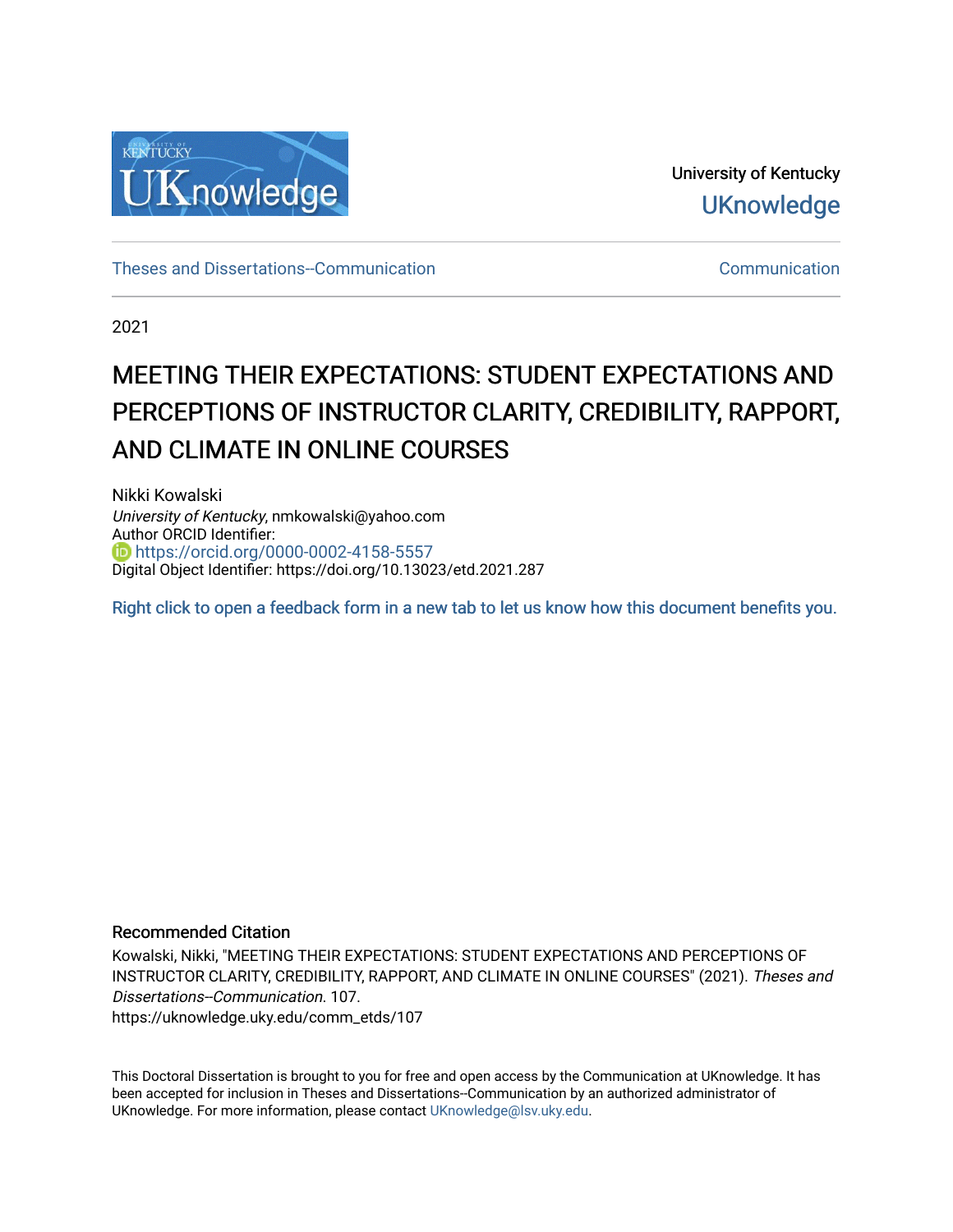# STUDENT AGREEMENT:

I represent that my thesis or dissertation and abstract are my original work. Proper attribution has been given to all outside sources. I understand that I am solely responsible for obtaining any needed copyright permissions. I have obtained needed written permission statement(s) from the owner(s) of each third-party copyrighted matter to be included in my work, allowing electronic distribution (if such use is not permitted by the fair use doctrine) which will be submitted to UKnowledge as Additional File.

I hereby grant to The University of Kentucky and its agents the irrevocable, non-exclusive, and royalty-free license to archive and make accessible my work in whole or in part in all forms of media, now or hereafter known. I agree that the document mentioned above may be made available immediately for worldwide access unless an embargo applies.

I retain all other ownership rights to the copyright of my work. I also retain the right to use in future works (such as articles or books) all or part of my work. I understand that I am free to register the copyright to my work.

# REVIEW, APPROVAL AND ACCEPTANCE

The document mentioned above has been reviewed and accepted by the student's advisor, on behalf of the advisory committee, and by the Director of Graduate Studies (DGS), on behalf of the program; we verify that this is the final, approved version of the student's thesis including all changes required by the advisory committee. The undersigned agree to abide by the statements above.

> Nikki Kowalski, Student Dr. Beth Barnes, Major Professor Dr. Anthony Limperos, Director of Graduate Studies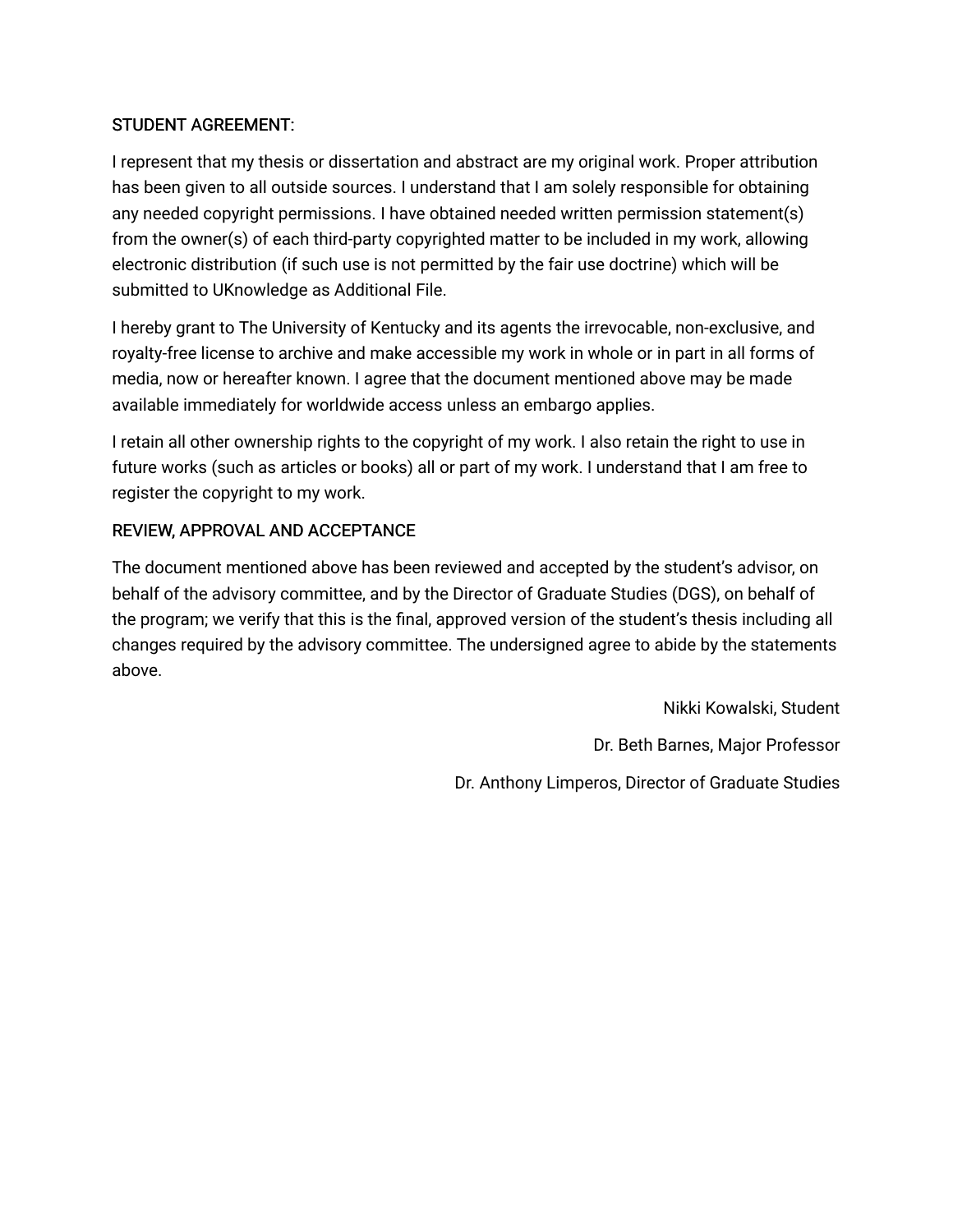### MEETING THEIR EXPECTATIONS: STUDENT EXPECTATIONS AND PERCEPTIONS OF INSTRUCTOR CLARITY, CREDIBILITY, RAPPORT, AND CLIMATE IN ONLINE COURSES

### DISSERTATION  $\mathcal{L}_\mathcal{L}$  , where  $\mathcal{L}_\mathcal{L}$  , we have the set of the set of the set of the set of the set of the set of the set of the set of the set of the set of the set of the set of the set of the set of the set of the set

 $\mathcal{L}_\mathcal{L}$  , where  $\mathcal{L}_\mathcal{L}$  , we have the set of the set of the set of the set of the set of the set of the set of the set of the set of the set of the set of the set of the set of the set of the set of the set

A dissertation submitted in partial fulfillment of the requirements for the degree of Doctor of Philosophy in the College of Communication and Information at the University of Kentucky

By

Nikki Kowalski

Georgetown, Kentucky

Co-Directors: Dr. Beth Barnes, Professor of Communication

and Dr. Renee Kaufmann, Associate Professor of Communication

Lexington, KY

2021

Copyright © Nikki Kowalski 2021

https://orcid.org/0000-0002-4158-5557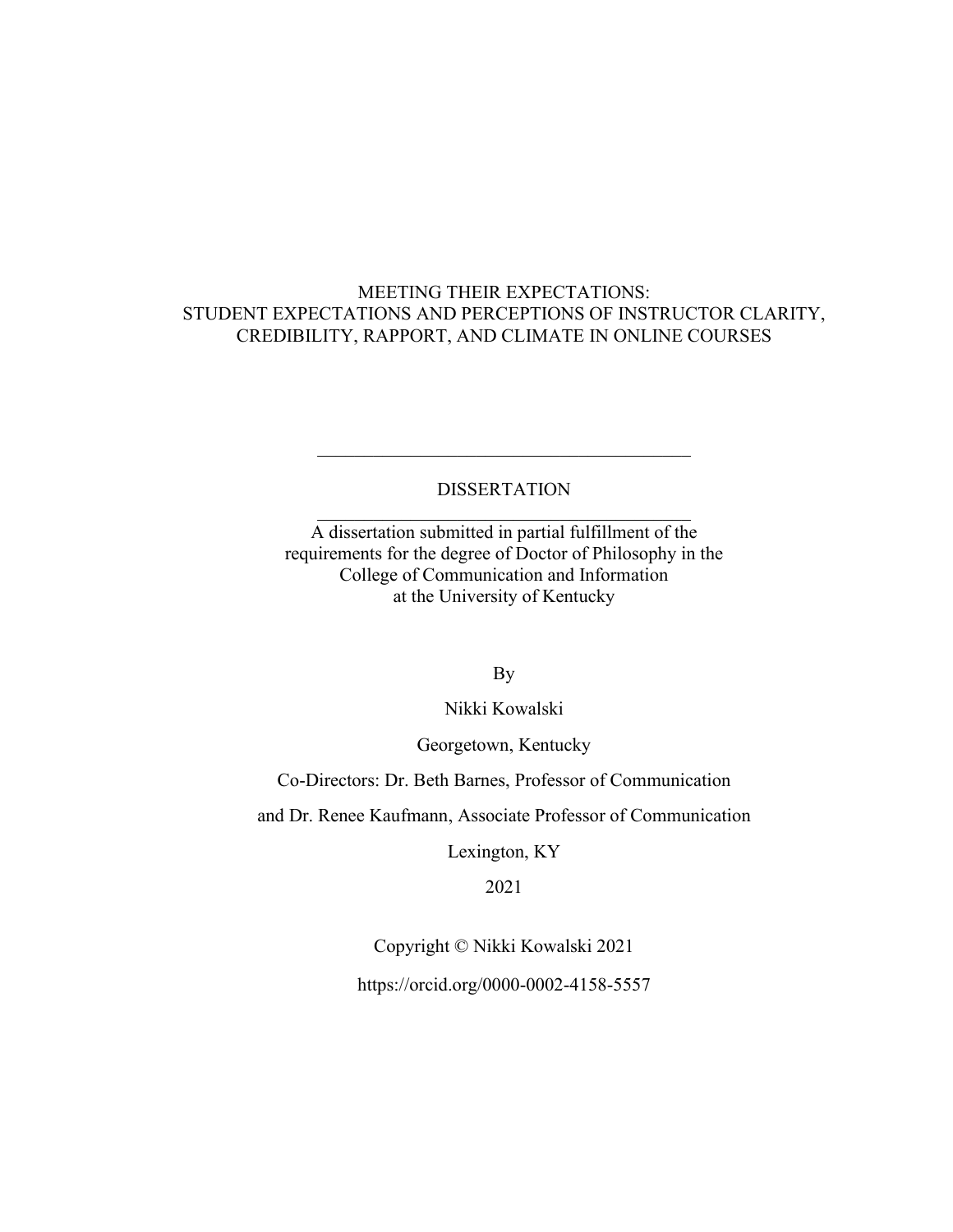### ABSTRACT OF DISSERTATION

### MEETING THEIR EXPECTATIONS: STUDENT EXPECTATIONS AND PERCEPTIONS OF INSTRUCTOR CLARITY, CREDIBILITY, RAPPORT, AND CLIMATE IN ONLINE COURSES

Continued advancements in technology have steadily increased accessibility to online learning and have provided more tools with which instructors can communicate with their students. As our technology evolves, so too does the students' expectations for how course content will be communicated. It is important to understand students' expectations for their online learning experiences so that those expectations can be met. The field of instructional communication has demonstrated the importance of behaviors that establish an instructor's credibility, clarity, rapport, and climate in the classroom finding these constructs contribute to student cognitive and affective learning. The significance of these constructs has been studied in face-to-face learning environments, but more exploration needs to be done in online contexts.

Using expectancy violations theory, this dissertation examines student expectations for online instruction to determine what instructor credibility, clarity, rapport, and climate behaviors are expected in online classes and whether those expectations are being met. To do this, the author collected data from a group of university undergraduate students at the beginning and end of a semester. Using established measures as well as open-ended questions, the first questionnaire collected student expectations for their instructor behaviors related to credibility, clarity, rapport, and climate and the second questionnaire collected their experiences with these behaviors.

Data from the two questionnaires were analyzed to determine whether student expectations for each construct were met, unmet, or exceeded. These results were then compared to student reports of perceived cognitive and affective learning to determine that those with unmet expectations reported lower levels of cognitive and affective learning. The qualitative and quantitative data were analyzed in conjunction to identify specific instructor behaviors that support student perception of credibility, clarity, rapport, and climate in the online class environment.

*Keywords*: Expectancy violations theory, instructor credibility, clarity, rapport, climate, online learning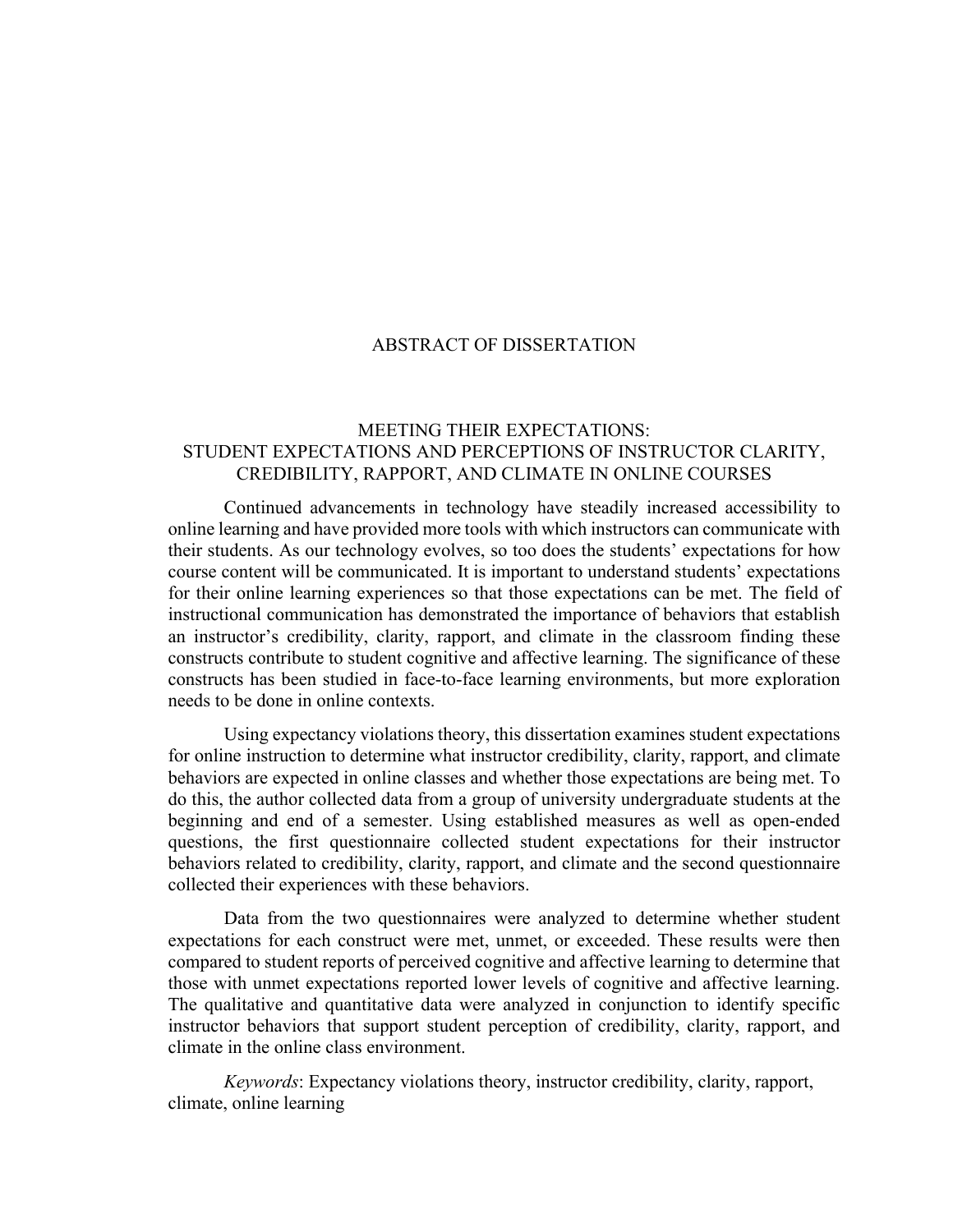Nikki Kowalski

August 2, 2021 Date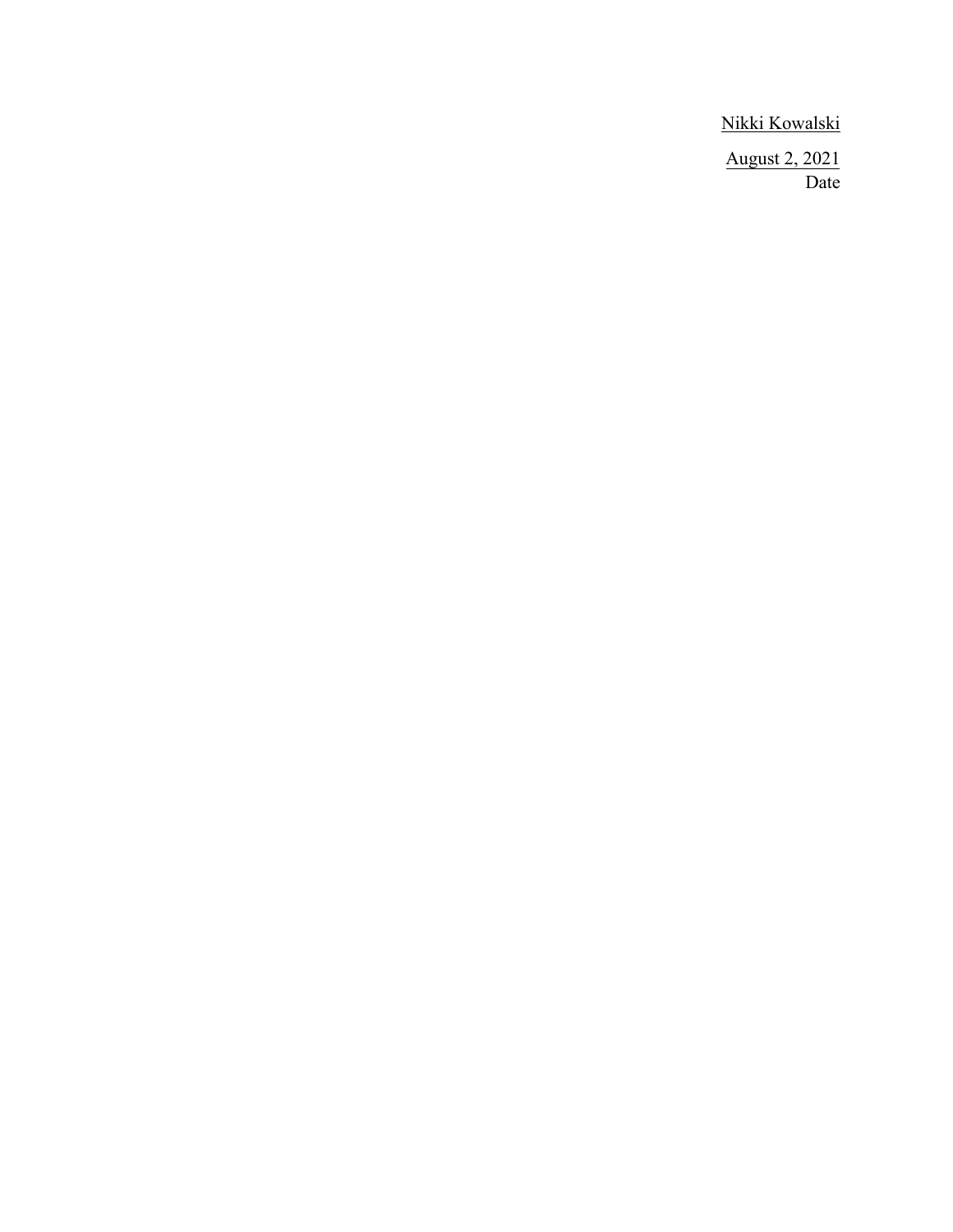# MEETING THEIR EXPECTATIONS: STUDENT EXPECTATIONS AND PERCEPTIONS OF INSTRUCTOR CLARITY, CREDIBILITY, RAPPORT, AND CLIMATE IN ONLINE COURSES

By

Nikki Kowalski

Dr. Beth Barnes Co-Director of Dissertation

Dr. Renee Kaufmann Co-Director of Dissertation

Dr. Anthony Limperos Director of Graduate Studies

> August 2, 2021 Date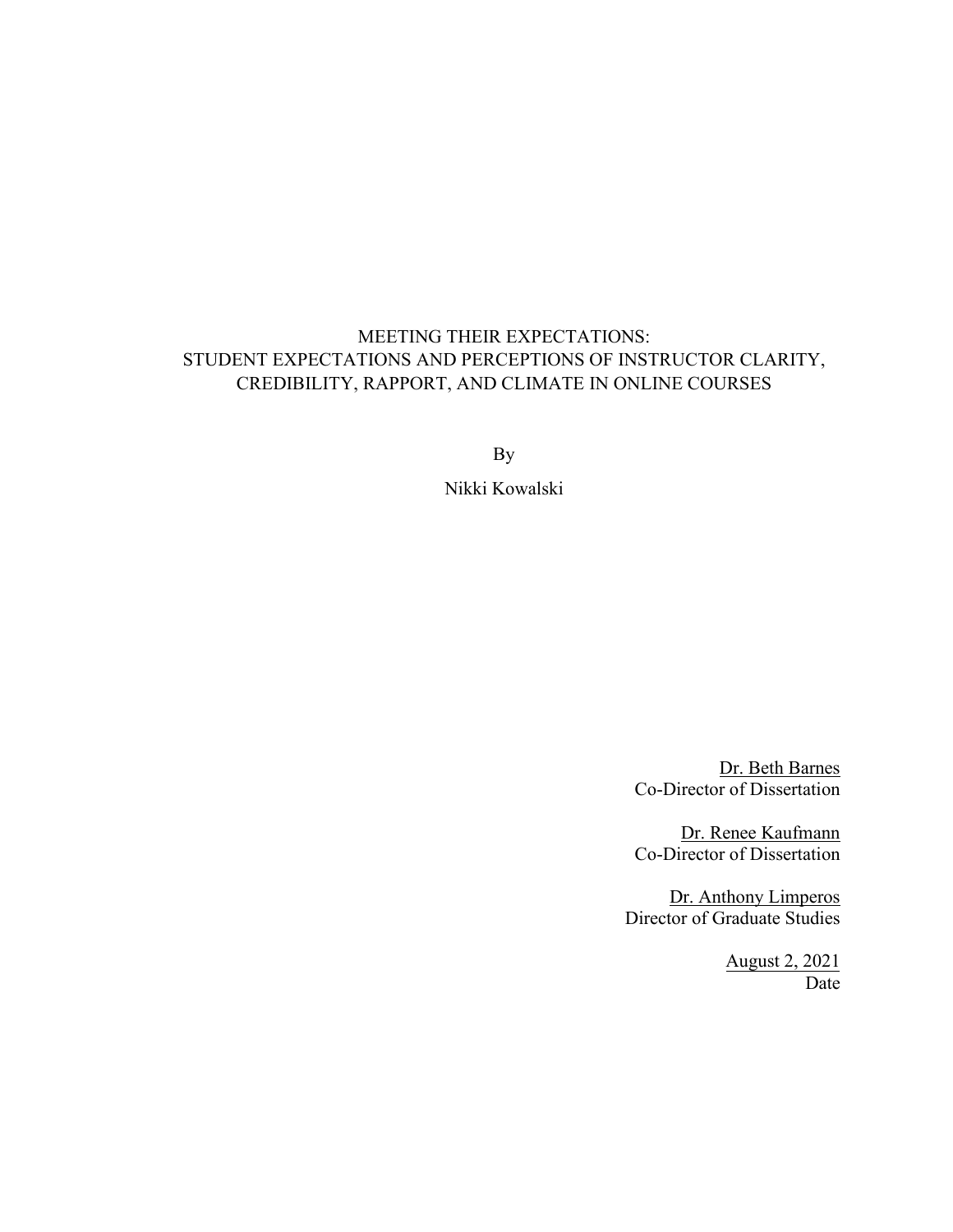### ACKNOWLEDGEMENTS

<span id="page-6-0"></span>A tremendous degree of gratitude is owed to my husband, John Conrad, who has encouraged, consoled, coddled, and cheered me through the various phases of this experience. He had faith in me in the times when I had none and I really do not think I would have attained this achievement without his ceaseless devotion.

A special thanks to my committee. I am incredibly grateful for their invaluable guidance and shared expertise. I have learned so much from this tremendous opportunity and experience of working with them. I will remain thankful for the countless emails and meetings that made this study possible, of which I am very proud.

No life achievement would be possible without the love and support of one's parents and mine are indisputably deserving of my immense appreciation. They have given me the tools and courage to pursue my dreams even when I believed those dreams were unobtainable. I owe everything I have accomplished to their unwavering support; I would not be the person I am without them.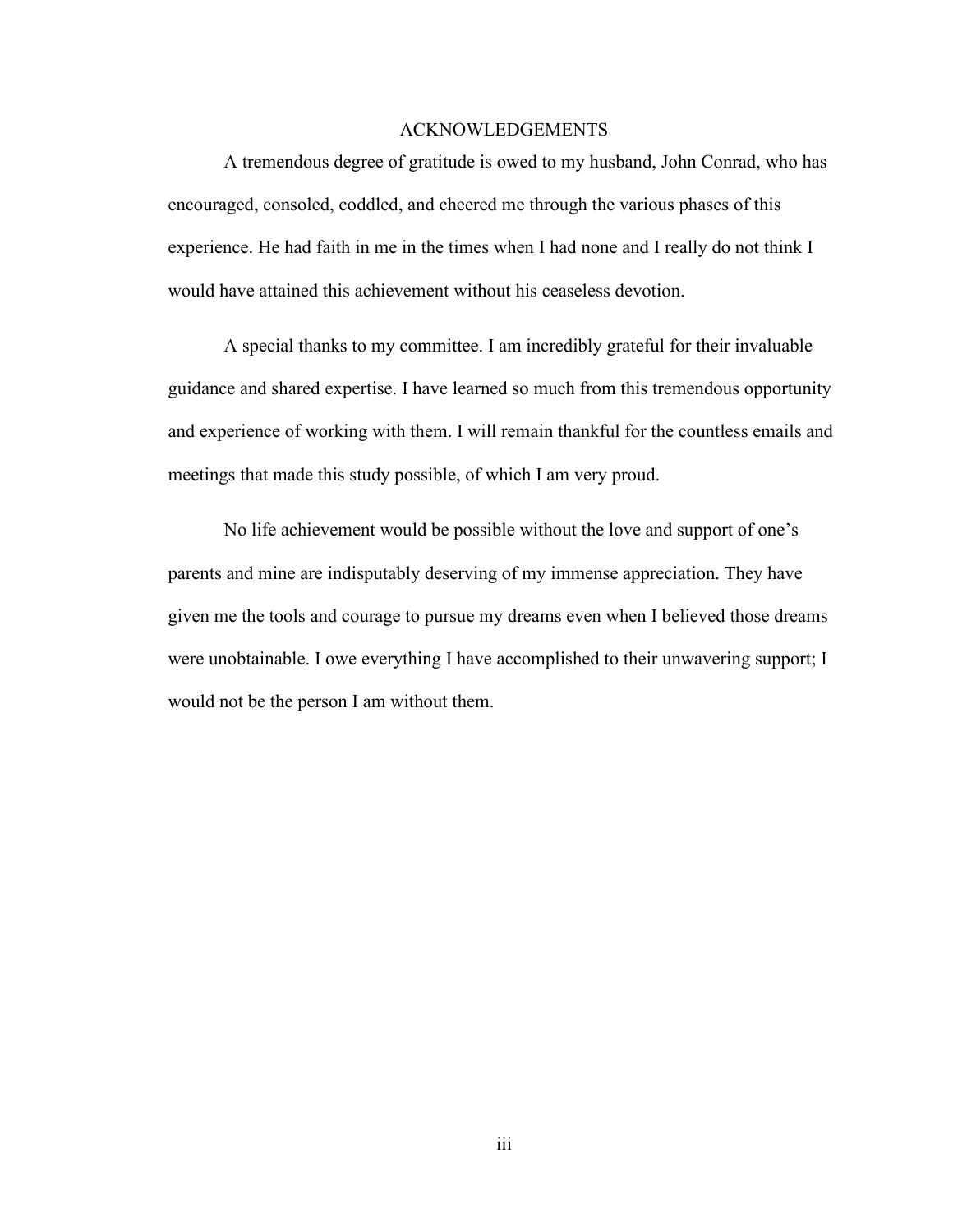# TABLE OF CONTENTS

<span id="page-7-0"></span>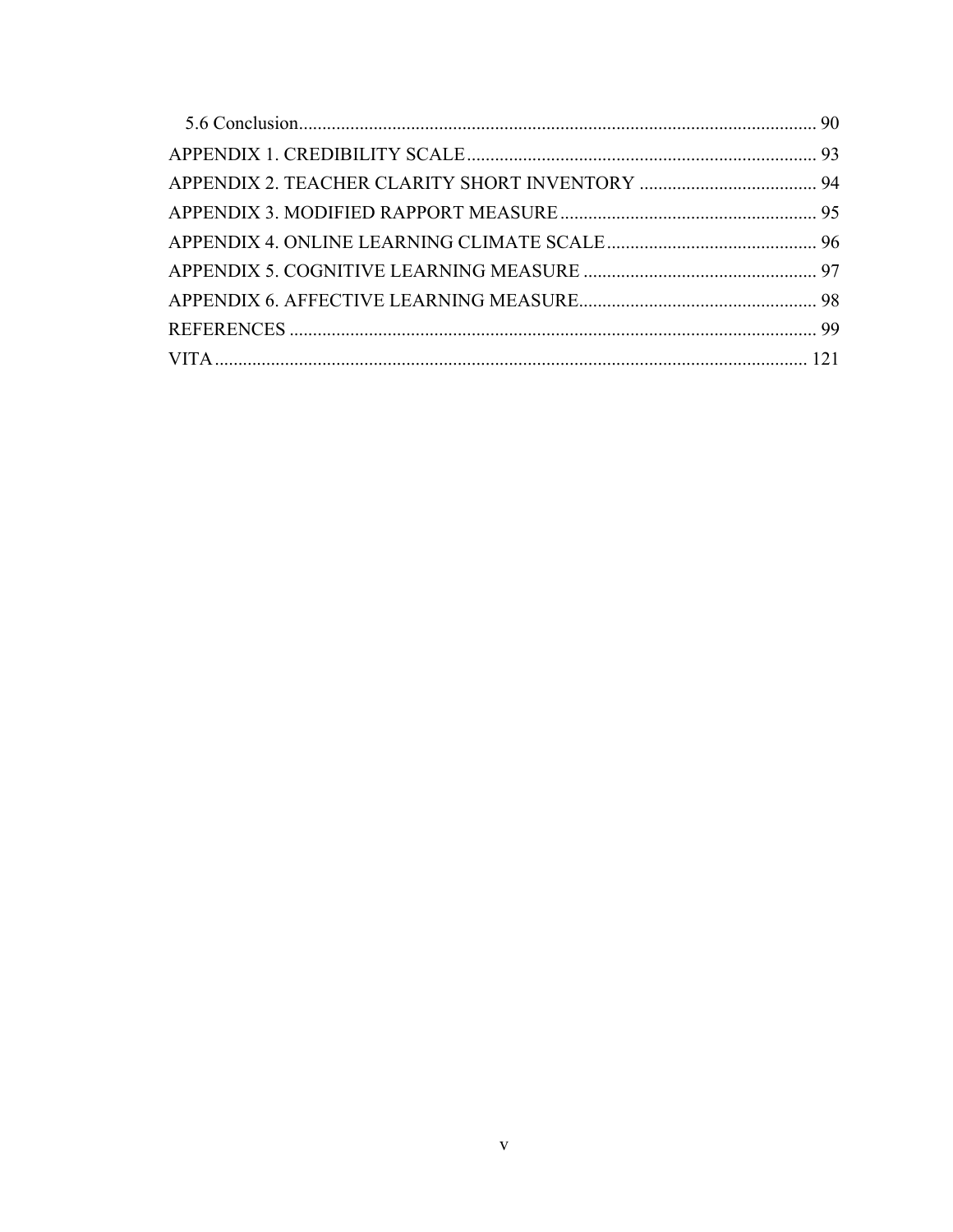# LIST OF TABLES

<span id="page-9-0"></span>

| Table 1 Credibility Open-Ended Responses Regarding Characteristics 50 |  |
|-----------------------------------------------------------------------|--|
|                                                                       |  |
|                                                                       |  |
|                                                                       |  |
|                                                                       |  |
|                                                                       |  |
|                                                                       |  |
|                                                                       |  |
|                                                                       |  |
|                                                                       |  |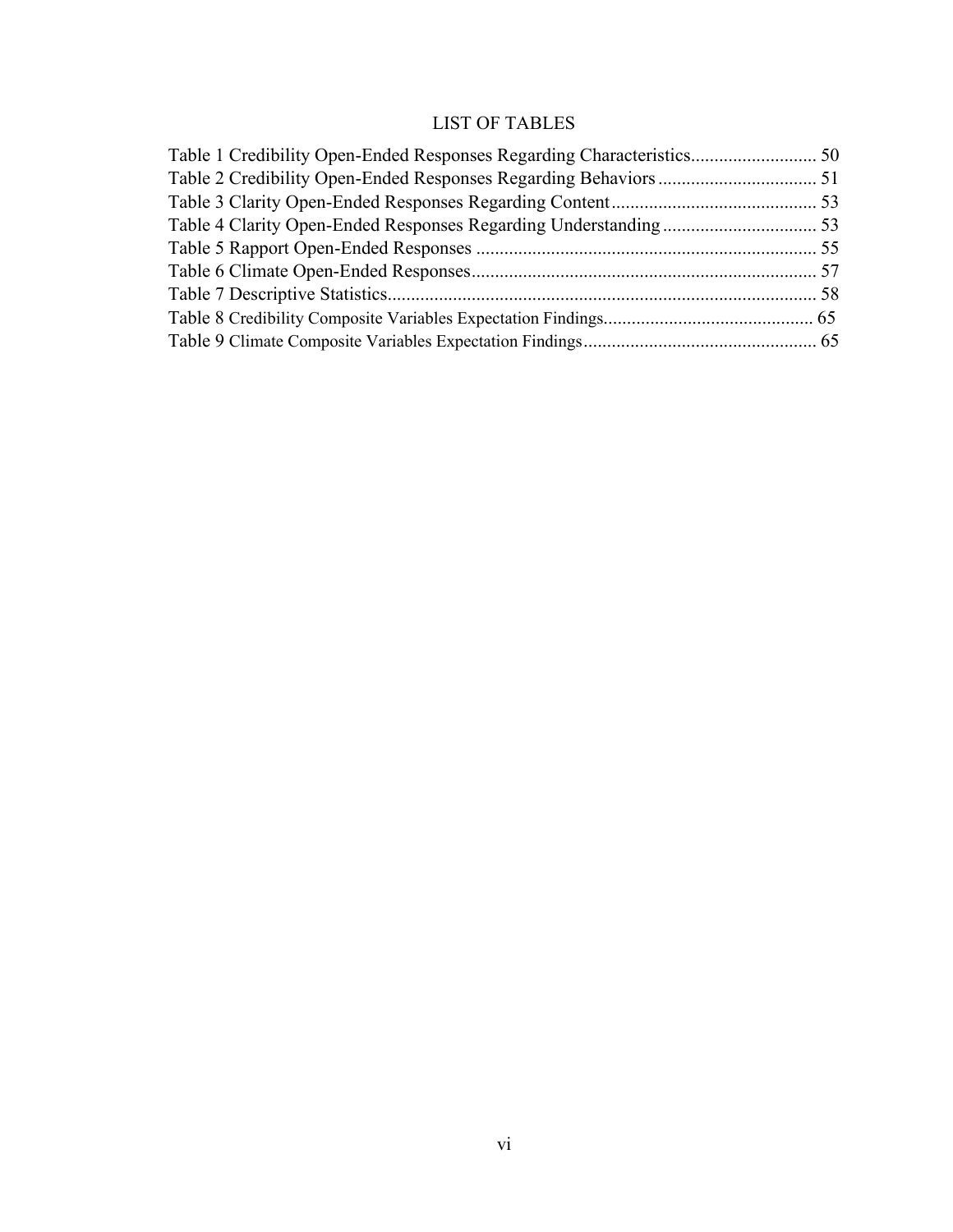### CHAPTER 1: INTRODUCTION

<span id="page-10-0"></span>Colleges and universities began offering online courses in the 1990s, with the popularity of such formats rapidly growing from the late 1990s into the early 2000s (Kentnor, 2015). The early efforts of these institutions had varying degrees of success, with many unable to fully adapt to the online format. Many of these failures are attributed to the lack of understanding of online pedagogy and learning styles (Kentnor, 2015). There are significant differences between teaching and learning online versus the traditional face-to-face (FTF) environment and these differences require a different pedagogy (Bernard et al., 2004). It is through careful study of these differences that scholars have worked to enhance our understanding of how to improve online instruction.

Today, the popularity of online learning shows no sign of dwindling as the demand for online classes remains strong. Students appreciate the flexible access to content and instruction at any time, in any place (Means et al., 2013) while universities have found online classes a viable option to reducing costs (Joo et al., 2017). Students report choosing online courses because their current life situations (e.g., jobs, families, location, etc.) do not permit them to attend traditional face-to-face (FTF) courses (Means et al., 2010; Paul & Jefferson, 2019). Online learning affords access to a range of individuals who may not have the opportunity to access education, thus allowing for potential learning access to a wider variety of student. In 2018, 6.9 million of the 19.6 million students enrolled in courses at degree-granting postsecondary institutions were enrolled in some form of online learning courses (National Center for Education Statistics, 2019). The number of faculty who have taught an online course has increased from 39% in 2016 to 46% in 2019 (Jaschik & Lederman, 2019).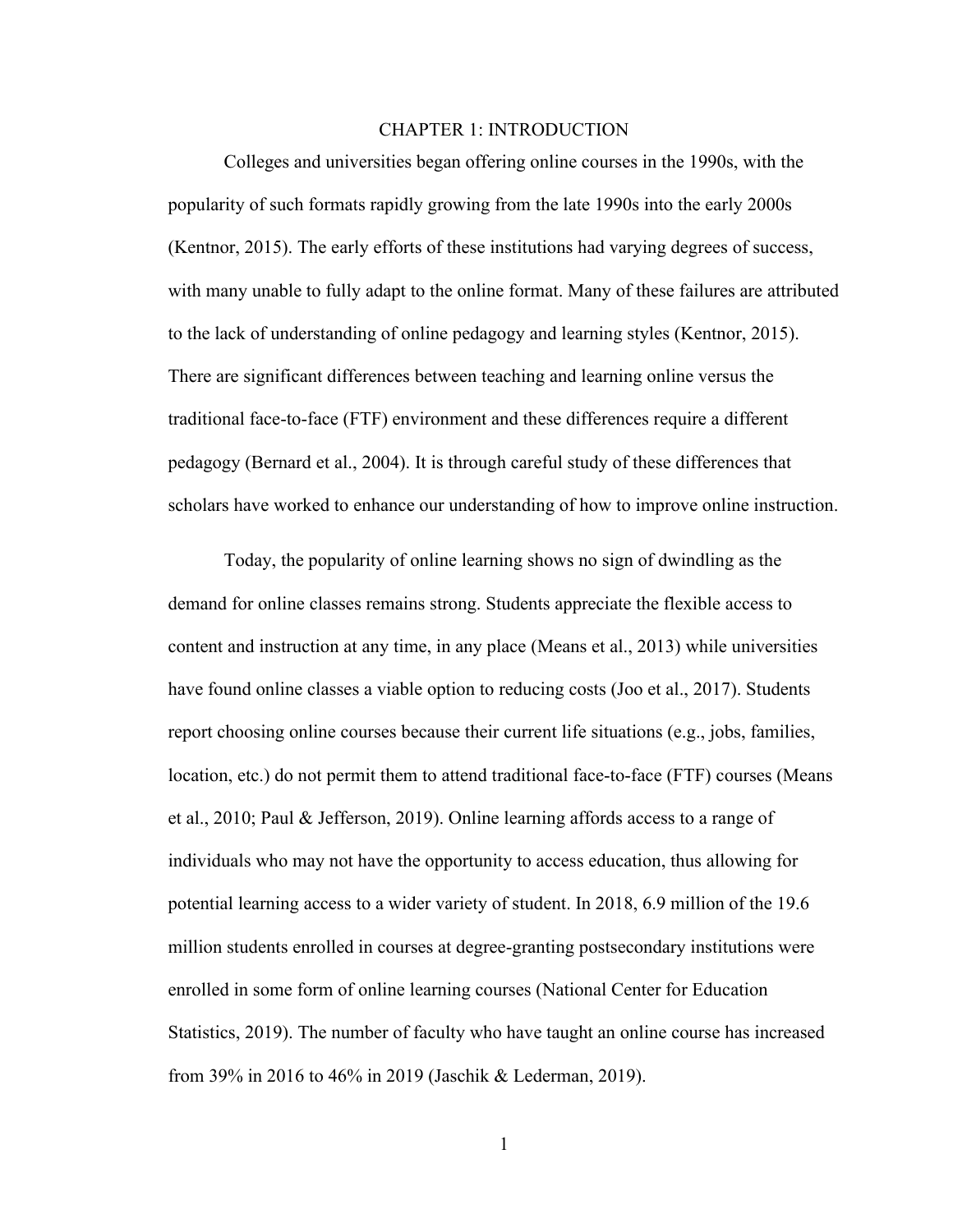Although online learning has garnered some criticism since its inception, research has found it to be an effective learning method (Means et al., 2013; Shachar & Neumann, 2010) and 85% of online students who have previously taken FTF courses rate their online learning experience as the same or better than their FTF classes (Wiley Education Services, 2018). Further advantages of online learning technologies are that they enable educational collaboration to be more dynamic, interactive, and accessible thereby enhancing the learning experience and expanding opportunities for participation (Carr et al., 2012).

As it is likely online learning will retain its importance into the near future, and because the field is based on ever-evolving technology, educators must have a foundational knowledge of online learning with which to work from. Instructional communication scholars are uniquely positioned to guide the construction and execution of online courses that can meet the unique needs of the online student. We have spent decades examining the methods and practices that support the successful attainment of learning outcomes in the classroom; that knowledge can now be applied to comprehensively examine all aspects of online instruction in order to assist with the effective transition of traditional courses into the online learning environment (Morreale et al., 2020). The present study aims to answer this call for instructional communication scholarship and advance our understanding of online instruction through the exploration of specific instructional behaviors that have already been demonstrated to be crucial in the FTF learning environment. This replication is necessary as "what we know about the traditional classroom may not translate or duplicate well into the online environment"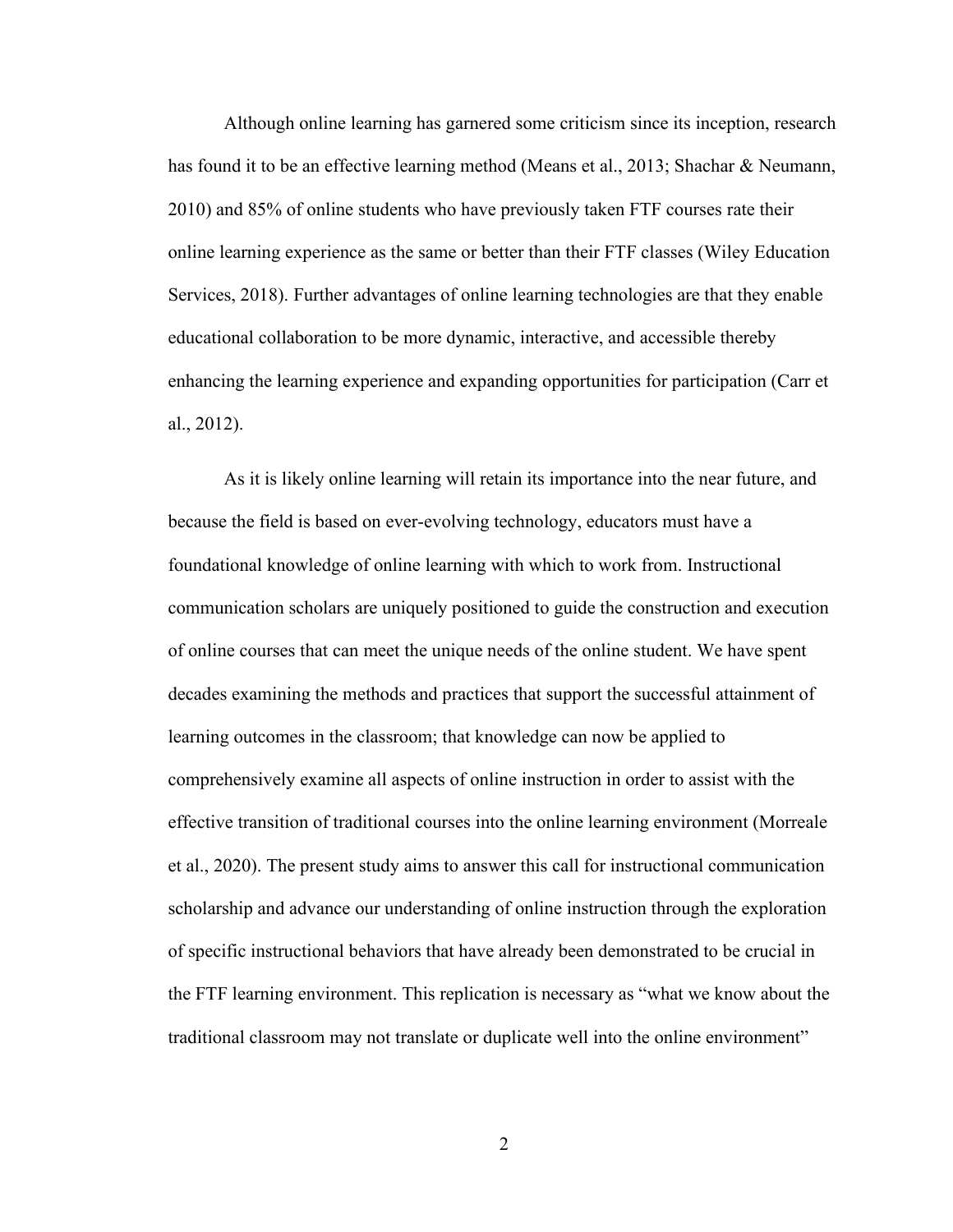(Kaufmann & Buckner, 2018, p. 1; Kaufmann & Tatum, 2017; Sellnow & Kaufmann, 2017).

Although advancements in technology have provided extensive options for implementing online education (Haythornthwaite & Andrews, 2011). The transition from face-to-face instruction to online instruction is not intuitive; careful consideration needs to be given to the way that lessons are planned and communicated (Vallade & Kaufmann, 2018). In addition, students may or may not have previous experience with online learning, which shapes their expectations of the course and how instruction should occur. Instructional communication scholars see the challenges presented by the evolution of online learning technologies as opportunities to examine teaching methods and evaluate how teaching behaviors can be better translated to the online environment. If faculty have an understanding of students' expectations for the teaching of online classes, instructors may be better able to meet those expectations. This study examines student expectations of online instruction and identifies opportunities for improvement.

Instructional communication research has identified several instructor communication constructs that, when appropriately and effectively enacted, can lead to improved classroom relations and learning. One such construct is instructor credibility. Instructor credibility has been tied to instructor justice (Chory, 2007), immediacy behaviors (Schrodt & Witt, 2006), power (Pytlak & Houser, 2014), and even students' intent to persist in college (Wheeless et al., 2011). Indeed, instructor credibility is so ubiquitous in instructional research it has been deemed by some to be one of the most important variables in the instructor-student relationship (Myers, 2001).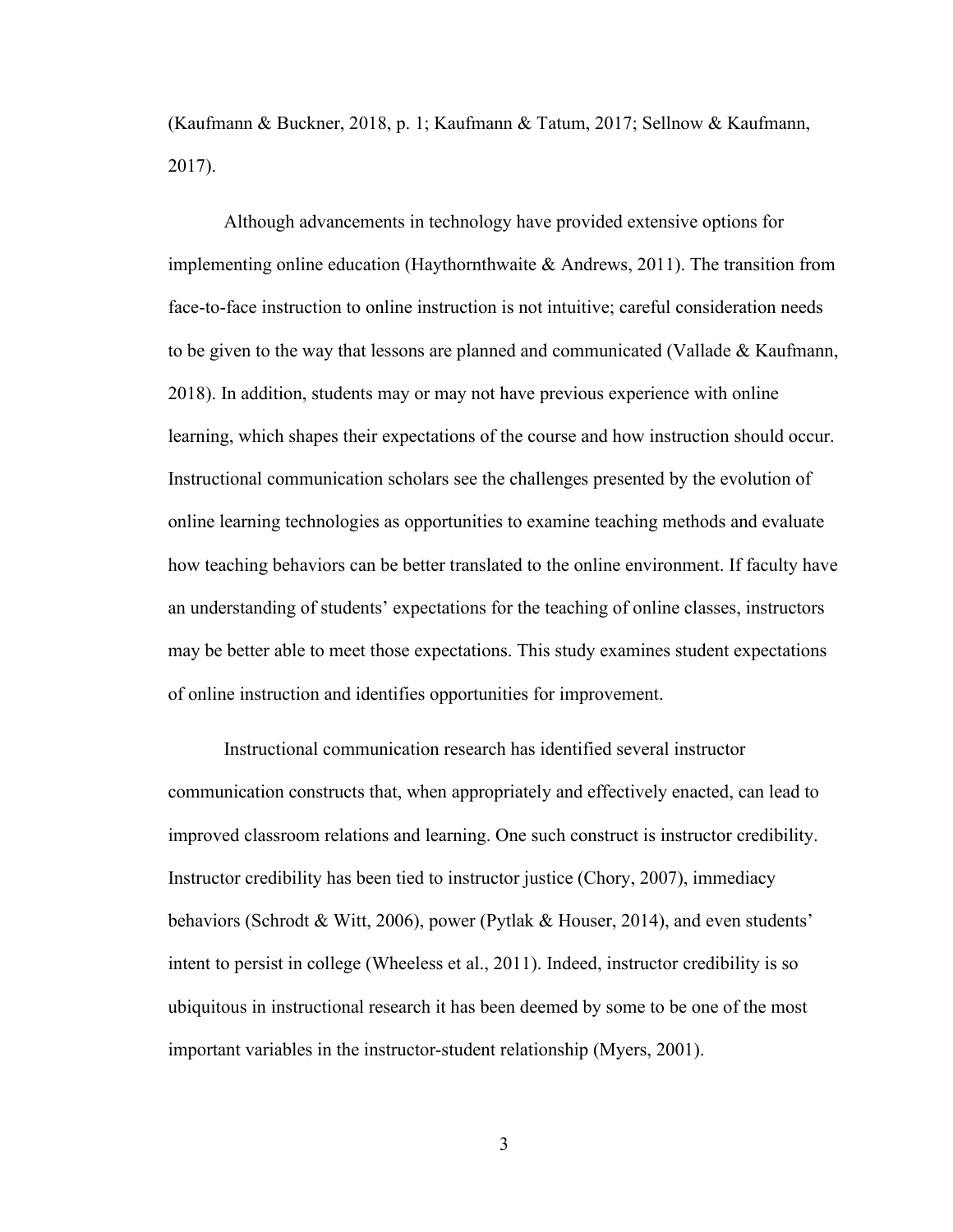Another construct that has been the focus of instructional communication research is instructor clarity. This variable represents how effectively an instructor is able to convey the desired meaning of course content such that the students understand the material as intended (Chesebro, 1988). Although Chesebro (1988) originally conceptualized instructor clarity as the verbal and nonverbal messages sent by the instructor, it has been expanded to include the organization and presentation of class material (Chesebro & McCroskey, 1998b). Since communication in online class environments can dramatically differ from those of FTF classes, it is important to understand how instructor clarity is achieved in them.

Successfully achieving student learning outcomes requires more than just expertly and patently conveying course material. Instructional research has found that fostering relational connections in the classroom to be an important component in the learning process. Instilling positive perceptions of the instructor (Myers & Goodboy, 2014) and the course (Frisby et al., 2013) can facilitate student learning experiences. This may be particularly important in the online learning environment where physical distance can increase the perception of relational distance. A qualitative study asked students what their general expectations were for being online students. The most frequent response (83%) was that the students expected frequent communication from their instructor so that they felt supported in their learning efforts (Mupinga et al., 2006). This relational aspect is an important component in the instructor-student dynamic and needs to be examined in the online setting (Kaufmann & Vallade, 2020). While research has begun to explore how instructors' communication can aid in student learning in online environments (Limperos et al., 2015), further investigation is needed on how students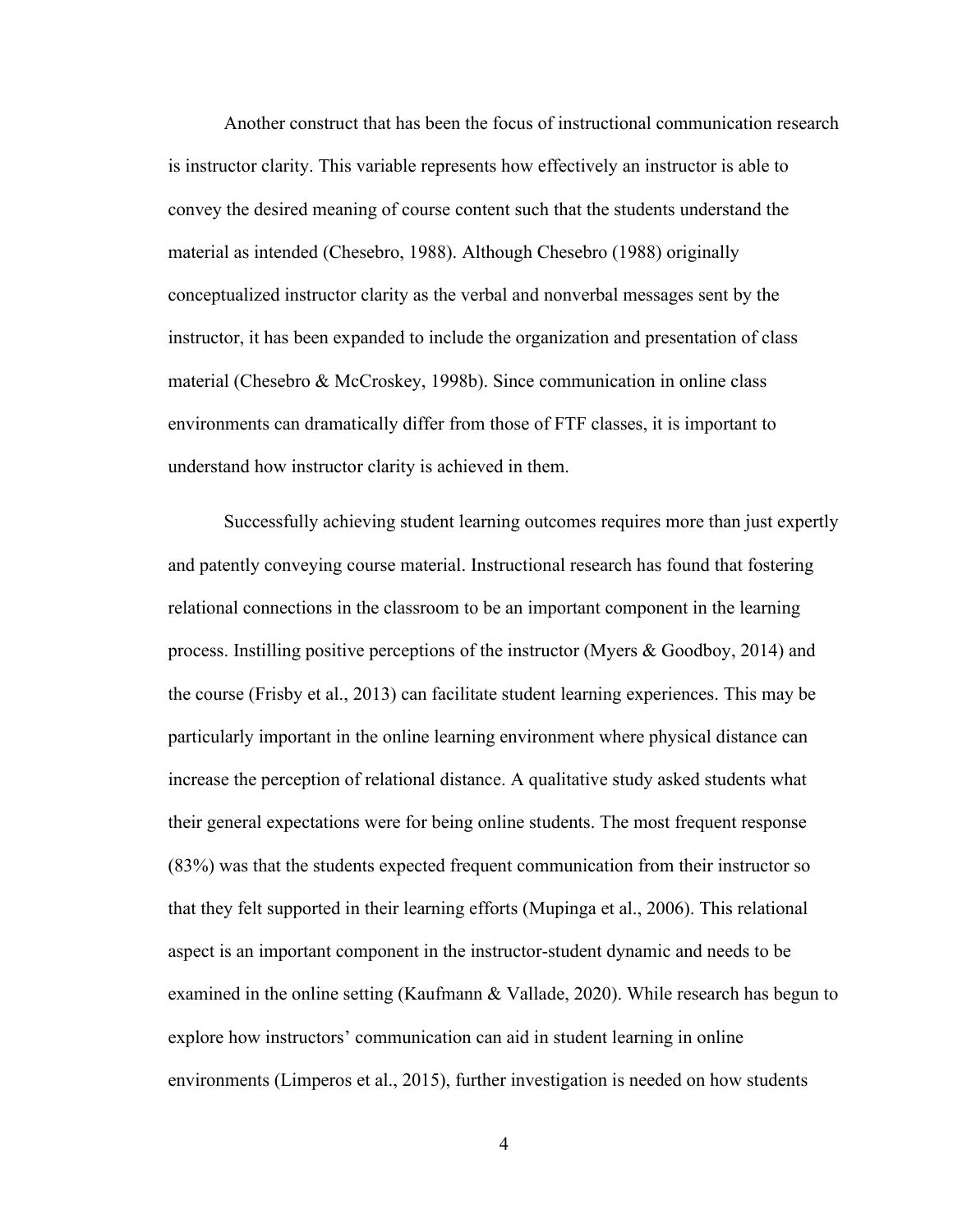perceive the relational aspects such as rapport and climate in their online classes (Kaufmann & Vallade, 2020).

Rapport and climate are closely related but distinct relational components of the classroom. Rapport is defined as the mutual feeling of trust or prosocial bond between two people (Gremler & Gwinner, 2000) and is relationship-centered, capturing the experience of an interpersonal relationship (Jorgenson, 1992). Rapport is one of several constructs that contribute to the perception of a supportive classroom climate (Johnson, 2009). Both of these constructs contribute to how connected students feel to their instructor and classes, which is crucial for student learning outcomes (Kaufmann & Vallade, 2020). The importance of rapport and class climate has been examined with regards to FTF classes and recently expanded upon to address online class contexts as well, but there is more to learn about students' expectations of the behaviors that contribute to their perceptions of these constructs.

Therefore, that for online classes to be successful, it is important to ensure the translation of these instructor constructs to the online classroom. Some instructor behaviors can be more readily translated to online classrooms than others; the question is, what credibility-, clarity-, rapport-, and climate-building behaviors do students expect from their online classes and which do they find lacking? By understanding how students perceive these behaviors in the online classroom, and which students find lacking, instructors can work to better meet student expectations.

To aid in determining whether the students perceive these constructs to be suitably demonstrated in the online classroom, this study utilizes expectancy violations theory (EVT). The central premise of EVT is that when entering a communication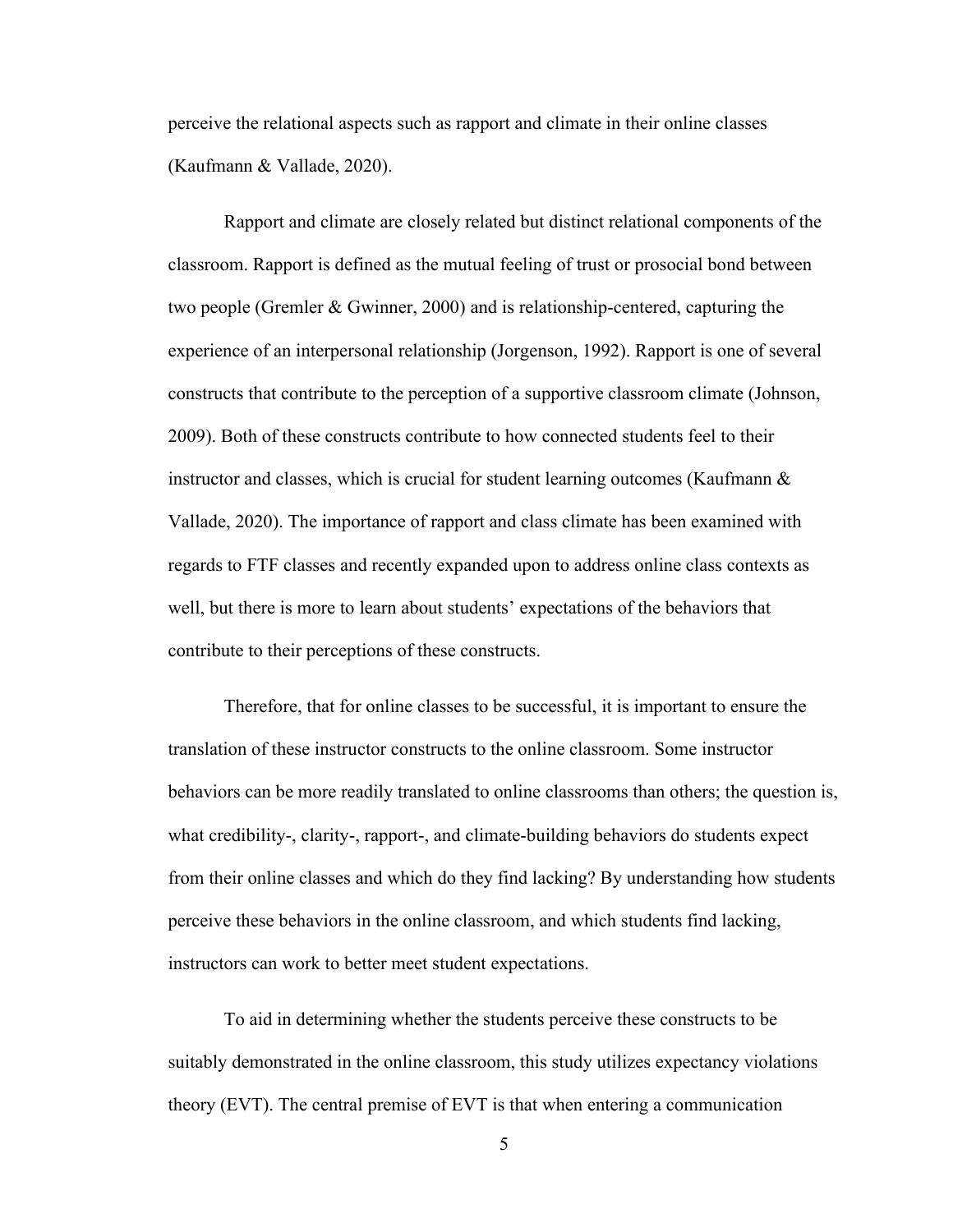interaction, participants have expectations for how the other person will behave (Burgoon, 2016). In the context of the online classroom, students may have varying expectations for their interactions with the instructor based upon past classroom experiences and past experiences with online learning. If their current experience with the instructor of an online class does not meet their expectations formed through previous experiences, the students will experience an expectancy violation. The valance of the violation depends on whether the student views this violation as positive or negative (Houser, 2005).

Given this research on EVT, this dissertation employs it to explain student expectations of instructor behaviors as they relate to credibility, clarity, rapport, and climate to determine if student expectations are being met. The objective of this study is to identify any disparities between student expectations and their perceptions of their instructors' behaviors in the online class setting to be able to recommend behaviors instructors should attend to when teaching online courses. The relevant literature on EVT, credibility, clarity, rapport, and climate will be reviewed in the next chapter.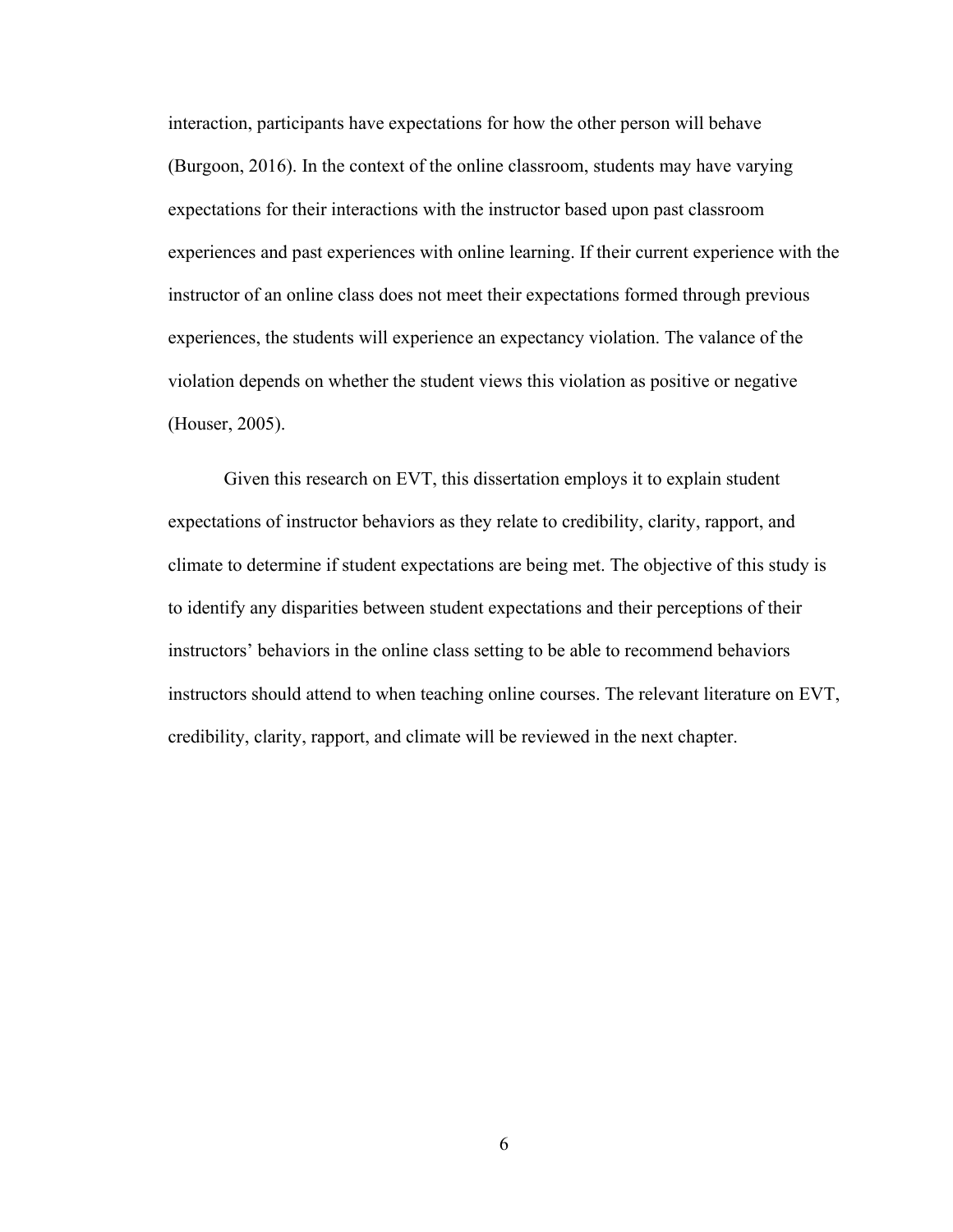### CHAPTER 2: LITERATURE REVIEW

<span id="page-16-0"></span>The growth of online learning has been a common trend for more than two decades now with the continued advancement of learning technologies helping to erode the perception of online learning being inferior to FTF instruction (Allen & Seaman, 2014). Research on online learning has found that students perceive online classes as more advantageous because the flexible format allows them control over their schedules (Bourdeaux & Schoenack, 2016). This can be especially advantageous for those students who need to work, those who have families, or those who live in remote areas (Haythornthwaite & Andrews, 2011).

Despite its popularity, with continued growth in course options and technological advances (Allen & Seaman, 2016), educators have yet to perfect online teaching. "Online teaching is complex" (Hislop, 2009, p. 94), making it challenging to examine how instructional communication functions in the online setting. There are two stark differences between FTF and online classes: time and space (Kaufmann & Vallade, 2021). These differences can influence how instructors and students communicate with one another and pose challenges to implementing traditional methods of instructional communication in online settings. In a recent review of online literature, Vlachopoulos and Makri (2019) posit that learning success is dependent on students' interactions with their instructors, peers, and course content. Online students themselves report a desire to engage with their instructors (Chakaraborty & Muyia Nafukho, 2014) as this helps them learn course material (Hew, 2016). Research has identified communication between the instructor and student as key to improving student learning outcomes in online courses, stressing the importance of establishing a strong instructor presence (Stone, 2017). Hence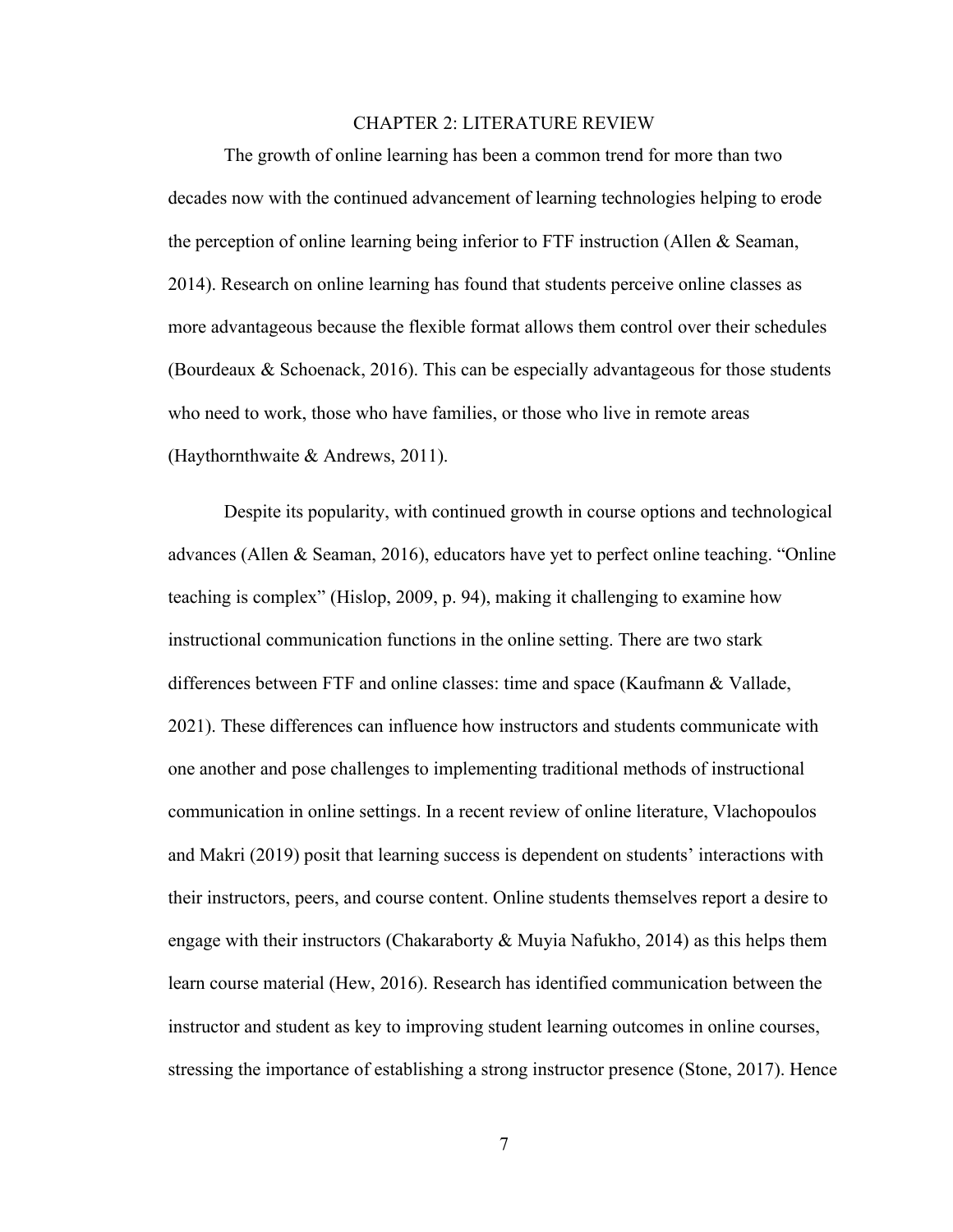the importance of exploring ways to facilitate and improve these interactions is essential to the online learning experience.

The online format enables practically anyone to learn from anywhere they have access to the internet. This flexibility of online learning is, in part, because of the asynchronicity and longevity of class information and discussions. Conversations can be contributed to after thorough contemplation and revisited long after they occurred allowing for further reflection. This can allow for more meaningful conversations as participants can fully ponder topics leading to more thoughtful/educated responses (Haythornthwaite & Andrews, 2011). But this asynchronicity is also one of the major challenges of online learning. Some instructors and students struggle to overcome the lack of physical presence in the classroom. This can lead to a perception of isolation in students which is exacerbated by the delays in communication caused by asynchronicity (Borup et al., 2011). This sensation can be combated by establishing the social presence of everyone involved in the class by using pictures and videos with basic biographical information to personalize users so they can be perceived as real people (Garrison et al., 2000). Even in online classes that meet synchronously, there can be limited nonverbal communication between the instructor and students. The lack of physical presence still can hinder the perception of social presence due to the absence of human contact in interactions that cannot completely be replaced or replicated with live interactions via technology (McBrien et al., 2009).

Online programs tend to have higher dropout rates than traditional programs (Allen & Seaman, 2010) in part due to students' lack of understanding of the course content or the technology used to facilitate the content (Ali et al., 2011) combined with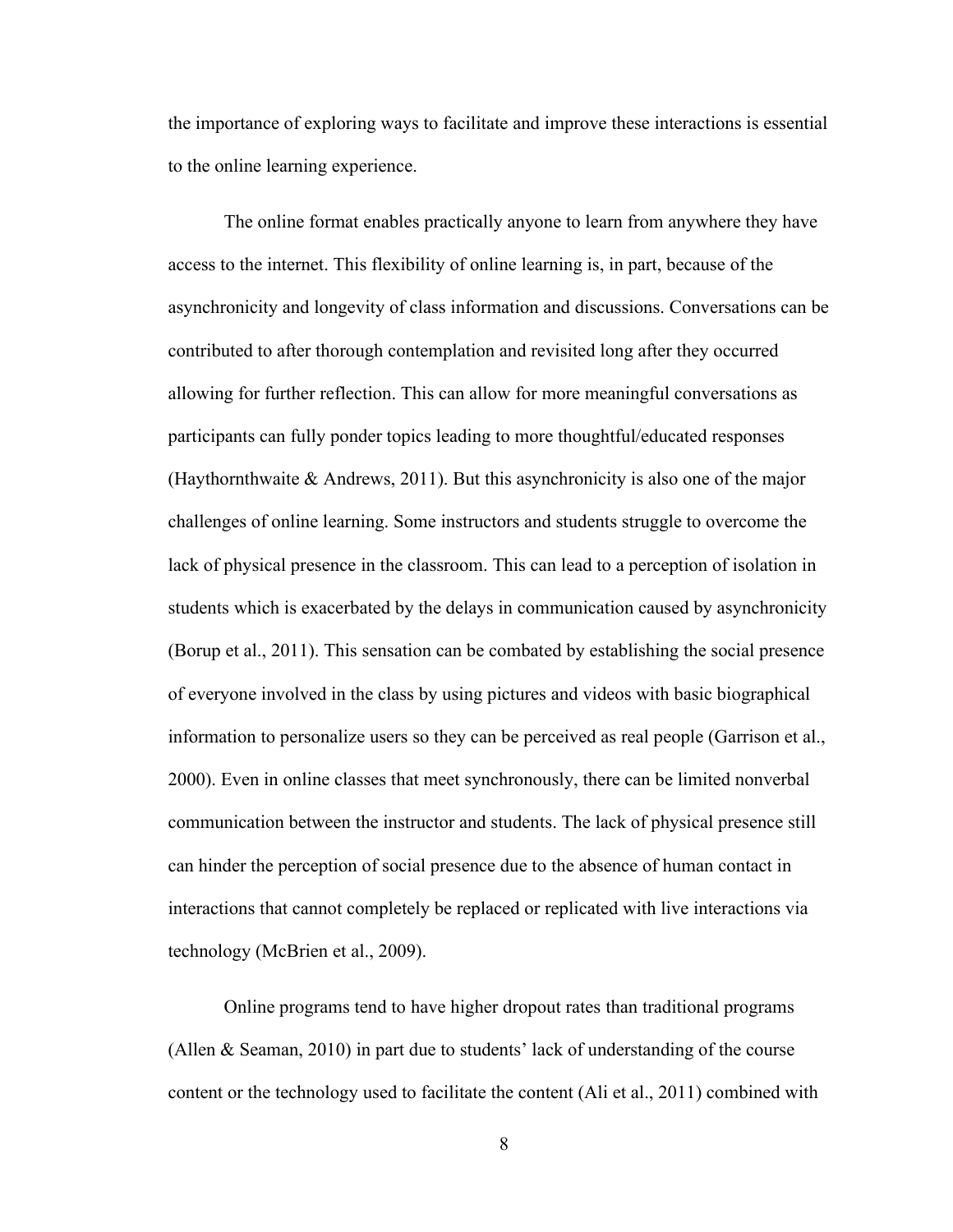"feeling alone" where they do not perceive a connection to their instructor or classmates (Muir et al., 2019). Studies on student persistence and retention have found that encouraging communication with the instructor and increasing social presence can combat this confusion and feelings of isolation (Horzum, 2015; Shea et al., 2015). "The presence of the online teacher or instructor is vital for building interaction and connectedness between teacher and student, and student and student" (Muir et al., 2019, p. 264). To accomplish this, instructors need to understand how to help students perceive them without the typical communication cues relied on in traditional class settings. How instructors and students interact and communicate with each other is one of the primary differences between FTF and online learning (Kaufmann & Tatum, 2018); in order to create effective learning experiences, instructors must understand how to work with this difference (Sellnow & Kaufmann, 2017).

Instructional communication research has identified several instructor behaviors that have been found to enhance student learning may be interpreted differently in online environments that challenge the exchange of visual and audible cues. The constructs explored in this study were chosen because of their effects on learning outcomes and because of their close relation to the communication needs found by previous online studies such as social presence (Mupinga et al., 2006; Muir et al., 2019). The importance of these instructor behaviors necessitates exploration of how they can be translated to online environments.

Research has found that student perceptions of instructor behaviors, such as nonverbal immediacy, are negatively impacted in online classrooms (Carrell & Menzel, 2001; Freitas et al., 1998), but that, even without the aid of visual cues, individuals are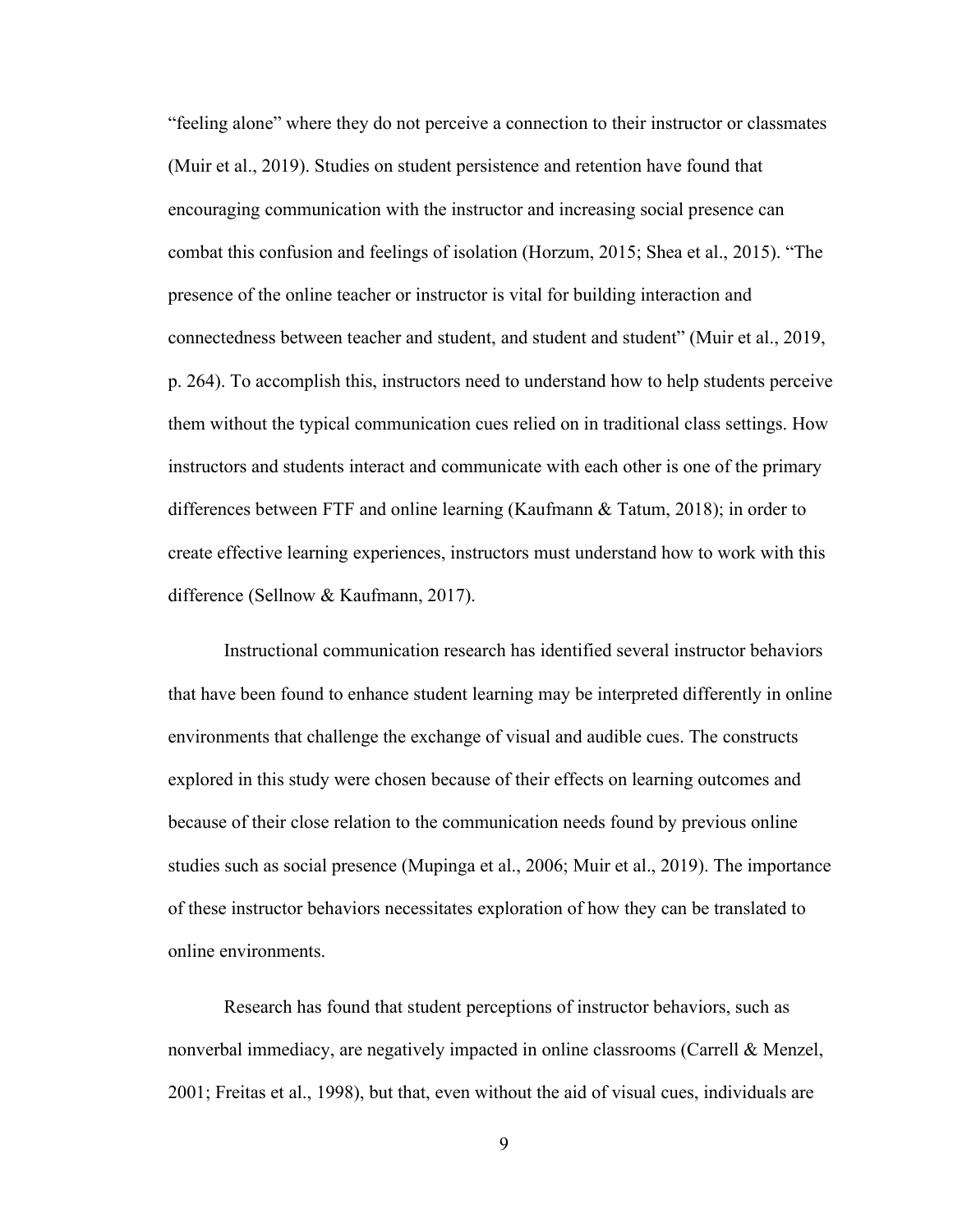still able to effectively form impressions of others (Walther, 1992). Since immediacy behaviors have been closely tied to instructor credibility (McCroskey et al., 2004), it is likely that demonstrating credibility online faces similar challenges. Improvement of online instruction outcomes may be possible by understanding how instructor behaviors, such as those that lead to students' assessments of the instructors' credibility, are perceived in online classes.

### <span id="page-19-0"></span>**2.1 Instructor Credibility**

Credibility, or ethos, has been recognized across contexts and since the time of Aristotle as a crucial component any speaker needs to convince an audience to accept what they say (Finn et al., 2009). It comes as no surprise then that instructor credibility has been found to be a key component in teacher-student interactions and outcomes. "If teachers are to transfer meaning to students to increase learning, then students must perceive their teachers as credible sources of information" (Fin et al., 2009, p. 518). Thus, this construct applies to any situation in which learning is being facilitated.

The credibility of instructors has been researched since the late 1960s with the work by McCroskey et al. (1974) becoming the standard by which the construct is measured (Myers & Martin, 2018). Since then, McCroskey and Teven (1999) have established instructor credibility as a multidimensional construct closely tied with student affective and cognitive learning. Their measure defines instructor credibility as a combination of competence, trustworthiness, and goodwill (Teven & McCroskey, 1997). Competence refers to the extent to which students consider their instructors to be subject matter experts; trustworthiness (also referred to as character; Myers & Martin, 2018) centers on the degree to which students believe their instructors possess integrity;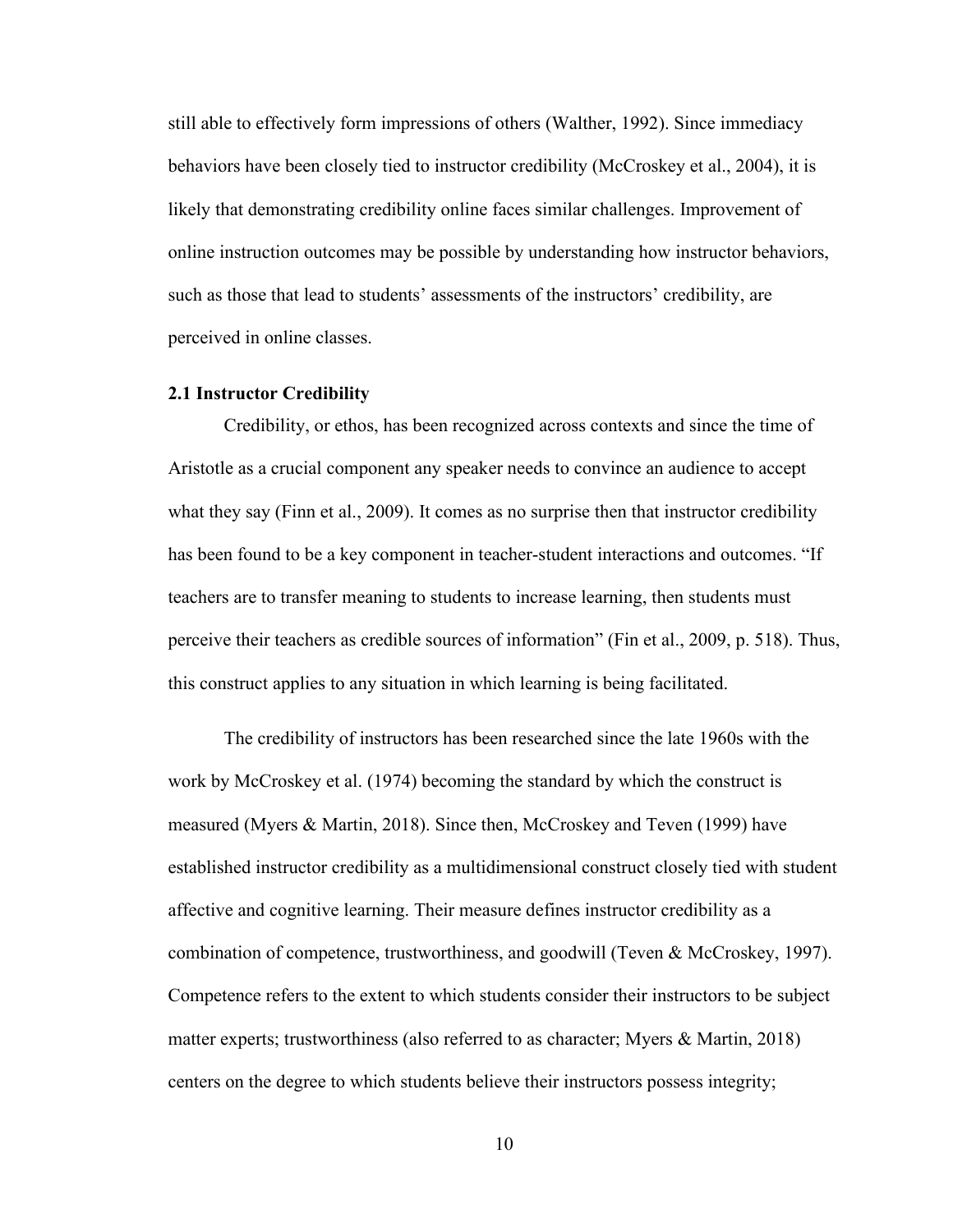goodwill (also referred to as caring; Myers & Martin, 2018) entails whether students perceive their instructors as being concerned about their welfare through the demonstration of empathy, understanding, and responsiveness (Teven & McCroskey, 1997). When students view their instructor as credible, they are more motivated to learn, they are more communicative, and they are less likely to perform acts of incivility (McCroskey et al., 1974).

Although various physical attributes of instructors have been examined for the effect they may have on students' perceptions of instructor credibility, it is instructors' communication behaviors in and outside of the classroom that have been found to have the greatest influence (Obermiller et al., 2012). The student outcomes from the presence of instructor credibility range from increasing the likelihood of re-enrollment with the instructor or recommending the instructor to other students (McCroskey et al., 1974) to increasing accuracy and recall of lecture information (Finn et al., 2009) and increasing students' intent to persist in college (Wheeless & Witt, 2011).

It has been widely accepted that credibility is an important component in the instructor-student exchange, but it was not until the 1990s that scholars began investigating what instructor behaviors influence students' perception of it. Since then, it has been discovered that instructor immediacy behaviors (Mottet et al., 2007), technology use (Schrodt & Witt, 2006), justice (Chory, 2007), clarity (Schrodt et al., 2009), humor (Dunleavy, 2006), and self-disclosures (Schrodt, 2013) can all lead to positive student perceptions of instructor credibility. These positive perceptions of instructor credibility have in turn been associated with positive relationships with affective and cognitive learning with studies finding students who perceived the instructor as credible score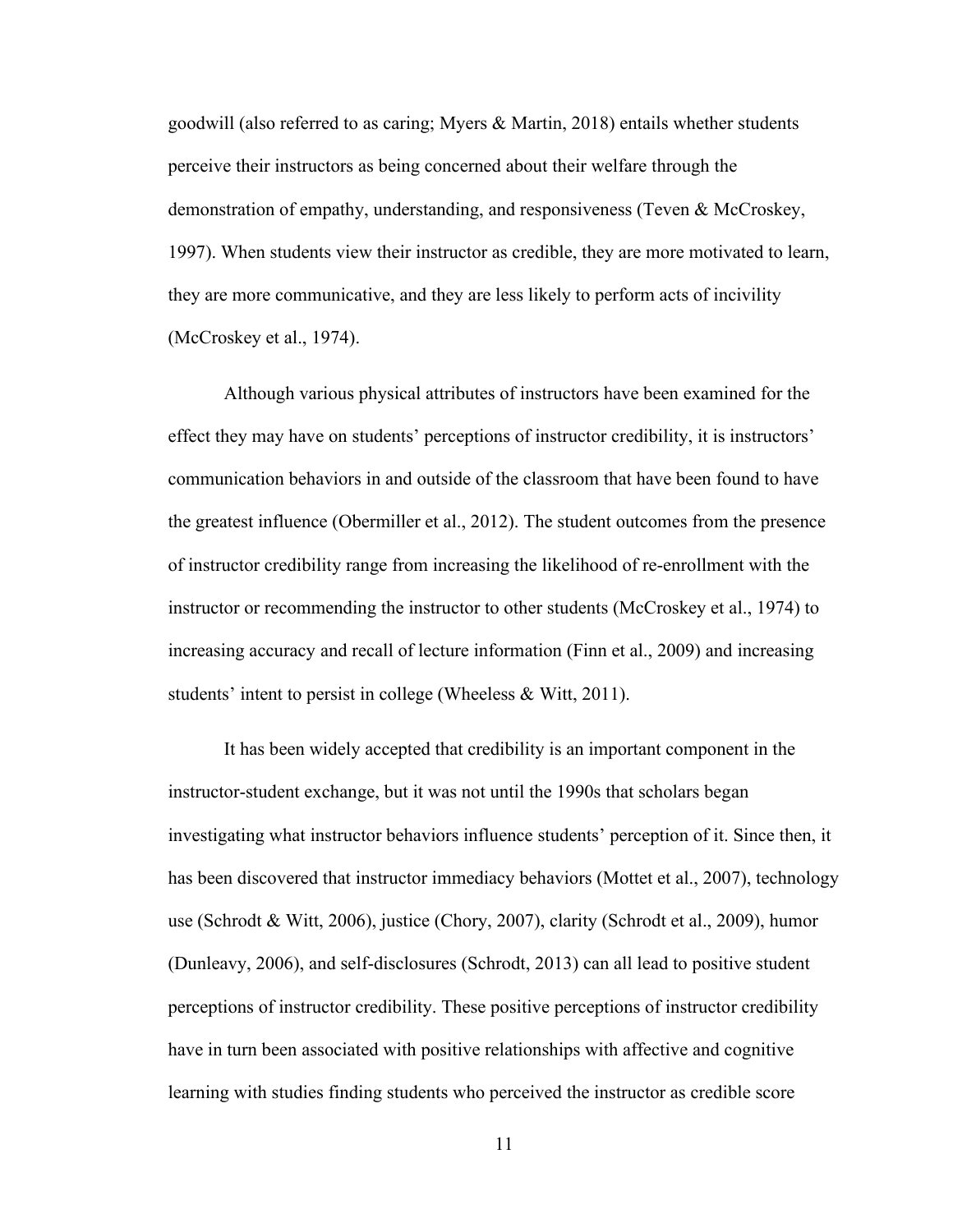higher on post-tests (Carr et al., 2012). Positive perceptions of instructor credibility have also been found to increase class participation, increase communication with instructors outside of class, and decrease student incivility behaviors (Myers & Martin, 2018). These connections between instructor credibility and positive student outcomes indicate the important role credibility plays in classroom instruction.

With regards to online instruction, research on credibility has focused on instructors' technology use in relation to how it is incorporated in FTF classes (Schrodt  $\&$ Witt, 2006). Other studies have examined instructors' Facebook (Hutchens & Hayes, 2014) and Twitter (DeGroot et al., 2015) use on credibility perceptions, but there is little research that focuses on student perceptions of instructor credibility in online instruction.

A conceptually close construct to credibility is expert power; both are associated with positive perceptions of the instructor and perceived cognitive learning (Schrodt et al., 2007; Kaufmann & Buckner, 2018). Kaufmann and Buckner (2018) recommend instructors demonstrate expert power in their online instruction as their study found it associated with positive motivation to study, affect for the course and instructor, and perceived cognitive learning. They suggest several behaviors online instructors can do to demonstrate their credibility, which can bolster the instructors' expert power. Since credibility contributes to expert power, it is likely a replication of this study with a focus on credibility would reach similar conclusions.

Although there is limited research on the instructor behaviors that might contribute to credibility in online instruction, it may be construed that some constructs, such as nonverbal immediacy and humor, are difficult to translate to environments where visual and auditory signals are limited or nonexistent. One study of online text-only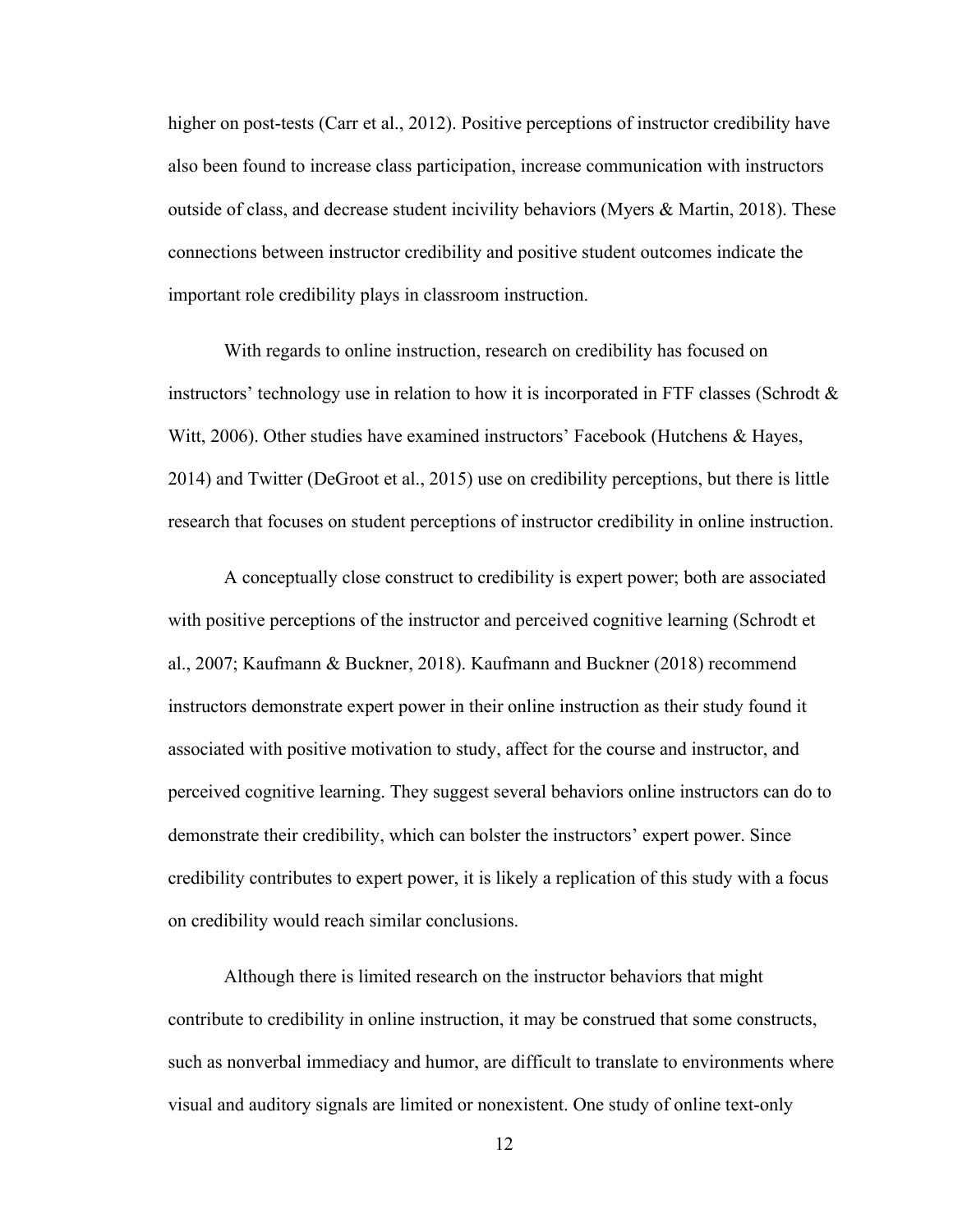instructional communication compared the influence of nonverbal immediacy behaviors to face threat mitigation. The study found that the text-only face threat mitigation condition produced similar student state motivation to the nonverbal immediacy condition (Trad et al., 2014). This indicates that face threat mitigation may influence student perceptions of instructor credibility in text-only online courses similar to the effects of nonverbal immediacy behaviors in FTF courses.

Further investigation is needed to determine if established credibility behaviors translate to online instruction or if there are other constructs of credibility unique to online learning. The limited research on online credibility found that timelines and presence play a major role in how students view instructors (Myers & Martin, 2018). It has yet to be determined whether these constructs fit within the competence, goodwill, and trustworthiness dimensions of credibility or if they are unique dimensions of online instructor credibility.

#### <span id="page-22-0"></span>**2.2 Instructor Clarity**

Instructor clarity, broadly conceptualized as the instructor's ability to present course content in an understandable and organized manner (Bolkan et al., 2016), is a complex construct that has been defined by both the verbal clarity with which material is conveyed as well as the structure of presentations, time spent on a topic, and speaking pace (Chesebro & McCroskey, 1998a). In short, it is the intelligibility of both the instructor's performance as well as the course material which facilitates student engagement and comprehension. Students in the qualitative, longitudinal study by Muir et al. (2019) repeatedly reported organization, clear instructions, and clear expectations as integral to supporting and maintaining their engagement in online courses. Higher levels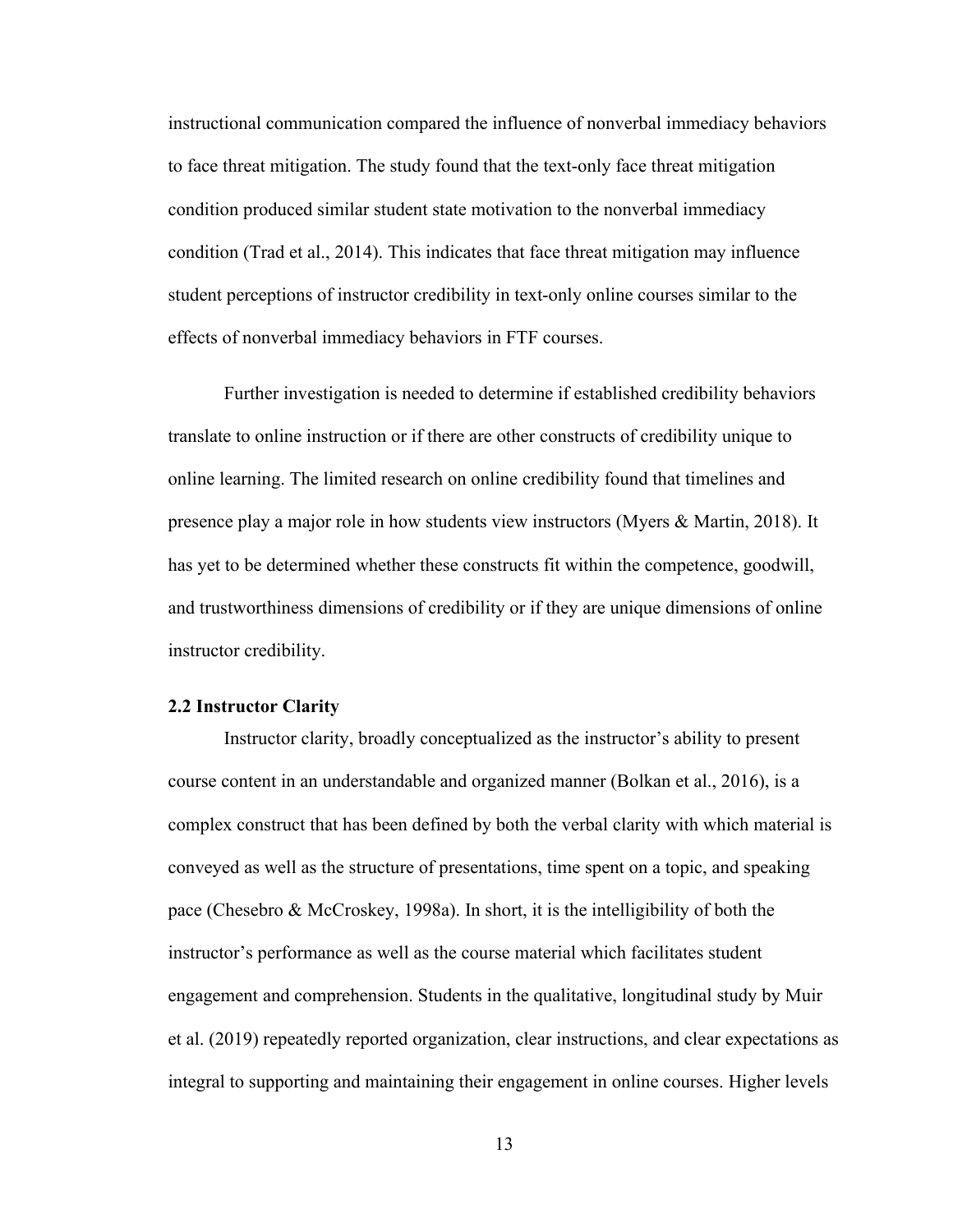of sustained engagement translate into greater student outcomes and retention (Muir et al., 2019) pointing to the importance of instructor clarity in online learning.

Instructor clarity has been found to be positively associated with student motivation and cognitive learning as well as student affective evaluations of the teacher and the course (Chesebro & McCroskey, 2001; Sidelinger & McCroskey, 1997). Thus, striving to facilitate learning and creating a positive learning environment by instructing students in a clear and concise manner is considered fundamental to teaching (Chesebro, 2001, Chesebro, 2003).

Research has found that there are several key ways instructors can address their clarity in the classroom by exploring ways instructors can better enable students to follow instruction. These studies have found the structure of presentations, organization of content, and use of transitions and previews as effective methods for improving instructional clarity (Chesebro & McCroskey, 1998a). Signaling entails emphasizing content and using outlines and headings to aid in focusing student attention on important content (Mayer & Moreno, 2003; 2010). Vagueness addresses terminology or explanations that lack concrete meaning or "tangles of words" (Smith, 1977, p. 199) that can lead to confusion and utterances such as "uh" or "um" (Land, 1979) that can inhibit message reception. Coherence and redundancy refer to the relevance of the information provided by instructors (Mayer & Moreno, 2010). If instructors burden students with repetitive, unnecessary, or "extra" information in their lectures it can have detrimental effects on student learning. If students cannot keep up with the course materials, they cannot understand their lessons, hence pacing has been noted as an important factor in student comprehension (Bolkan et al., 2016). Appropriate pacing gives students time to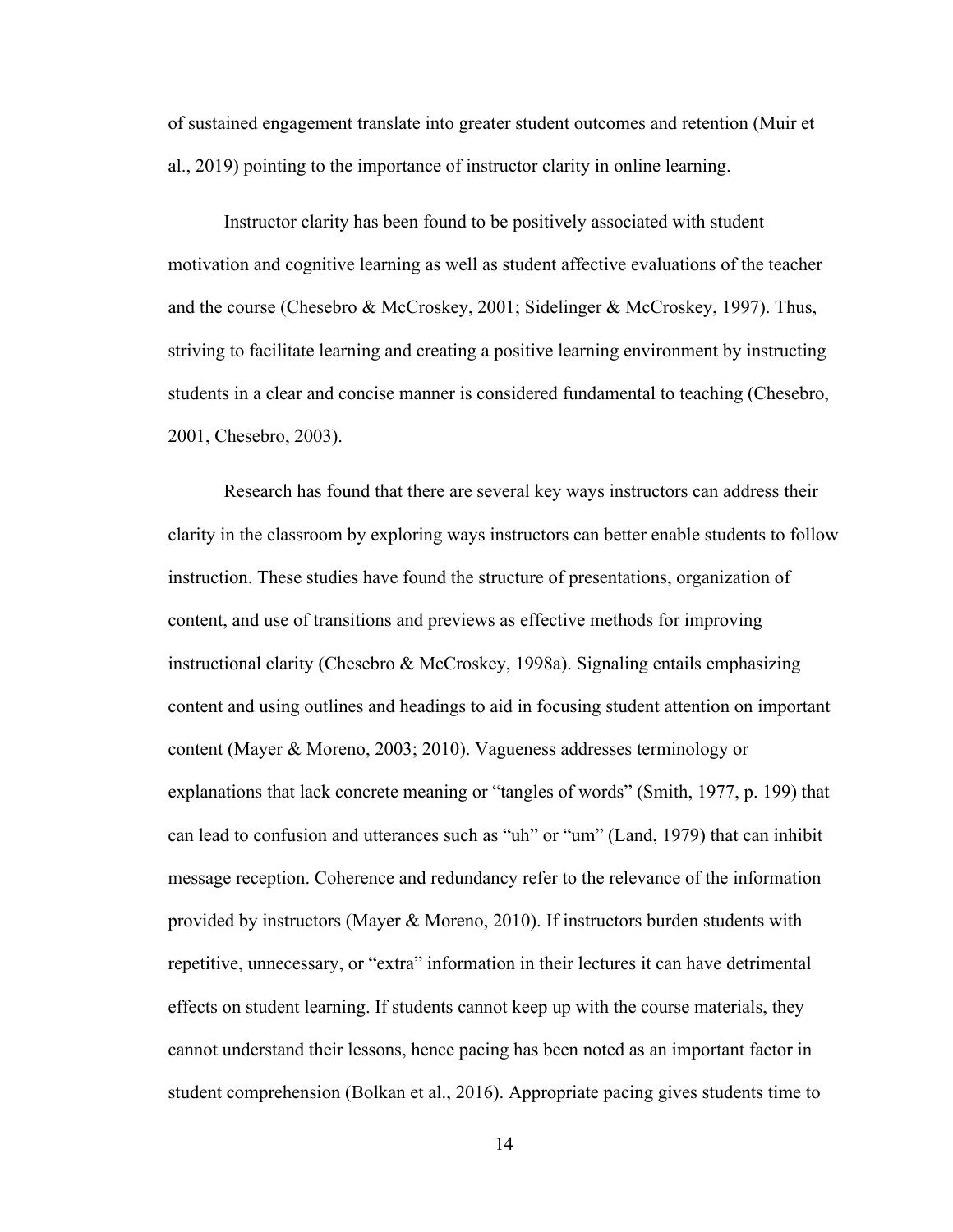think about the content they are being taught and does not overload their working memory capacity (Chesebro & McCroskey, 1998b).

Since there is significant evidence as to the importance of clarity in effective instruction, it is included as a construct of focus for the present study. With regards to online instruction, there has been limited exploration of clarity in recent years. Most research on online learning was conducted heavily during the initial rise of its popularity at the end of the  $20<sup>th</sup>$  and beginning of the  $21<sup>st</sup>$  centuries. Due to the rapid evolution of technology, the conditions these studies evaluated have likely changed significantly, but some aspects are timeless. A 2006 qualitative study asked students explicitly what they needed to be successful in an online class. The majority expressed a need for guidance and clear instructor expectations and feedback on assignments (Mupinga et al.). A synthesis of the work of the late 20<sup>th</sup> century also found clear feedback along with consistent layout, clear navigation, and learner control of pacing to be key concepts that support effective online instruction (Janick & Liegle, 2001).

Despite this significant support for clarity, online learning is dependent on technology, therefore, as technology has evolved, how clarity is perceived by students may have evolved as well, necessitating a current examination of students' expectations for clarity in their online classes. An early study of asynchronous online learning found clarity of course design to be one of three significant factors in influencing students' satisfaction and perceived learning (Swan, 2001). However, a more recent study by Limperos et al. (2015) did not find clarity to be positively associated with perceived or actual learning leading the researchers to speculate that instructional context may moderate the influence of clarity. This study had limited manipulations of the construct,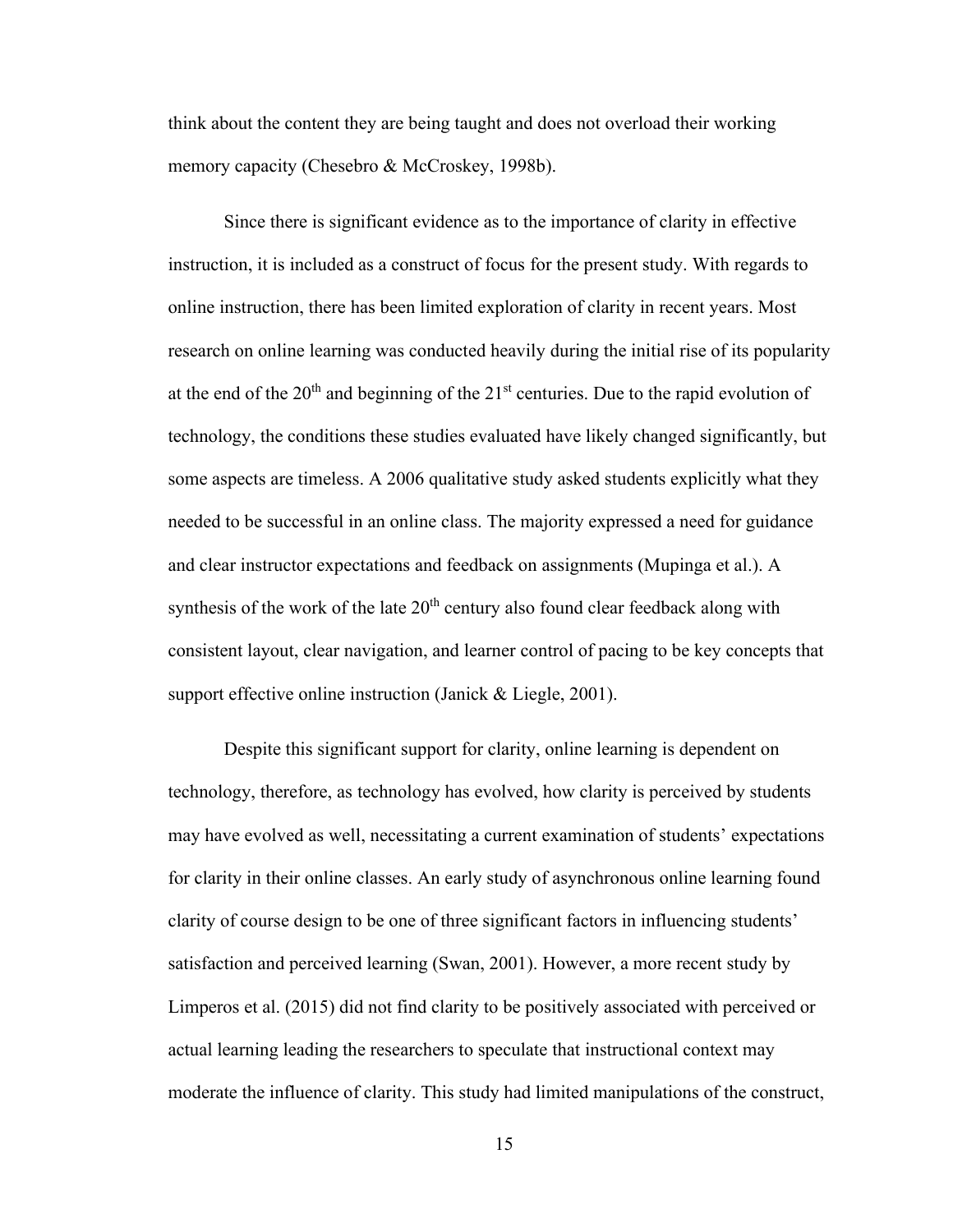only adding preview and summary slides to the high-clarity condition and removing them for the low-clarity condition, but the discrepancy between findings indicates a need for further exploration of clarity in online settings. The Limperos et al. study did find that the higher clarity condition was associated with higher perceptions of instructor credibility, measured using the McCroskey and Teven (1999) credibility scale. This indication of a relationship between the two constructs provides support for the inclusion of both in the present study.

### <span id="page-25-0"></span>**2.3 Instructor Rapport**

Rapport in the instructional setting was inspired by the work of Gremler and Gwinner (2000) who originally conceptualized it for organizational settings, identifying it as the personal connection between interactants, such as when a customer has a pleasant interaction with a service provider. It is comprised of an enjoyable interaction, which is when an individual positively perceives a communication interaction, and the personal connection or link the interactants feel with each other that extends beyond the roles they perform (Gremler & Gwinner, 2000). Frisby and Myers (2008) adapted this construct for the classroom and found rapport to be significantly related to affect, motivation, satisfaction, and participation. Instructor rapport has been found to consistently predict both cognitive and affective learning, establishing it as a key construct in instructional communication (Frisby & Martin, 2010).

Students report the ability to establish rapport as an essential characteristic of effective instructors (Catt et al., 2007; Faranda & Clarke, 2004). When students experience rapport with an instructor, they perceive an understanding or caring affiliation (Frisby & Buckner, 2018) which leads to more positive attitudes and motivation in the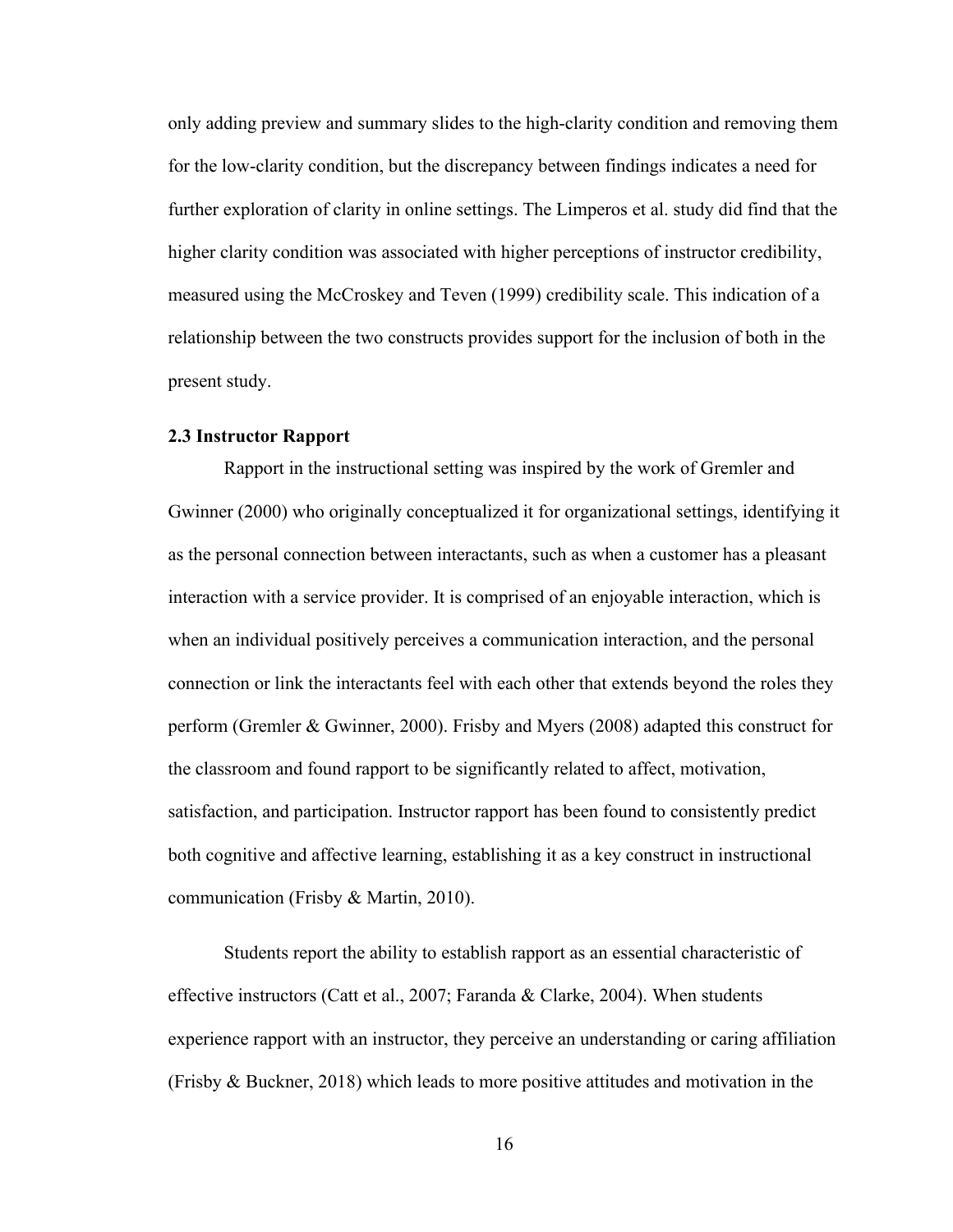students (Wilson et al., 2010). Additionally, rapport has been shown to increase positive affective states, such as confidence (Strage, 2000), and decrease negative affective states, such as anxiety (Frisby et al., 2014).

Naturally, the effect of rapport of most interest to educators is that which it has on cognitive learning. Studies have found it to have a positive influence on anticipated final grades (Frisby & Gaffney, 2015), quiz scores (Frisby et al., 2013), GPA (Strage, 2000), and actual final grades (Wilson & Ryan, 2013). A prevalent line of research associated with rapport focuses on participation (Frisby et al., 2014; Frisby & Martin, 2010; Frisby & Myers, 2008, Frisby et al., 2016) finding that when students have rapport with their instructors, they are more likely to participate in communication behaviors linked to learning outcomes. As participation has been deemed "an essential part of the teaching and learning process" (Bento & Schuster, 2003, p. 156) building and maintaining rapport should be an important focus for instructors. To-date there has been a significant lack of research conducted on rapport in online classes (Frisby & Buckner, 2018) and since encouraging participation is a primary challenge in online classes (Bento & Schuster, 2003), this is a research gap that the present study aims to address.

Rapport encompasses many prosocial instructor behaviors. When asked what behaviors their instructors use to build rapport, students identified attentive behaviors (e.g., using names), common grounding behaviors (e.g., being personable), courteous behaviors (e.g., empathy), connecting behaviors (e.g., humor), and information sharing behaviors (e.g., credibility; Webb & Barrett, 2014) indicating that there are a variety of ways to build rapport. Less well explored, is how these behaviors are translated to online learning environments (Kaufmann & Vallade, 2020).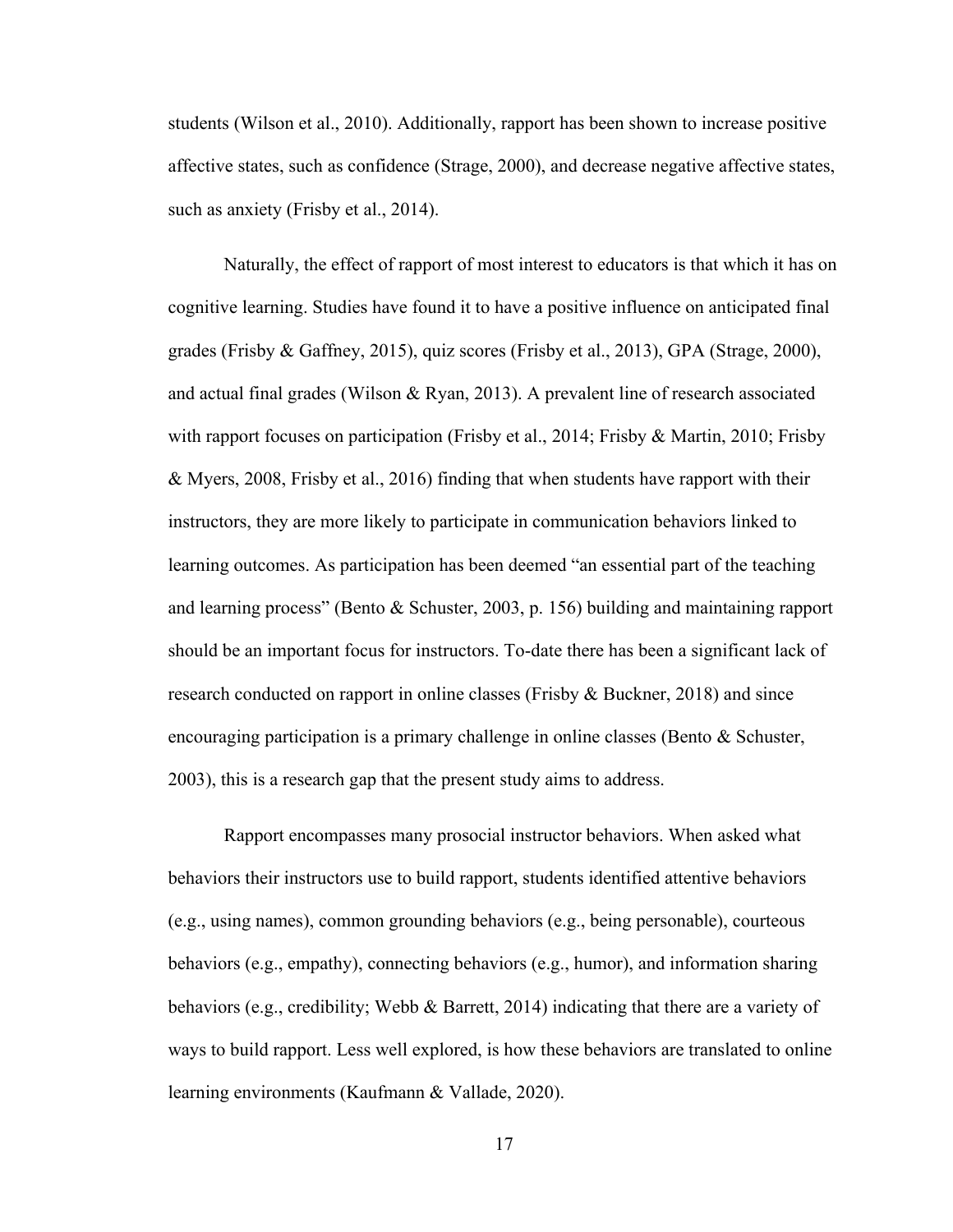Even with the continual development of online learning technologies, instructor rapport may be difficult to convey in the online setting. The asynchronous nature of online learning that makes it popular with students can make building rapport challenging. Instructors are encouraged to use video and audio recording to decrease social distance while others attempt to carry out synchronous classes via video conferencing software, but these methods do not fully reverse the loss of communication cues that online learning experiences. Lacking visual input from a speaker can also be a benefit, however, as participants are judged only on the words they write, not how they look or speak (Haythornthwaite & Andrews, 2011), thus this study will ask participants if their courses were synchronous or asynchronous and whether they saw their instructor (either live or recorded) at any time to factor in what effect this visual input may have on students' perceptions of rapport.

There is some evidence that rapport in online classroom settings leads to greater perceptions of social presence (Frisby et al., 2013) and social presence has been positively linked to satisfaction and perceived learning (Richardson et al., 2017). Kaufmann and Vallade (2020) recently found evidence that students who experience rapport with their instructor and classmates experience lower levels of loneliness in online classes. Still, further exploration of rapport in online settings is needed including how expectations of rapport being met or unmet may impact student perceptions of affective and cognitive learning. As rapport has been found to be an important relational component that positively affects classroom climate (Neer  $&$  Kircher, 1989), this study also includes an examination of students' perceptions of climate in the online classroom.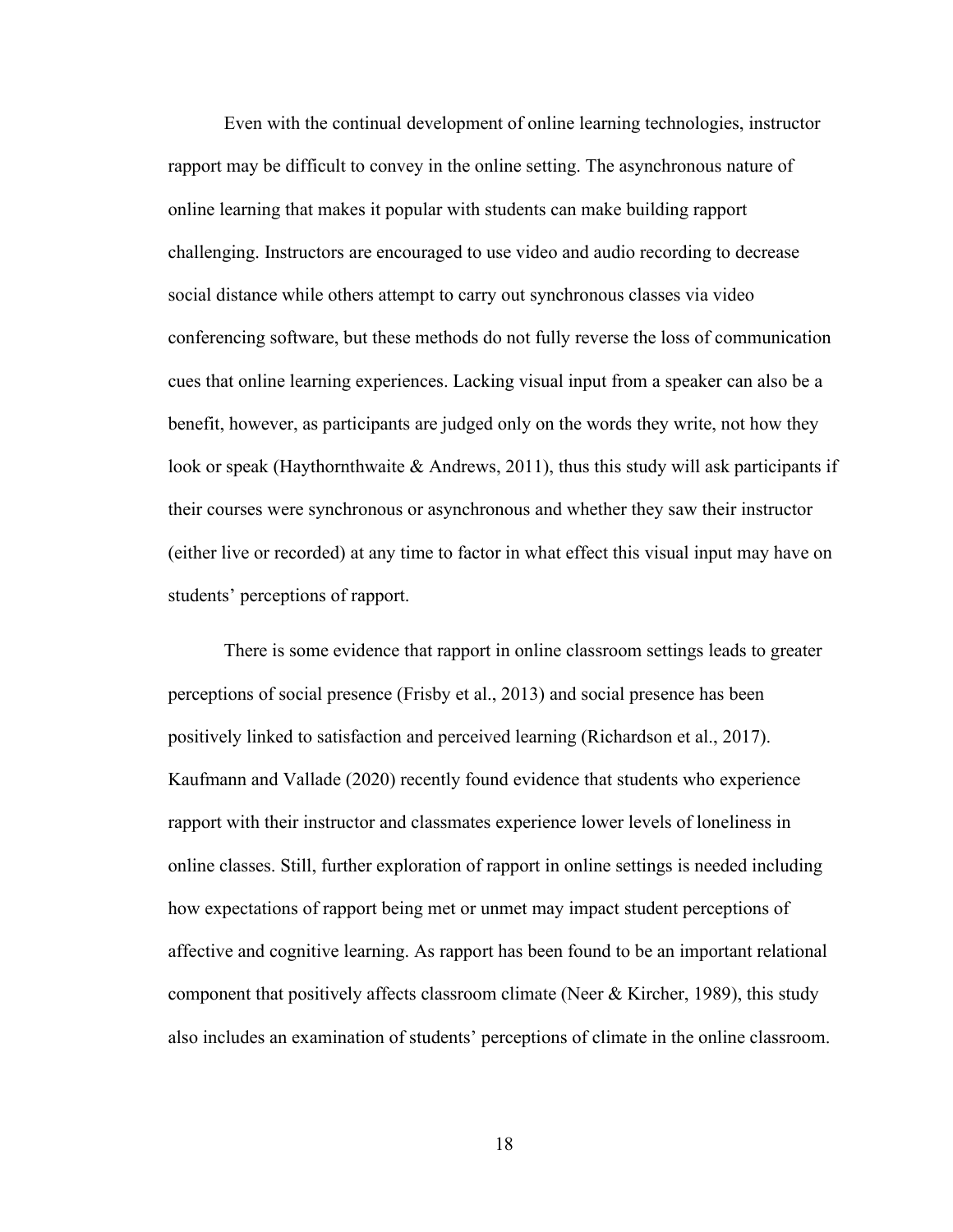### <span id="page-28-0"></span>**2.4 Instructor Climate**

Climate is "the perceived connection, rapport, or affinity between instructor and students" (Kaufmann et al., 2016, p. 307). Although perceptions of climate can be based upon both instructor-student communication (Hays, 1970) and student-student communication (Dwyer et al., 2004), the present study is primarily focused on student perceptions of instructor behaviors and thus only attends to instructor-student climate variables. This is not a shortcoming of the present research as Kaufmann et al. (2016) found that in online class settings, the role of the instructor is critical to the establishment of a positive classroom climate. In their study, Kaufmann et al. identified four factors that contribute to classroom climate: instructor behaviors, student connectedness, course clarity, and course structure. The significance of the role clarity plays in classroom climate is why both of these constructs are included in this study. Rapport is connected to climate as it aids in the perception of social presence and social presence fosters climate in online settings (Sellnow & Kaufmann, 2018); thus, each of these constructs is crucial to the study of online learning.

Although there are apparent links to clarity and rapport, climate is significant as a stand-alone construct. A positive classroom climate has been linked to retention (Hays, 1970), affective learning (Johnson, 2009), and academic success (Dwyer et al., 2009). Most research on classroom climate has been in the traditional FTF classroom and has focused on specific instructor behaviors such as immediacy (Johnson, 2009), humor (Stuart & Rosenfeld, 1994), affinity-seeking (Myers, 1995), and feedback (Kerssen-Griep et al., 2008). Each of these has been found to contribute to positive perceptions of climate in the FTF classroom and further exploration is needed to determine if and how these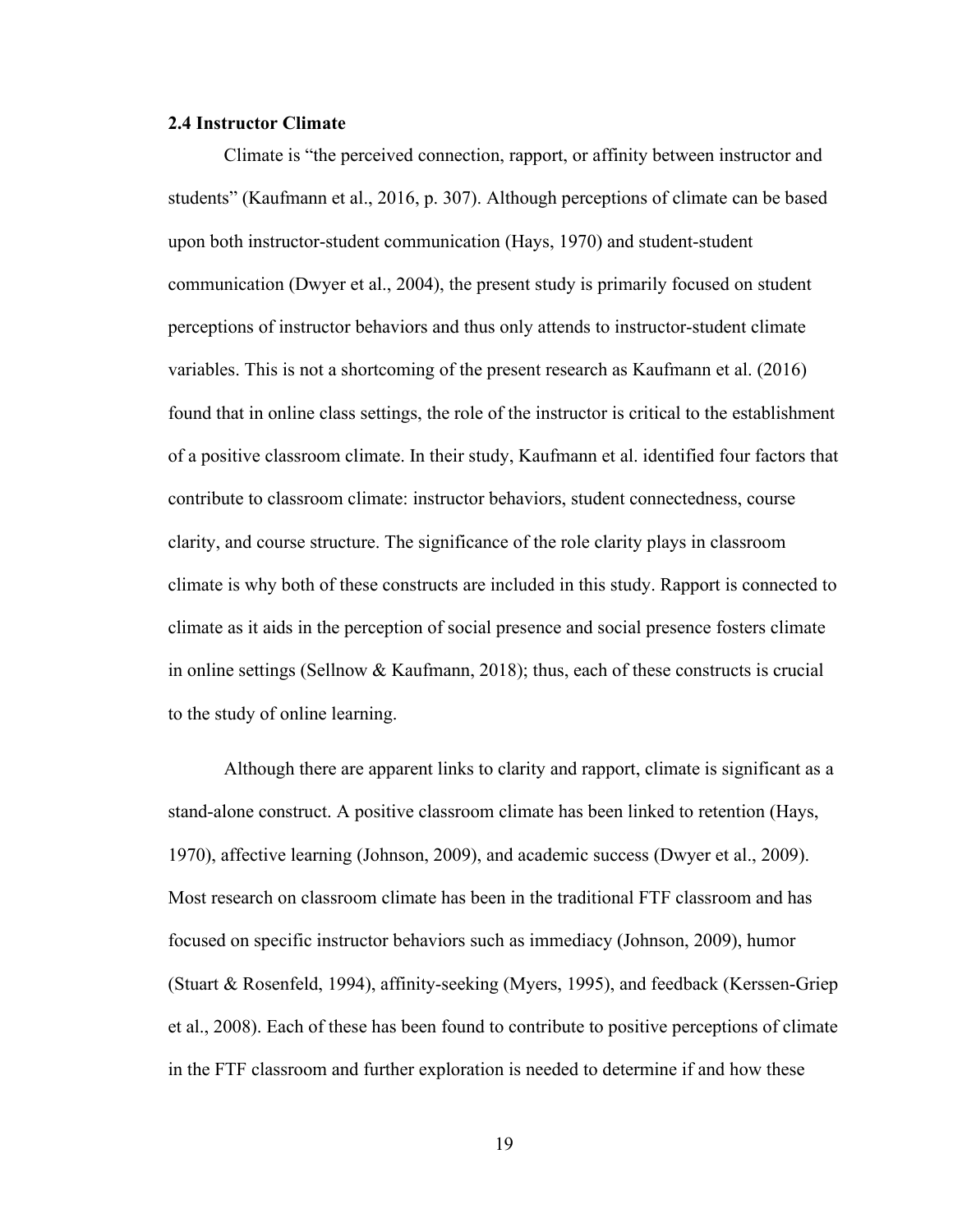behaviors translate to online class climate (Kaufmann et al., 2016). Since there appear to be connections between instructor clarity, rapport, and climate, the present study includes each of them in an effort to advance online learning research.

Despite substantial research to-date, climate is still a somewhat amorphous construct, generally being described as feeling socially connected and supported (Dwyer et al., 2009), making it difficult to ensure specific climate-building behaviors are translated to the online classroom. Johnson (2009) points out the need for measuring specific instructor behaviors in conjunction with classroom climate so that their interaction may be determined. In addition, the majority of classroom climate research has been conducted in the traditional FTF classroom setting, thus even less is known about what contributes to climate or how it affects learning outcomes in online classes (Kaufmann et al., 2016).

Online classes have faced criticism for their lack of interaction and engagement, but the continued advancement of new technologies has combated this issue, enabling instructors to increase the social presence between themselves and their students (Manstead et al., 2011). These innovations in virtual interaction have created new opportunities to advance research on classroom climate in the online setting (Kaufmann et al., 2016). The importance of the instructor's role in building online class climate is paramount. The instructor must monitor student perceptions of his or her communication behaviors as well as how the course is perceived (Kaufmann et al., 2016). The development of the Kaufmann et al. (2016) online learning climate scale was the first step toward a deeper understanding of online classroom climate; now further research is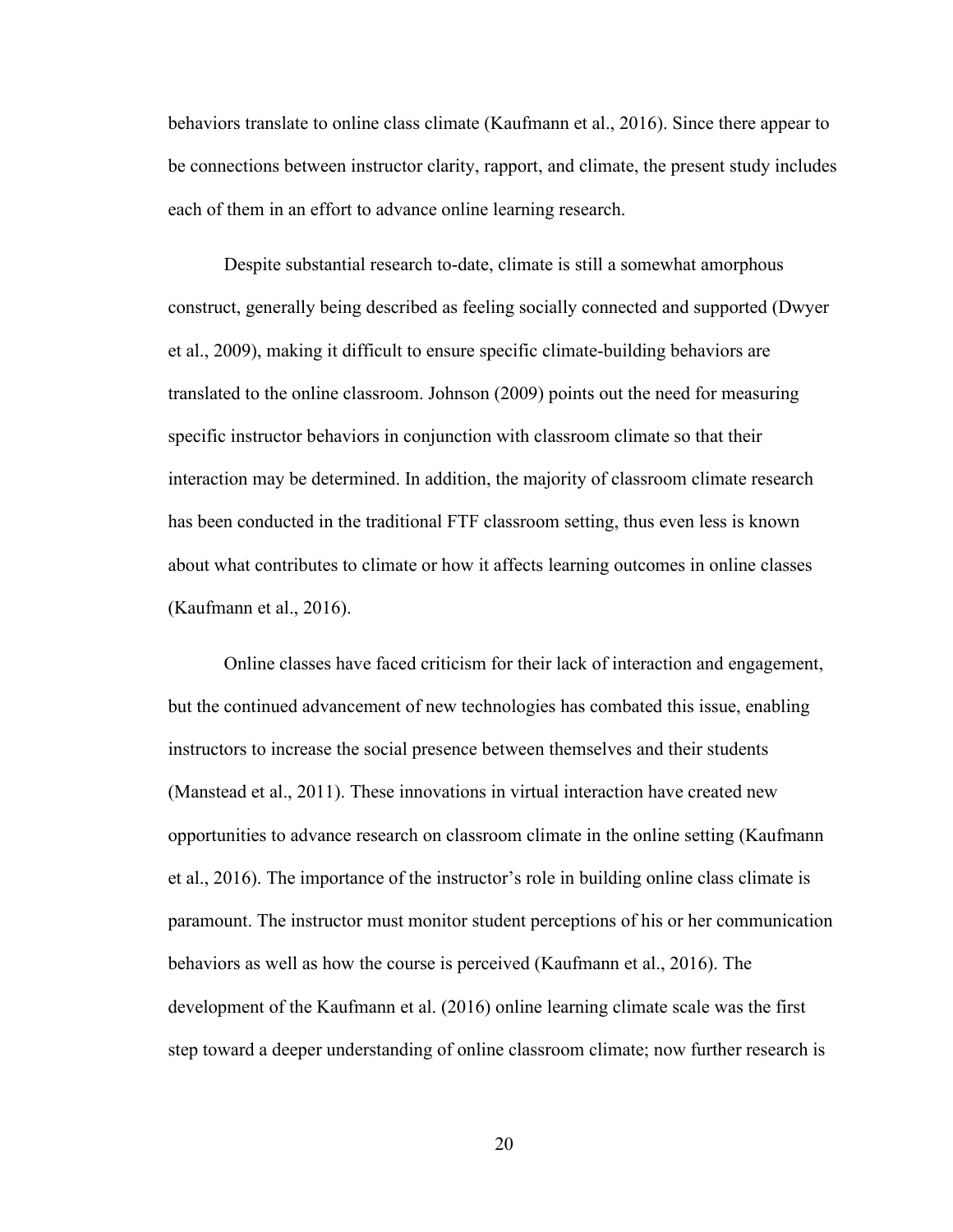needed to extend understanding about students' perceptions of online class climate and how those perceptions influence their performance in the course.

### <span id="page-30-0"></span>**2.5 Affective and Cognitive Learning**

Educators endeavor to convey knowledge and the penultimate goal is to provide evidence that the students have learned the intended information. Bloom's (1956) taxonomy of learning identified three domains of learning (psychomotor, cognitive, and affective) which are recognized as the foundation from which we define learning. Learning is a complex phenomenon and no one method accurately conveys it (DeHouwer et al., 2013). Most scholars generally agree, however, that "learning is a change in individuals due to the interaction of the individuals and their environment" (Beebe et al., 2013, p.28). This change is relatively stable and enables the learner to be more capable of dealing with their environment (Olson & Hergenhahn, 2013). Research in instructional communication endeavors to explore how learning can be best facilitated and learning outcomes can be achieved.

Cognitive learning, defined as the comprehension and retention of knowledge (Christophel, 1990), is considered to be a "variable of consequence" in instructional communication research (King  $\&$  Witt, 2009, p. 120) that is frequently measured in relation to other variables. Students, instructors, and institutions alike are concerned with ensuring the comprehension and retention of knowledge that constitutes cognitive learning (Christophel, 1990). This is judged to have occurred when changes are observed in the development of a student's intellectual abilities and skills, recall or recognition, and knowledge (Lane et al., 2018). Cognitive learning has been frequently operationalized in online learning research as the students' performance in the course or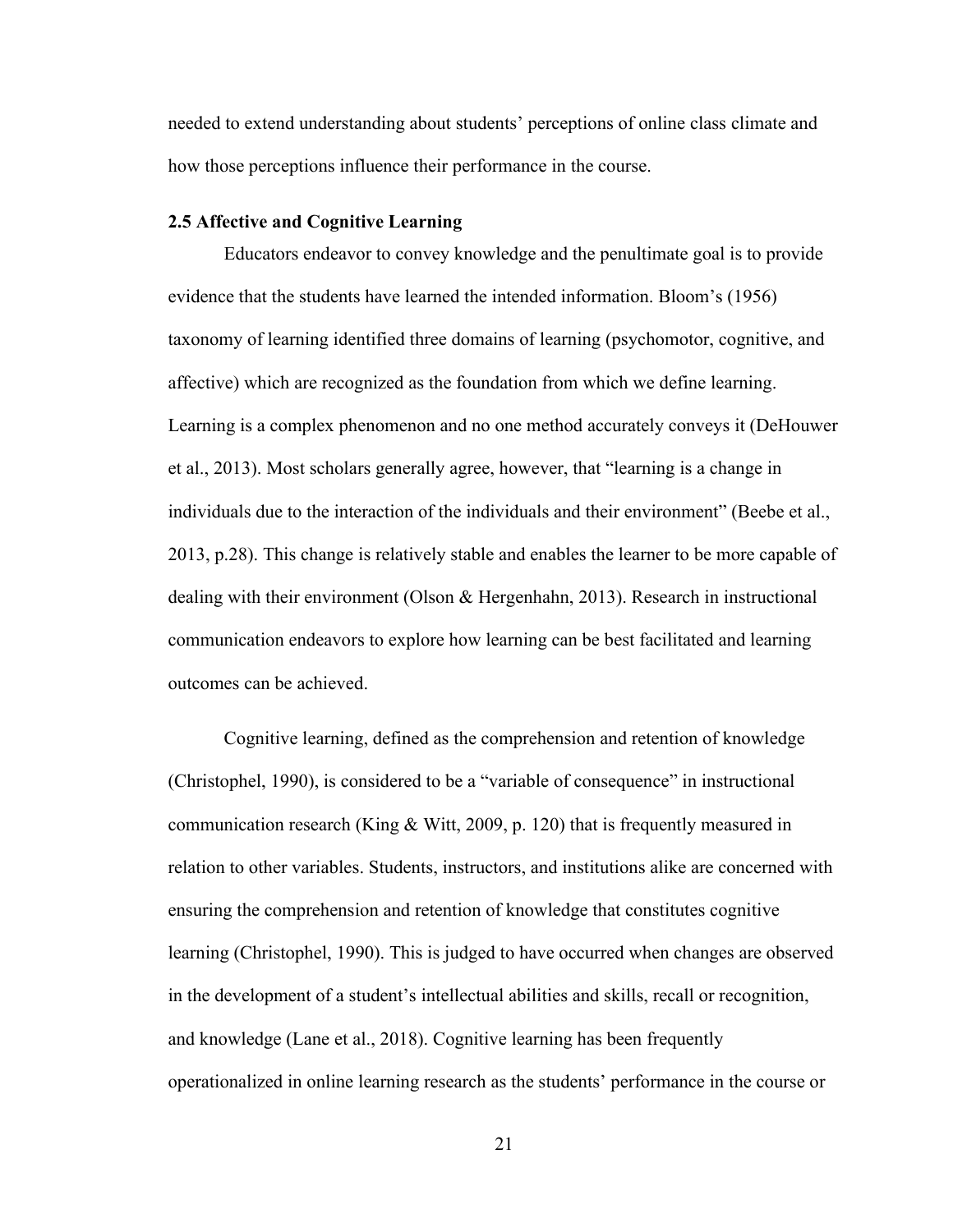on specific tasks. This alone is not adequate as scores on assignments are not considered accurate representations of learning (Christophel, 1990) and typically only report one aspect of learning such as recall (Frisby  $& Kaufmann, 2014$ ). Self-assessment measures such as the cognitive learning measure (CLM) have been found to be a more valid measure of cognitive learning as it is composed of items that represent acquisition, recall, and the application of knowledge (Frisby & Martin, 2010; Frisby et al., 2014). Frisby and Kaufmann (2014) conducted a confirmatory factor analysis on the CLM to assess the factor structure finding it to be a reliable and valid measure, thus, this study employs the CLM to assess students' cognitive learning.

Affective learning involves the student internalizing positive feelings toward the course content and subject matter (Waldeck et al., 2010). It is judged to have occurred when students "experience a systematic change in their values, preferences, or attitudes (Lane et al., 2018). Affective learning is important, not just because it has been demonstrated to be entwined with cognitive learning, but also because students who report positive affect toward the course, topic, and instructor are more likely to complete their courses, be more involved with the curriculum, and experience greater satisfaction from the class (Russo & Benson, 2005). Instructor behaviors that have been found to support students' affective learning are those that foster a supportive and connected learning environment (Johnson, 2009), outcomes found to be connected to instructor rapport and classroom climate.

Research has found support for the relationship between affective and cognitive learning, indicating that it is important to measure both when establishing relationships between learning constructs. The affective learning model positions affective learning as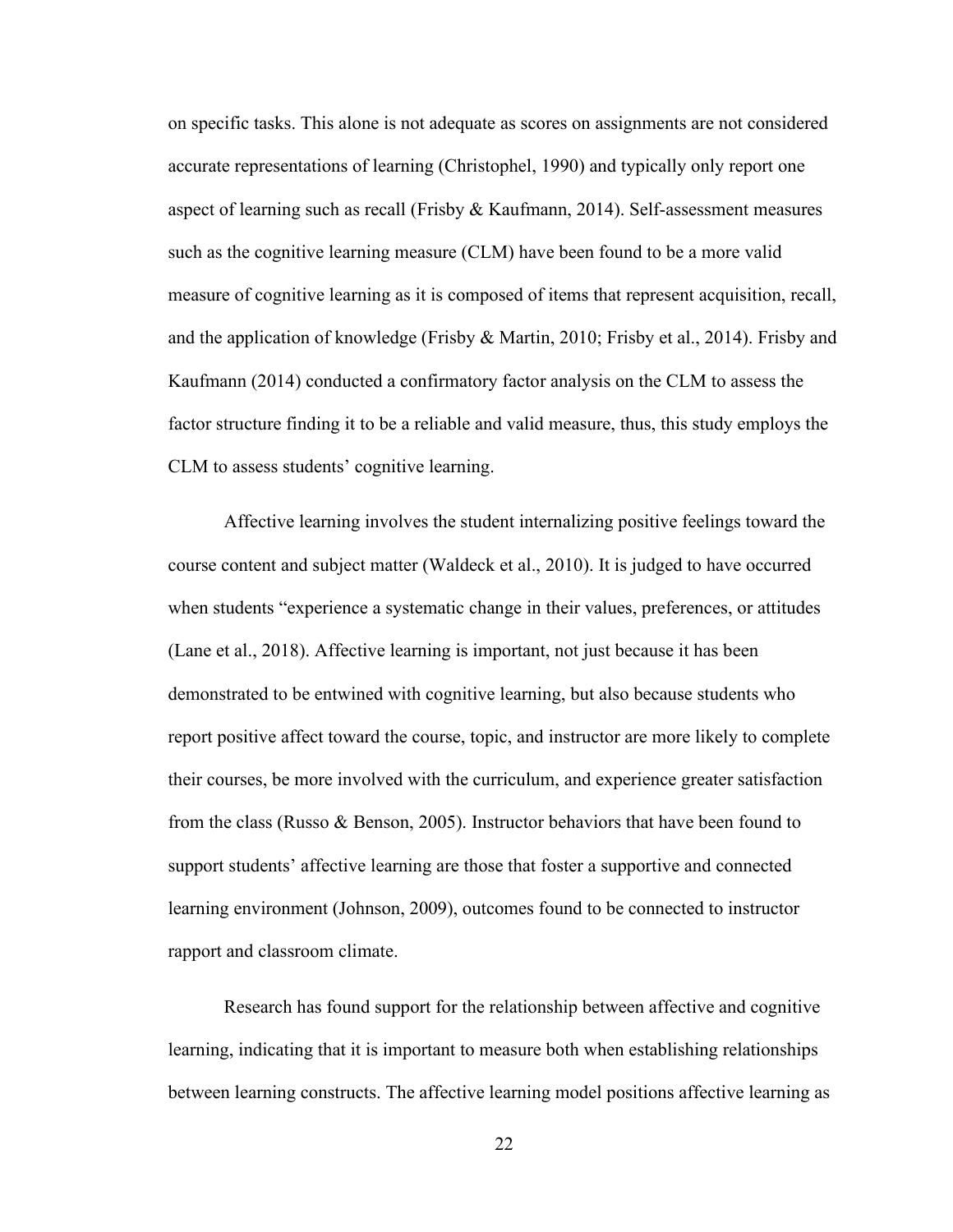a predictor of cognitive learning (Rodriguez et al., 1996), a relationship that has also been found in online classrooms (see Freitas et al., 1998; LaRose & Whitten, 2000; Russo & Benson, 2005). In online classes, affect towards the instructor has been found to be particularly salient in predicting student perceptions of cognitive learning (Anderson, 2004). Since affect toward the instructor is associated with instructor rapport and climate, this study includes an examination of affective learning to identify relationships between affective learning and student expectations and perceptions of rapport and climate.

### <span id="page-32-0"></span>**2.6 Expectancy Violations Theory**

In all interactions, participants enter with certain expectations of how each person will behave. The meeting, exceeding, or failing to meet those expectations influences the participants' evaluations of the interaction (Burgoon, 2016). As students likely begin an online class with expectations of how their interactions with the instructor will be, it is important to understand what those expectations are and how they influence their perceptions of the instructor. In a study of an online course at a secondary school, Journell (2010) reported that students expected the course to be easy, but some found it to be quite difficult instead. This study did not probe into what outcome resulted from this expectancy violation and it would be interesting to know what effect it had on the students' perceptions of online learning and/or the instructor. This study was qualitative and asked the instructor what experience he thought the students expected to have from his online class. The instructor stated that the students who take online classes do not want social interaction, they just want to have the course information conveyed to them so they can pass the exam and move on. The students, however, responded that they missed the social interaction they experience in the FTF classroom.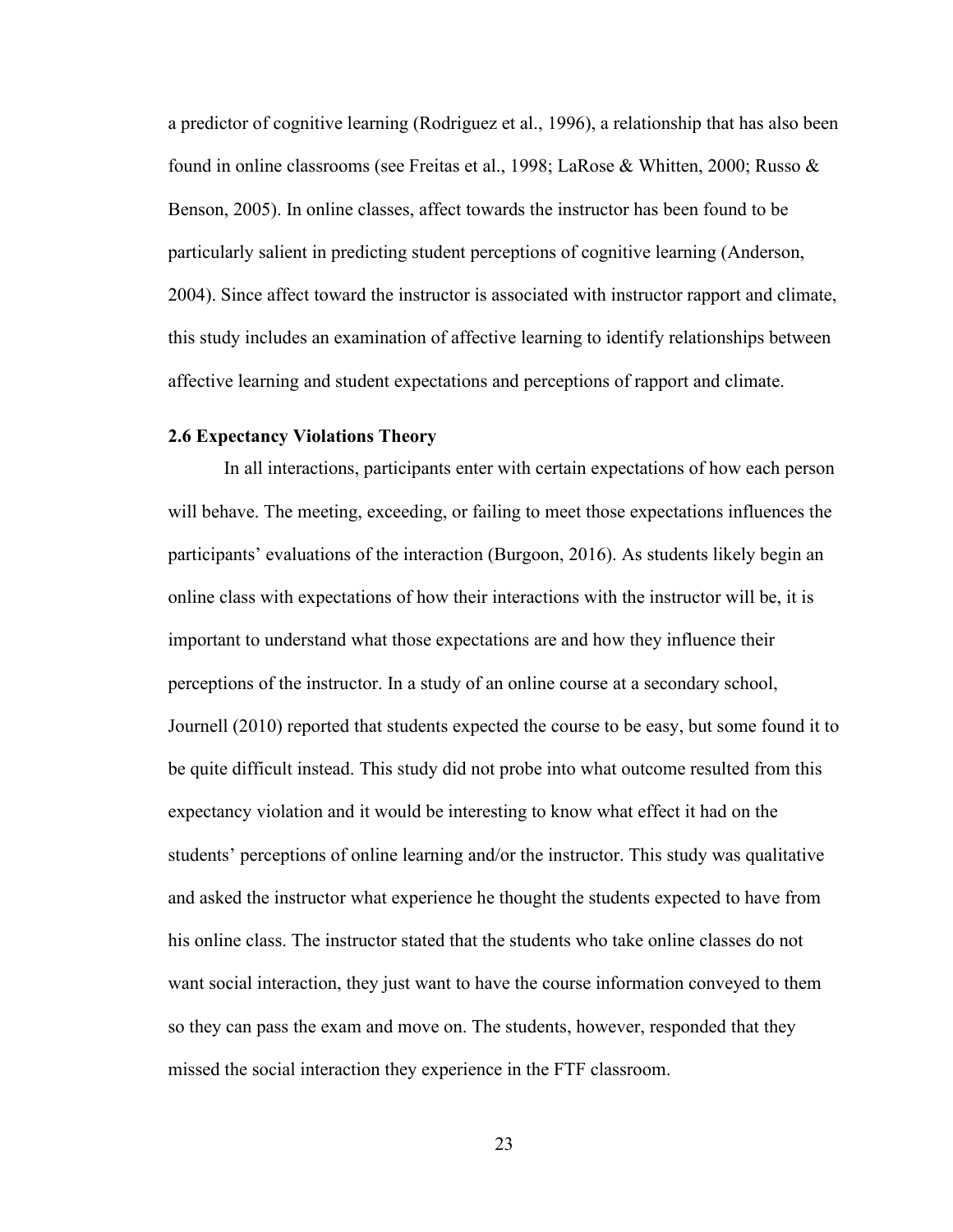This could be an example of the instructor not understanding student expectations and therefore not meeting them. The additional communication challenges associated with online learning increase the likelihood that even the most experienced instructors may engage in behaviors that violate student expectations (Vallade  $& Kaufmann, 2020$ ). When student expectations are violated, learning goals such as the perception of affective and cognitive learning can be compromised (Kearney et al., 1991). It is important to determine what students expect from their online courses, so that instructors may be better able to meet the students' expectations. To accomplish this, the present study utilizes expectancy violations theory to explore student expectations for online courses and discover if they are being met.

The birth of expectancy violations theory (EVT) began with Burgoon and Jones (1976) who were examining how people reacted to proxemics violations. Burgoon (1978) later built upon this initial conceptualization of the perception of personal space to define the components of EVT. Research has evolved the theory over the decades since its conception from one centered on personal space to a comprehensive exploration of other communication behaviors (Burgoon, 2016). Although it was not originally intended as an instructional theory, scholars have found EVT to be quite useful in evaluating instructional communication. A recent meta-analysis of 15 years of instructional communication literature found EVT to be the third most referenced theory (tied with attribution theory with 18 references) out of 283 articles that mentioned at least one theory (Conley & Yun, 2017).

Although EVT was originally devised as a theory explaining personal space, it quickly evolved to include other behaviors such as eye contact, touch, and larger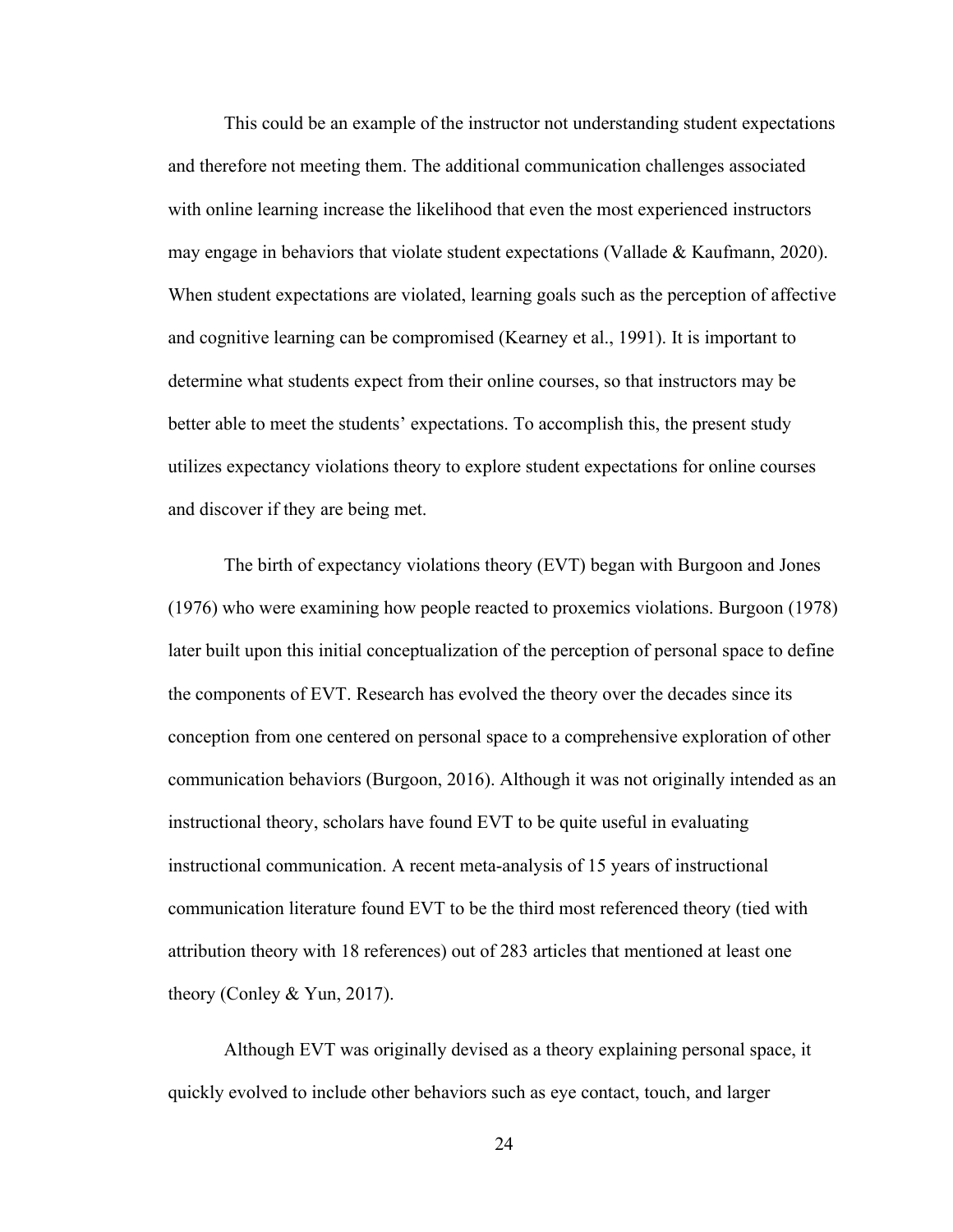collections of communication behaviors like involvement and immediacy behaviors (Burgoon, 2016). EVT research has examined individual communication behaviors to determine when and how they will elicit an expectancy violation. The perception of some behaviors depends on the situation or conditions in which they are experienced while others have more consistent interpretations (Burgoon, 2016).

Further findings have indicated that expectancies guide behavior and have lasting effects on interactions. In an interaction, the relationship between the individuals shapes their perception of the expectancy (Burgoon, 2016). If the receiver holds the violator in high regard, they will not perceive the violation as negatively. Further, the value of interacting with the violator is used to evaluate a behavior when said behavior is ambiguous or has multiple meanings (Burgoon, 2016). This may relate to instructor credibility, rapport, and climate in that the more favorably students perceive their instructor, the less likely they will be to perceive expectation violations of instructor credibility negatively. It may apply to online instruction in that the reduction of communication cues online may place greater importance on establishing favorable impressions of the instructor early in the relationship.

In the instructional communication context, much of the research incorporating EVT has examined how instructor behaviors influence student attitudes and behaviors. Studies have investigated how instructor immediacy behaviors (Mottet et al., 2006), affinity-seeking and clarity (Houser, 2006), humor (Frymier & Weser, 2001), student self-disclosure expectations (Frisby & Sidelinger, 2013), and even instructors' use of technology (Schrodt & Witt, 2006) interact with the concepts of EVT.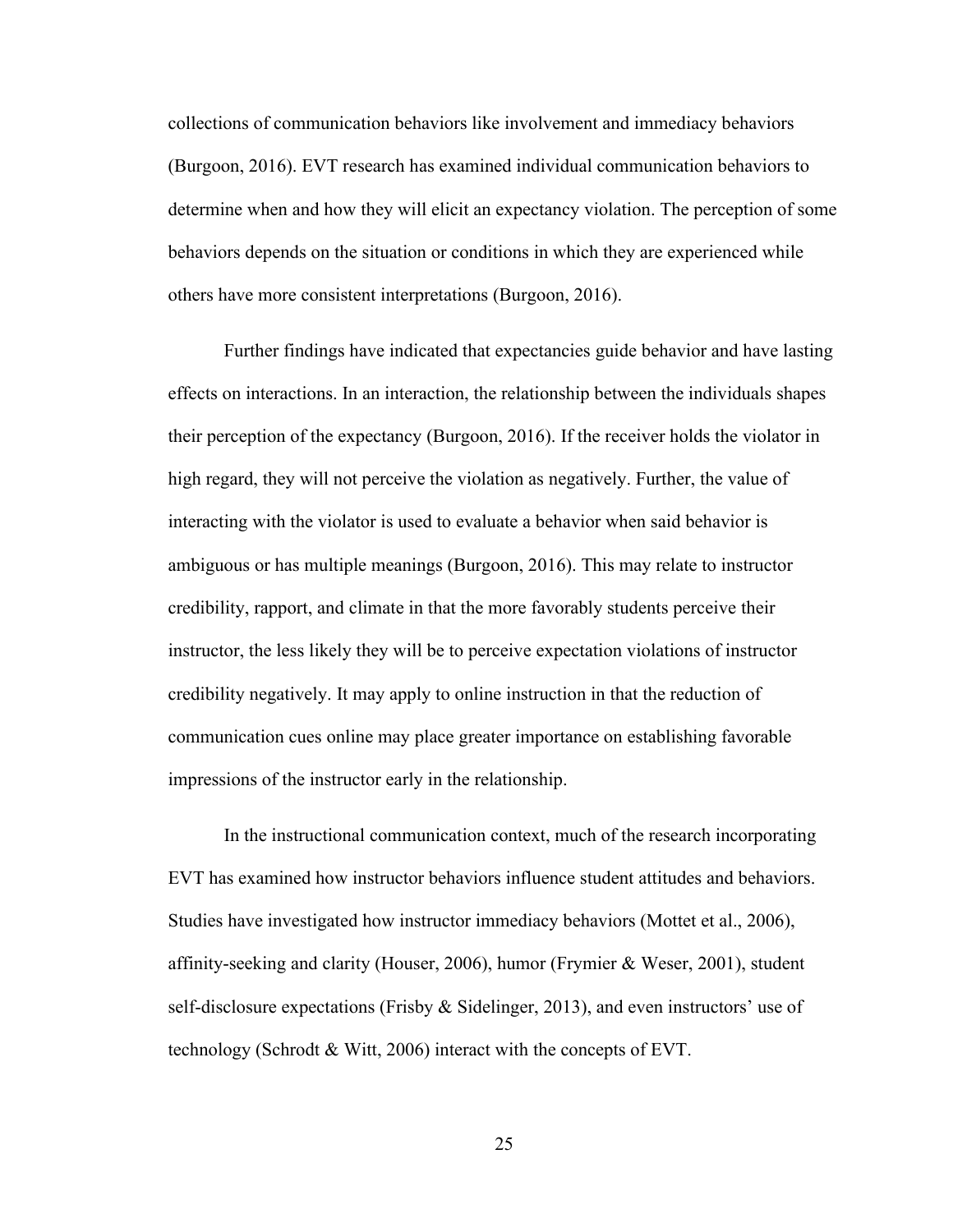One study found that "student affect toward their instructors is preserved by instructor nonverbal immediacy behaviors even when the instructor violates student expectations for course workload demands" (Mottet et al., 2006, p. 160). This might be further explained using EVT concepts by comparing the student affect generated by the instructor's immediacy behaviors to how the violator's reward power moderates the target's response to the violation. In this case, the more positively the students perceived the instructor, the less likely they were to react negatively to demanding course loads. These authors expanded their study to relate immediacy behaviors to credibility by finding that positive assessments of immediacy behaviors preserved perceptions of instructor credibility when students' course-workload expectations were violated (Mottet et al., 2007). This might be applicable to online learning in cases where students could become frustrated from dealing with online learning technology they are unfamiliar with. Positive perceptions of instructor credibility may moderate negative evaluations of online learning expectancy violations.

Further exploration of credibility using EVT has identified credibility as a mediator of students' unmet expectations for instructor communication and student satisfaction with the instructor (Sidelinger & Bolen, 2016). Thus, the more credible an instructor is perceived, the less negatively the communication violation was evaluated, and student satisfaction with the instructor was maintained. EVT has also been used to demonstrate how students' expectations for instructors' nonverbal immediacy and technology use can influence students' perceptions of instructor credibility (Schrodt & Witt, 2006).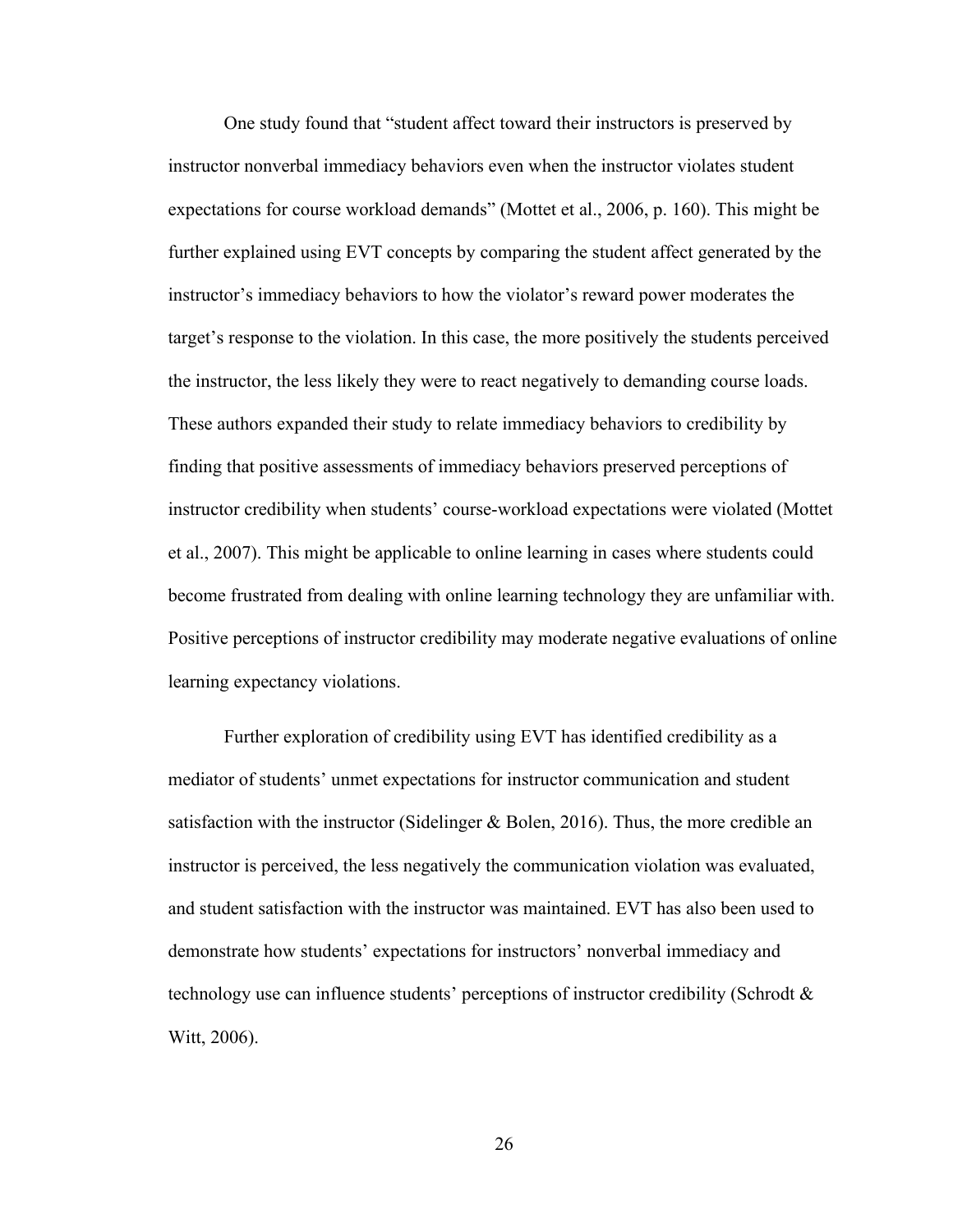A previous study by Schrodt and Turman (2005) found a curvilinear relationship between instructors' use of technology to facilitate learning and students' perceptions of their credibility. Students enter the classroom with expectations for the instructors' degree of technology use; if that expectation is unmet or exceeded it can lead to negative perceptions of the instructors' credibility (Schrodt & Turman, 2005). Schrodt and Witt (2006) followed up this study by examining how instructors' nonverbal immediacy behaviors can moderate this interaction. They found that student expectations of nonverbal immediacy had a greater influence over perceptions of credibility than student expectations of technology use. The instructors who were perceived to be the most credible were those considered to be high immediate and minimal to moderate users of technology (Schrodt & Witt, 2006). This research was conducted on instructor use of technology in FTF classes and it raises questions about student expectations in online courses when technology is the medium through which all instruction occurs. It does support the strong relationship between immediacy and credibility, suggesting a significant need for incorporating immediacy behaviors in online instruction to bolster credibility.

With regards to clarity, a study by Houser (2006) found that instructors are violating student expectations of the construct in their classroom communication. Traditional students in particular have high expectations for instructor clarity, expecting instructors to provide clearer explanations, thorough feedback, and extra help preparing for assignments and exams. In her study, Houser found clarity expectations and clarity experiences accounted for 24% and 19% respectively of the variance in the cognitive learning of nontraditional college students. This study also found that the difference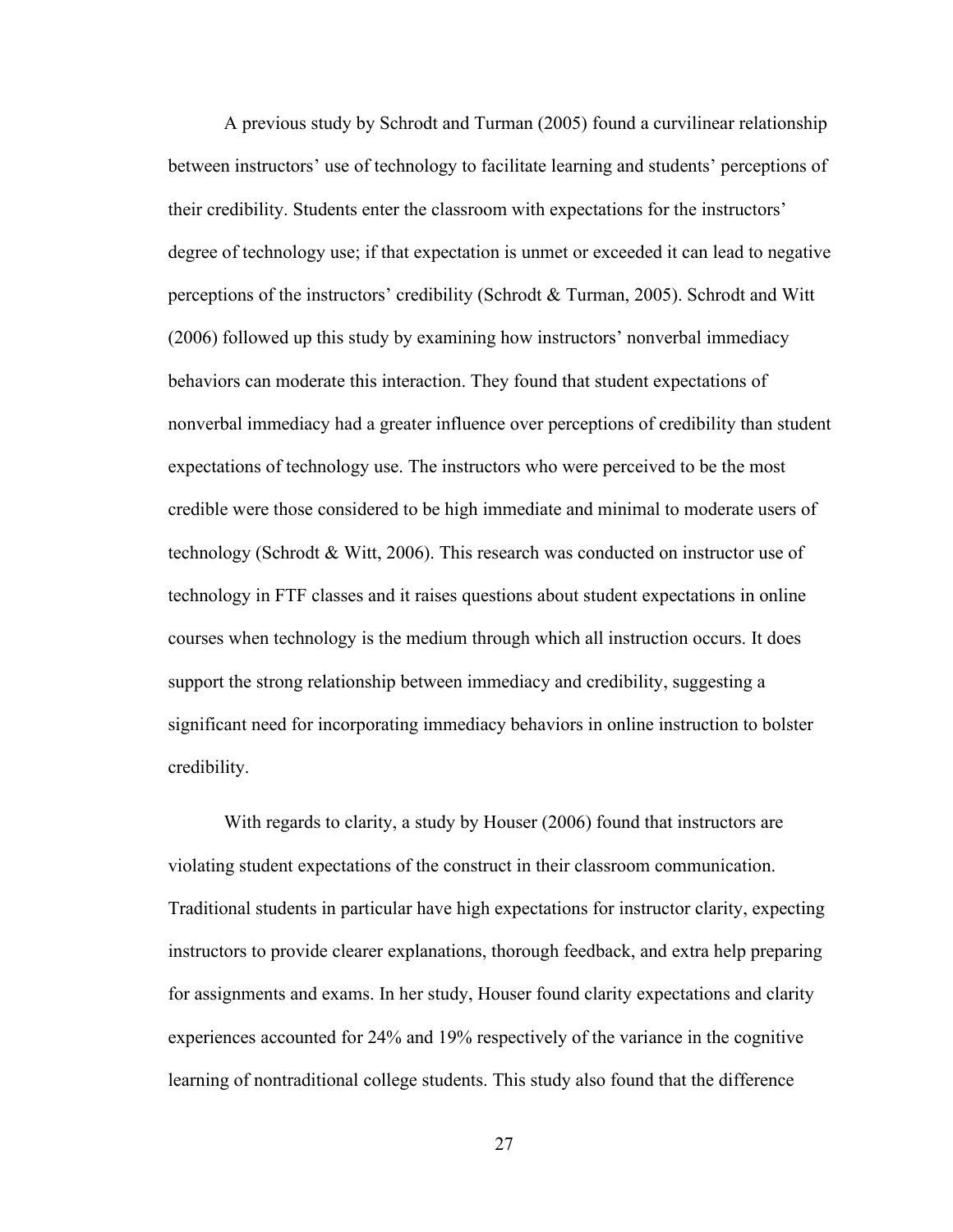between expectations and experiences with instructor clarity predicted 22% of the variance in state motivation and 16% of the variance in cognitive learning in traditional students. Houser advocates for using EVT to further explore student expectations for instructor communication, comparing this to how they are being perceived by students in an effort to identify violations. The present study endeavors to do just that.

The literature review for this dissertation was unable to locate studies that specifically applied EVT to instructor rapport or classroom climate, however much of EVT research has been on closely related constructs such as immediacy behaviors (Mottet et al., 2006), affinity-seeking (Houser, 2006), and humor (Frymier & Weser, 2001). It can be argued that these all can be conceptually compared to rapport and climate indicating EVT is an appropriate framework to apply to these constructs. The present study aims to advance theory by contributing to the apparently limited application of EVT to rapport and climate.

**EVT Online.** As much of our communication is now conducted electronically, it is a natural extension to attempt to apply our communication theories to how we interact online. Although there has not been a tremendous number of studies applying EVT to online student-instructor interactions, there has been enough to indicate the usefulness of EVT in this context. One early study of online teaching found that students had low expectations for instructor nonverbal immediacy and that repeat online students only have slightly higher expectations (Witt & Wheeless, 1999). A more recent study on "chronemic expectancy violations" in email found people have expectancies for how long it should take a person to respond to an email (job candidates in the case of this study) and that their credibility and attractiveness are negatively impacted when the expectancy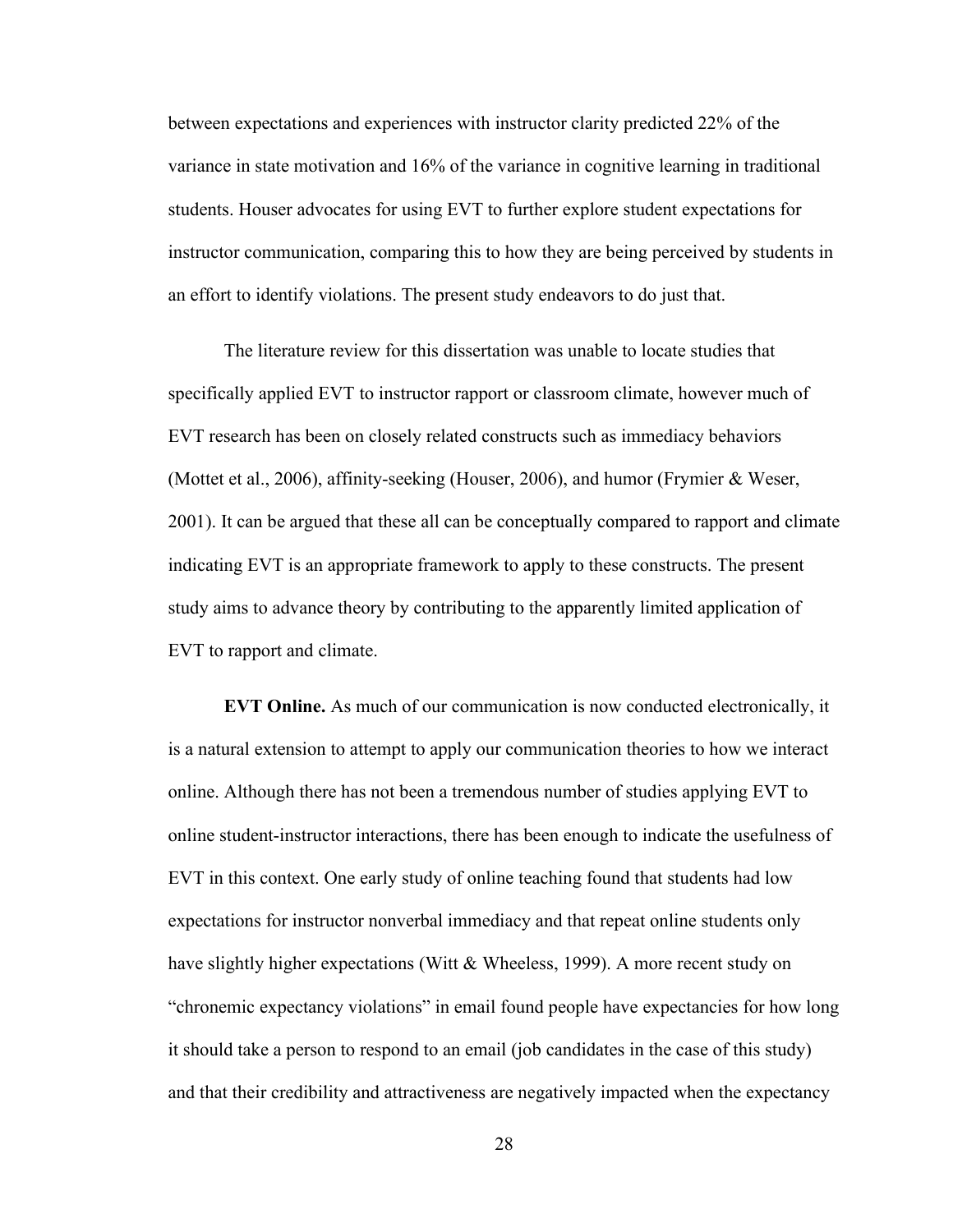violation is negatively evaluated (Kalman  $\&$  Rafaeli, 2011). From these findings, it might be inferred that students have expectations for instructors' communication online. The timeframe and frequency in which instructors communicate may be important to meeting students' immediacy expectations and thus their perceptions of instructor credibility.

A study that applied EVT to examine the instructor online misbehaviors of indolence, incompetence, and offensiveness found that students will continue to communicate with their instructors after an indolent digital expectancy violation in order to maintain their relationship with the instructor (MacArthur & Villagran, 2015). This may be relevant to the current study as these instructor misbehaviors may be seen as the inverse of credibility, rapport, and climate behaviors. This study classified expectancy violations by the degree of infraction. The lesser transgression was deemed an incompetent violation whereas the more severe was an offensive violation. When instructors perform an incompetent digital expectancy violation, students are still motivated to communicate for educational purposes and when instructors perform an offensive digital expectancy violation, students are only motivated to continue to communicate with them if they had preexisting favorable relationship experience with them (MacArthur & Villagran, 2015). While the results from this study are useful, it only explored email messages from an instructor and asked the participants to think of the teacher they last had class with when reading the messages. Results may be much different if the instructor was not known to the student in person prior to the interaction.

There was one study found that most closely aligned with the efforts of this dissertation which utilized EVT for examining student experiences with instructors in online classes (Bourdeaux & Schoenack, 2016). The researchers conducted a thematic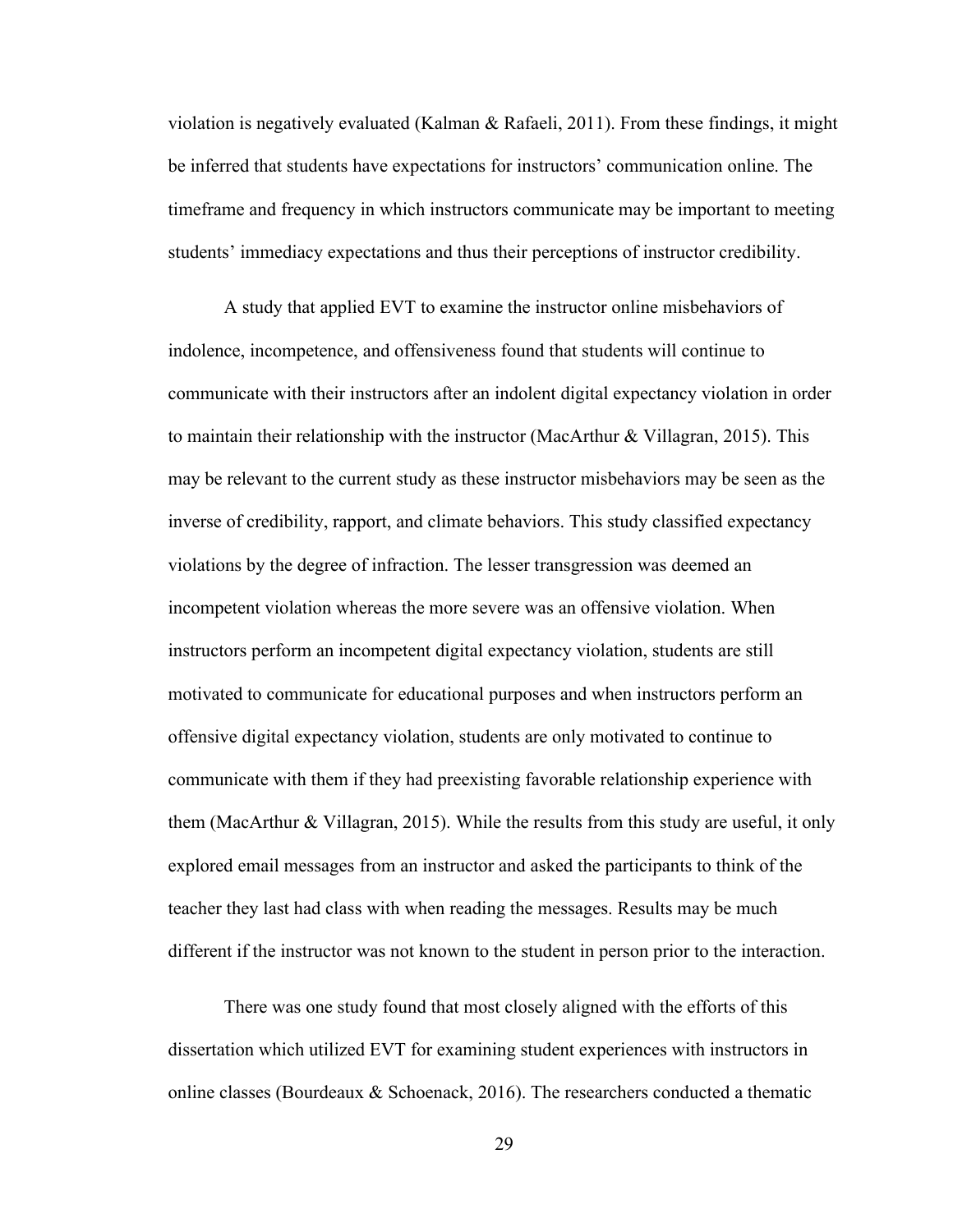analysis of student interviews and concluded that students expected clarity, respect, and intentional course design in their online classes. It can be argued that instructor credibility and rapport may be closely related to the respect construct identified in the Bourdeaux and Schoenack study. Clarity ties in with both credibility and climate, and rapport contributes to climate, thus, it is likely that these instructor behaviors chosen for this dissertation play a significant role in the delivery of online courses. Further investigation is needed to determine if student expectations for them are being met.

### **2.7 Summary and Hypotheses**

This study used the framework defined by EVT to investigate students' perceptions of their instructors' credibility, clarity, rapport, and climate in online course formats. Through applying the EVT framework, the researcher was able to evaluate whether students' expectations for their instructors' behavior for these constructs were met/unmet/exceeded during their classes. As recommended by Kaufmann and Vallade (2020), to extend our understanding of how these variables change within an online course, instructional communication scholars should collect data at multiple points in time. To accomplish this, this study collected data from the same set of students at the beginning of the semester and then again toward the end. This study aims to identify students' expectations for these constructs at the start of the semester, how they perceive this behavior at the end of the semester, how/if their expectations are met, and how the students themselves perceive their expectations to have been met. Thus, this study endeavors to answer the following questions:

RQ1a: What are student expectations for instructor credibility at the start of the semester?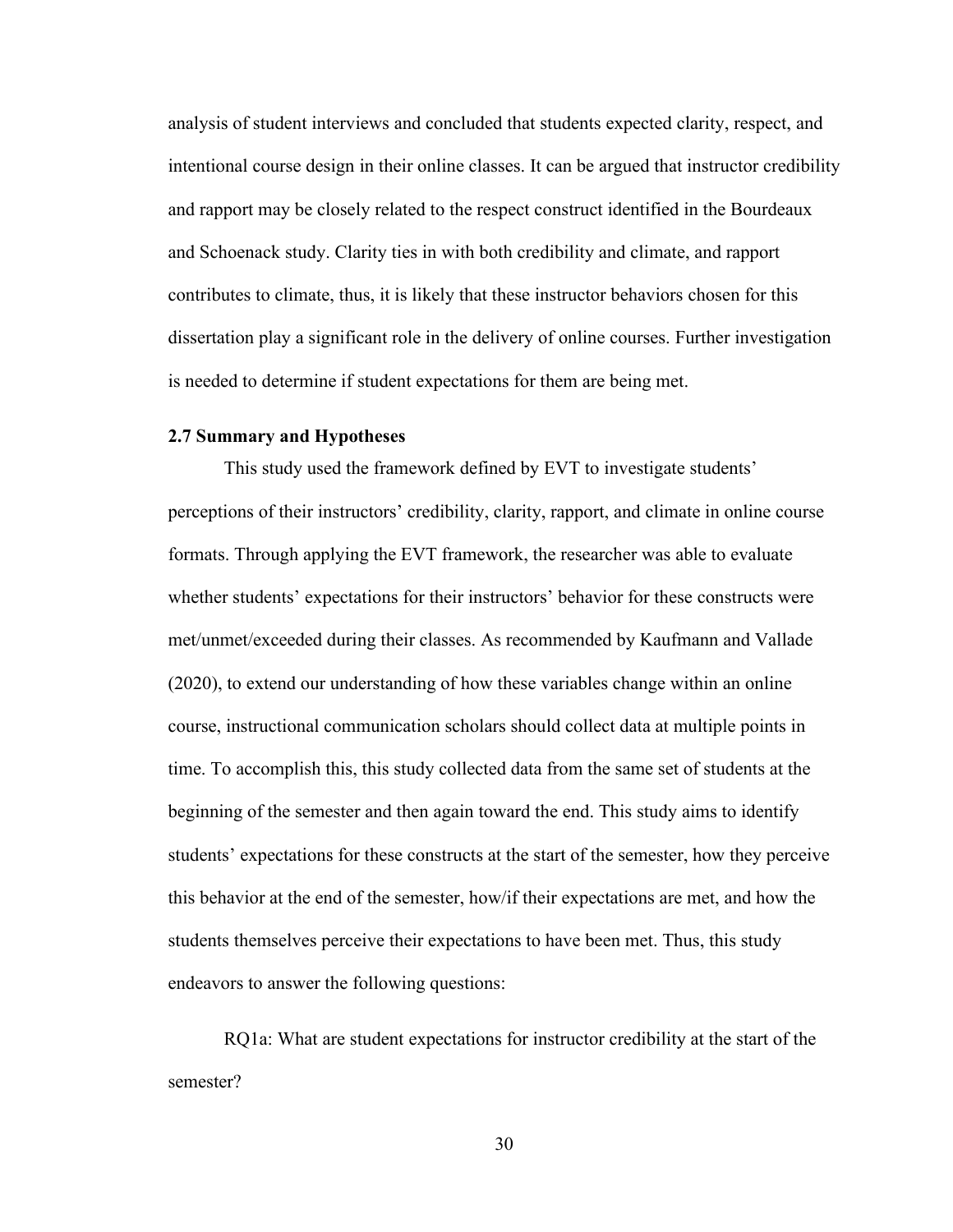RQ1b: What are student expectations for instructor clarity at the start of the semester?

RQ1c: What are student expectations for instructor rapport at the start of the semester?

RQ1d: What are student expectations for instructor climate at the start of the semester?

RQ2a: Were student expectations for instructor credibility met/unmet/exceeded? RQ2b: Were student expectations for instructor clarity met/unmet/exceeded? RQ2c: Were student expectations for instructor rapport met/unmet/exceeded? RQ2d: Were student expectations for instructor climate met/unmet/exceeded?

Since meeting learning outcomes is the goal of any class, cognitive and affective learning will be assessed to determine correlations between meeting student expectations with regards to instructor credibility, clarity, rapport, and climate and student learning. Thus, this study presents the following hypothesis:

H1a: Unmet student expectations with regard to credibility will result in decreased cognitive/affective learning.

H1b: Unmet student expectations with regard to clarity will result in decreased cognitive/affective learning.

H1c: Unmet student expectations with regard to rapport will result in decreased cognitive/affective learning.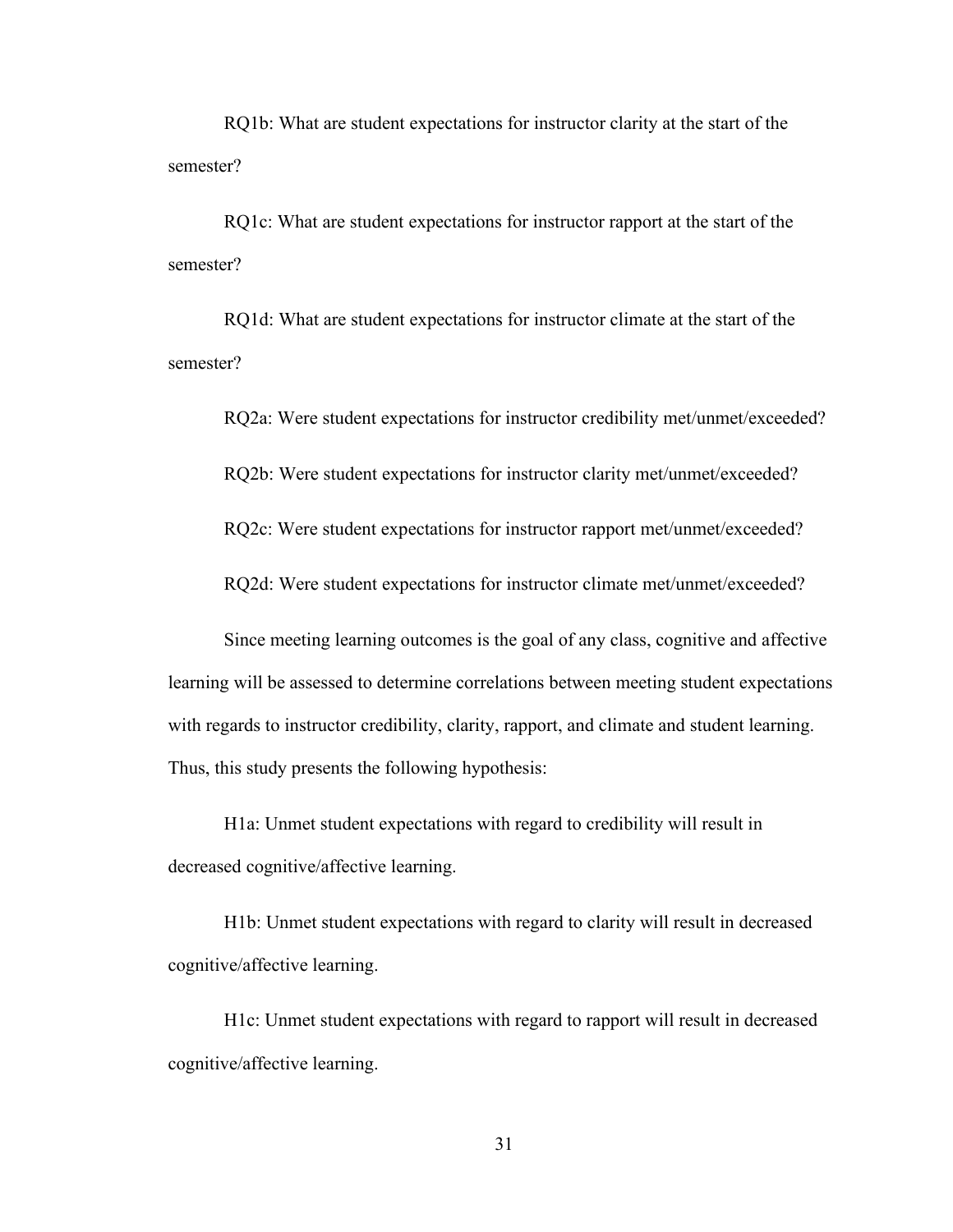H1d: Unmet student expectations with regard to climate will result in decreased cognitive/affective learning.

The results from the questionnaire used for this study have been analyzed to determine which component(s) of credibility, clarity, rapport, and climate did not meet the online students' expectations. This has been determined from analysis of the construct measures as well as the open-ended questions. The open-ended questions for each construct asked students what behaviors they expected their instructor to perform at the start of the semester. On the second questionnaire at the end of the semester, the openended questions for each construct asked students what behaviors they would have liked to have seen and which they found the most helpful. From this information, this study endeavors to suggest answers to the questions:

RQ3a: How might instructors better meet students' expectations for credibility in online courses?

RQ3b: How might instructors better meet students' expectations for clarity in online courses?

RQ3c: How might instructors better meet students' expectations for rapport in online courses?

RQ3d: How might instructors better meet students' expectations for climate in online courses?

The responses to the open-ended questions have also been analyzed and the themes therein compared to the content of the associated measures to answer the following questions: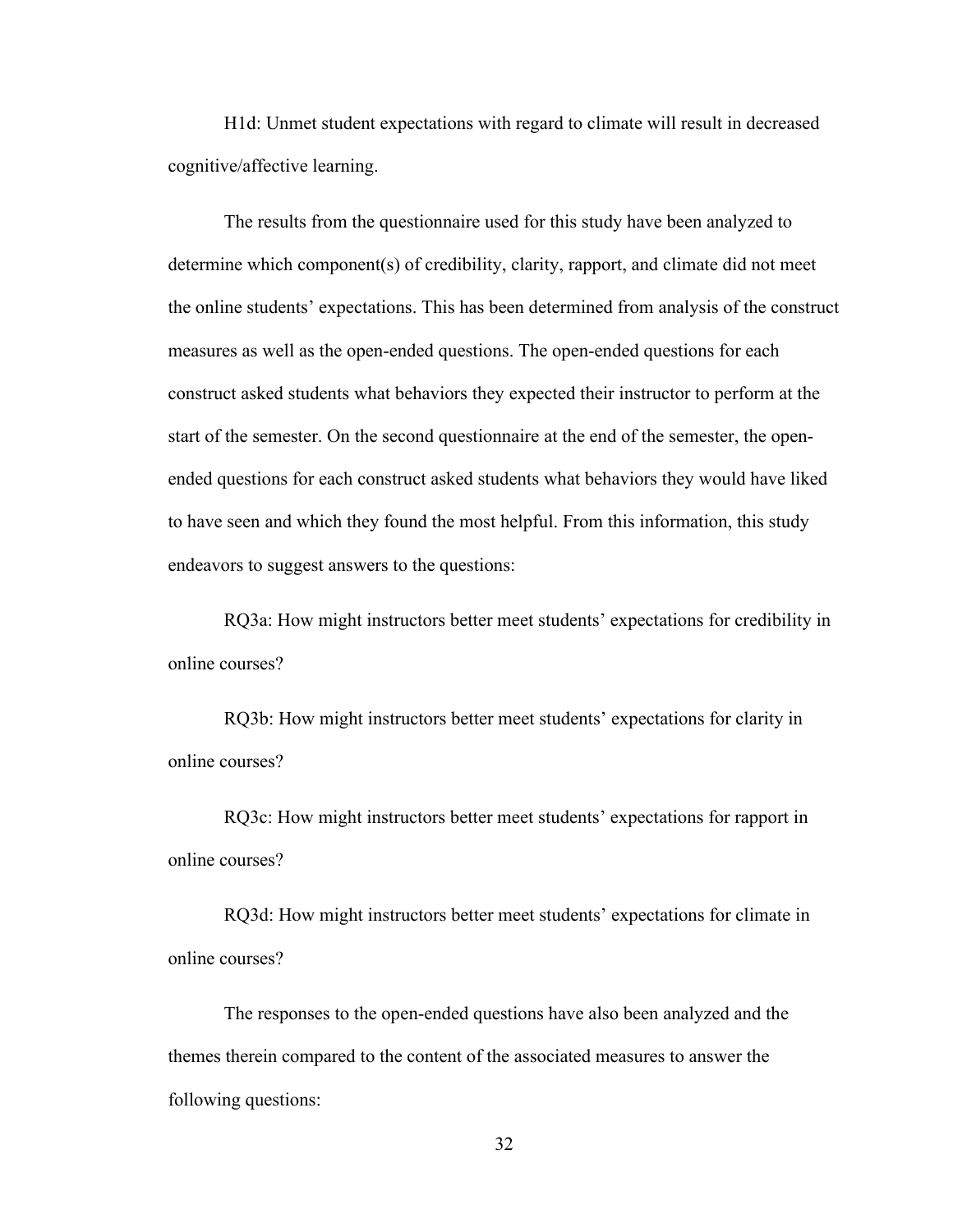RQ4a: Are student reports for credibility consistent with current measures? RQ4b: Are student reports for clarity consistent with current measures? RQ4c: Are student reports for rapport consistent with current measures? RQ4d: Are student reports for climate consistent with current measures?

This chapter reviewed the literature on EVT, credibility, clarity, rapport, and climate. The next chapter will describe the methodology used to explore the research questions and hypothesis outlined here.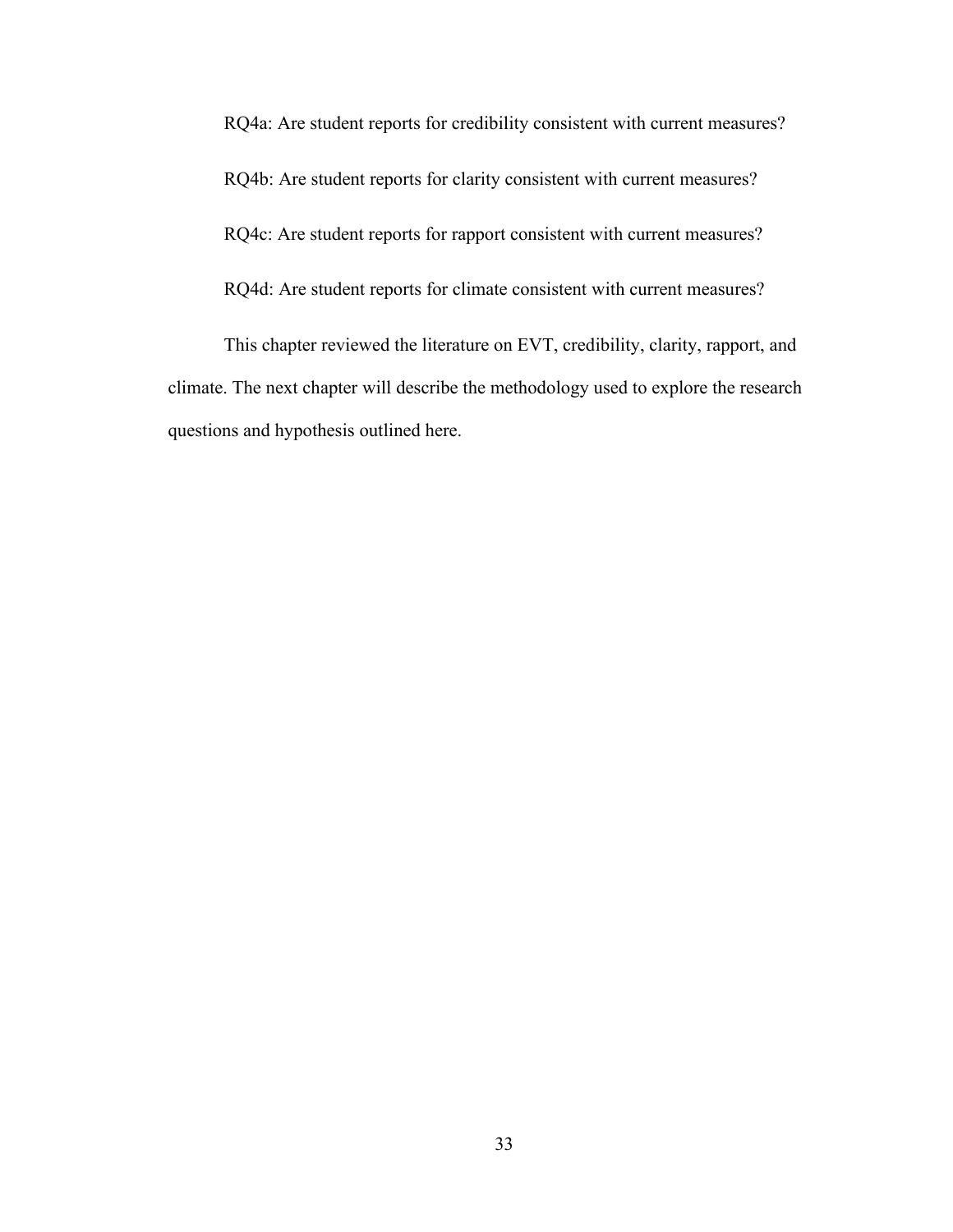### CHAPTER 3: METHODOLOGY

The purposes of this dissertation are to better understand student expectations for instructor behaviors related to credibility, clarity, rapport, and climate and what effect not meeting these expectations has on perceptions of cognitive and affective learning. To accomplish these goals, this study employed a mixed data collection approach. By using a combination of validated quantitative measures and open-ended qualitative questions this study has been able to glean a more comprehensive understanding of student expectations and experiences in online learning than if a singular method was employed. Asking the students explain their expectations and experiences in their own words is particularly important to a better understanding of evolving areas of instructional communication research, such as instructional technology (Meluch, 2017), particularly as in this case where some of the existing quantitative measures were not developed specifically for online learning. The open-ended questions can also collect participants' spontaneous responses and avoid any influence or bias that may occur from providing participants with their possible responses (Reja et al., 2003). In this way, it is intended that the findings from this study can add value and depth to the results and conclusions derived from the data collected.

The findings from the thematic analysis of the open-ended responses were used to determine if student expectations for their instructors' behaviors are reflected in their responses collected via the established measures for credibility, clarity, rapport, and climate. Much can be learned from this data by comparing the students' open-ended answers to the criteria included in the construct measures. The themes identified from the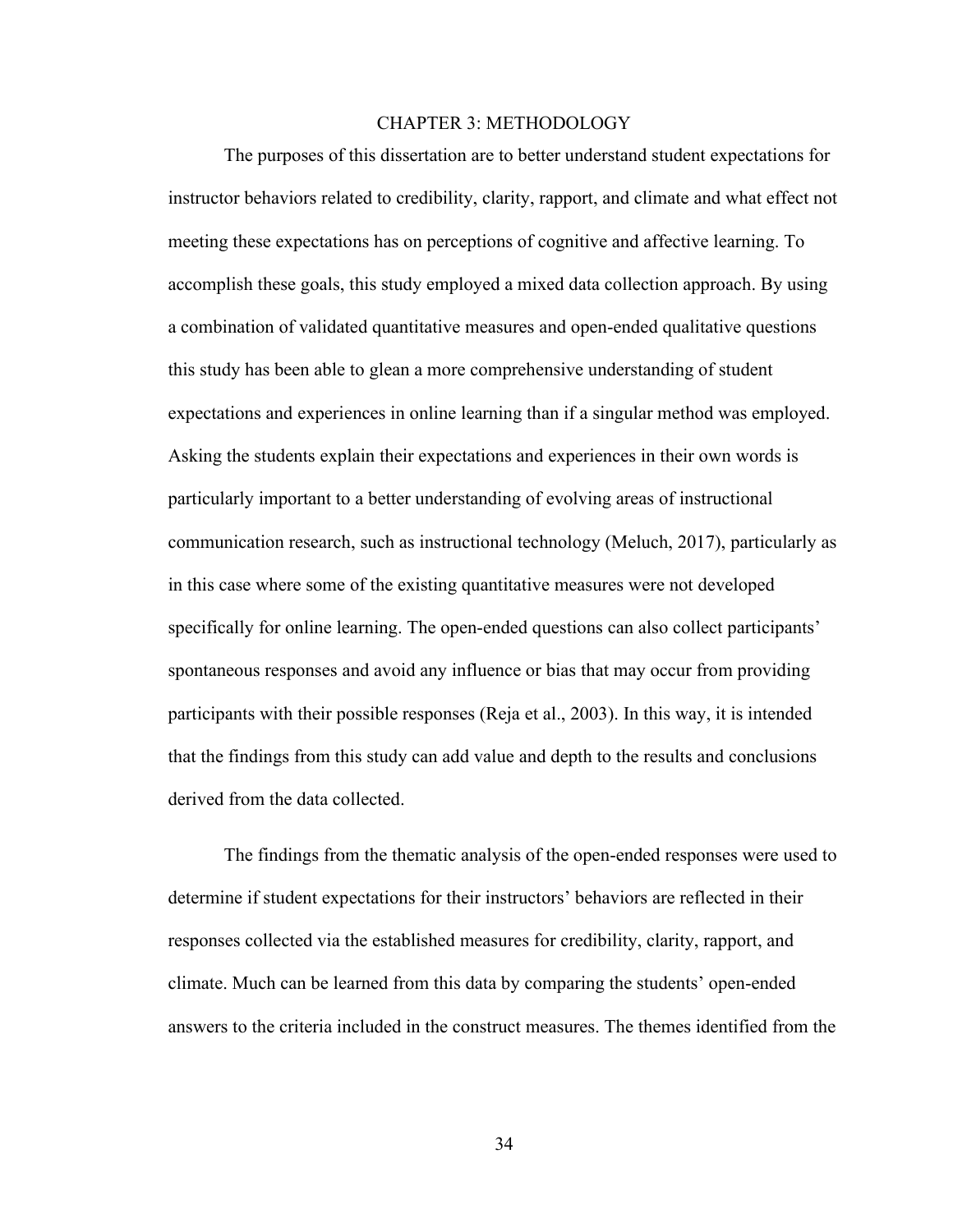thematic analysis can be contrasted with those that comprise the established measures to determine if there are any discrepancies.

As the measures were all created a significant amount of time ago, the characteristics and perspectives of the students that these scales were based upon may have changed. Since the development of these measures, the current student population has transitioned to the most recent generation Z, who may have different perspectives on online learning. It is possible that this new generation of students may have different expectations for these instructor behaviors in the online classroom. By collecting their expectations in the open-ended questions, this study can glean these in the students' own words and determine if the current scales are still relevant in the online class context. As advocated for by Kaufmann and Tatum (2017), replication in social science research is important in the process of verifying findings and identifying the conditions in which the phenomena can be observed. Thus, reexamining these constructs in the online setting with a new generation of students is a valuable endeavor to confirm or update current measures.

Data for this dissertation was collected during a pandemic year, however participants were asked to focus on their online learning experiences in general. No reference to, or mention of, anything related to the pandemic was included in the instructions for either questionnaire.

### **3.1 Participants**

Participants were recruited from research participant pools and from lowerdivision communication courses of a large southeastern US university and received either a research credit or a small amount of course credit for completion of each survey.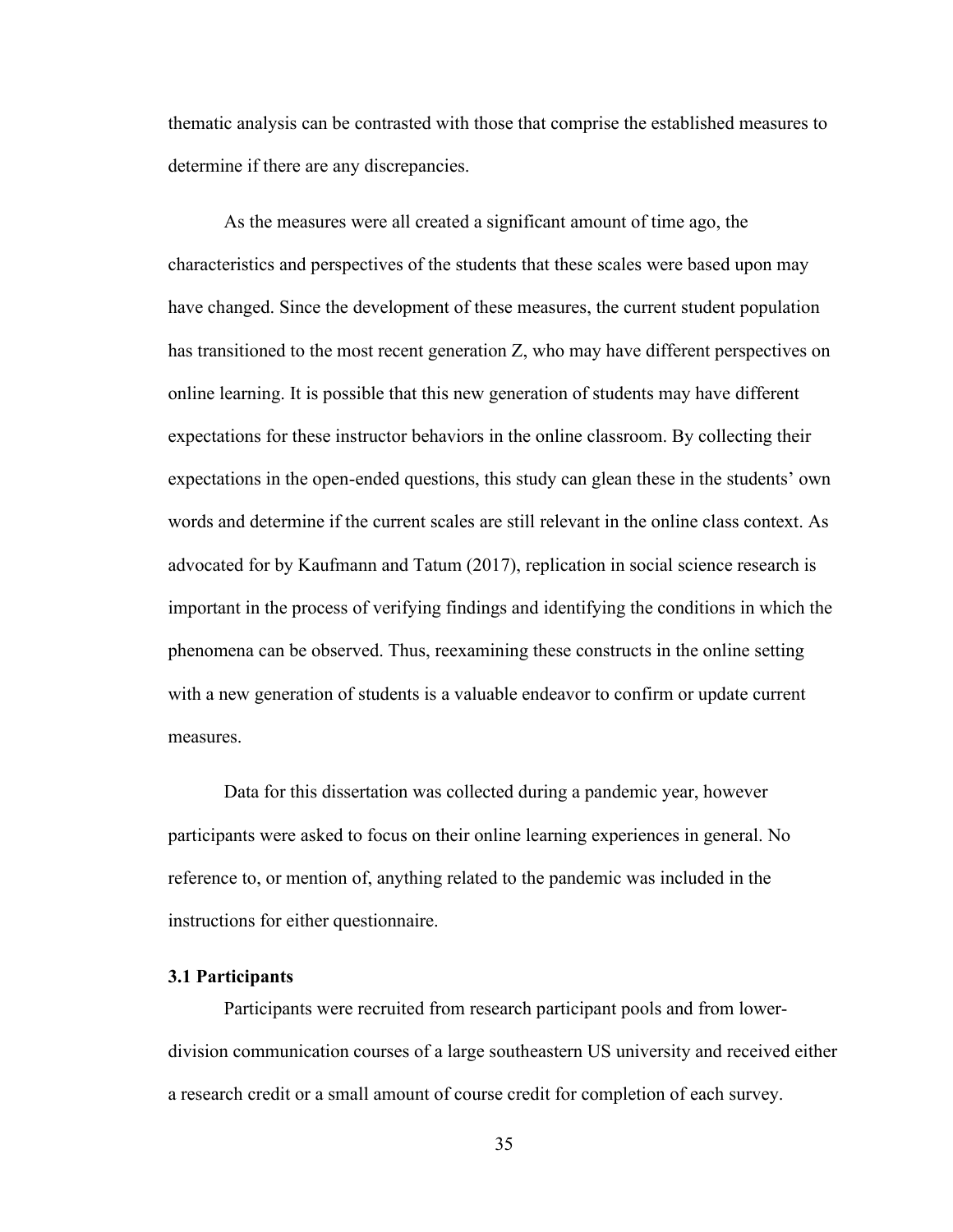Participants were required to be at least 18 years old and currently enrolled in a 100% online course, but no specific demographics were targeted or excluded. The questionnaires were confidential, email addresses were collected to qualify participants to take the second questionnaire and let them know when the second questionnaire became available but were not retained once data collection was complete.

Undergraduate students were the ideal targeted population as this study endeavors to glean their class experiences. A total of 288 complete survey responses to both the prequestionnaire and the post-questionnaire were obtained. Of these, 177 were female, 105 male, and 6 preferred not to answer. Ages ranged from 18 to 51 years with an average age of 20. Participants reported their academic standing as freshman  $(n = 107)$ , sophomore ( $n = 65$ ), junior ( $n = 73$ ), senior ( $n = 40$ ) and 3 students did not identify their current academic status. Participants identified as Caucasian ( $n = 236$ ), African American  $(n = 24)$ , Asian  $(n = 7)$ , Hispanic/Latino  $(n = 5)$ , American Indian/Alaska Native  $(n = 3)$ , other  $(n = 9)$ , and 4 students did not report their ethnicity.

### **3.2 Procedures**

Following approval from the Institutional Review Board, data for this study was collected via two online questionnaires using Qualtrics, the first during the second week of the semester and the second eight weeks later. As Muir et al. (2019) point out, much research of online learning collects student experiences via surveys administered at one point in time, often at the end of the course. Since the purpose of this study is to determine student expectations and whether those expectations have been met, it is necessary to first collect the students' expectations are at the beginning of the course and then determine what their actual experience with the course was at its conclusion.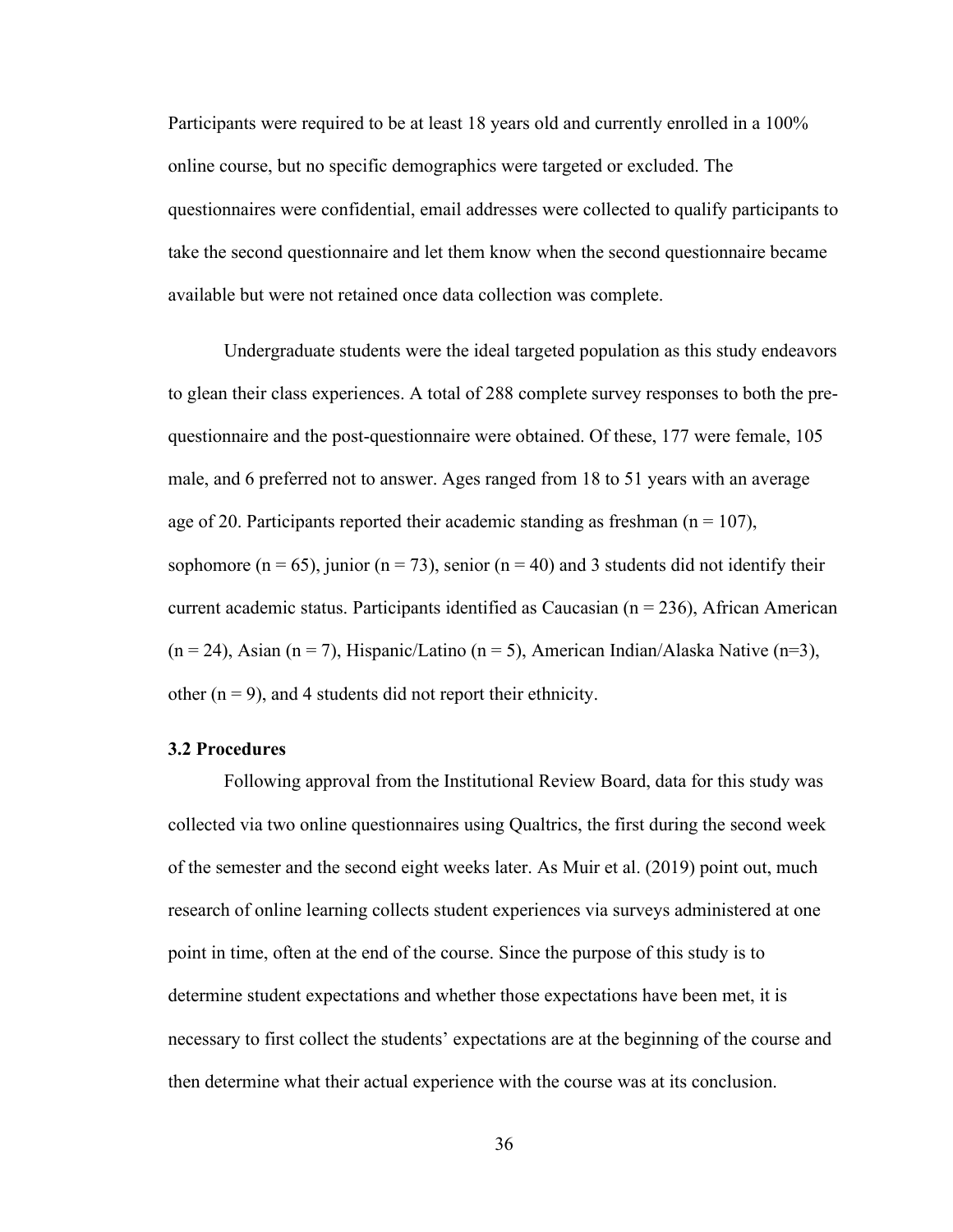Drawing on the recommendation from Muir et al. and the need to contrast the student's expectations at the start of the semester with their experiences at the end, this study used a two-part pre- and post-questionnaire.

The second questionnaire was administered during weeks 10-13 of the same spring semester. The objective of the first questionnaire is to collect student's expectations before they have had significant exposure to their instructor. The timing of the second questionnaire is such that students have had enough time to have established perceptions of their instructor but that it is far enough from the end of the term that final grades do not influence their assessments.

### **3.3 First Phase**

After authenticating consent and verifying age, the first questionnaire began by asking students whether they are currently enrolled in a 100% online course. Those who answered "no" were dismissed from the study. For those students who answered in the affirmative, the questionnaire asked them to enter the course code (i.e., COM 101) for the 100% online course they wanted to think about while completing this study. This information was then linked in the directions throughout the questionnaire to remind the participants to think of the instructor of this course while responding to the questionnaire. The questionnaire was designed to take 15 minutes to complete.

For each construct, a description of the construct was given and then the students were asked to answer, in their own words, how they expect their instructor to exhibit the behavior. Descriptions of the construct provided guidance. Asking the open-ended questions before the construct measure assured that the students' responses were not primed by the measure. Each measure was utilized on a 7-point scale to be more sensitive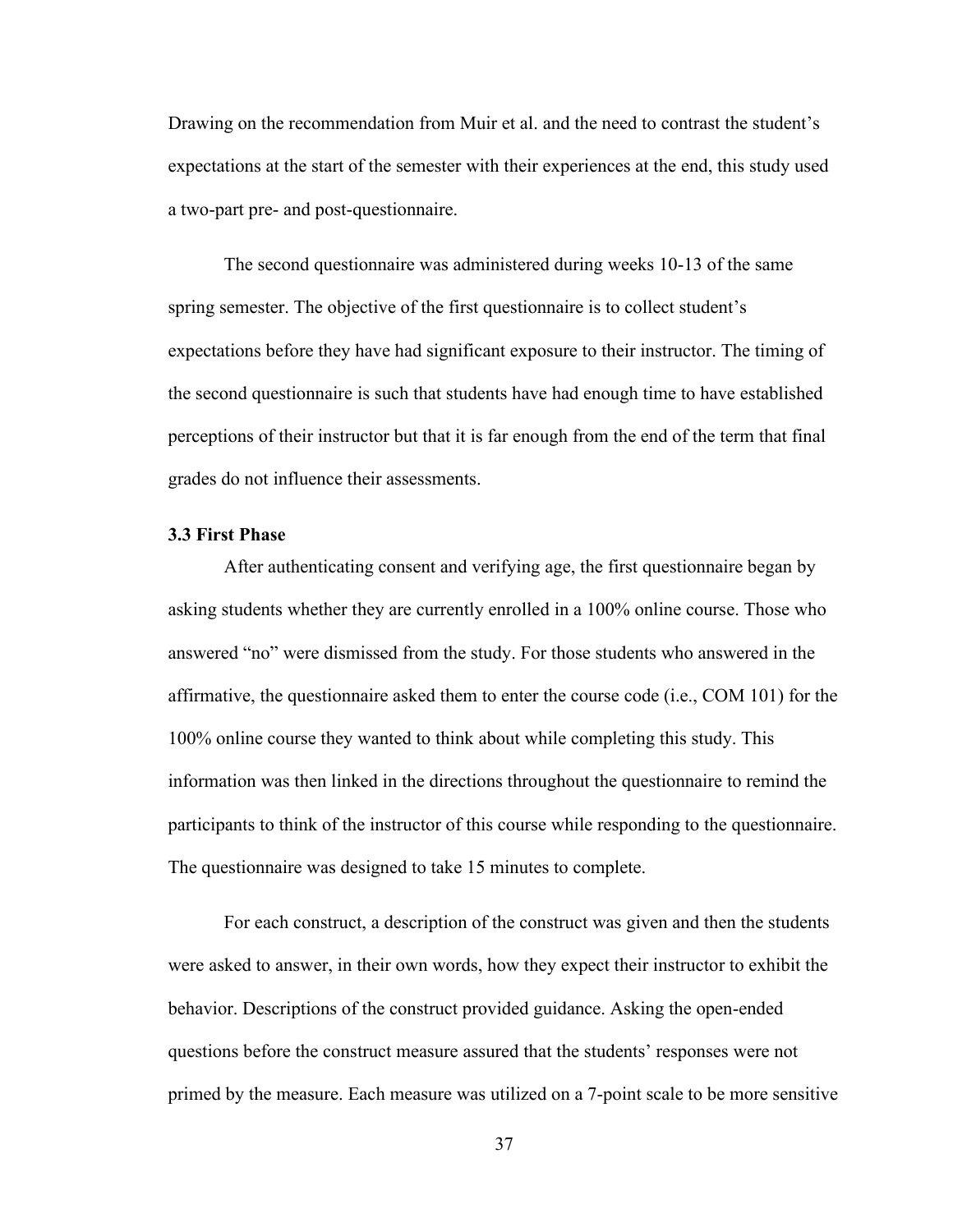and consistent with regard to variance across all variables. The open-ended questions collected student perspectives not captured by the construct measures as well as students' expectations for the instructor's behavior in their own words.

**Credibility Expectations.** The questionnaire began by giving participants a description of instructor credibility and then asked them to answer two open-ended questions about their expectations: "What characteristics of your instructor would make you feel that he/she is credible?" and "What should your instructor do to make him/her seem more credible to you?" They then were asked to complete the McCroskey and Teven (1999) credibility measure (see appendix A) consisting of an 18-item, bipolar scale used to assess student perceptions of their instructor's competence (e.g.,

"unintelligent/intelligent"), goodwill (e.g., "doesn't care about me/cares about me"), and trustworthiness (e.g., "dishonest/honest") using 7-point scales. To direct the students to answer the credibility measure with their expectations in mind, the directions prompted participants to answer each item in response to, "I *expect* my instructor to be…" Previous reliabilities using this scale have ranged from .71 to .85 (Semlak & Pearson, 2008). The current study obtained similar reliabilities for these dimensions for competence ( $a = .89$ ,  $M = 6.29$ , SD = 1.19), goodwill (a = .84, M = 6.10, SD = 1.23), and trustworthiness (a = .90,  $M = 6.19$ ,  $SD = 1.21$ , as well as for overall instructor credibility ( $a = .95$ ,  $M = 6.19$ ,  $SD = 1.21$ ).

**Clarity Expectations.** After the credibility measure, participants were given a description of instructor clarity and asked two open-ended questions: What should your instructor do to help clarify the course content for you?" and "What should your instructor do to help you better understand the course content?" They then completed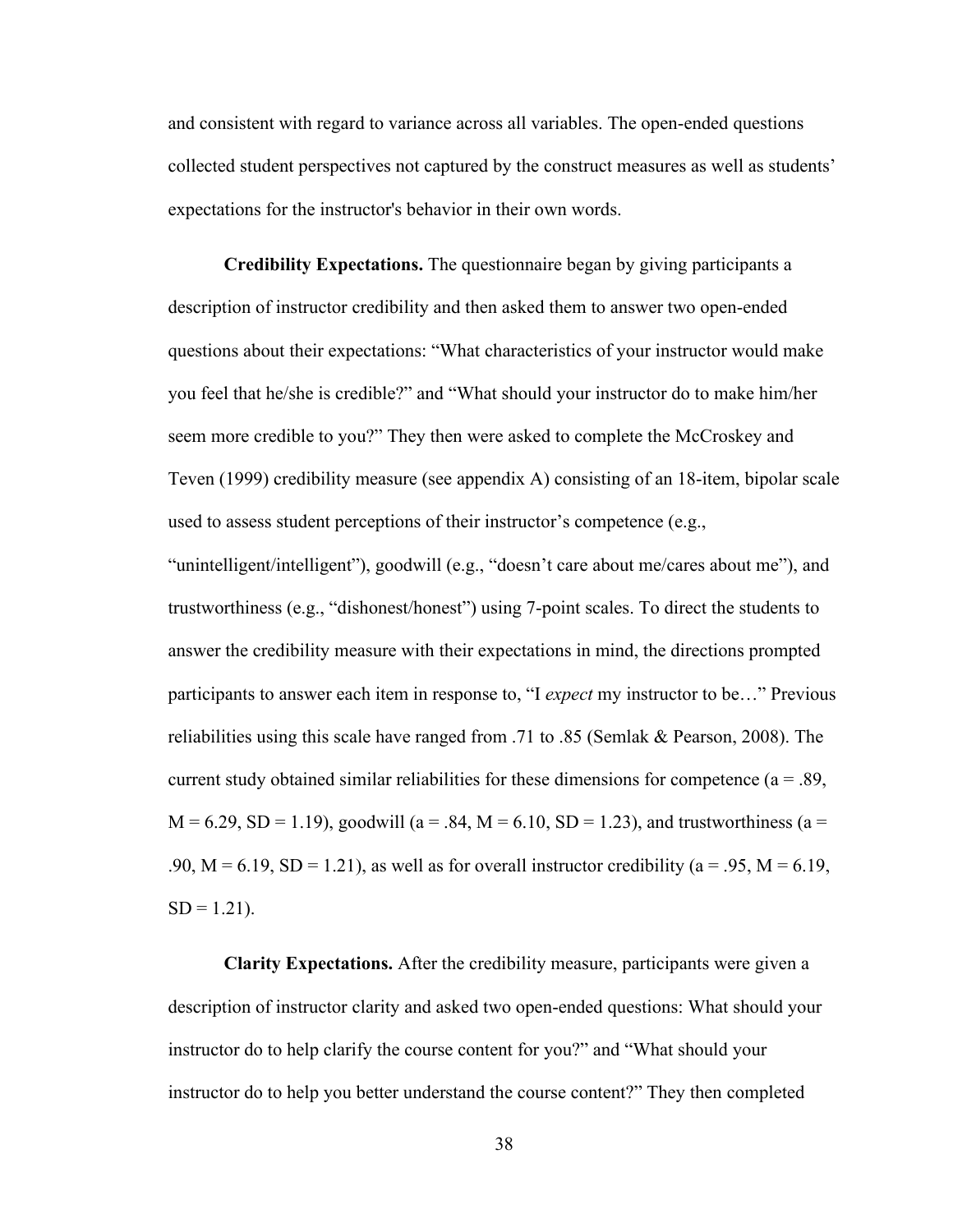Chesebro & McCroskey's (1998) teacher clarity short inventory (TCSI; see Appendix B), a 10-item measure demonstrated to have appropriate construct validity and highly related to teacher clarity ( $a = .92$ ; Bolkan et al., 2016). Participants responded strongly disagree (1) to strongly agree (7) for each item. For the first questionnaire, the TCSI items have been adapted to ask what the students' expectations are for each item (i.e., "My instructor's objectives for the course *should be* clear."). Reliability of this measure for this study was  $a = .85$  with  $M = 6.54$  and  $SD = 1.01$ .

**Rapport Expectations.** After the clarity measure, participants were asked the open-ended question: "What should your instructor do to ensure you have a good relationship with him/her?" Following this question, the questionnaire employed the Gremler and Gwinner (2000) rapport scale as successfully adapted by Frisby and Myers (2008) and then used again by Frisby and Martin (2010) with a .94 internal reliability. Internal reliability for this study was  $a = .91$  (M = 5.25, SD = 1.31). The measure consists of an 11-item scale that measures enjoyable interaction and personal connection (see Appendix C). The statements for this measure were adapted for the first questionnaire to collect participants' expectations (i.e., "I *should be* comfortable interacting with my instructor"). Participants rated each statement on a 7-point Likert scale from strongly disagree (1) to strongly agree (7).

**Climate Expectations.** For the climate expectation part of the questionnaire, participants were first asked the open-ended question, "What should your instructor do to ensure you have a positive class climate (i.e., environment, atmosphere)?" to gather their expectations in their own words. Next, the questionnaire used the online learning climate scale (OLCS; Kaufmann et al., 2016) to collect the students' perceptions of their online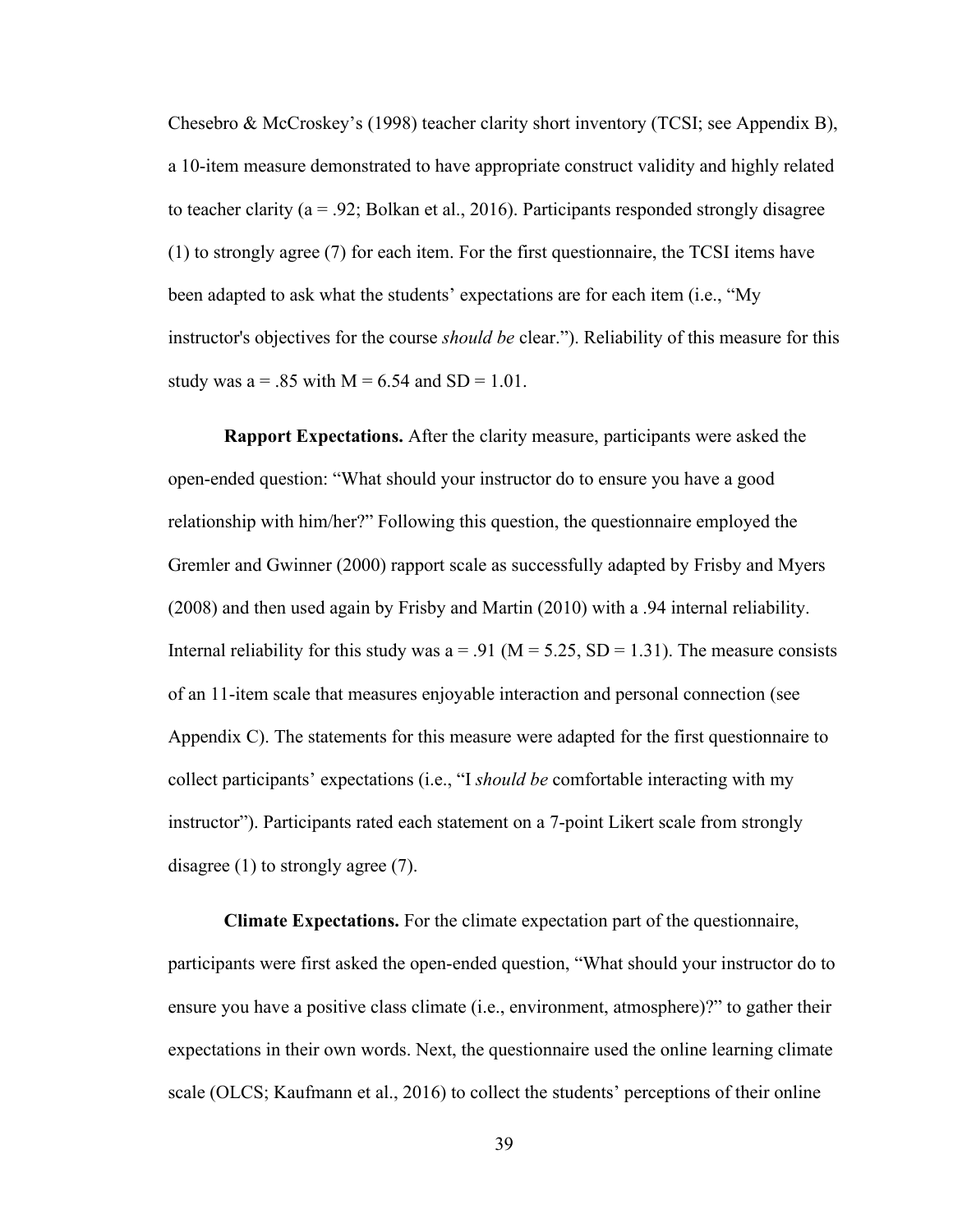classroom climate (see appendix D). Classroom climate is comprised of students' perceptions of their relationships with their instructor as well as their perceptions of the course structure or organization (Moos, 1979). The OLCS has been specifically designed to assess the climate of the online classroom as interactions virtually are significantly different than in face-to-face classrooms. The 15-item measure assesses student perceptions of instructor behaviors, course structure, student connectedness, and course clarity and has been demonstrated to be highly reliable with an alpha of .81 to .90. The items on the measure have been adapted to address student expectations (i.e., "My instructor *should be*: understanding/supportive/respectful toward me…" Participants rated each statement on a 7-point Likert scale from strongly disagree (1) to strongly agree (7). The current study obtained similar reliabilities for instructor behavior ( $a = .93$ , M = 6.60, SD = .71), course structure ( $a = .90$ , M = 5.82, SD = 1.22), course clarity ( $a = .92$ ,  $M = 6.66$ , SD = .76), student connectedness (a = .85, M = 6.61, SD = .73), and overall online learning climate ( $a = .92$ ,  $M = 6.46$ , and SD = .83).

The second half of the questionnaire asked participants general questions about the course and themselves such as how much they like learning online, how comfortable they are with it, how motivated they are, and how successful they feel they will be, as well as what grade they anticipate receiving for the class. These questions established the students' familiarity and comfort level with online classes as well as their motivation and self-efficacy. The questionnaire also asked the gender of their instructor, if they have ever taken a class with this instructor before, if the class is synchronous or asynchronous, and if they will see their instructor either live via Zoom or in pre-recorded videos at any point in the semester. A control question to check for participant engagement was also included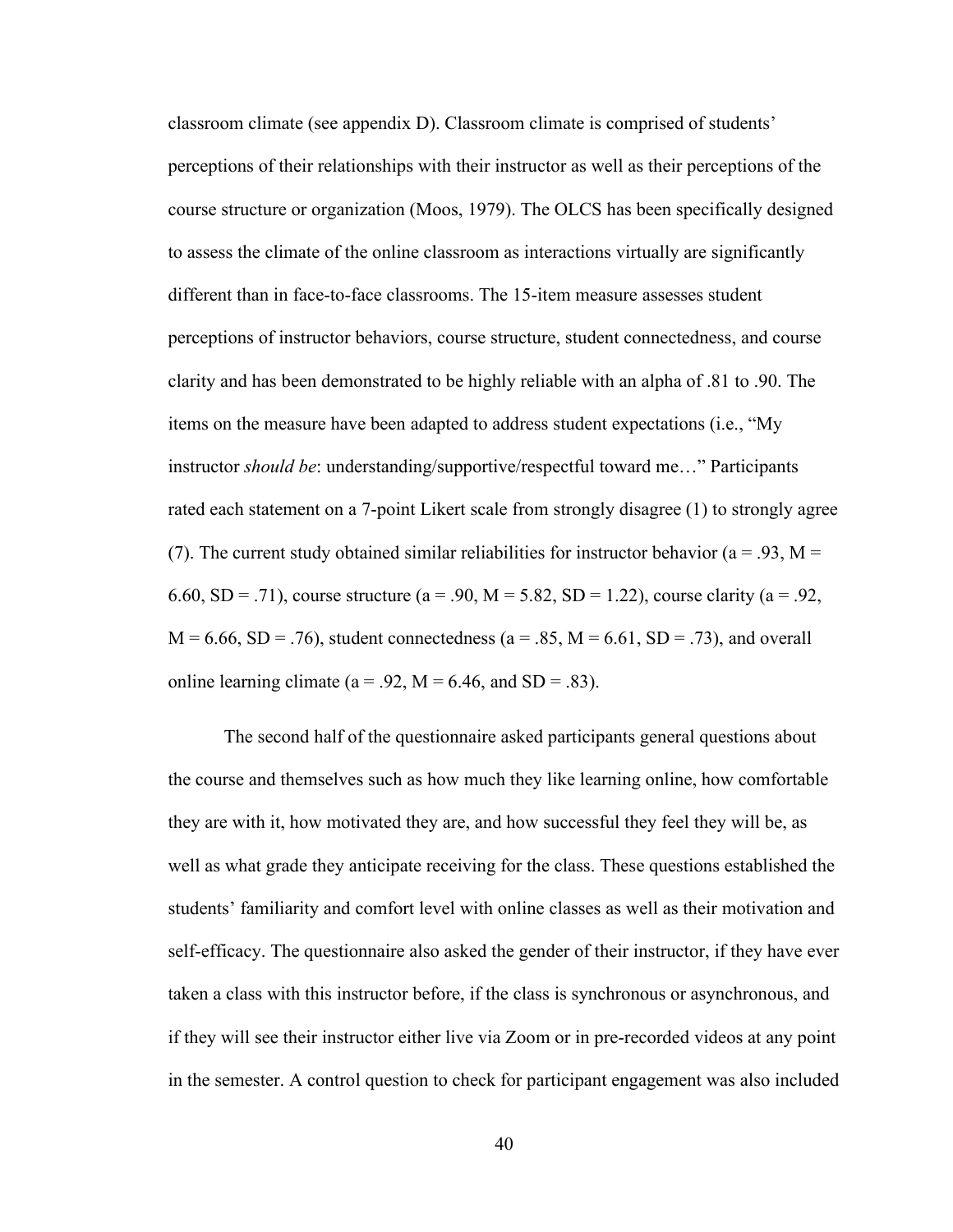in this section (e.g., "This question is to ensure you are paying attention. Please select 'somewhat disagree.'"). Responses with incorrect answers to this question were discarded. The questionnaire concluded with basic demographic questions.

### **3.4 Second Phase**

The second questionnaire began by reminding the participants about the online class they used to fill out the first questionnaire. This course code information was stored with the random identification number Qualtrics assigned to each participant from the first survey so that the program could recognize the participants and insert their course code into the instructions for the second questionnaire. They were again instructed throughout the questionnaire to think about that class while responding to the questions. In this way, it could be ensured they were answering both questionnaires with the same course in mind. This information was removed from the data before analysis to ensure confidentiality.

After establishing consent and asking the initial qualification questions of age and whether they were still taking the online class, the second questionnaire was organized similarly to the first with open-ended questions asked before each construct measure to capture student perceptions in their own words. They again completed the established scales for each construct following the open-ended questions. These questions verified the items included on the construct measures and captured any additional criteria not identified by them. The questions for the second questionnaire were all phrased to capture the students' experiences with the class (e.g., I found my instructor to be…), rather than their expectations as was the intent of the first questionnaire. In addition, the second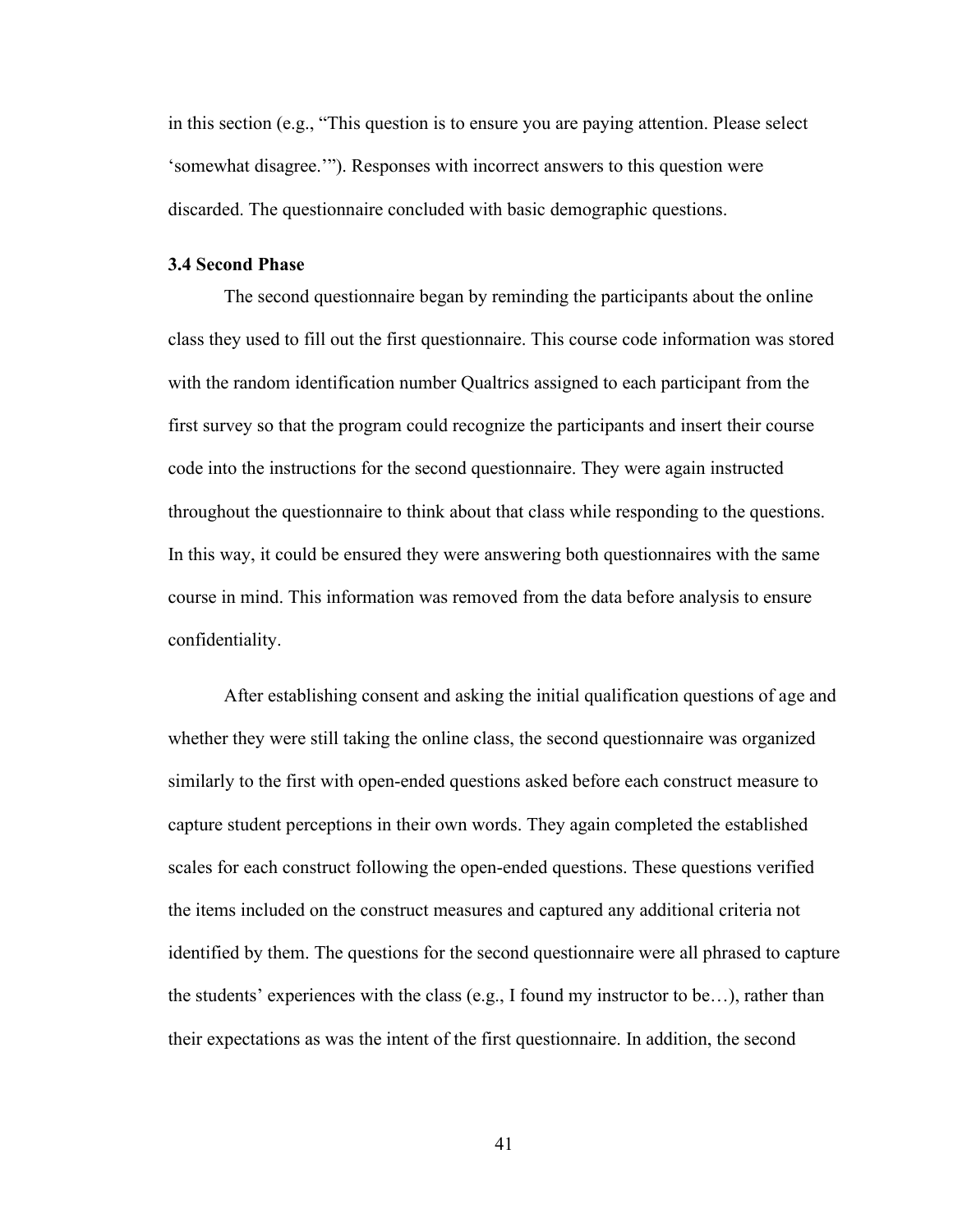questionnaire asked the students' perceptions of how they felt their expectations were met with regard to each construct.

**Credibility Experiences.** The two open-ended questions for instructor credibility were, "What characteristics of your instructor made you feel that he/she is credible?" and "What could your instructor have done to make him/her seem more credible to you?" They were then asked to complete the credibility measure (see appendix A) given in the first questionnaire, but instead of asking what they expected of their instructor, they answered the 7-point, bipolar scale in response to, "I *found* my instructor to be [intelligent/honest/trustworthy/etc.]." The answers to these questions were then compared to the students' answers from the first questionnaire to determine if their experience met or violated their expectations, and if violated, what the direction and valence of the violation were. Previous reliabilities using this scale have ranged from .71 to .85 (Semlak & Pearson, 2008). For this study, internal reliability for competence was  $a = .93$  (M = 6.00, SD = 1.62), goodwill was a = .92 ( $M = 5.93$ , SD = 1.64), trustworthiness was a = .95 (M = 5.91, SD = 1.59), and overall credibility was a = .97 (M = 5.94, SD = 1.61).

To also evaluate the students' perceptions of how their expectations were met, the questionnaire then asked participants to respond to the statement, "Compared to what I expected, my instructor was…" for each of the credibility items (intelligent/honest/trustworthy/etc.), rating them on a 7-point scale from significantly more than expected  $(7)$ , about what I expected  $(4)$ , to significantly less than expected  $(1)$ . A statement for each of the credibility constructs was given, both positive and negative, from the McCroskey and Teven (1999) scale. The negative dimensions were reverse coded. Reliability of this measure was  $a = .97$  (M = 5.32, SD = 1.35). Answers to this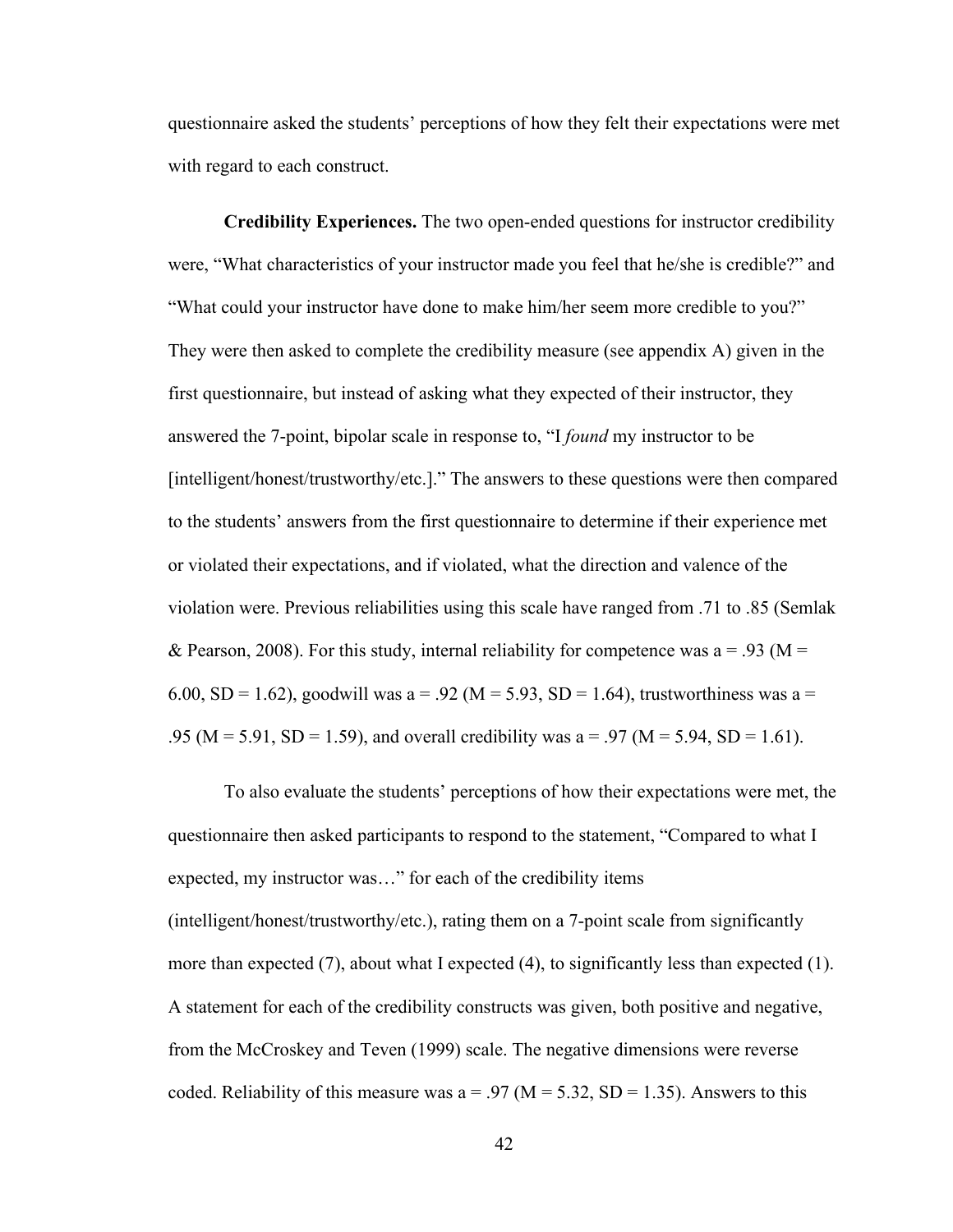expectation measure were compared with the students' expectations from the first questionnaire and their reported experiences on the second questionnaire to determine if there is a discrepancy between what they expected and experienced and how they perceive their expectations to have been met.

**Clarity Experiences.** Two open-ended questions asked participants to answer, "What did your instructor do to help clarify the lessons for you?" and "What could your instructor have done to better clarify the lessons for you?" The answers were compared to the answers the students gave on the first questionnaire. Next participants were asked to complete the Chesebro & McCroskey's (1998) TCSI, this time worded as originally intended (i.e., "My instructor used clear and relevant examples"). Internal reliability for this construct was  $a = .85$  (M = 6.02, SD = 1.45).

They then answered a set of three questions designed to collect their perceptions of how their instructor met their expectations of instructor clarity (i.e., "Compared to what I expected, the clarity of my teacher's instruction was...") rating them on a 7-point scale from significantly more than expected (7), about what I expected (4), to significantly less than expected (1). Reliability for this measure was  $a = .92$  (M = 5.10,  $SD = 1.40$ ). Answers to this expectation measure were compared with the students' expectations of clarity from the first questionnaire and their reported clarity experiences on the second questionnaire to determine if there is a discrepancy between what they expected and experienced and how they perceive their clarity expectations to have been met.

**Rapport Experiences.** The rapport section of the second questionnaire first asked, "What has your instructor done to ensure you have a good relationship with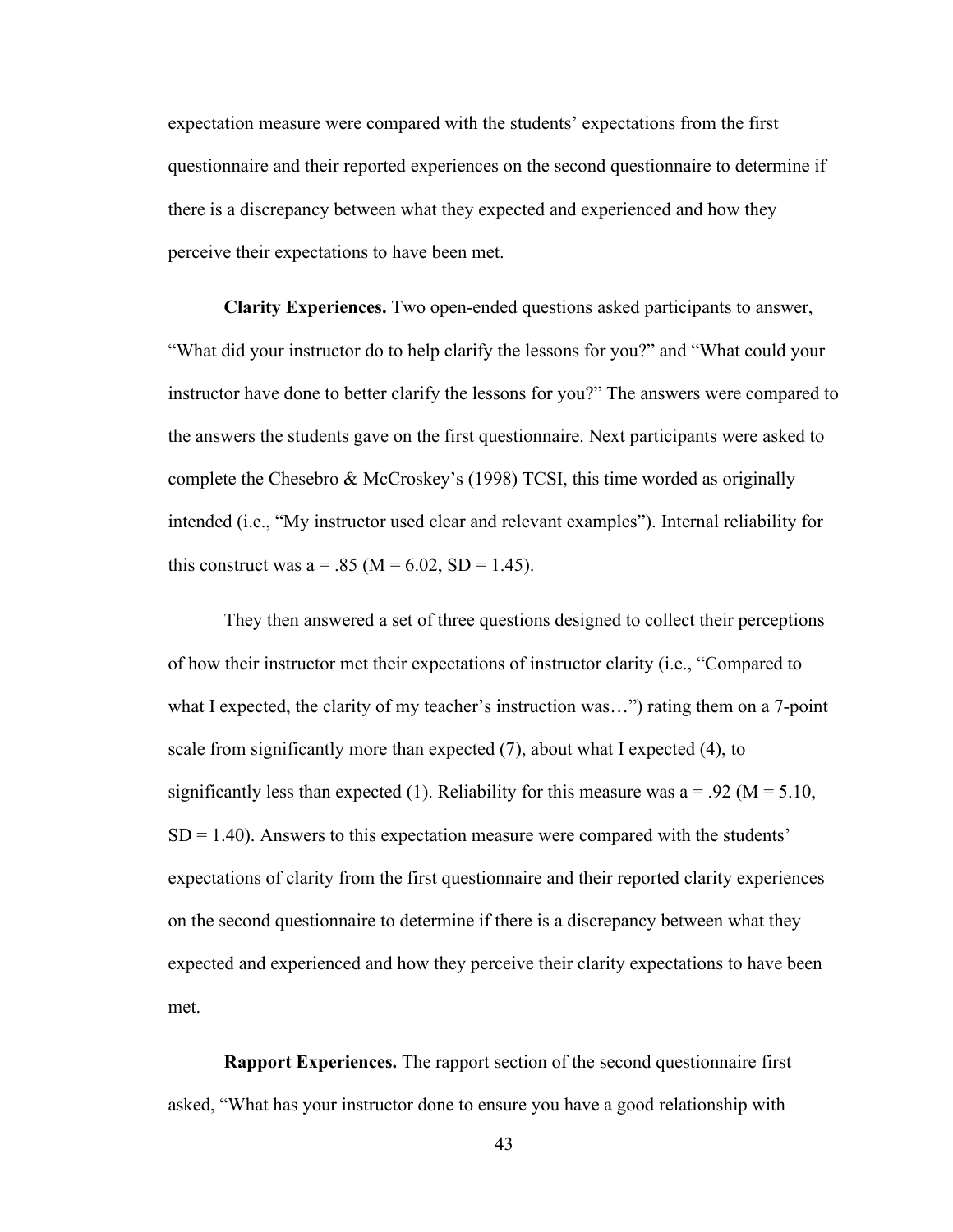him/her?" after which it asked participants to respond to the modified rapport scale (Frisby & Myers, 2008) worded as originally intended to collect participants' experiences. Previous use of this measure found a .94 internal reliability (Frisby & Martin, 2010). Internal reliability for this study was  $a = .95$  (M = 4.80, SD = 1.64).

Participants then answered the question, "Compared to what I expected, my relationship with my instructor is…" rating them on a 7-point scale from significantly better than expected (7), about what I expected (4), to significantly worse than expected (1). This question was designed to collect student perceptions of how their instructor met their expectations of instructor-student rapport. Participants' mean response to this question was 4.44 with  $SD = 1.21$ .

**Climate Experiences.** For the climate experience part of the questionnaire, participants were first asked the open-ended question, "What did your instructor do to ensure you have a positive class climate (i.e., environment, atmosphere)?" to gather their experiences in their own words. Next, the questionnaire used the OLCS (Kaufmann et al., 2016) as originally worded to assess participant climate experiences. Previous reliabilities have been found to have alphas of .81 to .90. Internal reliability for this study found instructor behavior was  $a = .96$  (M = 6.09, SD = 1.21), course structure was  $a = .95$  (M = 5.16, SD = 1.80), course clarity was  $a = .94$  (M = 6.02, SD = 1.32), student connectedness was  $a = .93$  (M = 5.82, SD = 1.28), and overall online learning climate was  $a = .96$  (M = 5.83,  $SD = 1.37$ ).

Next, participants answered two questions on a 7-point scale from significantly better than expected (7), about what I expected (4), to significantly worse than expected (1) designed to collect student perceptions of how their instructor met their expectations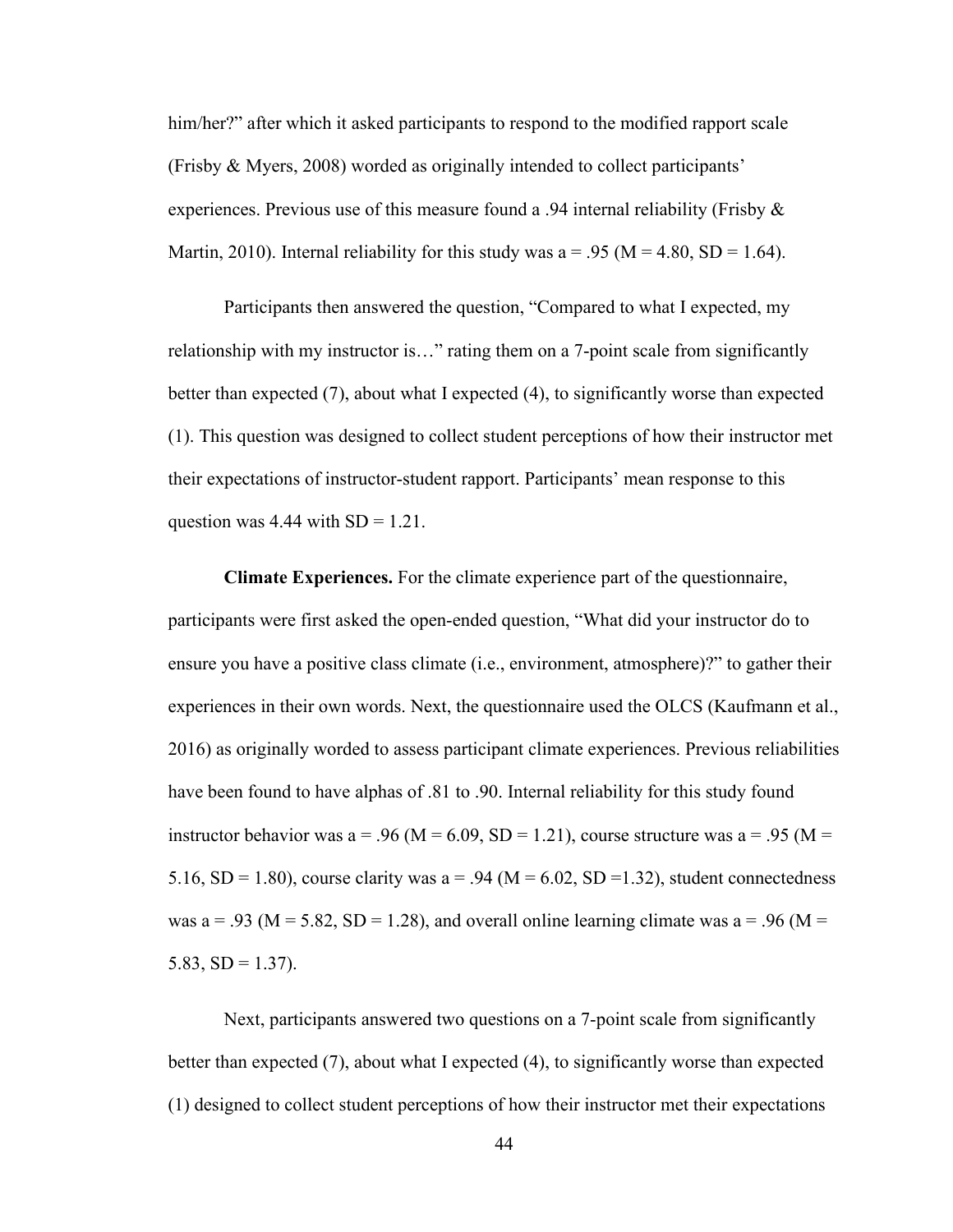of classroom climate. These questions were: "Compared to what I expected, my overall experience in this course was..."  $(M = 5.08, SD = 1.50)$  and "Compared to what I expected, my overall experience with this instructor was..." ( $M = 5.15$ , SD = 1.45).

**Cognitive Learning.** Participants were first asked the open-ended questions, "What characteristics of your instructor do you feel were most important in helping you learn?" and "Describe the element of your online class you feel was most important in helping you learn." They then completed the cognitive learning measure (CLM; see Appendix E; Frisby & Martin, 2010; Frisby et al., 2014), a 10-item self-report of students' acquisition, retention, and application of knowledge. Confirmatory factor analysis has demonstrated factor validity of the CLM on a three-dimensional scale (Frisby et al., 2014) and previous reliabilities have ranged from .79 to .88 (Frisby & Martin, 2010; Vallade et al., 2015). This study found similar reliability of  $a = .87$  (M =  $5.60, SD = 1.54$ ).

The cognitive learning section of the questionnaire also included four 7-point Likert questions to assess the participants' perceptions of how they feel their learning expectations were met. The first question was, "Compared to what I expected, the content of this class…" with answers from "fell far short of expectations" (1), and "met expectations" (4), to "far exceeded expectations" (7). This question had a mean of 4.76,  $SD = 1.36$ . The next three questions were: "Compared to what I expected, I learned," "Compared to what I expected, my knowledge of this subject increased," and "Compared to what I expected, my understanding of this subject increased" Each was answered from "much less" (1) to "much more" (7). The means for these were  $5.03$  (SD = 1.28),  $5.36$  $(SD = 1.23)$ , and 5.29  $(SD = 1.25)$  respectively.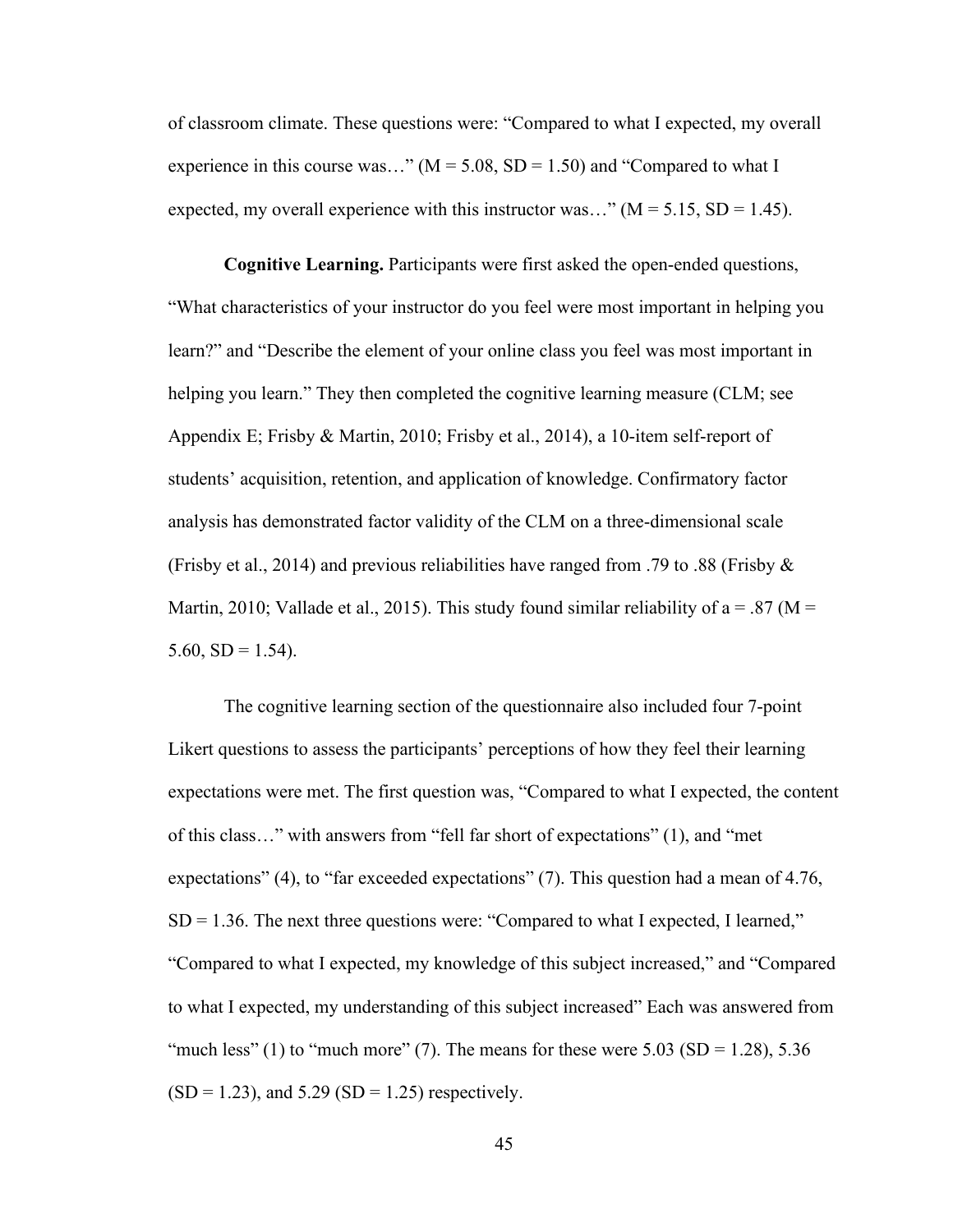**Affective Learning.** Affective learning was evaluated by the affective learning measure (McCroskey, 1994; see appendix F). This measure consists of two sets of four bipolar scales that assess student attitudes toward the course content as well as taking future courses in the content area. Although some researchers have questioned whether this scale measures affective learning versus affect toward learning (Lane et al., 2018), a reevaluation of the content and construct validity by Mottet and Richmond (1998) found it to be a satisfactory measure for affective learning. Reliabilities for this measure have ranged from .85 to well above .90 with good predictive validity (McCroskey, 1994). Reliability for this study was  $a = .95$  (M = 4.38, SD = .95).

The second half of the questionnaire asked the same questions as the first questionnaire, this time aimed at collecting their experiences (i.e., "How successful do you feel you were in this course?") and concluded with general questions about the course and the students such as whether the course was required, what grade they expect to receive in the class, their academic status (i.e., freshman/sophomore/junior/senior), age, race, and gender.

#### **3.5 Qualitative Data Analysis**

A total of 1,728 open-ended responses were analyzed from the first questionnaire and another 1,728 responses from the second questionnaire for a total of 165 singlespaced pages containing 54,267 words. The author reviewed the responses, identifying repeated keywords and phrases to develop a codebook of themes. The author discussed the codebook with a second coder and together they coded 15% of the data while discussing the responses to ensure agreement (Pidgeon & Henwood, 2004). They then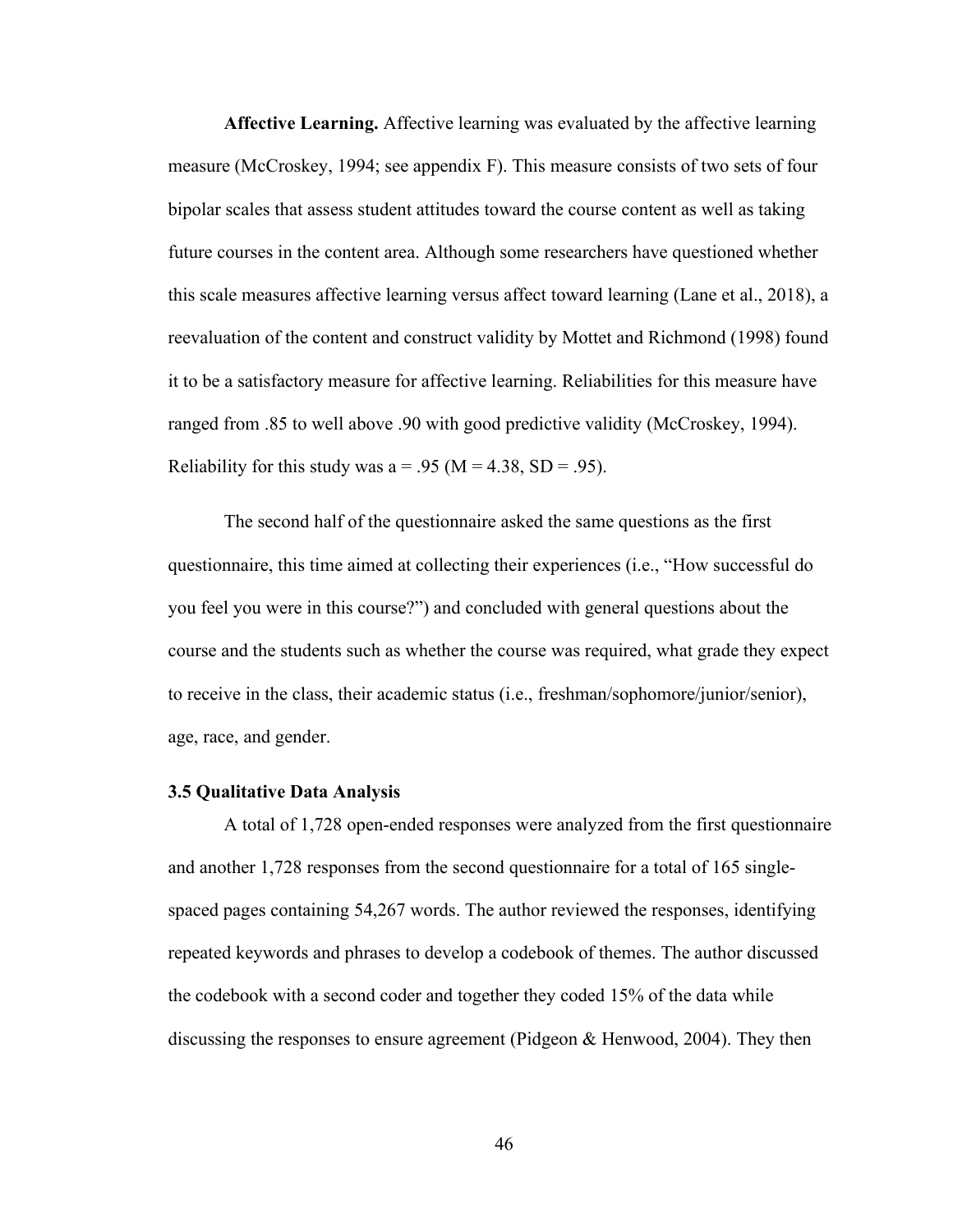independently coded the rest of the data set using the established codebook. Intercoder reliability was calculated, finding Cohen's Kappa to be high at .91.

An inductive thematic analysis was performed on the open-ended question responses to establish emergent themes present before comparing the themes identified to those in the existing measures. In the inductive approach, the researcher attempts to discard any preconceptions and codes the data without attempting to fit it into any preexisting framework (Braun & Clarke, 2008). This approach was utilized in an attempt to avoid classifying responses into themes already identified by the existing measures however, as Braun and Clarke (2008) note, "researchers cannot free themselves of their theoretical and epistemological commitments, and data are not coded in an epistemological vacuum" (p. 12). Additionally, themes were identified at a semantic level; the analysts identified the explicit meanings of the responses and did not look for meaning beyond what the participant said. This approach is appropriate for this data as participants were responding to explicit questions about behaviors of their instructors resulting in specific and concise answers. Once the data was organized to identify patterns in semantic content and summarized, the researcher interpreted the patterns to determine what criteria participants reported as most relevant or important to each construct.

Quantitative and qualitative data that assessed student expectations and experiences of their instructors' credibility, clarity, rapport, and climate behaviors were collected in a two-part, longitudinal questionnaire. Established quantitative measures combined with open-ended questions gathered a comprehensive picture of what students expected of each construct at the start of the semester and what they experienced at the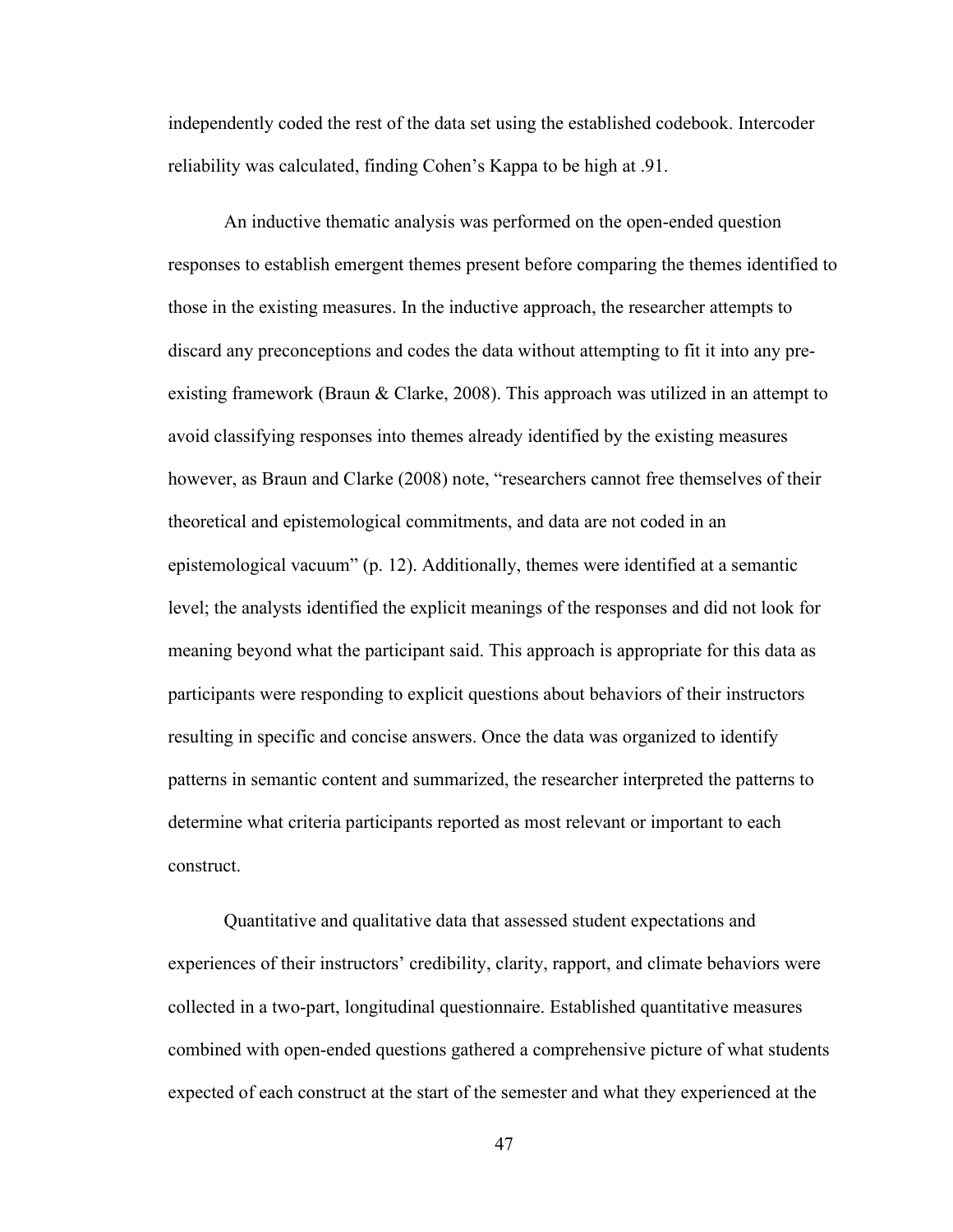end of the semester. The analysis compared these findings to determine if expectations were being met and if there was any difference in reports of cognitive or affective learning between those students whose expectations were met, unmet, or exceeded. The next chapter will report each of these findings.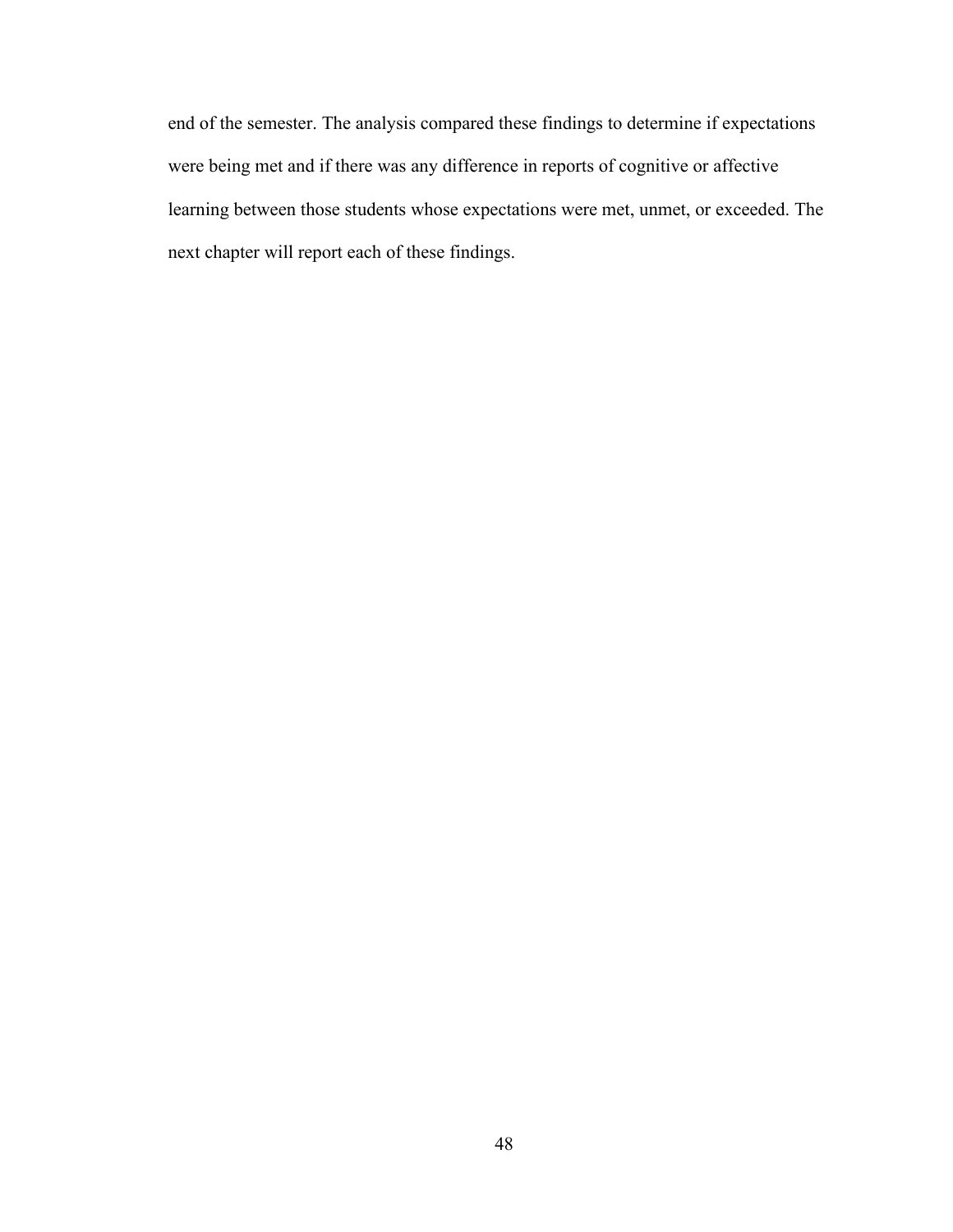### CHAPTER 4: RESULTS

Consistent with the data analysis plan, results were analyzed and reported in response to the outlined research questions and hypothesis. The findings from the thematic analysis of the first questionnaire were used to answer RQ1a-d and the thematic analysis of both questionnaires was used to answer RQ4a-d. Data from analysis of the quantitative measures from both questionnaires were used to answer RQ21-d and H1a-d. Data from the quantitative measures were compared to the results of the thematic analysis of the open-ended responses from both questionnaires to answer RQ3a-d.

#### **4.1 Expectations**

Research questions 1a-d inquired about student expectations for each construct at the start of the semester. The themes that emerged from the analysis conducted to answer RQ1a-d can be found in tables 1 through 6 with the descriptions and frequencies of each theme. Bolded words indicate terms that appeared most frequently in those themes.

**Credibility.** For RQ1a, instructor credibility, the most frequently occurring themes were the quality of the instructor's credentials and his or her conduct. In response to the open-ended question, "What characteristics of your instructor make you feel that he/she is credible?" 49% pointed to their instructor's years of teaching, degrees earned, and research in the discipline as key indicators of their instructor's credibility. For instance, as one participant stated, "They talk about their background (i.e. education, previous jobs, etc.)." This theme was further supported in the responses to the second question, "What should your instructor do to make him/her seem more credible to you?" Of the 137 participants who responded to this question, 39 (28.5%) want their instructor to discuss his/her expertise, what education, experience, and/or skills they have that make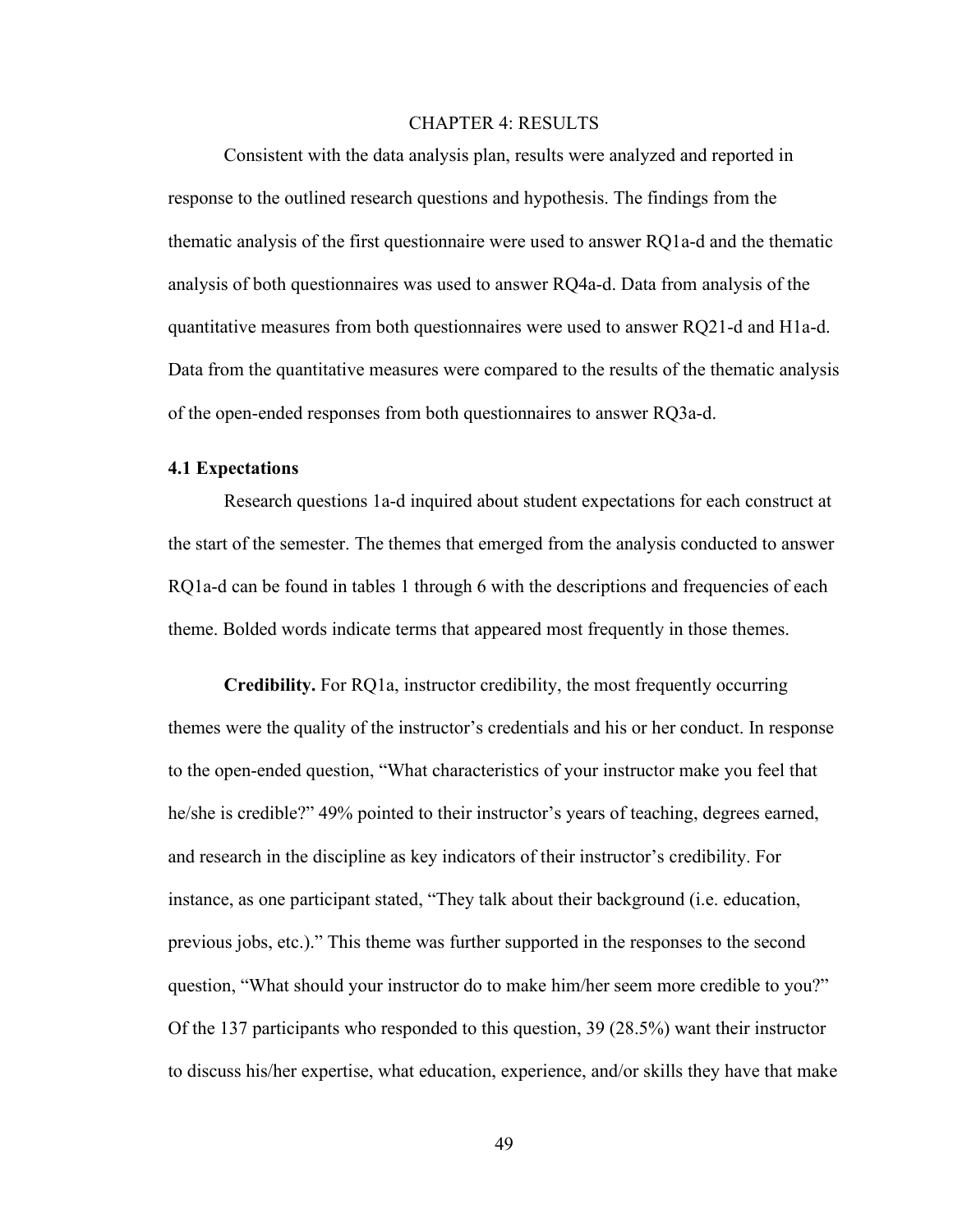them qualified to be teaching the class. The second most frequent response to this question  $(n = 28)$  called for quality, up-to-date information used in lessons with detailed and well-organized content. As one participant stated, "Organize the class well and explain things thoroughly."

Participants also frequently identified their instructor's conduct as suggestive of their credibility. The overall theme from the participant responses is that the perception of credibility is strongly formed from the instructor's command of the information and how expertly they deliver it. Of the 288 respondents to the first question, 124 (41.9%) mentioned the instructor's conduct, indicating that their perception of his or her credibility depends in part on how well-spoken and confident they are. Examples of this response theme are, "Confidence is key because when you are confident in your lectures and in general you sound like you know what you're talking about" and "The confidence that the instructor uses when they speak, the speed at which they answer questions, and the constant reference to the textbook are all ways my instructor shows credibility." Data from the McCroskey and Teven (1999) credibility scale indicate high desirability of goodwill, competence, and trustworthiness with means of 5.8, 6.4, and 6.4 respectively.

### **Table 1**

|             |                                                                                                                                                                                                                                                                                        | Frequency |
|-------------|----------------------------------------------------------------------------------------------------------------------------------------------------------------------------------------------------------------------------------------------------------------------------------------|-----------|
| Theme       | Description                                                                                                                                                                                                                                                                            | n)        |
| Credentials | <b>Education, demonstrating apparent knowledge (beyond)</b><br>what is in textbook), status with the university, teaching<br>experience, ability to answer questions fully and clearly,<br>background experience, command of the material,<br>depth and breadth of apparent knowledge. | 145       |

*Credibility Open-Ended Responses Regarding Characteristics*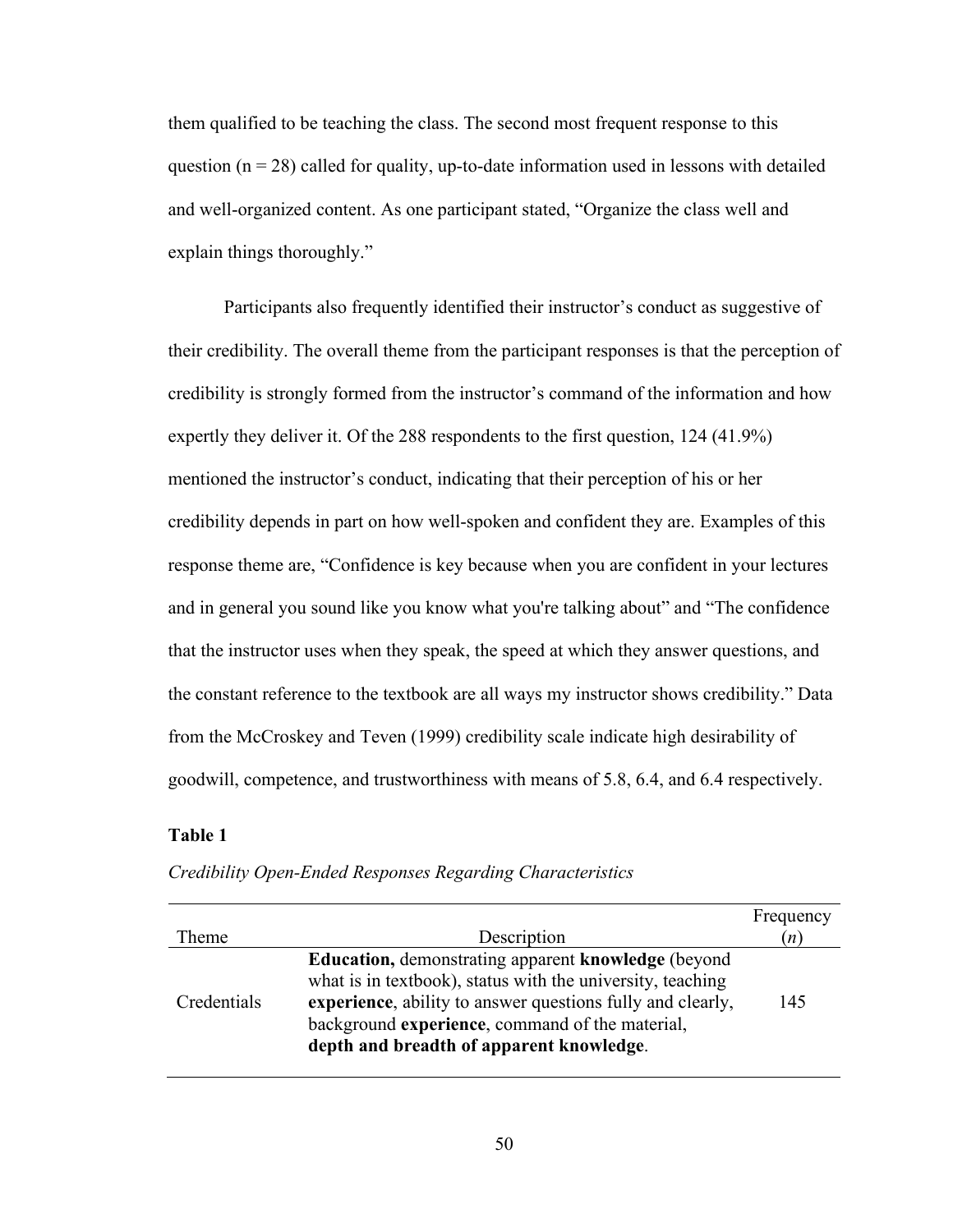| Table 1<br>(continued)    |                                                                                                                                                                                                                                                                                                                                      |                |
|---------------------------|--------------------------------------------------------------------------------------------------------------------------------------------------------------------------------------------------------------------------------------------------------------------------------------------------------------------------------------|----------------|
| Relational                | Helpful, considerate, caring, understanding,<br>approachable, charismatic, open, honest, personal<br>attention, kind, personal, sympathetic, patient, sincere,<br>empathetic, fun                                                                                                                                                    | 81             |
| Organization              | Clear/good structure, gives regular<br>updates/instructions/reminders, well-prepared, easy to<br>navigate course material/info/Canvas shell                                                                                                                                                                                          | 33             |
| Conduct                   | Well-spoken, sound intelligent, frequent comm,<br>engaging, confident, outgoing, enthusiastic, competent,<br>quick to respond, energetic, professional, genuine,<br>entertaining, passionate, authoritative, smooth delivery<br>of info, reliable, articulate                                                                        | 124            |
| Clarity                   | Communicates clearly, clear lectures, clear directions,<br>clear examples, appropriate speed of delivery of content,<br>clear expectations                                                                                                                                                                                           | 34             |
| Quality<br>Materials/Info | Quality of sources, examples, Credible theories and<br>evidence, quality materials, clean/clear/well organized<br>PowerPoints, broad/complete/deep info provided,<br>drawing connections to real-life/using real-life examples,<br>relevant facts/examples/descriptions, material given is<br>backed up by textbook/credible sources | 53             |
| Other                     | Could not otherwise be coded                                                                                                                                                                                                                                                                                                         | $\overline{2}$ |
| $N = 288$                 |                                                                                                                                                                                                                                                                                                                                      |                |

## **Table 2**

|                           |                                                                                                                                      | Frequency |
|---------------------------|--------------------------------------------------------------------------------------------------------------------------------------|-----------|
| Theme                     | Description                                                                                                                          | (n)       |
| Credentials               | Discuss expertise/experience/knowledge/education (in<br>depth/detail)                                                                | 39        |
| Supporting<br>Evidence    | Give adequate/numerous examples, personal/real-life<br>examples, cite quality sources                                                | 23        |
| Relational                | Be understanding/accommodating of online learning<br>challenges, check-in, be helpful                                                | 23        |
| Conduct                   | Be consistent, professional, confident, authoritative, on<br>time, engaging                                                          | 25        |
| Quality<br>Materials/Info | Be accurate/detailed/thorough with lessons/discussion,<br>use quality and up-to-date info in lessons, be<br>organized, be consistent | 28        |
| Communication             | (Fully) respond to questions/email, be clear: with<br>directions, requirements, expectations                                         | 23        |
| Other                     | Could not otherwise be coded                                                                                                         | 159       |
| $N = 137$                 |                                                                                                                                      |           |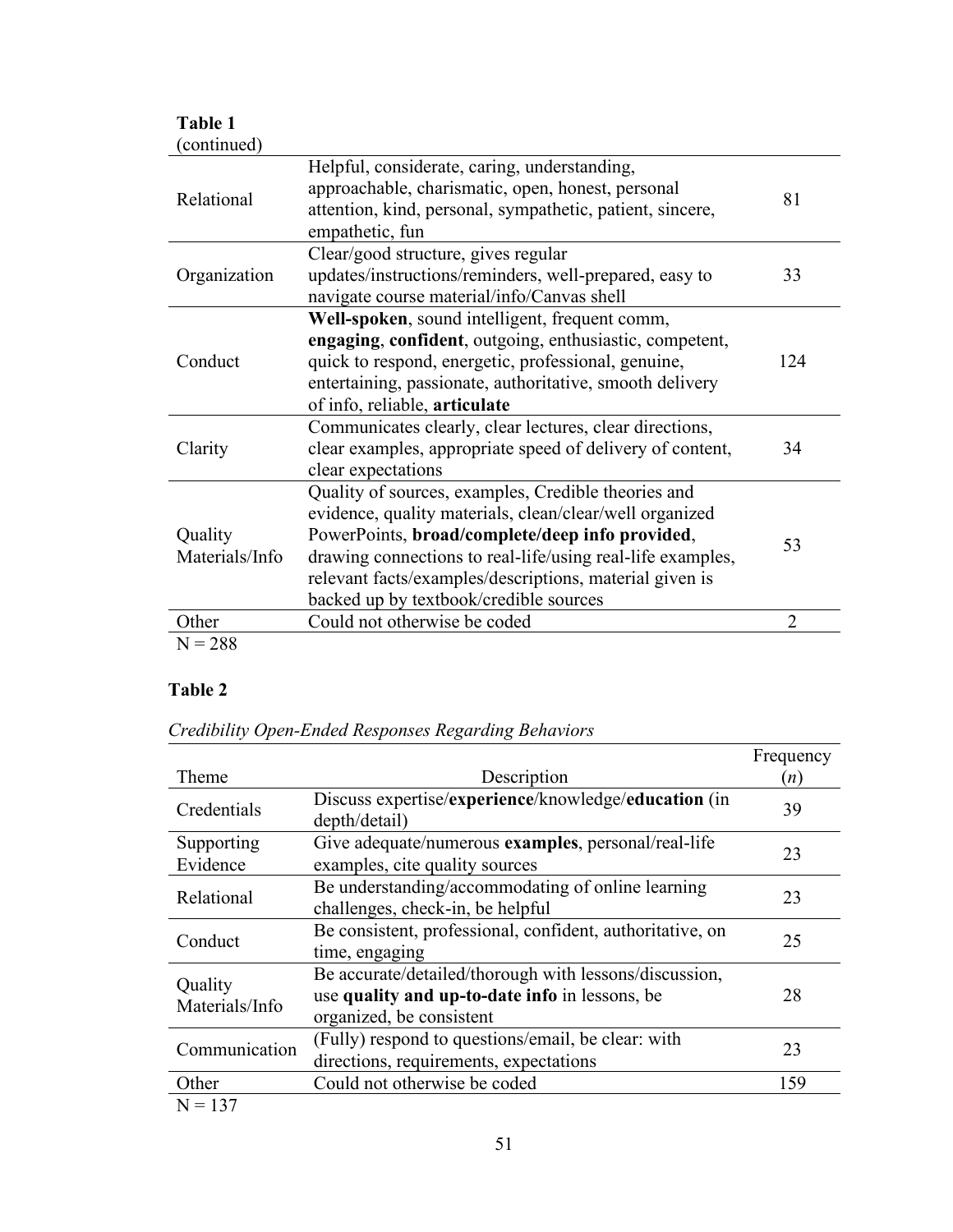**Clarity.** For RQ1b, instructor clarity, the most frequently occurring comments (*n*  $= 78$ ; 26.4%) in response to the question, "What should your instructor do to help clarify course content for you?" were related to the navigability of the course, its syllabus, lesson materials, and Canvas shell. In addition, 61 (20.6%) students reported desiring high quantities of information relating to the content of the course (e.g., thorough and detailed descriptions with numerous, relatable examples). Many comments to this effect were along the lines of these two participants' responses: "Examples! They always help me truly understand a concept" and "The instructor should give examples when possible to connect concepts to real-life and she could give a summary at the end to bring it all together."

Beyond the quantity and quality of the information provided in the course, 64 (21.6%) participants indicated a desire for high levels of communication between themselves and the instructor as well as with each other. One participant's response reflecting this common response was, "Making themselves available as far as offering quick responses to emails and even being available for a one-on-one zoom call is need be to help clarify any content I may be struggling with" indicating the need to have adequate access to the instructor for dialog. Another participant responded with, "Send out an announcement each week about that week's expectations for material, assignments, etc." which was another frequently stated desire for help with staying on top of class responsibilities.

Data from the Chesebro & McCroskey's (1998) teacher clarity short inventory (TCSI) indicate high desirability of clarity with item means ranging from 5.89 to 6.78. The composite mean for the TCSI responses was 6.54.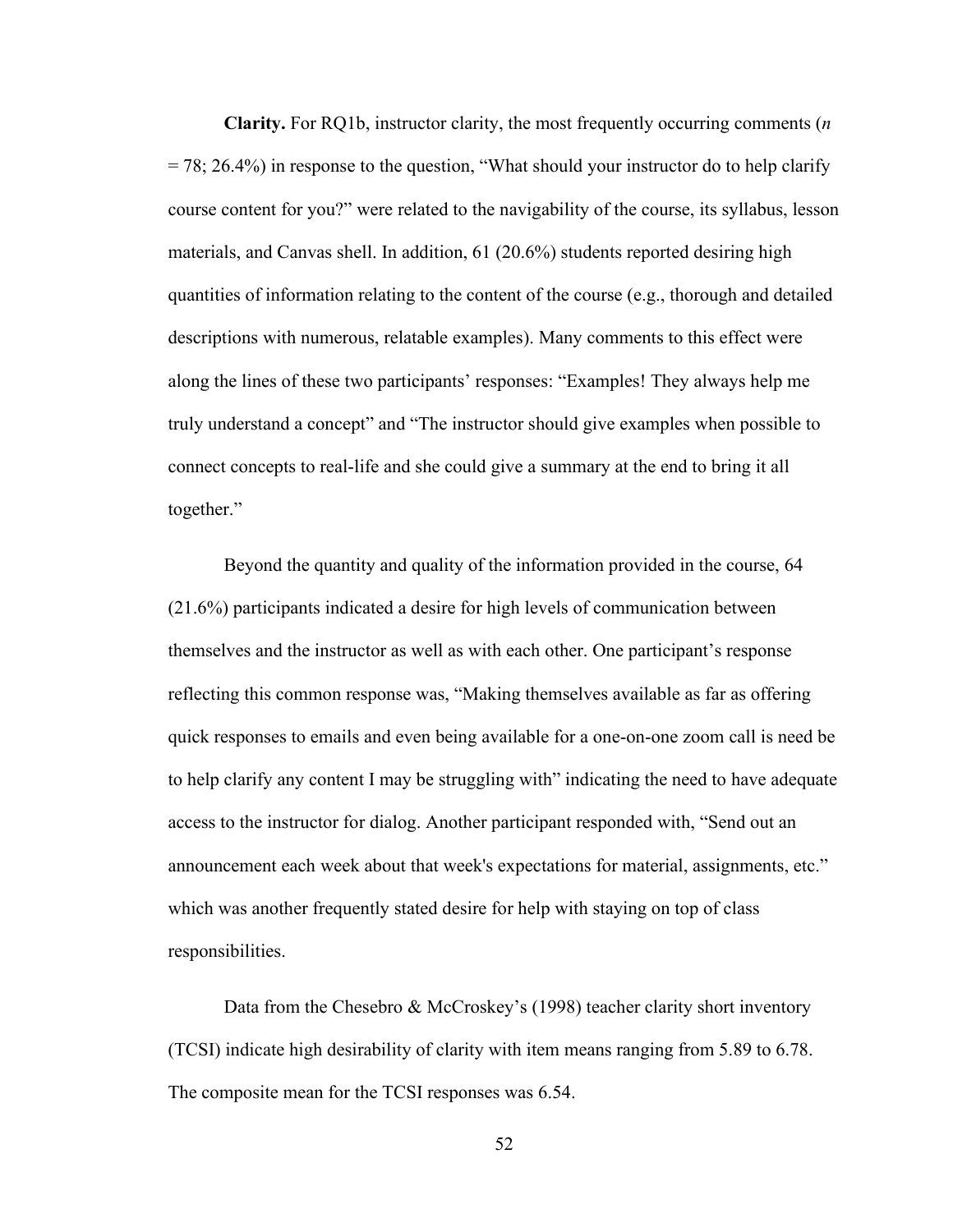### **Table 3**

|                                      |                                                                                                                                                                                                                                | Frequency |
|--------------------------------------|--------------------------------------------------------------------------------------------------------------------------------------------------------------------------------------------------------------------------------|-----------|
| Theme                                | Description                                                                                                                                                                                                                    | (n)       |
| Live Help                            | Host Zoom sessions, office hours                                                                                                                                                                                               | 20        |
| More/Repetitive<br>Communication     | Check-ins, announcements, emails, discussion boards,<br>class discussion, chats, reminders, answer questions                                                                                                                   | 64        |
| Descriptions<br>and Examples         | Relatable, clear, numerous, real-life, detailed,<br>thorough                                                                                                                                                                   | 61        |
| More/Varied<br>Content               | Lecture Notes, review sessions, multiple format<br>explanations (visual/audio/text), post slides (before<br>class), video demos, visuals, extra resources                                                                      | 53        |
| Pace/Timing                          | Appropriate pace, not too much info at one time or too<br>fast delivery, Extra time for those who need more<br>explanation/need to ask questions, explain<br>(repeatedly/at length) topics/points/material until<br>understood | 31        |
| Good Course<br>Organization<br>/Plan | Easy to read/complete syllabus, easy Canvas<br>navigation, easy to follow schedule, instructor follows<br>the syllabus/schedule, easy to find needed info, provide<br>study guides                                             | 78        |
| Other                                | Could not otherwise be coded                                                                                                                                                                                                   | 46        |

## *Clarity Open-Ended Responses Regarding Content*

### **Table 4**

|  |  | Clarity Open-Ended Responses Regarding Understanding |
|--|--|------------------------------------------------------|
|  |  |                                                      |

|                          |                                                          | Frequency |
|--------------------------|----------------------------------------------------------|-----------|
| Theme                    | Description                                              | (n)       |
|                          | Be thorough/detailed in explanations and lessons,        |           |
|                          | present info clearly/concisely, give good/numerous       |           |
| Quality/Complete<br>Info | (real-life) examples, use visuals, provide clear         | 80        |
|                          | schedule, homework/assignments clearly relate to         |           |
|                          | content, provide detailed info/instructions on Canvas    |           |
| Vary Content             | Provide videos, host Zoom sessions, use PowerPoint,      |           |
| Delivery                 | breakout rooms, activities, games                        | 35        |
|                          | Talk slowly, clearly, take time to fully explain,        |           |
| Pace/Schedule            | moderate content delivery pace, weekly to do             | 27        |
|                          | lists/reminders, repeat key/complex concepts             |           |
|                          | Hold study/review sessions, office hours, provide        |           |
| Supporting<br>Resources  | lecture notes, study guides, tutoring, practice quizzes, | 56        |
|                          | post PowerPoints online, provide supporting resources    |           |
| Thorough                 | Ask for feedback/questions, answer questions, provide    | 45        |
| Communication            | an FAQ, provide learning objectives and expectations     |           |
| Other                    | Could not otherwise be coded                             | 82        |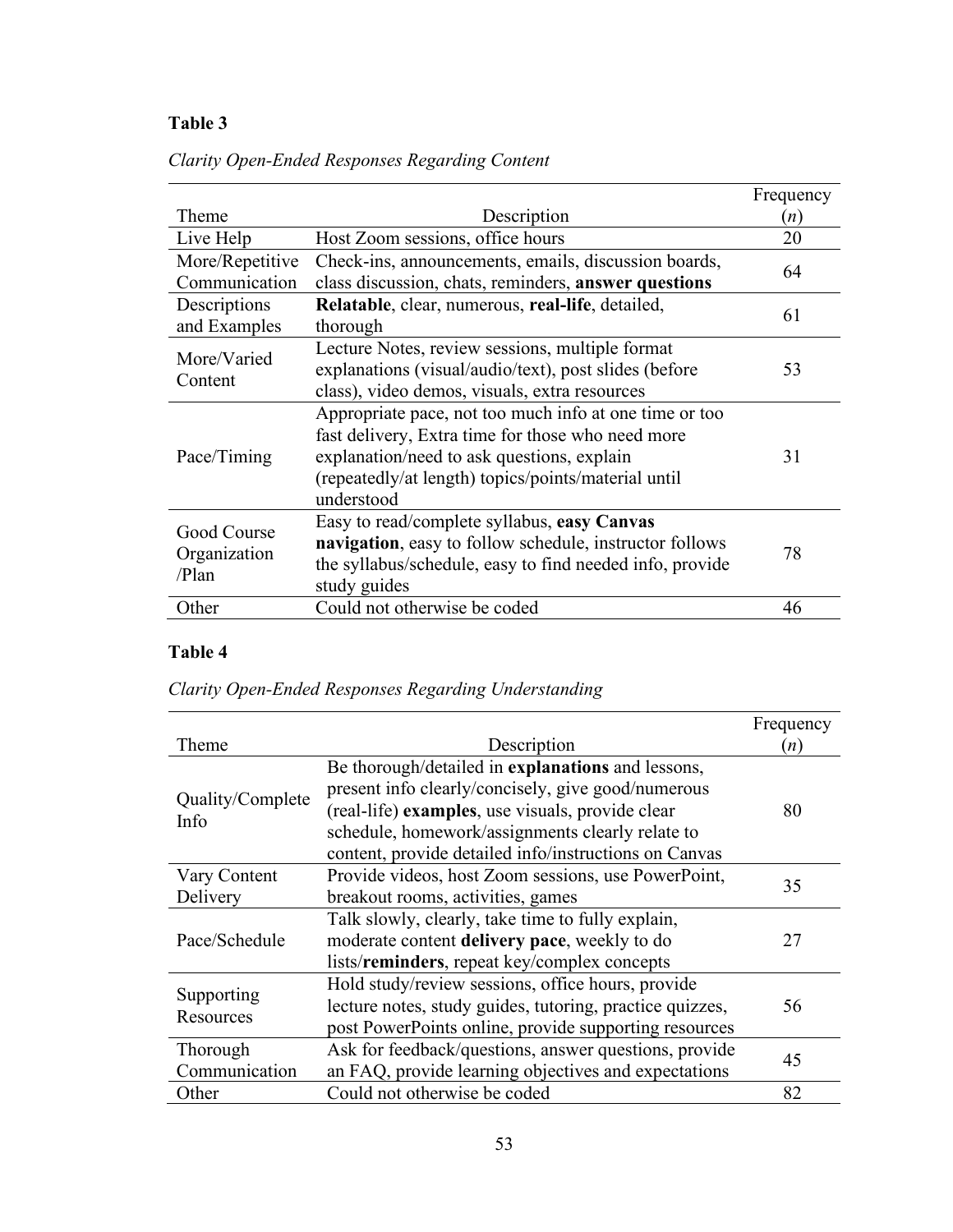**Rapport.** For RQ1c, instructor rapport, the most frequently occurring comments were related to the instructor's communication  $(n = 131)$ , the behaviors they performed to convey emotional support  $(n = 88)$ , and efforts to provide personal attention to individual students ( $n = 108$ ). The 44.3% of respondents that mentioned the instructor's communication referenced the desire for their instructor to be accessible, personable, and approachable. They want an instructor who establishes an open line of communication via frequent emails or other opportunities for feedback such as being on Zoom before or after class and encouraging questions. Instructors' emotionally supportive behaviors mentioned by 29.7% of participants ranged from being empathetic, kind, and supportive to engaging, positive, and enthusiastic. Comments such as this participant's embody both of these sentiments:

I think to ensure that I have a good relationship with them, instructors should have a lot of communication with the students, especially during this time of online courses when we are unable to meet our professors in person it is important that we still know they are there to help us. I also think that the way the instructor acts during lecture is very important, in order to have a good relationship with my professor it's important for me to know that they are kind and welcoming so I know that I can go to them with any questions I may have.

The request for individual attention, mentioned by 36.5% of respondents, included requests for one-on-one or small group interactions as well as the desire for relational behaviors such as calling students by name, asking about their well-being, and getting to know them personally. This theme was expressed well by the participant who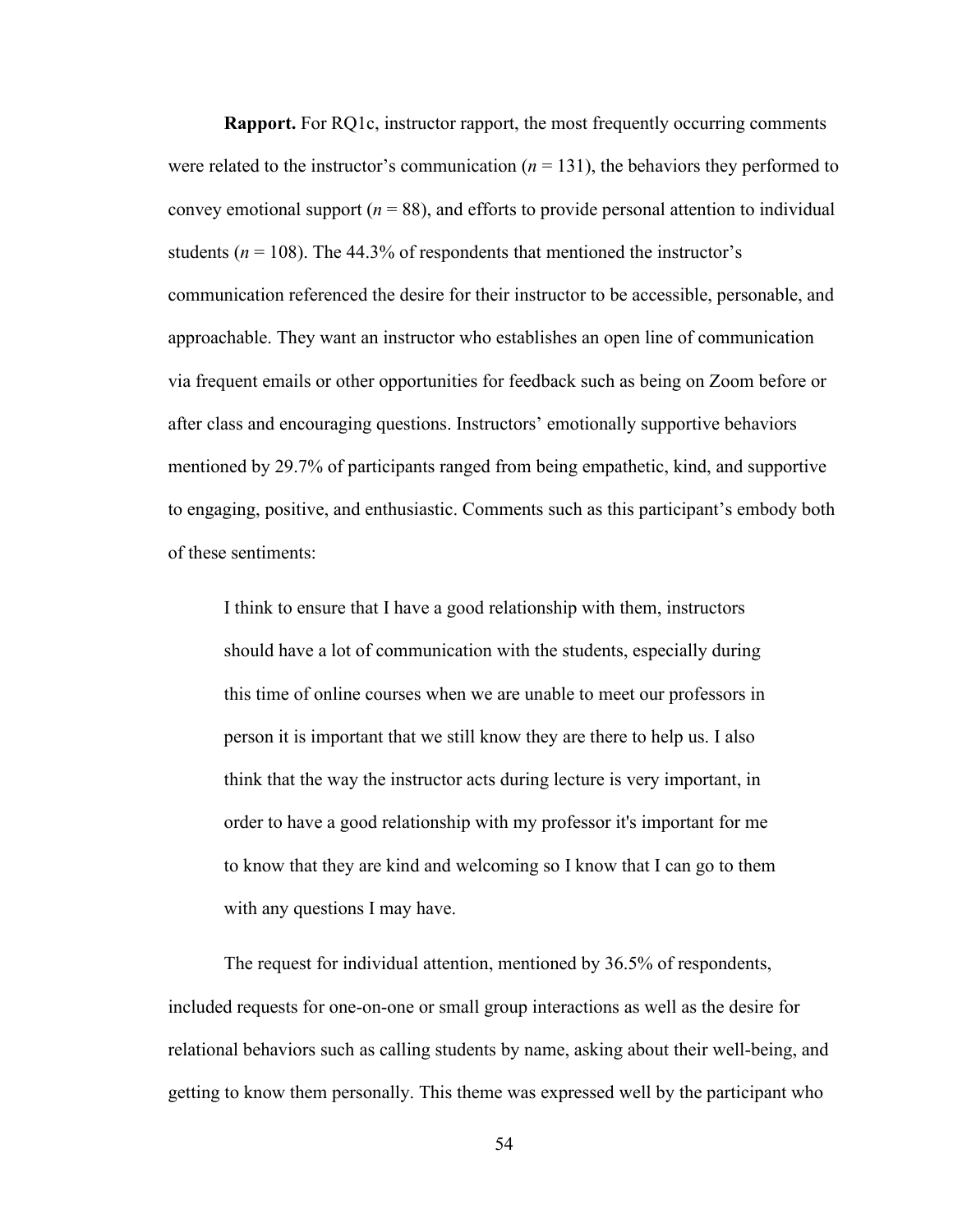stated, "I think the instructor could do check ins with students and see if they are doing well and understand the course material." Comments such as this demonstrate the students' need to feel a personal connection to their instructor and that their instructor cares about them.

Data from the modified rapport measure (Frisby & Martin, 2008) indicate high desirability of rapport with item means ranging from 4.22 – 6.39 and a composite variable mean of 5.24. The lowest rated items from the measure were "My instructor should take a personal interest in me"  $(M = 4.28)$  and "I should have a close relationship with my instructor"  $(M = 4.22)$ . As responses of 4 on a 7-point scale can indicate a neutral response, this may indicate students in an online class have lower expectations for this aspect of rapport.

### **Table 5**

|                                    |                                                                                                                                                                                                        | Frequency |
|------------------------------------|--------------------------------------------------------------------------------------------------------------------------------------------------------------------------------------------------------|-----------|
| Theme                              | Description                                                                                                                                                                                            | (n)       |
| Email                              | Frequent, timely                                                                                                                                                                                       | 33        |
| Emotional<br>Support               | Empathize, be <b>understanding</b> of challenges, be<br>positive, outgoing, caring, engaging, kind, supportive,<br>patient, friendly, helpful, encouraging, enthusiastic,<br>respectful, compassionate | 88        |
| Availability/Open<br>Communication | Encourage questions, be accessible, approachable,<br>personable, relatable, open, self-disclose, solicit<br>feedback from students, be on Zoom before and after<br>class for questions                 | 98        |
| Personal<br>Attention              | Knowing/using names, asking questions about how<br>they are doing, reach out, get to know students, one-<br>on-one meetings, check-ins, small breakout groups,<br>face-to-face time                    | 108       |
| Feedback to<br>Student             | Be honest, be fair, be clear, help with difficulties<br>grasping lessons/material                                                                                                                      | 40        |
| Office Hours                       | Facilitate, invite/encourage attendance                                                                                                                                                                | 27        |
| Other                              | Could not otherwise be coded                                                                                                                                                                           | 17        |

### *Rapport Open-Ended Responses*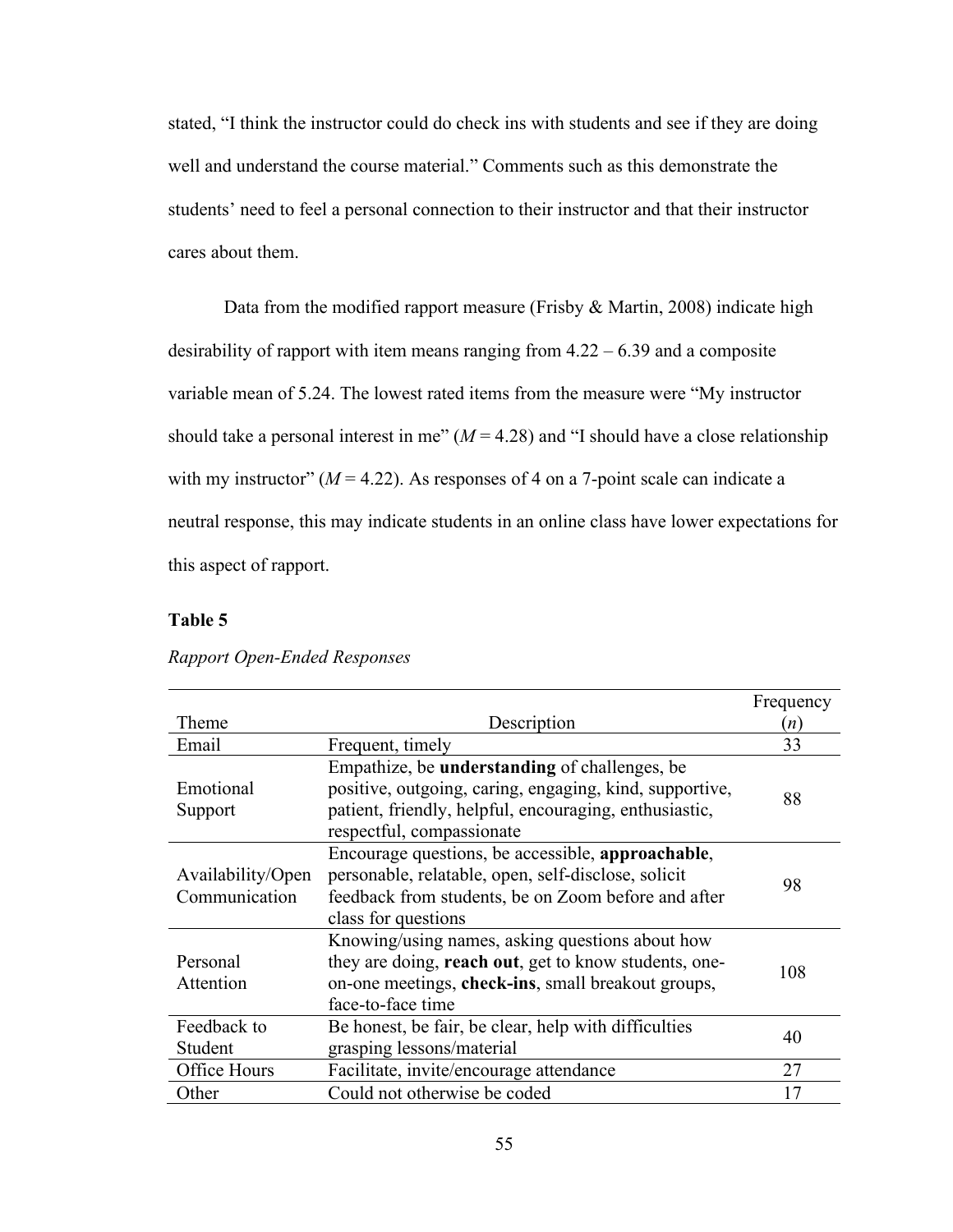**Climate.** RQ1d asked about student expectations for instructor climate at the start of the semester. From the analysis of the open-ended responses, three major themes stood out. The first theme mentioned most frequently by participants was the desire to have a positive, encouraging instructor (33.8%). Comments to this effect were, "[The instructor should have a] great attitude and interaction with students, especially on zoom. Be helpful and responsive" and "Remain positive and open for discussion! They should be confident and enthusiastic about material."

The second most mentioned desire was for an accepting, positive environment for asking questions and sharing (32.1%). This common theme is represented by this participant's response that stated: "Have a class that is open to discussion about course material and makes students feel welcome to share their thoughts and opinions without judgement."

Third, 31.4% of participants mentioned a need for numerous opportunities for interaction and a desire for their instructor to encourage engagement with the class. Examples of comments to this effect were, "Encourage communication in class among all students and promote networking with other students in the class," and "Allow for students to speak up during class when we have questions and even give us designated time throughout to ask questions. We should also have time to do a class discussion on things as we learn them."

Data from the online learning climate scale (Kaufmann et al., 2016) indicate high desirability of classroom climate for instructor behaviors (*M* = 6.6), course structure (*M* = 5.8), course clarity ( $M = 6.6$ ), and student connectedness ( $M = 6.6$ ).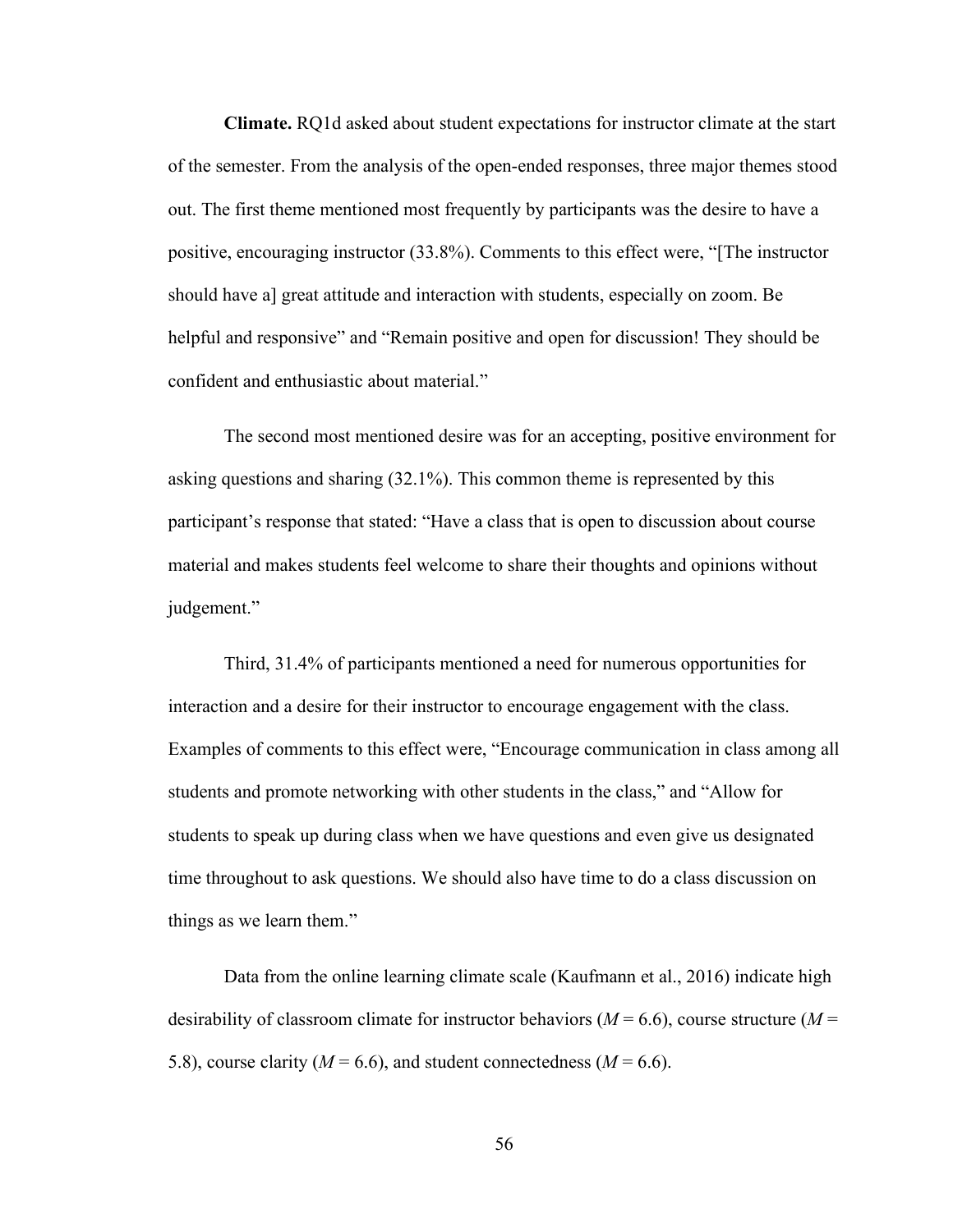### **Table 6**

| Climate Open-Ended Responses |  |
|------------------------------|--|
|                              |  |

|                       |                                                           | Frequency |  |  |
|-----------------------|-----------------------------------------------------------|-----------|--|--|
| Theme                 | Description                                               | (n)       |  |  |
|                       | Encourage conversation, encourage discussion board        |           |  |  |
| Engagement            | conversations, encourage Zoom chats, get everyone         | 93        |  |  |
|                       | involved/interested                                       |           |  |  |
| <b>Positive Class</b> | Make content relatable, fun, entertaining, upbeat, light, | 49        |  |  |
|                       | humorous, interesting                                     |           |  |  |
| Positive              | Be friendly, helpful, responsive, open, inviting,         |           |  |  |
| Instructor            | personal, empathetic, understanding, enthusiastic,        | 100       |  |  |
|                       | positive, energetic, kind, encouraging, respectful        |           |  |  |
|                       | Make safe space for sharing, prevent discrimination,      |           |  |  |
| Rules/Guidelines      | answer questions neutrally, make students feel            |           |  |  |
| for Conduct           | comfortable talking/sharing, judgment-free zone,          | 95        |  |  |
|                       | accepting/open-minded/positive environment,               |           |  |  |
|                       | everyone is respectful of each other                      |           |  |  |
|                       | Speak clearly, give clear instructions, answer            |           |  |  |
| Clarity               | questions, give examples, clear expectations, make        | 31        |  |  |
|                       | sure everyone understands                                 |           |  |  |
| Other                 | Could not otherwise be coded                              | 16        |  |  |

#### **4.2 Expectancy Violations**

Scores from the first questionnaire have been regarded as students' initial expectations. Scores from the second questionnaire, administered eight weeks later, have been employed as the students' experiences with the difference between the two scores being the students' expectancy violations. The difference in the scores from questionnaires 1 and 2 was compared to the students' responses to how they felt their expectations were met. The second questionnaire reminded students of the course they had entered on the first questionnaire to ensure they were thinking about the same course and instructor for both questionnaires.

RQ2a-d inquired whether student expectations for each construct were met, unmet, or exceeded over the course of the semester. To calculate this, scores for each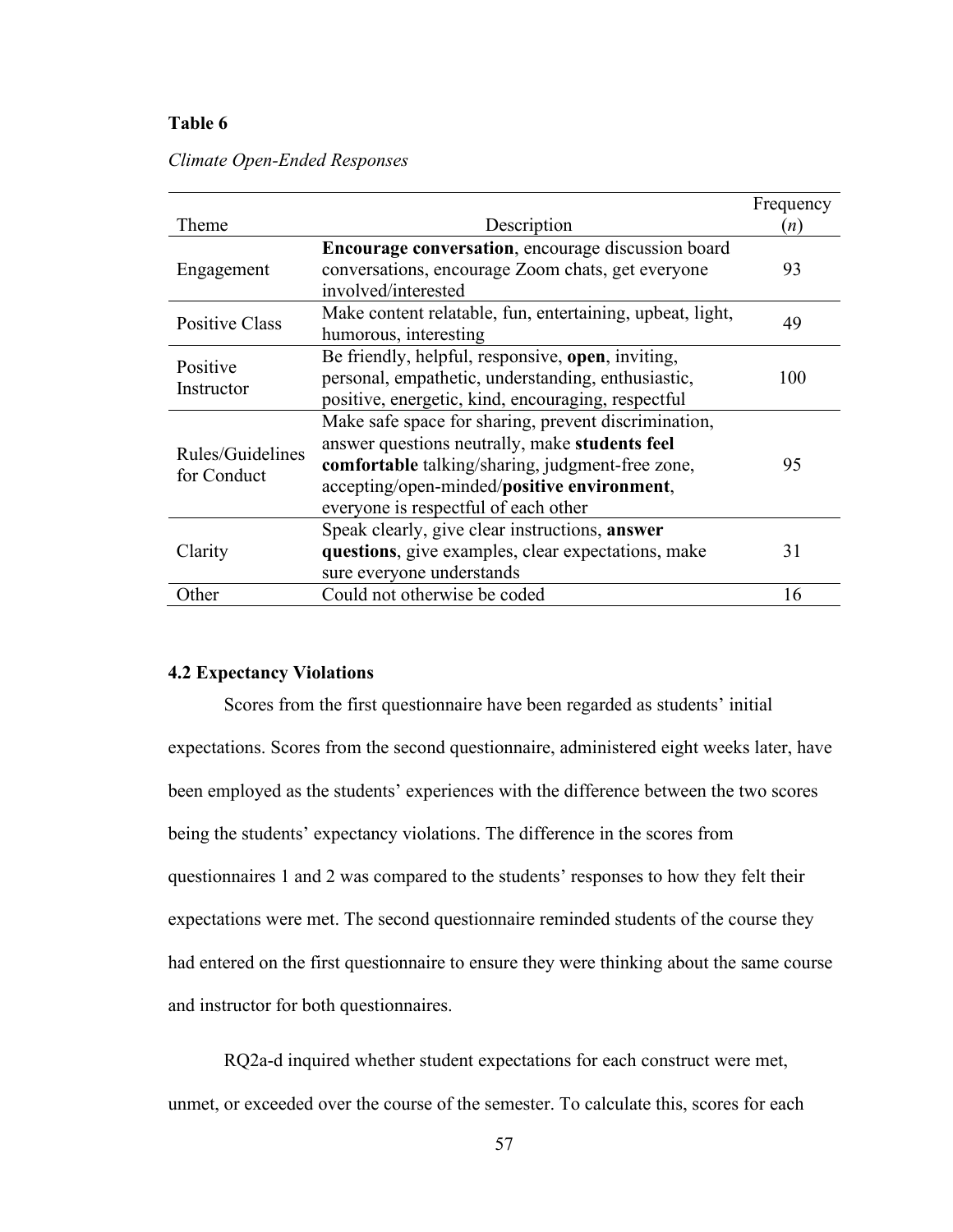measure on the first questionnaire were subtracted from the scores on the second questionnaire to find the difference between what the student expected at the beginning of the semester and what they reported experiencing at the end. If the difference was negative, the expectation was considered unmet. If the difference was positive, the expectation was considered exceeded. A difference of 0 indicated the same score for both the pre- and post-questionnaire and the expectation was considered met.

Additionally, descriptive statistics for each measure composite was used to compare the means of each measure on the first questionnaire to the means on the second. For every variable, the means for the experiences (second questionnaire) were lower than the means for the expectations (first questionnaire) indicating that overall student expectations were not met.

### **Table 7**

|        |                                              | $\it{M}$ | $\,N$ | SD   | Std. Error M |
|--------|----------------------------------------------|----------|-------|------|--------------|
| Pair 1 | Credibility Goodwill<br>Expectation          | 5.79     | 288   | 1.04 | .06          |
|        | Credibility Goodwill<br>Experience           | 5.65     | 288   | 1.43 | .08          |
| Pair 2 | <b>Credibility Competence</b><br>Expectation | 6.39     | 288   | 0.96 | .06          |
|        | <b>Credibility Competence</b><br>Experience  | 6.12     | 288   | 1.44 | .09          |
| Pair 3 | Credibility Trust<br>Expectation             | 6.40     | 288   | 0.96 | .06          |
|        | Credibility Trust<br>Experience              | 6.07     | 288   | 1.44 | .08          |
| Pair 4 | <b>Clarity Expectation</b>                   | 6.54     | 288   | 0.69 | .04          |
|        | <b>Clarity Experience</b>                    | 6.02     | 288   | 0.98 | .06          |
| Pair 5 | <b>Rapport Expectation</b>                   | 5.24     | 288   | 0.98 | .06          |
|        | Rapport Experience                           | 4.80     | 288   | 1.38 | .08          |

# *Measure Composite Descriptive Statistics*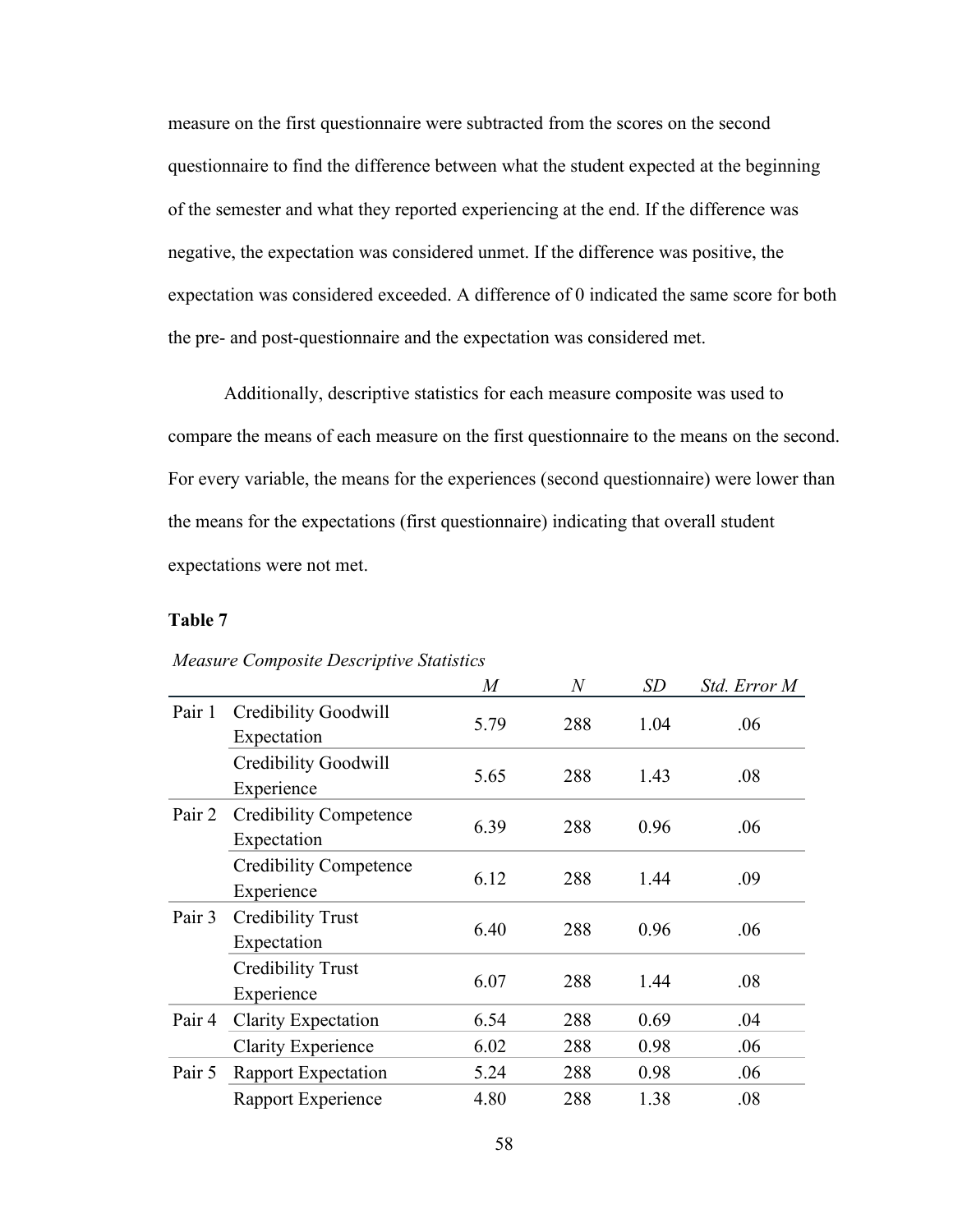**Table 7** (continued)

| Pair 6 | Climate Instructor<br><b>Behavior Expectation</b> | 6.61 | 287 | 0.62 | .04 |
|--------|---------------------------------------------------|------|-----|------|-----|
|        | Climate Instructor<br><b>Behavior Experience</b>  | 6.09 | 287 | 1.12 | .07 |
| Pair 7 | Climate Course Structure<br>Expectation           | 5.82 | 287 | 1.12 | .07 |
|        | Climate Course Structure<br>Experience            | 5.16 | 287 | 1.73 | .10 |
| Pair 8 | <b>Climate Course Clarity</b><br>Expectation      | 6.67 | 287 | 0.70 | .04 |
|        | <b>Climate Course Clarity</b><br>Experience       | 6.02 | 287 | 1.25 | .07 |
| Pair 9 | <b>Climate Connectedness</b><br>Expectation       | 6.61 | 287 | .65  | .04 |
|        | <b>Climate Connectedness</b><br>Experience        | 5.82 | 287 | 1.21 | .07 |

**Credibility.** For instructor credibility, frequency analysis found that the majority of participants had their expectations met or exceeded for all three factors of credibility: competence  $(62.8\%)$ , goodwill  $(60.1\%)$ , and trustworthiness  $(60.1\%)$ . While it is positive that overall expectations were met or exceeded, for each credibility factor, over one-third of participants did not have their expectations met (competence  $n = 108$ ; goodwill  $n =$ 115; trustworthiness  $n = 115$  expectations not met).

In response to the credibility measure asking how their instructor compared to what they expected for each credibility item, 12 (4.2%) participants indicated their expectations were not met, 24 (8.3%) met, and 252 (87.5%) exceeded. The mean response was  $5.31$  (SD = 1.01).

**Clarity.** For instructor clarity, analysis of the composite variable or the measure found that 60.4% of expectations were not met, however, for each individual item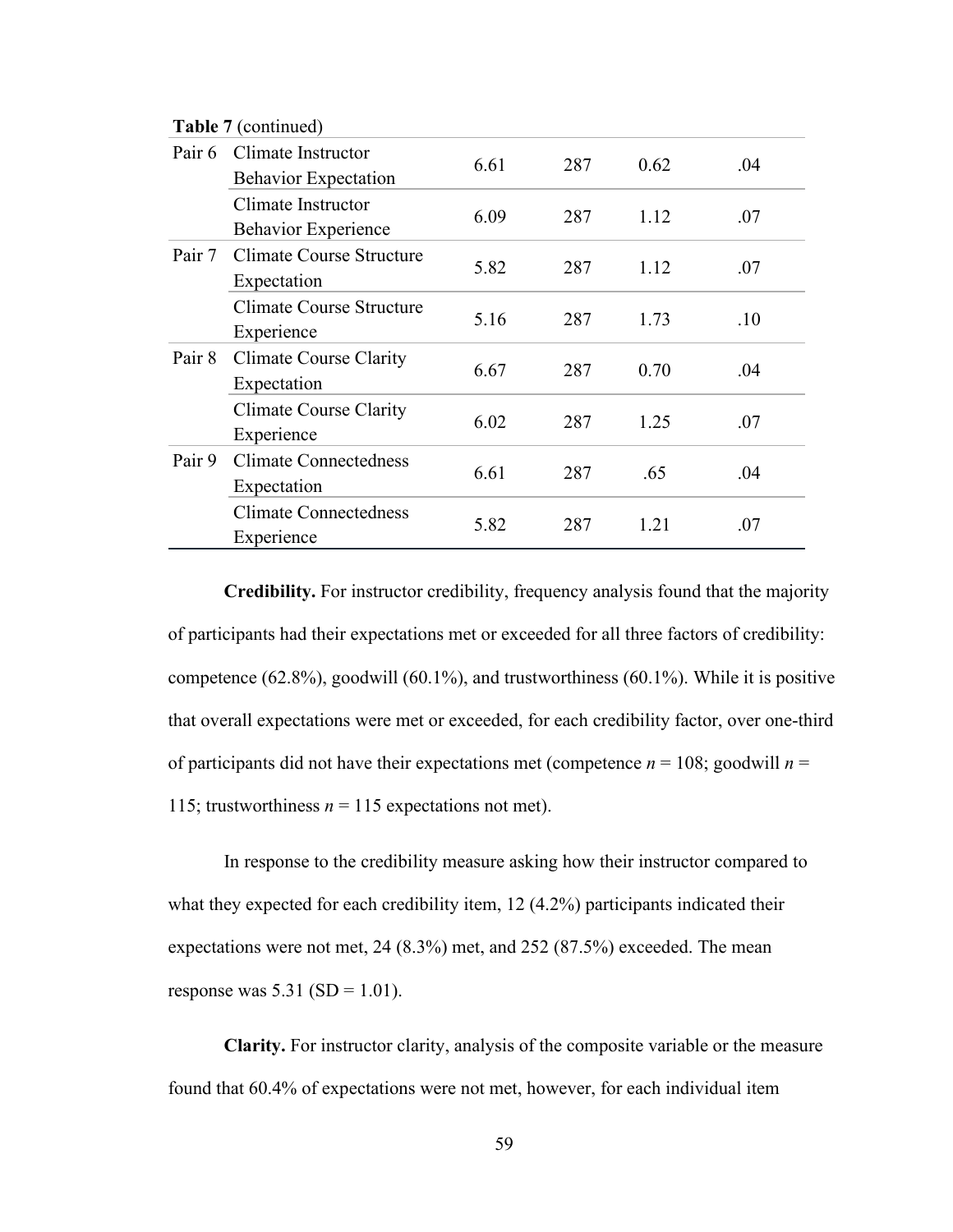expectations were met or exceeded in 57.1% to 74.3% of participants. To explore the cause of this the individual measure items were examined to see which were bringing the overall composite average down. The items that had the highest percentage of unmet expectations were: "My instructor is explicit in her or his instruction" (42.9%), "My instructor's answers to student questions are unclear" (42.7%), "Canvas guidelines for assigned class projects are unclear" (41%), The unmet mean responses for these items were the largest which seems to have made an impact of the overall perception of clarity.

In response to the measure asking how their instructors' clarity compared to what they expected, 21 (7.3%) participants indicated their expectations were not met, 82  $(28.5\%)$  met, and 185  $(64.2\%)$  exceeded. The mean response was  $(M = 5.10, SD = 1.30)$ .

**Rapport.** For instructor rapport, the composite variable indicated that 40.3% of responses were met or exceeded leaving 59.7% of participants experiencing unmet expectations. Analysis of each item on the modified rapport measure found that the items with the greatest unmet expectations were, "I am comfortable interacting with my instructor" (50.3% unmet), "My instructor has taken a personal interest in me" (50.7% unmet), and "I have a close relationship with my instructor" (55.9% unmet).

In response to the question, "Compared to what I expected, my relationship with my instructor is," 27 (9.4%) participants indicated their expectations were not met, 174  $(60.4\%)$  met, and 87 (30.2%) exceeded. The mean response was 4.44 (SD = 1.21).

**Climate.** For instructor climate, frequency analysis of the four climate factors found that expectations for instructor behaviors and course clarity were met or exceeded 51.2% and 55.1% respectively. Expectations for course structure and student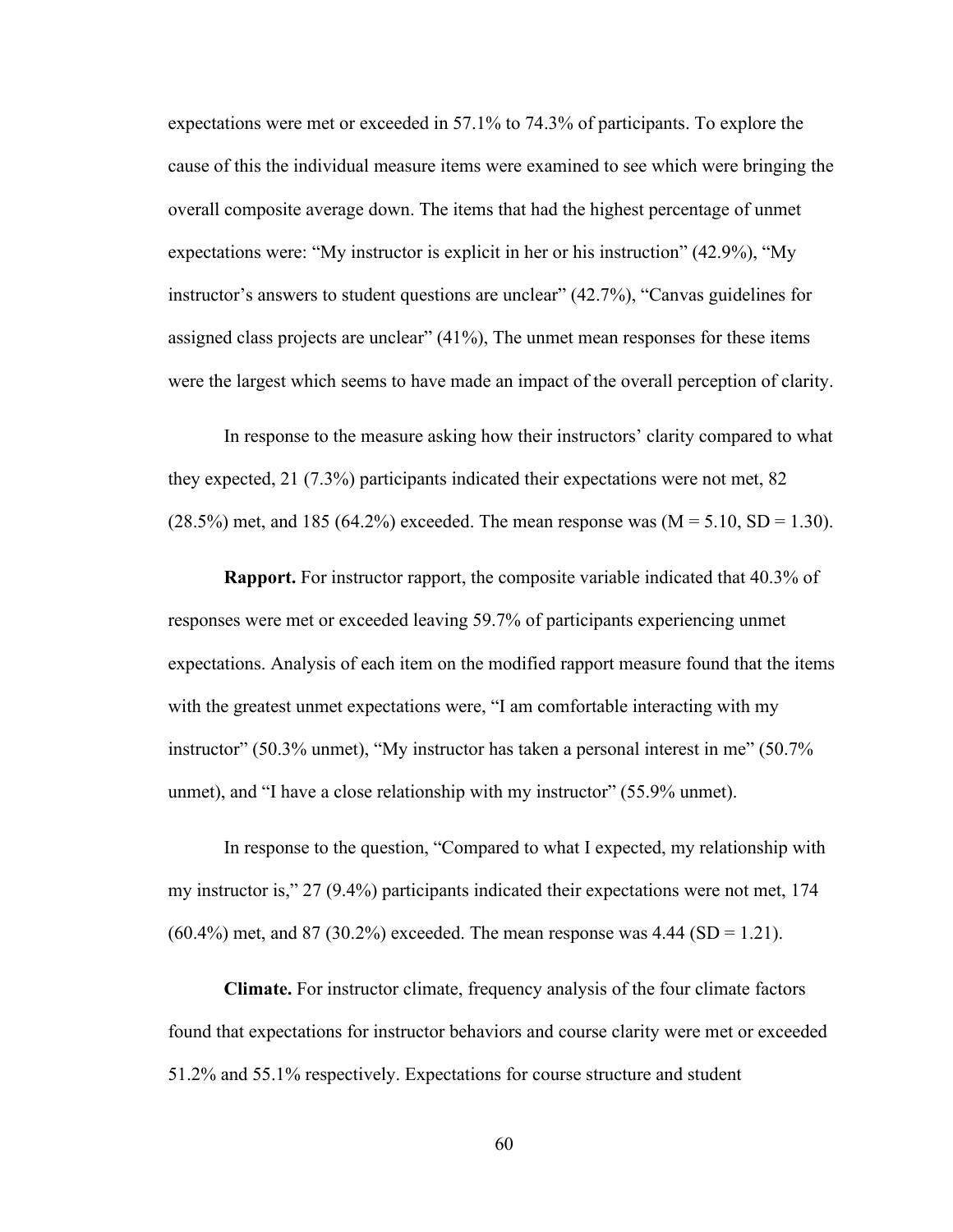connectedness were not met 50.3% and 52.1% respectively. From the descriptive statistics, it can be noted that the course structure composite variable was also rated the lowest by participants. This variable entails how well the course design supported student interaction and communication. Likewise, student connectedness was the composite variable with the greatest decrease in response means (6.61 on the first questionnaire down to 5.82 and the second). This variable relates to how respectful, cooperative, and comfortable students are with each other.

In response to the question, "Compared to what I expected, my overall experience in this course was"  $M = 5.08$ ,  $SD = 1.50$ . In response to the question, "Compared to what I expected, my overall experience with this instructor was"  $M = 5.15$ ,  $SD = 1.45$ . A composite analysis of this measure found 95 (33%) participants indicated their expectations were met, 172 (59.7%) exceeded, and 21 (7.3%) not met. The mean response for the composite of this measure was  $5.11$  (SD = 1.43).

### **4.3 Effect on Learning**

A general linear model was employed to compare participant ratings of credibility, clarity, rapport, and climate to their reports of cognitive and affective learning. Additionally, descriptive statistics were run to compare means and standard deviations for each construct. The findings are as follows.

**Credibility.** H1a predicted that unmet student expectations with regard to credibility will result in decreased cognitive/affective learning. Support for this hypothesis was found by examining credibility as a whole and as its individual composite variables. Looking at credibility as a whole, cognitive learning was highest for those whose expectations were met  $(M = 6.15, SD = .64, p < .001, n = 20)$  than those whose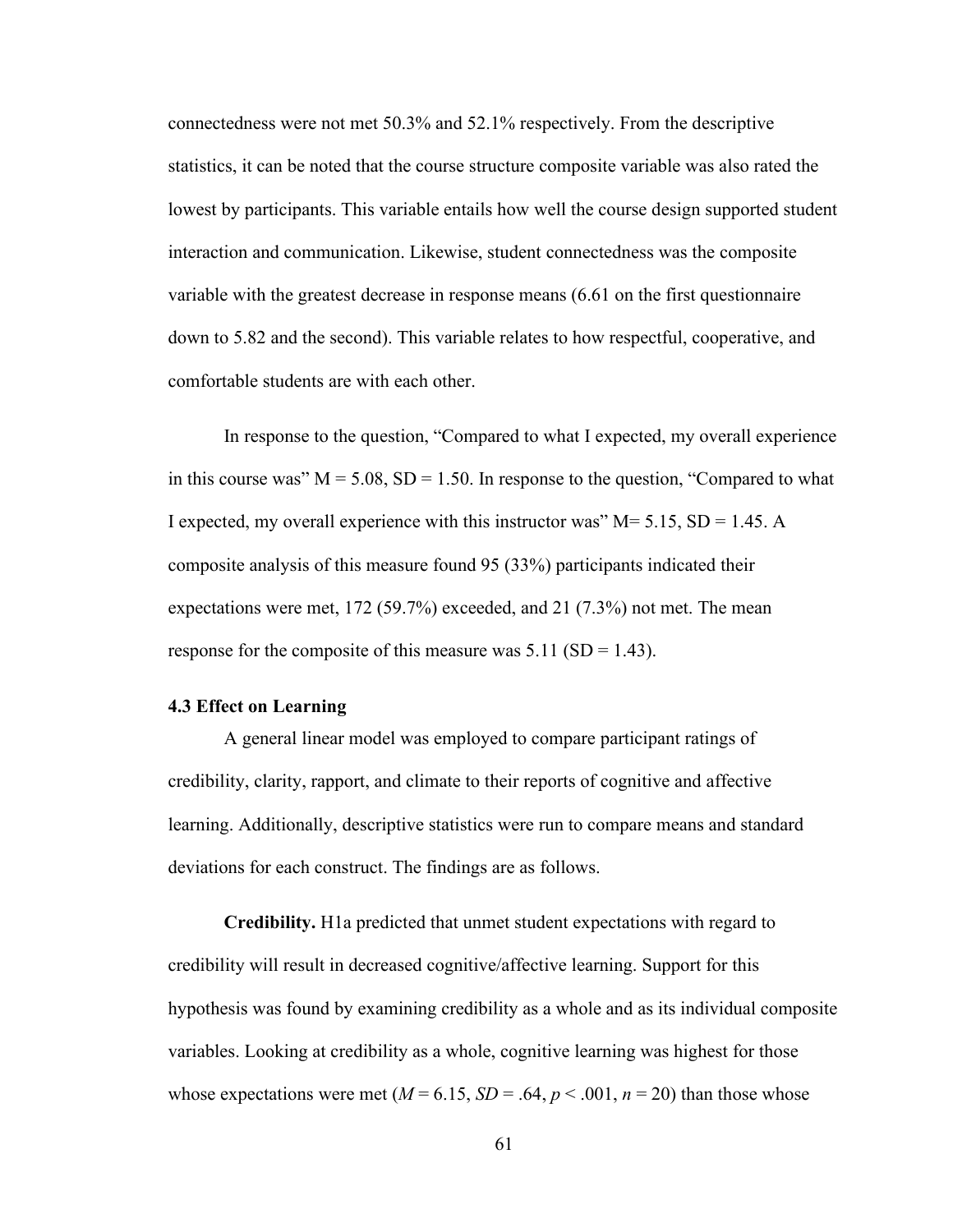expectations were exceeded ( $M = 5.86$ ,  $SD = .93$ ,  $p < .001$ ,  $n = 136$ ) and those whose expectations were not met  $(M = 5.25, SD = 1.10, p < .001, n = 132)$ .

Affective learning was also highest for those whose expectations were met (*M* = 4.66,  $SD = .56$ ,  $p < .001$ ,  $n = 20$ ) than those whose expectations were exceeded ( $M =$ 4.57, *SD* = .55, *p* < .001, *n* = 136) and those whose expectations were not met (*M* = 4.14, *SD* = .88, *p* < .001, *n* = 132).

For the credibility competence composite variable, it was found that those who had their expectations met reported greater cognitive learning ( $M = 5.95$ ,  $SD = .82$ ,  $p <$ .001,  $n = 78$ ) than both those who had their expectations not met ( $M = 5.16$ ,  $SD = 1.34$ , *p*  $<$  0.01, *n* = 107) and those whose expectations were exceeded (*M* = 5.80, *SD* = .96, *p*  $<$  $.001, n = 103$ ).

Reports of affective learning were slightly greater for individuals whose expectations were met ( $M = 4.58$ ,  $SD = .55$ ,  $p < .001$ ,  $n = 78$ ) than those whose expectations were exceeded ( $M = 4.55$ ,  $SD = .55$ ,  $p < .001$ ,  $n = 103$ ), but both were greater than those whose expectations were not met  $(M = 4.21, SD = .81, p < .001, n =$ 107).

For the credibility goodwill composite variable, it was found that those who had their expectations met reported greater cognitive learning  $(M = 5.95, SD = .74, p < .001,$  $n = 39$ ) than both those who had their expectations not met ( $M = 5.28$ ,  $SD = 1.13$ ,  $p <$ .001,  $n = 115$ ) and those whose expectations were exceeded ( $M = 5.78$ ,  $SD = .98$ ,  $p <$  $.001, n = 134$ .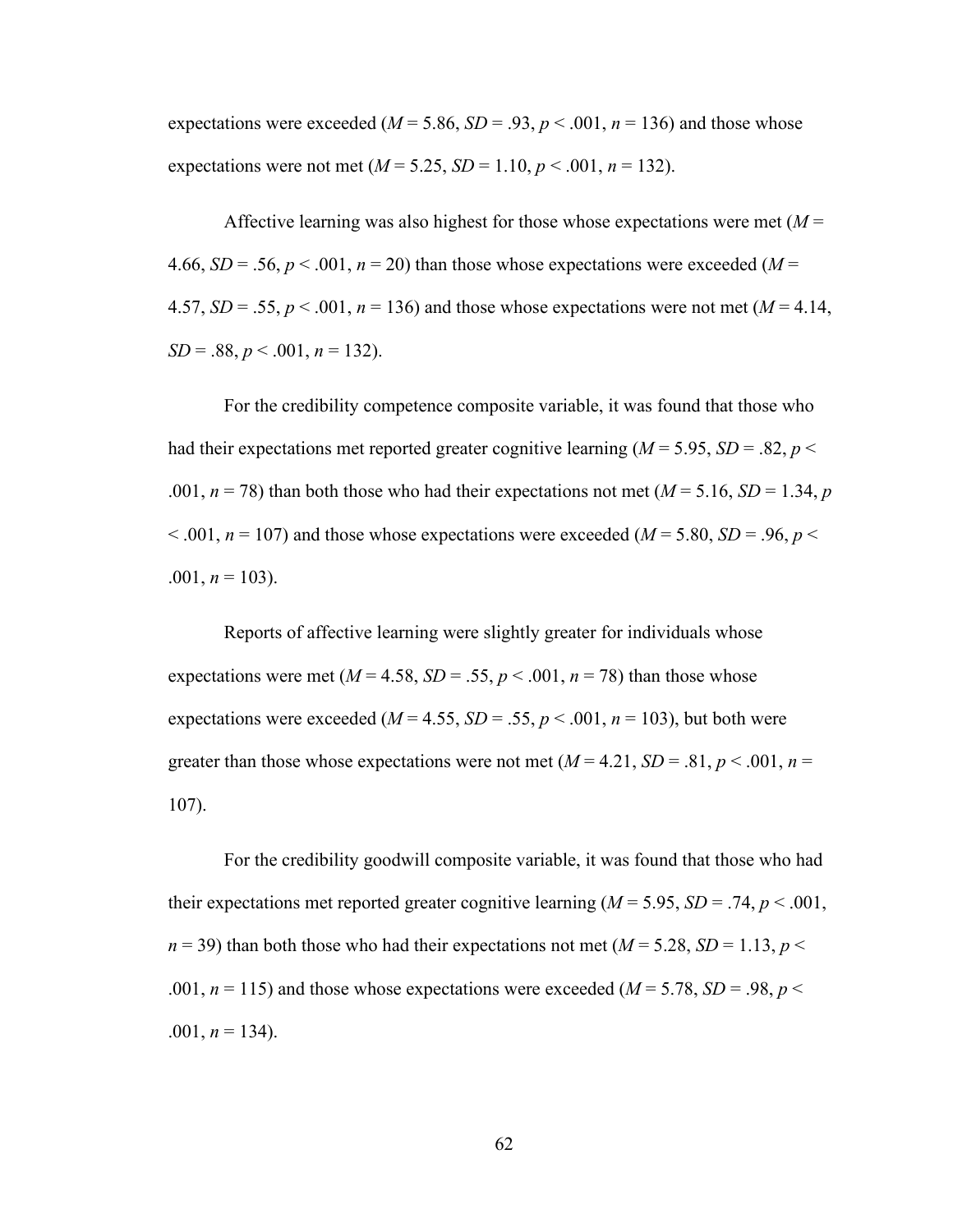Reports of affective learning were greater for individuals whose expectations were met ( $M = 4.65$ ,  $SD = .51$ ,  $p < .001$ ,  $n = 39$ ) than those whose expectations were exceeded ( $M = 4.50$ ,  $SD = .64$ ,  $p < .001$ ,  $n = 134$ ) and those whose expectations were not met (*M* = 4.14, *SD* = .88, *p* < .001, *n* = 115).

For the credibility trustworthiness composite variable, it was found that those who had their expectations met reported greater cognitive learning ( $M = 6.12$ ,  $SD = .59$ ,  $p <$ .001,  $n = 79$ ) than both those who had their expectations not met ( $M = 5.16$ ,  $SD = 1.13$ ,  $p$  $<$  0.01, *n* = 115) and those whose expectations were exceeded (*M* = 5.70, *SD* = 1.02, *p*  $<$  $.001, n = 94$ ).

Reports of affective learning were greater for individuals whose expectations were met  $(M = 4.72, SD = .48, p < .001, n = 79)$  than those whose expectations were exceeded ( $M = 4.51$ ,  $SD = .63$ ,  $p < .001$ ,  $n = 94$ ) and those whose expectations were not met (*M* = 4.04, *SD* = .85, *p* < .001, *n* = 115).

These findings are summarized in Table 8. This data supports H1a.

## **Table 8**

|                          |     | Cognitive Learning |          |      | Affective Learning |  |
|--------------------------|-----|--------------------|----------|------|--------------------|--|
| <b>Overall Composite</b> | n   | M                  | SD       | M    | SD.                |  |
| Met                      | 20  | 6.15               | 0.64     | 4.66 | 0.56               |  |
| Exceeded                 | 136 | 5.86               | 0.93     | 4.57 | 0.55               |  |
| Not Met                  | 137 | 5.25               | $\Box$ 0 | 4.14 | 0.88               |  |

|            |     | Cognitive Learning |      | <b>Affective Learning</b> |      |
|------------|-----|--------------------|------|---------------------------|------|
| Competence | n   | M                  | SD   |                           | SD   |
| Met        | 78  | 5.95               | 0.82 | 4.58                      | 0.55 |
| Exceeded   | 103 | 5.80               | 0.96 | 4.55                      | 0.55 |
| Not Met    | 107 | 5.16               | 1.34 | 4.21                      | 0.81 |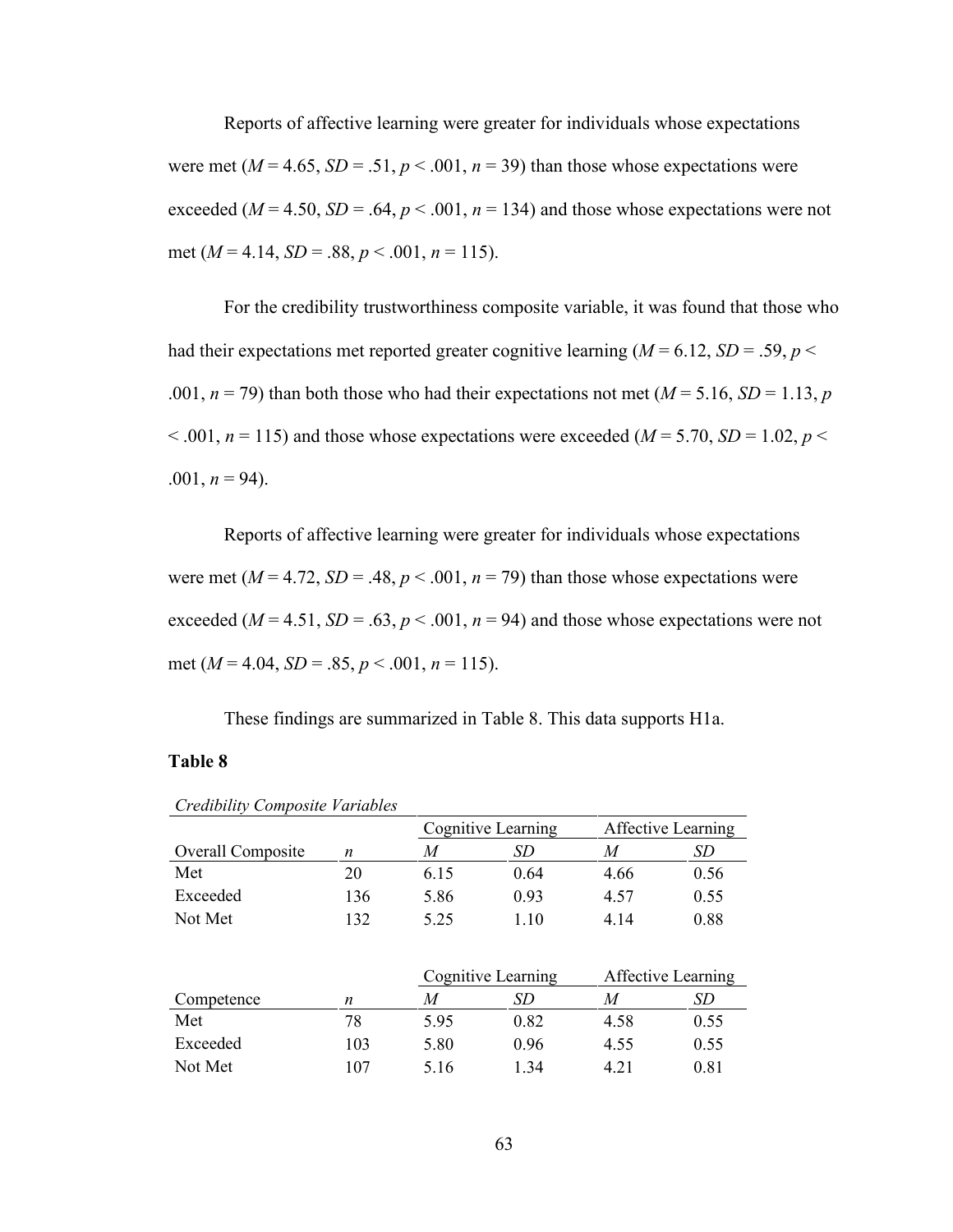|                 |     | Cognitive Learning |                    | Affective Learning |                    |
|-----------------|-----|--------------------|--------------------|--------------------|--------------------|
| Goodwill        | n   | M                  | SD                 | M                  | SD                 |
| Met             | 39  | 5.95               | 0.74               | 4.65               | 0.51               |
| Exceeded        | 134 | 5.78               | 0.98               | 4.50               | 0.64               |
| Not Met         | 115 | 5.28               | 1.13               | 4.14               | 0.88               |
|                 |     |                    |                    |                    |                    |
|                 |     |                    | Cognitive Learning |                    | Affective Learning |
| Trustworthiness | n   | M                  | SD                 | $\overline{M}$     | SD                 |
| Met             | 79  | 6.12               | 0.59               | 4.72               | 0.48               |
| Exceeded        | 94  | 5.70               | 1.02               | 4.51               | 0.63               |
| Not Met         | 115 | 5.16               | 1.13               | 4.04               | 0.85               |
| p < .001        |     |                    |                    |                    |                    |

#### **Table 8** (continued)

**Clarity.** H1b predicted that unmet student expectations with regard to clarity will result in decreased cognitive/affective learning. Those who had their expectations met reported greater cognitive learning  $(M = 6.26, SD = .67, p < .001, n = 49)$  than both those who had their expectations not met  $(M = 5.29, SD = 1.12, p < .001, n = 174)$  and those whose expectations were exceeded  $(M = 5.92, SD = .72, p < .001, n = 65)$ .

Reports of affective learning were slightly greater for individuals whose expectations were exceeded  $(M = 4.65, SD = .49, p < .001, n = 65)$  than those whose expectations were met  $(M = 4.62, SD = .63, p < .001, n = 49)$ , but both were greater than those whose expectations were not met  $(M = 4.21, SD = .81, p < .001, n = 174)$ , therefore, H1b was supported.

**Rapport.** H1c predicted that unmet student expectations with regard to rapport will result in decreased cognitive/affective learning. Those who had their expectations met with regards to rapport reported greater cognitive learning ( $M = 5.85$ ,  $SD = .96$ ,  $p <$ .001,  $n = 14$ ) than those who did not have their expectations met ( $M = 5.33$ ,  $SD = 1.07$ , *p*  $\leq$  0.001,  $n = 172$ ) and those who had their expectations exceeded reported greater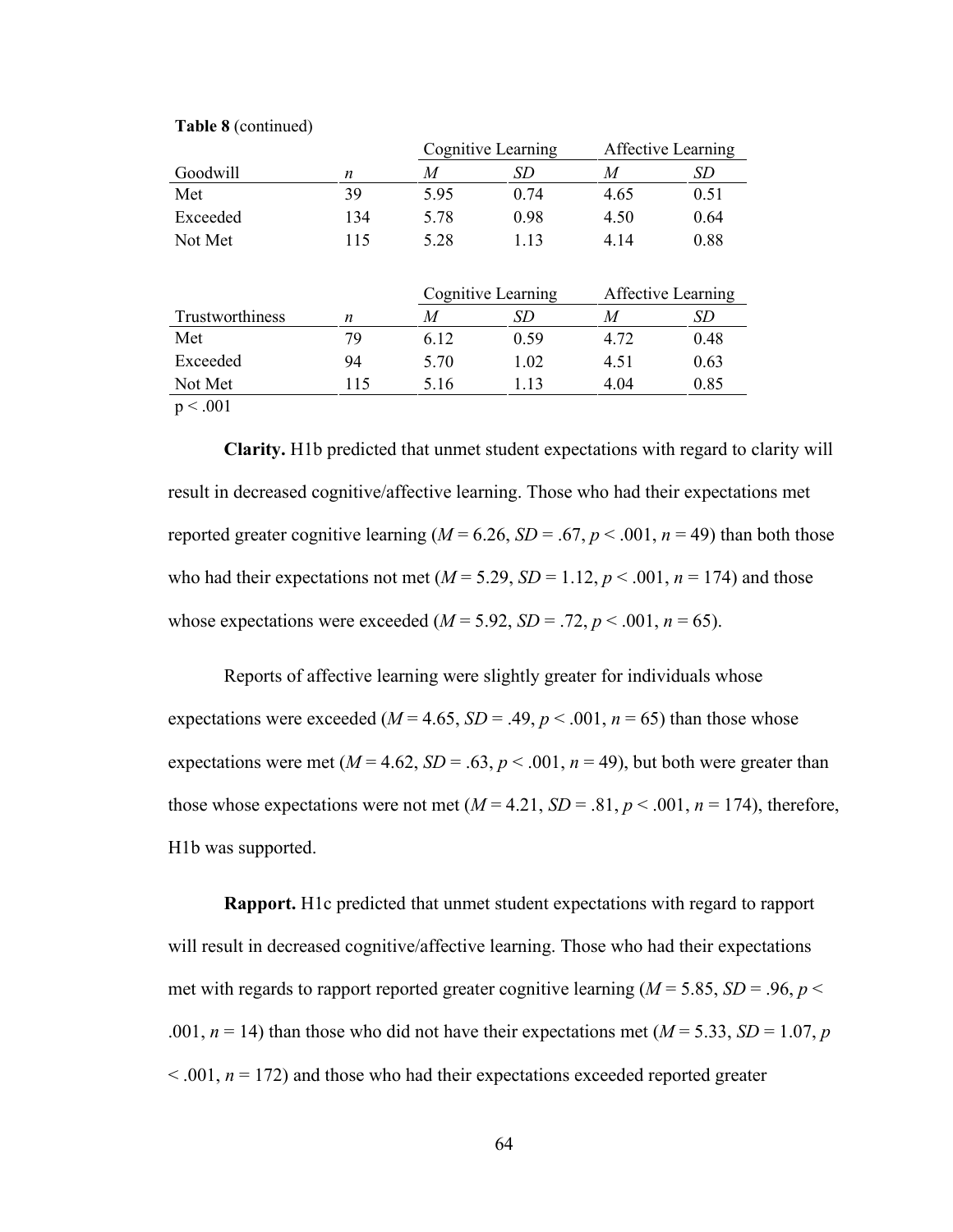cognitive learning ( $M = 6.02$ ,  $SD = .87$ ,  $p < .001$ ,  $n = 102$ ) than those who had their expectations met.

Those who had their expectations met with regards to rapport also reported greater affective learning ( $M = 4.58$ ,  $SD = .75$ ,  $p < .001$ ,  $n = 14$ ) than those who did not have their expectations met ( $M = 4.20$ ,  $SD = .80$ ,  $p < .001$ ,  $n = 172$ ) and those who had their expectations exceeded ( $M = 4.65$ ,  $SD = .55$ ,  $p < .001$ ,  $n = 102$ ), therefore, H1c was supported.

**Climate.** H1d predicted that unmet student expectations with regard to climate will result in decreased cognitive/affective learning. The means for cognitive and affective learning for each variable can be seen in Table 8. Support was found for this hypothesis in that reports of cognitive and affective learning were greater for each composite variable by those who had their expectations met than those who had their expectation exceeded or unmet.

### **Table 9**

|                            |     | Cognitive Learning |                    | <b>Affective Learning</b> |      |
|----------------------------|-----|--------------------|--------------------|---------------------------|------|
| <b>Instructor Behavior</b> | n   | M                  | SD                 | M                         | SD   |
| Met                        | 95  | 6.15               | 0.62               | 4.71                      | 0.48 |
| Exceeded                   | 52  | 5.91               | 0.94               | 4.52                      | 0.57 |
| Not Met                    | 140 | 5.12               | 1.10               | 4.11                      | 0.85 |
|                            |     |                    |                    |                           |      |
|                            |     |                    | Cognitive Learning | <b>Affective Learning</b> |      |
| Course Structure           | n   | M                  | SD.                | M                         | SD   |
| Met                        | 66  | 6.00               | 0.87               | 4.74                      | 0.54 |
| Exceeded                   | 76  | 5.87               | 0.87               | 4.51                      | 0.57 |

Not Met 145 5.28 1.11 4.15 0.83

### *Climate Composite Variables*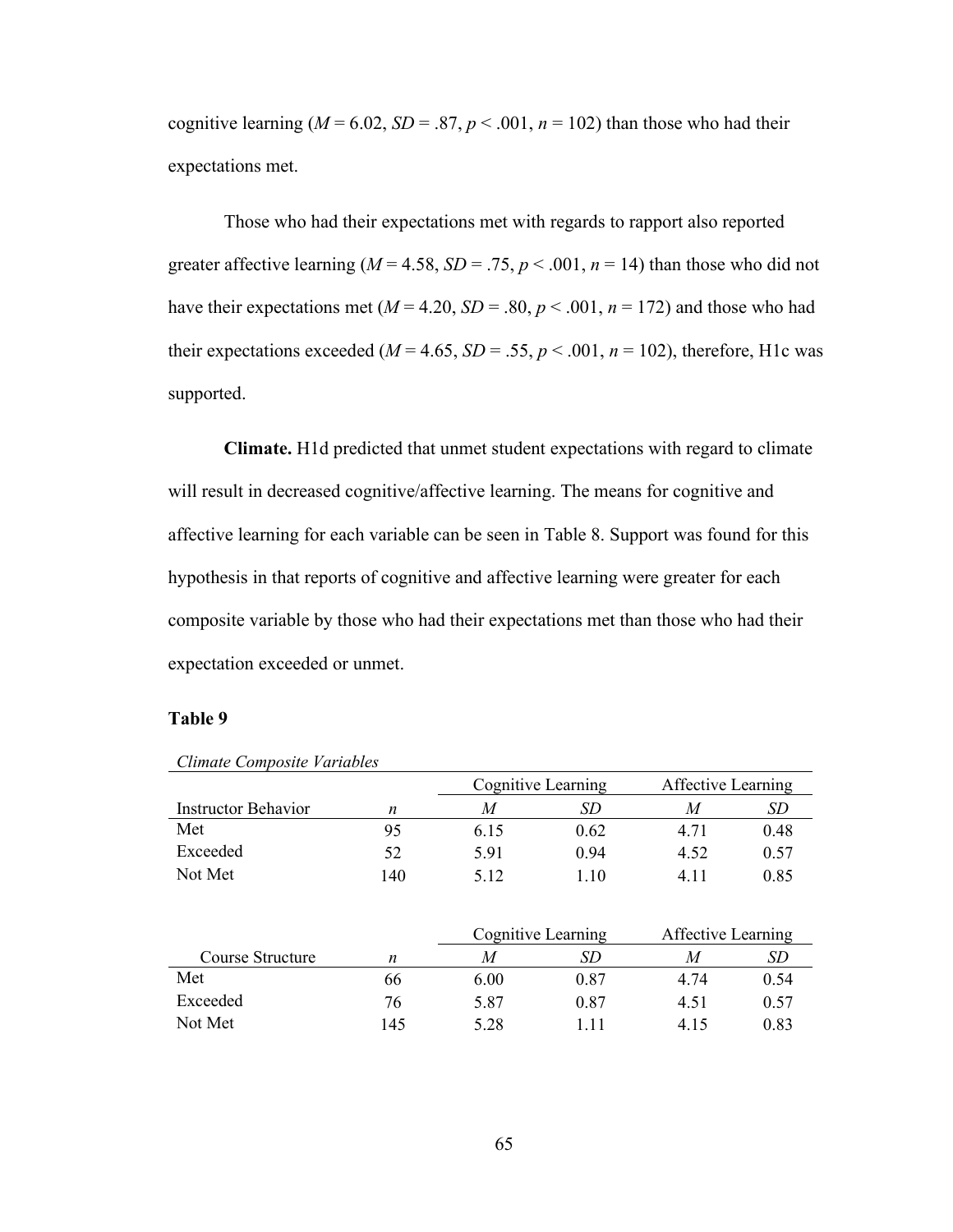|                              |     |      | Cognitive Learning | Affective Learning        |      |
|------------------------------|-----|------|--------------------|---------------------------|------|
| Course Clarity               | n   | M    | SD                 | M                         | SD   |
| Met                          | 119 | 6.15 | 0.75               | 4.74                      | 0.46 |
| Exceeded                     | 39  | 5.73 | 0.70               | 4.40                      | 0.58 |
| Not Met                      | 129 | 5.06 | 1.10               | 4.05                      | 0.85 |
|                              |     |      |                    |                           |      |
|                              |     |      |                    |                           |      |
|                              |     |      | Cognitive Learning | <b>Affective Learning</b> |      |
| <b>Student Connectedness</b> | n   | M    | SD                 | M                         | SD   |
| Met                          | 106 | 6.19 | 0.64               | 4.75                      | 0.45 |
| Exceeded                     | 31  | 5.66 | 0.97               | 4.39                      | 0.61 |
| Not Met                      | 150 | 5.17 | 1.10               | 4.12                      | 0.83 |

#### **Table 9** (continued)

## **4.4 Meeting Expectations**

**Credibility.** RQ3a asked how instructors might better meet students' expectations for credibility in online courses. The frequency analysis of the component variables shows each to have almost 40% unmet expectations (e.g., credibility was 37.2%, goodwill and trustworthiness were 39.9%). From the descriptive statistics of participant responses to the credibility scale (McCroskey & Teven, 1999) on the pre- and postquestionnaire, the means for each composite variable were slightly lower for participant experiences versus expectations. Overall, the goodwill factor was rated lower (expectation  $M = 5.79$ ,  $SD = 1.04$ ; experience  $M = 5.65$ ,  $SD = 1.43$ ) than the competence (expectation  $M = 6.39$ ,  $SD = .96$ ; experience  $M = 6.12$ ,  $SD = 1.44$ ) and trustworthiness factors (expectation  $M = 6.40$ ,  $SD = .96$ ; experience  $M = 6.07$ ,  $SD = 1.44$ ).

The items that comprise the goodwill factor are related to the instructor's care and concern for his/her students. This lower score may indicate that the students feel lower levels of instructor goodwill than competence or trustworthiness so instructors should endeavor to perform behaviors to demonstrate they care about their students. This finding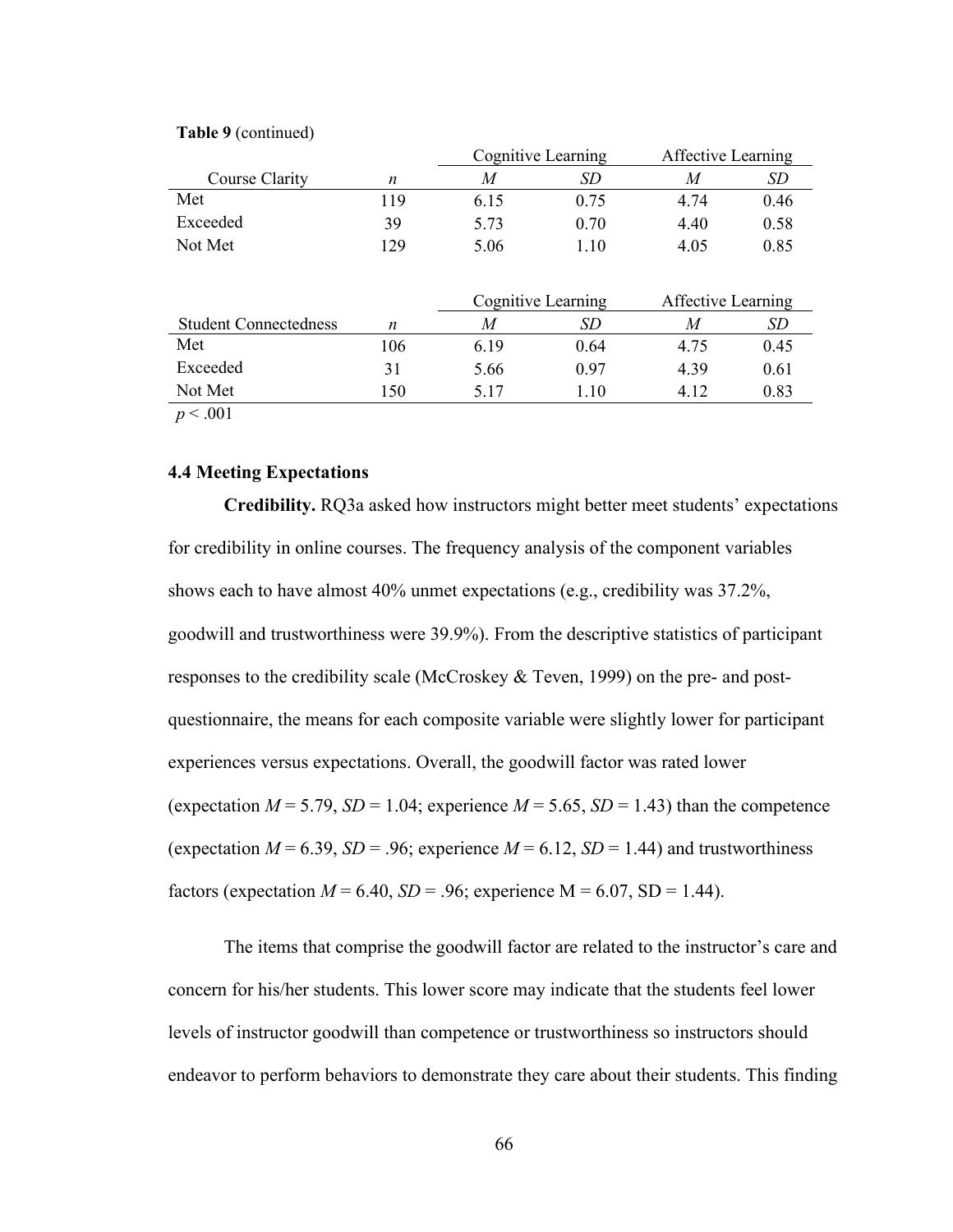is also reflected in the responses to the open-ended questions for credibility (What characteristics of your instructor would make/have made you feel that he/she is credible?). The relational characteristics of the instructor, such as how kind, helpful, and empathetic they are, was the third most mentioned item comprising 27.4% of responses on the first questionnaire and 24% of responses on the second questionnaire.

The high rating of instructor competence also corresponds with the high number of responses to the open-ended questions that mentioned instructor credentials. The importance of the instructor's education, degree earned, or experience in the field was the most mentioned criteria, mentioned by 49% of participants on both the first and second questionnaire with comments such as, "My instructor has a doctorate in her field of study, along with years of experience teaching not only [this course] but [similar] courses at the University as well." This suggests instructors should be sure to outline their credentials to their students and highlight relevant experience.

One other theme that also arouse frequently in participant responses was the quality of the material and/or information they provided. On the first questionnaire 53 (17.9%) of participants mentioned quality materials and relevant, real-life examples backed up with credible theories, evidence, and sources. Interestingly, this number rose to 76 (25.7%) on the second questionnaire indicating this expectation has been exceeded. This viewpoint is well articulated by the participant who stated, "The instructor is credible because of how confident they speak and the facts that they have in order to back themselves up. They may have the education to be credible but [they] have amazing sources as well." This theme was continued in the responses to the second credibility question, "What should/could your instructor do/have done to make him/her seem more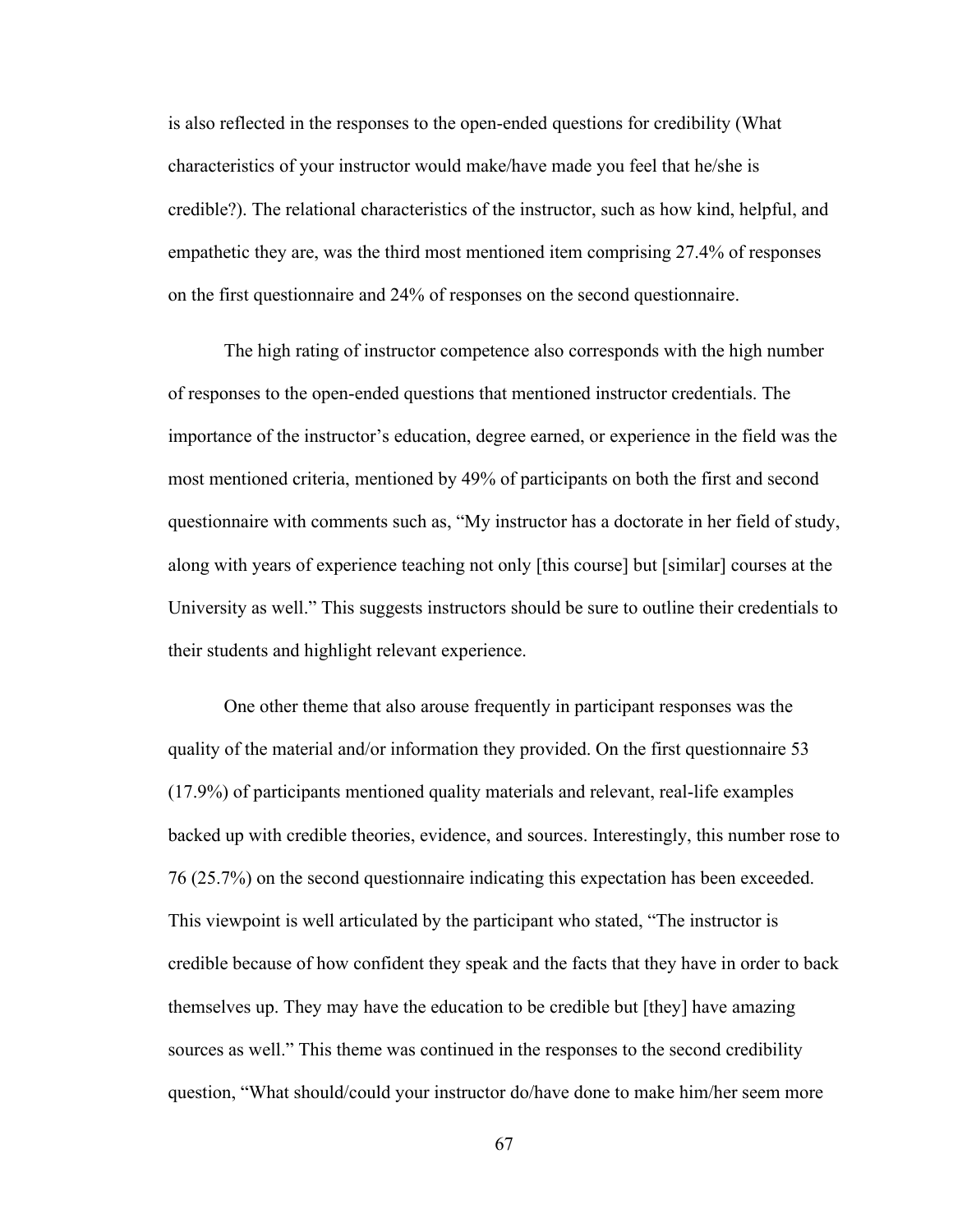credible to you?" On the first questionnaire, 23 (16.8%) of the 137 participants who answered this question mentioned wanting substantial supporting evidence in the form of numerous, real-life examples. Of the 91 participants who answered this question on the second questionnaire, 25 (27.5%) said their instructor could have provided more supporting evidence.

**Clarity.** RQ3b asked how instructors might better meet students' expectations for clarity in online courses. To answer this question, the items from the teacher clarity short inventory (Chesebro & McCroskey, 1998) were analyzed. The descriptive statistics of the measure revealed the means for the composite variable as well as all ten clarity items to be slightly lower on the post-questionnaire. Frequency analysis of the individual items determined those with the highest percentages of unmet expectations to be those related to the instructors answering student questions (42.7%), giving assignment guidelines (41%), and giving instructions for the course/lessons (42.7%).

Student desire for explicit directions and thorough communication can also be inferred from their responses to the open-ended clarity questions from the first questionnaire as comments such as, "Be willing to repeat herself and/or go more in-depth if necessary as well as provide relatable examples" were frequent (e.g., 20.6% in response to "What should your instructor do to help clarify course content for you?" and 27% in response to "What should your instructor do to help you better understand the course content?"). As one participant stated, "I would expect my instructor to continue to elaborate on course material and thoroughly explain the points that make up the topics. Also, being able to discuss the content and get feedback for our explanations can assist clarify the content as well."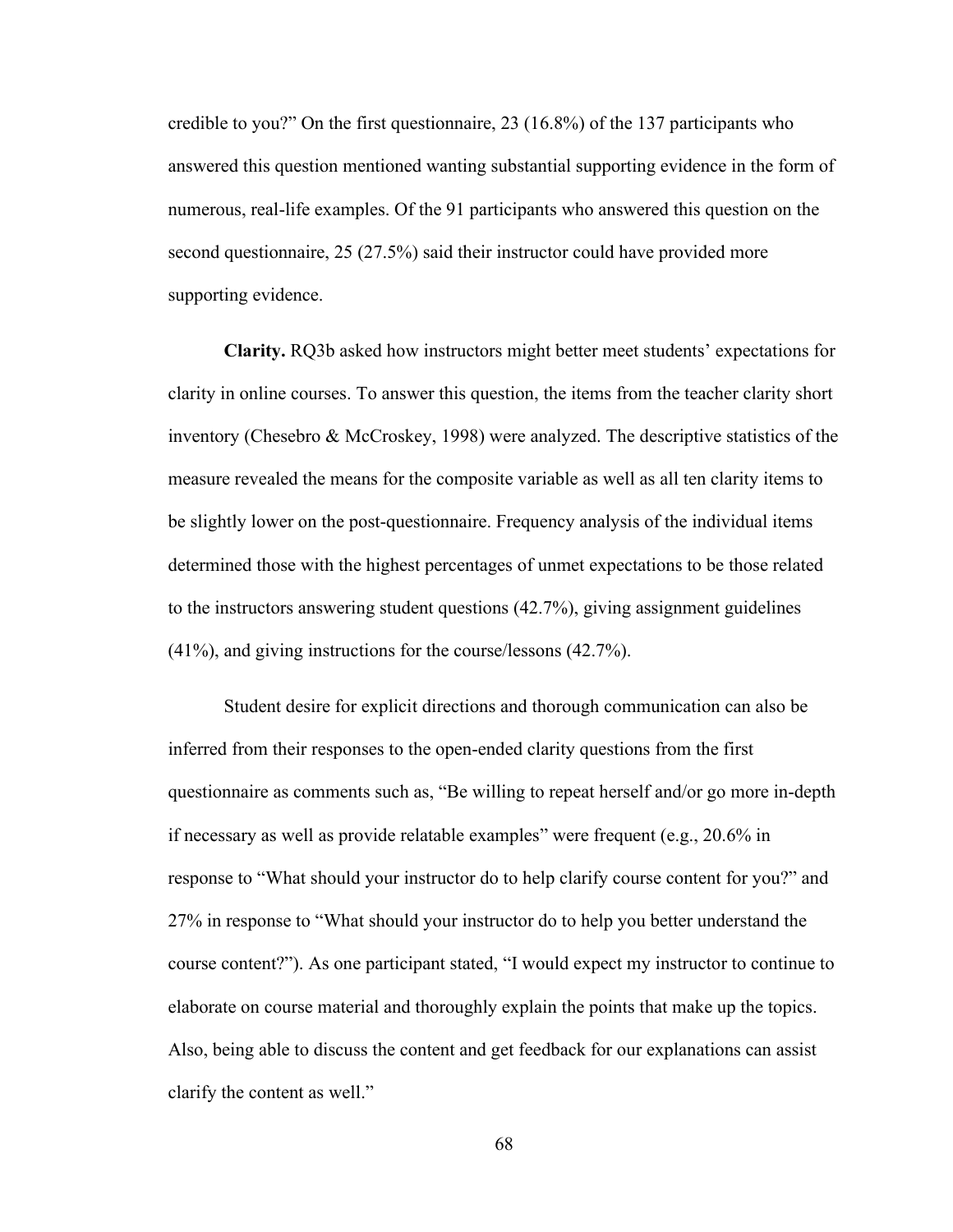This was also the most frequently occurring answer (39.2%) on the second questionnaire (What did your instructor do to help clarify the course content for you?), indicating instructors may be meeting this expectation. The students report appreciating thorough explanations of material and numerous examples as exemplified by this participant's comment, "She provides many examples to help us relate course content to our lives. Many lectures she has us watch short clips from movies to see examples of the content." They also valued their instructors' communicativeness, praising quick responses to questions and timely, frequent reminders (24.3%) as one participant stated, "She held office hours and work sessions regularly. Whenever I emailed her about a question, she got back to me quickly as soon as she could."

Also from the second questionnaire, this theme was continued in the responses to "What could your instructor have done to help you better understand the course content?" The most frequent answer (39 of the 117 responses) related to the provision of supporting resources and more information in the form of example assignments, practice exams, additional lecture notes, slides, or readings. The second most frequent theme (33 of the 117 responses) mentioned wanting more complete or thorough information in the form of extensive explanations, weekly summaries, detailed or additional rubrics, and more complete/organized Canvas shells.

**Rapport.** RQ3c asked how instructors might better meet students' expectations for rapport in online courses. The descriptive statistics also show a lower mean for the rapport composite variable from the first questionnaire to the second questionnaire  $(M =$ 5.24 versus  $M = 4.80$ ). Comparison of the individual items shows lower means on the second questionnaire for ten of the eleven items (all but item 5). From the frequency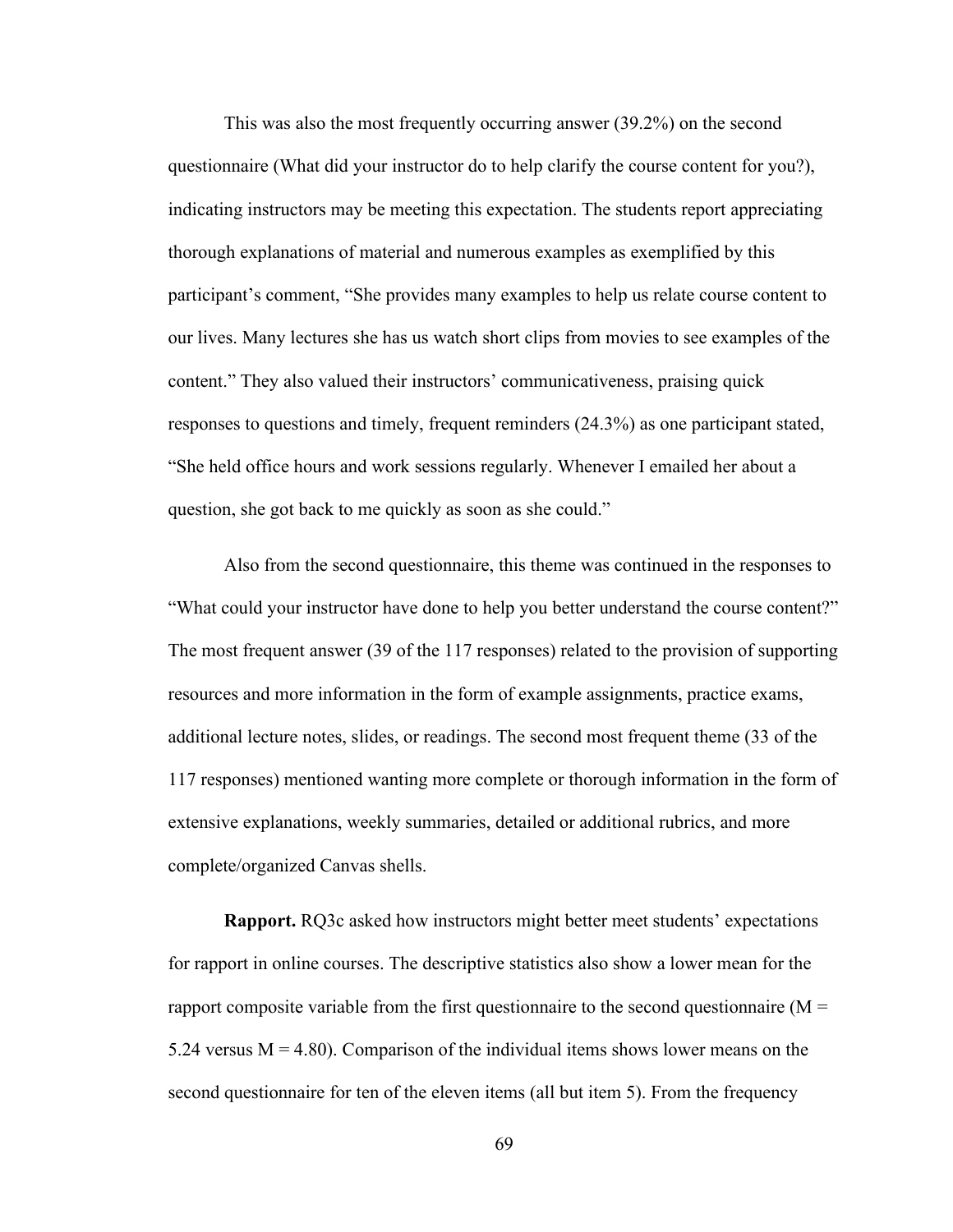analysis of the difference between participant expectation ratings and experience ratings, the highest percentages of those who did not have their expectations met were in response to the items "I have a close relationship with my instructor" (55.9%), "My instructor has taken a personal interest in me" (50.7%), and "I am comfortable interacting with my instructor" (50.3%). The reason for these scores may be partly because 22% of participants did not meet live with their class during the semester, but this may also indicate that even live classes via Zoom lack the interaction necessary for relationshipbuilding.

From the open-ended questions, the three major themes that emerged from the student responses and were slightly different from the pre- to the post-questionnaire. The greatest number of responses from both the expectations questionnaire and the experiences questionnaire related to the ability of the instructor to be readily available to the students. On the first questionnaire, 98 (33.1%) participants mentioned needing their instructor to be accessible and readily available to answer questions. From the second questionnaire, the number of students who reported experiencing this was 139 (47%) indicating that students had this expectation met.

A significant percentage (36.5%) of responses to the first questionnaire indicated the desire among students to have personal attention from their instructor in the form of getting to know the students personally and reaching out to them for one-on-one contact. An example of comments in this theme can be seen from the participant who stated, "I think the instructor could do check ins with students [to] see if they are doing well and understand the course material." From the experiences reported on the second questionnaire, however, the number of students who reported experiencing personal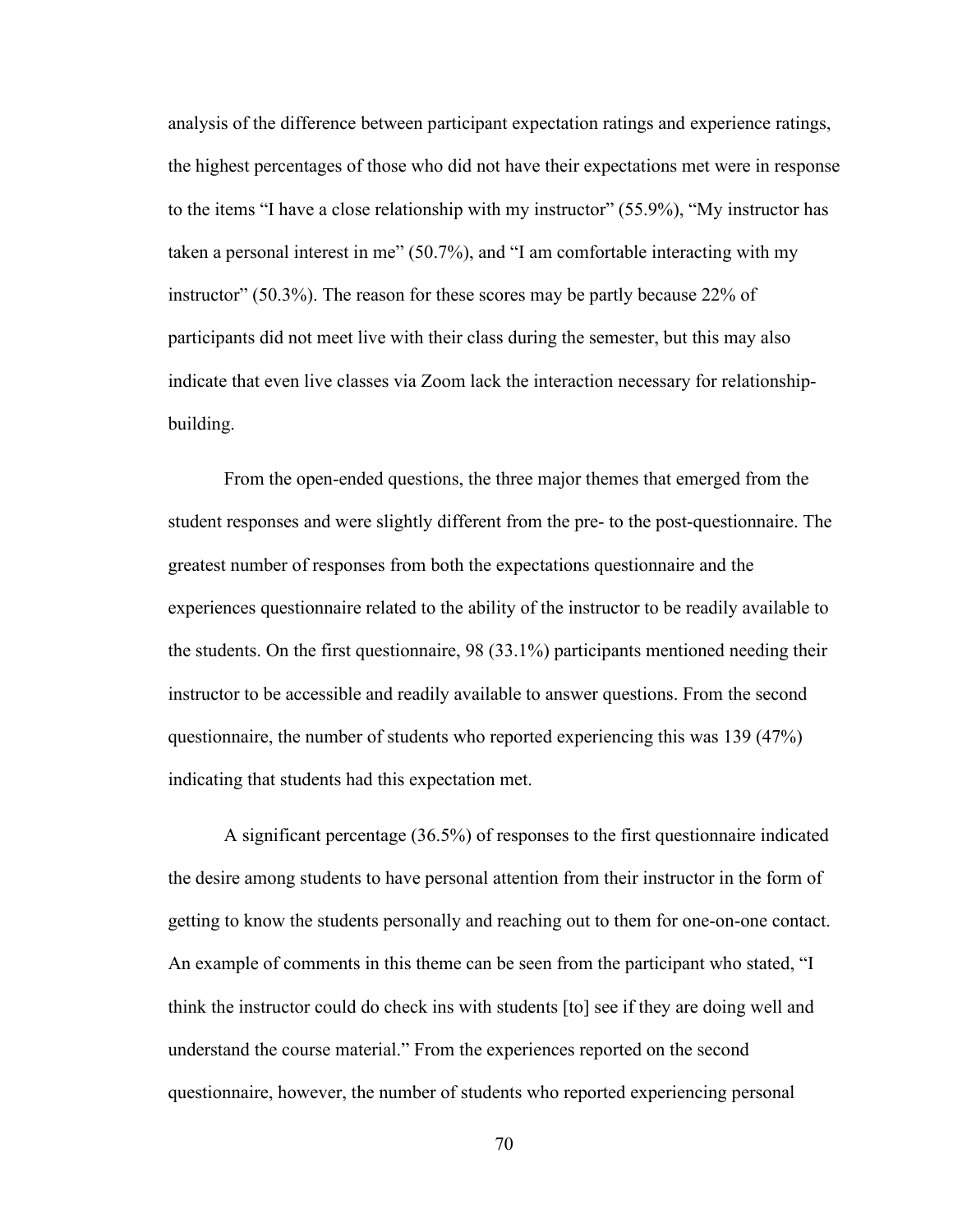attention was 51 (17.2%) indicating this is an area in which expectations are not being met.

The third theme that emerged from the open-ended responses was emotional support. From the first questionnaire data, 88 (29.7%) of responses mentioned wanting to feel their instructors cared about them, were understanding of challenges, and were kind and supportive. The number of students who reported experiencing this rose to 105 (35.5%) on the second questionnaire indicating this expectation is being met. As one participant summarized, "She is very nice to her students and displays a warm and welcoming personality which makes reaching out and asking questions a lot less stressful. She makes sure to answer any questions and always has a positive attitude. She also makes sure everyone understands the material which helps grade wise as well."

**Climate.** RQ3d asked how instructors might better meet students' expectations for climate in online courses. The descriptive statistics show lower means for all four composite variables of the online learning climate scale (Kaufmann et al., 2016) from the second questionnaire. All four factors hovered around the 50% mark for expectations not met (range: 44.8% - 52.1%) indicating a need for directed efforts at improving online class climate. Specific ways to do this may be gleaned from the responses to the openended questions. Comparing the answers to the open-ended questions from what participants expected from their instructors on the first questionnaire to what they experienced with their instructors on the second questionnaire, there are several consistencies and one area of inconsistency.

The most frequent comments on both the first and second questionnaires related to the instructor's demeanor and energy. On the first questionnaire, 100 participants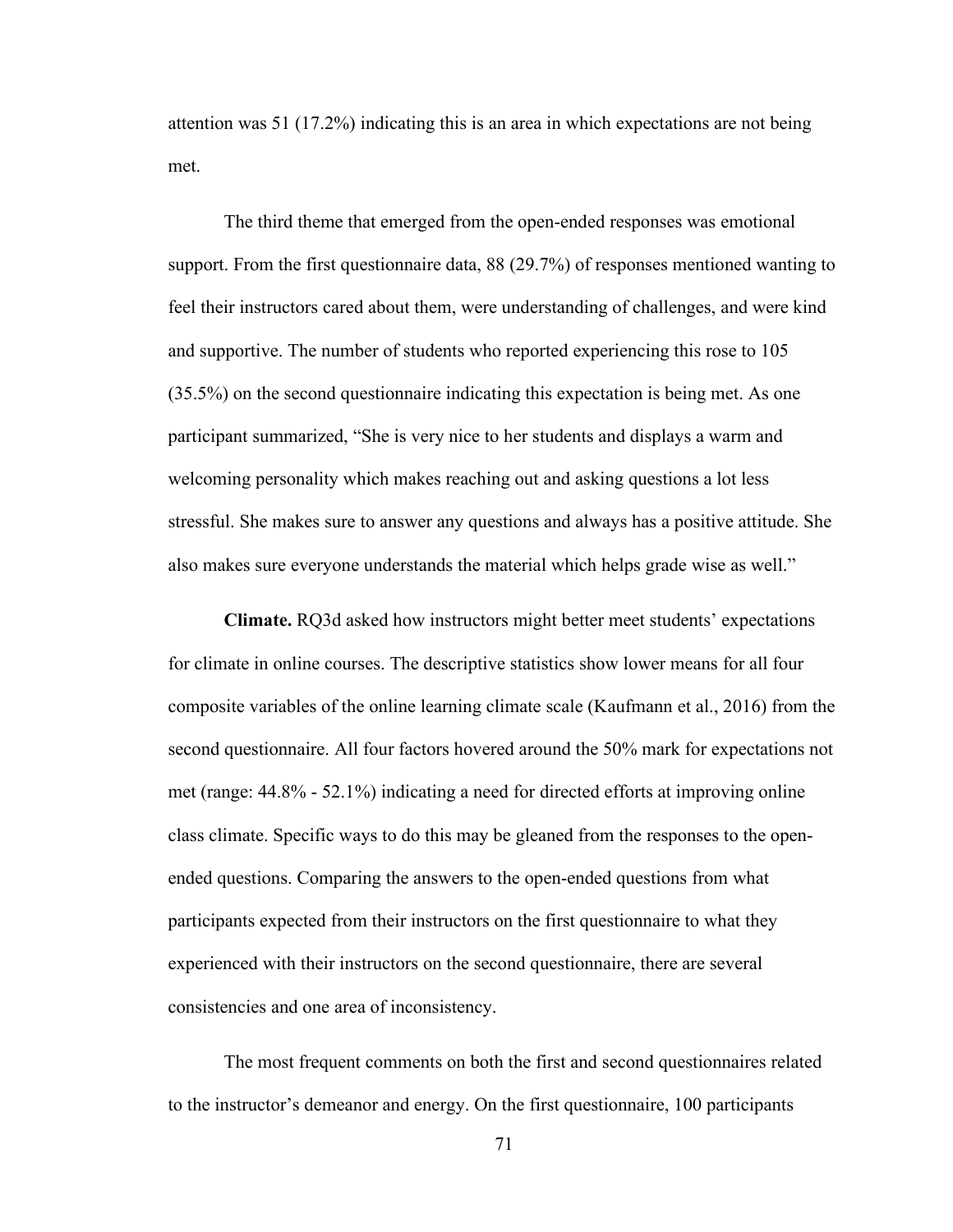(33.8%) mentioned wanting their instructor to be positive, kind, and encouraging and on the second questionnaire, 104 (35.1%) participants stated they appreciated their instructor's upbeat, enthusiastic attitude. This indicates the instructor's demeanor is significant in setting the tone of the class.

The same percentage of participants (31.4%) on both the pre-questionnaire and post-questionnaire mentioned class engagement. Students want and appreciate opportunities and encouragement to interact with each other and their instructor. A common sentiment expressed well by one participant was, "She gave all students the opportunity to participate in every class but she did not force students to unmute. She gave students the option to participate through the chat which demonstrated that the student's comfort was of high importance to her. She was also extremely encouraging and complimentary when students would participate."

One theme that was mentioned frequently on the first questionnaire (32.1%) but then less frequently on the second questionnaire (14.9%) was the students' desire to feel comfortable answering questions and sharing thoughts in class. Comments to this effect were, "Don't tolerate disrespectful comments" and "Make us feel comfortable enough to speak up." Another participant stated, "I think she along with the TA's should keep an eye out for any discriminatory or disrespectful comments or remarks during discussion to help make sure everyone feels comfortable when speaking on zoom or sending something in the chat." There were fewer of these comments on the post-questionnaire, but there were still 44 students who stated they appreciated the respectful environment they felt comfortable interacting in. As one participant stated, "It was a judge[ment] free space."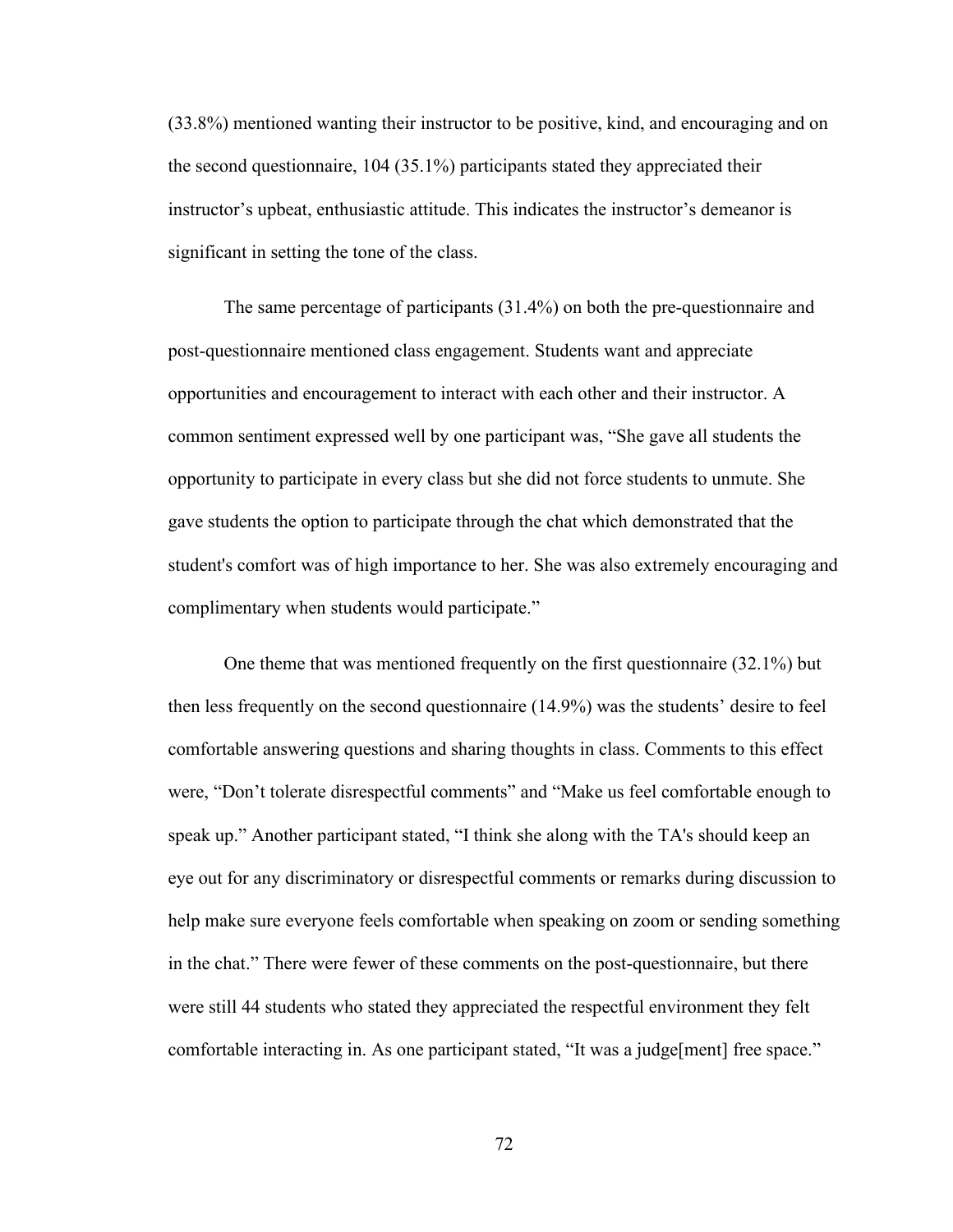One other theme of note is those students who answered the second questionnaire (What did your instructor do to ensure you have a positive class climate (i.e., environment, atmosphere)?) with "Nothing" or mentioned they did not have a classroom climate because they did not interact with their classmates because the class was online. There were 16 students who made such a response on the first questionnaire (What should your instructor do to ensure you have a positive class climate (i.e., environment, atmosphere)?) this number more than doubled to 35 on the second questionnaire possibly indicating more students felt disconnected from their class by the end of the semester.

Online learning can be an isolated experience without specific efforts to connect students. As one participant stated, "I do not feel very connected to my classmates at the moment. We do not meet on zoom or anything so there is really no way for me to connect with them." Another stated, "I do not feel like a have a close relationship with any of my instructors or classmates. I don't like the zoom environment and it is really difficult for me to form any type of relationship with my peers. It makes it easier when I have an upbeat professor that makes class enjoyable. If he/she seems like they care about their job and us, it makes me more motivated to watch zoom lectures."

#### **4.5 Reexamination of Current Measures**

RQ4a-d sought to discover if the student reports of credibility, clarity, rapport, and climate are consistent with current measures. The responses to the open-ended questions were analyzed to determine if the items included on the established measures matched the themes found within responses to the current study's questions for each construct.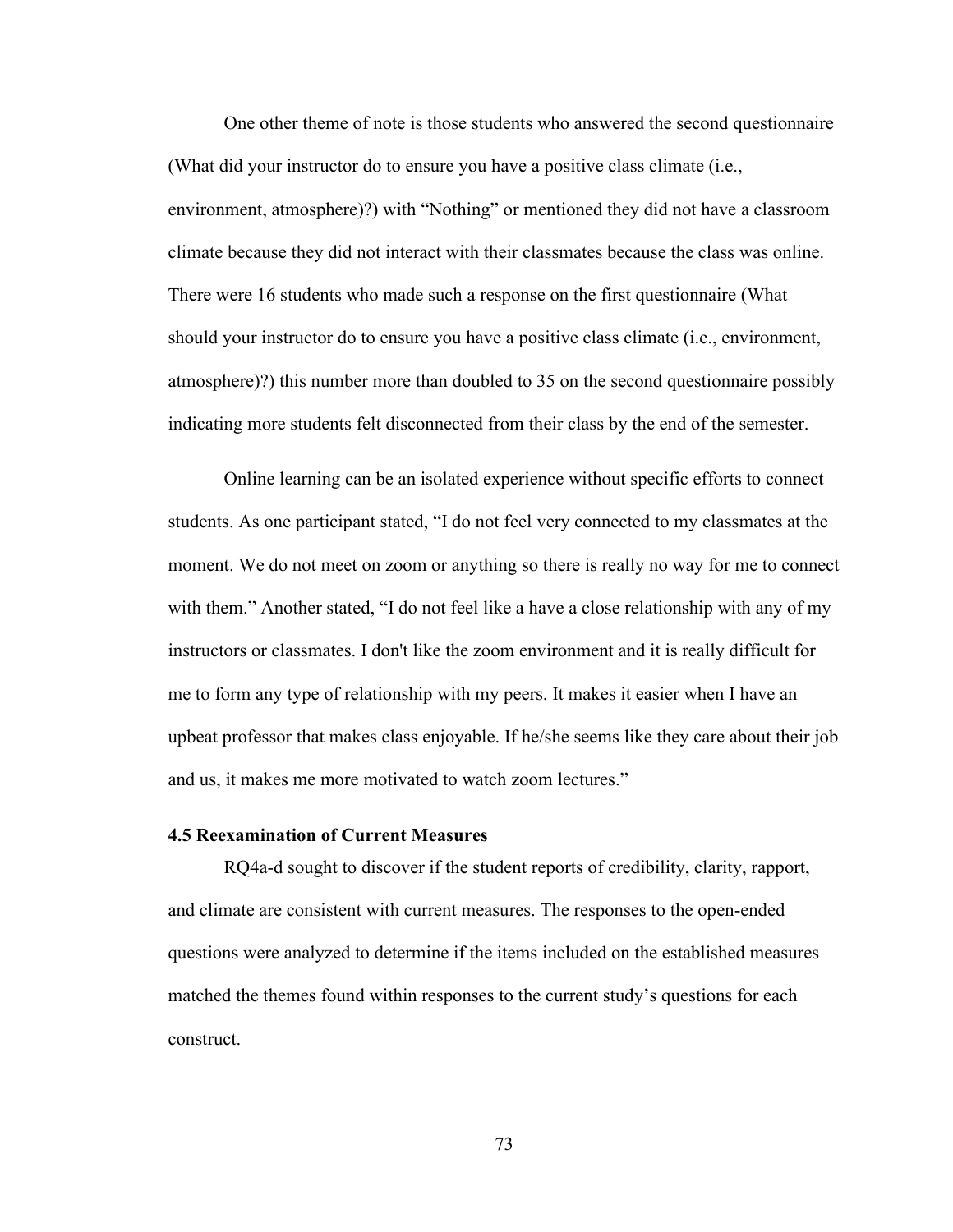**Credibility.** Overall, participant responses to the credibility questions were in line with the items on the credibility scale (McCroskey  $&$  Teven, 1999). The one area that may not be fully assessed by the credibility scale relates to the technology and the resources utilized by the instructor and the clarity or ease with which he/she utilizes them. Reference to the clarity of the instructors' communication whether in relation to examples or expectations was made 34 times, while references to the instructors' organization of the class and lessons being well prepared were made 33 times. Comments such as "…very clear in their instruction, follow the syllabus exactly as they made it" and "…clear lectures, posts announcements often to keep us updated and tells us exactly what we need to do on a weekly basis" comprised these two themes and were present in more than 20% of participants' responses, indicating that this may be an important component to instructor credibility in the online environment where face-to-face interaction is missing. As one participant stated, online instructors should "be more organized in terms of [layout of] assignments. With a lot of classes being online, it's easy to get lost or miss something because each teacher has somewhere different to output their information. So, it's helpful to put things on the dashboard on Canvas for example, because I can automatically see what needs to be done without having to look in other locations."

**Clarity.** In general, participant responses to the clarity questions align well with the Chesebro & McCroskey (1998) teacher clarity short inventory. The themes from the open-ended responses indicate a strong desire for thorough and expansive directions with multiple opportunities for assistance such as review sessions, study guides, and office hours. As one participant stated, "Explain in depth exactly what he/she expects from their students throughout the course. Have a schedule of what we will be doing throughout the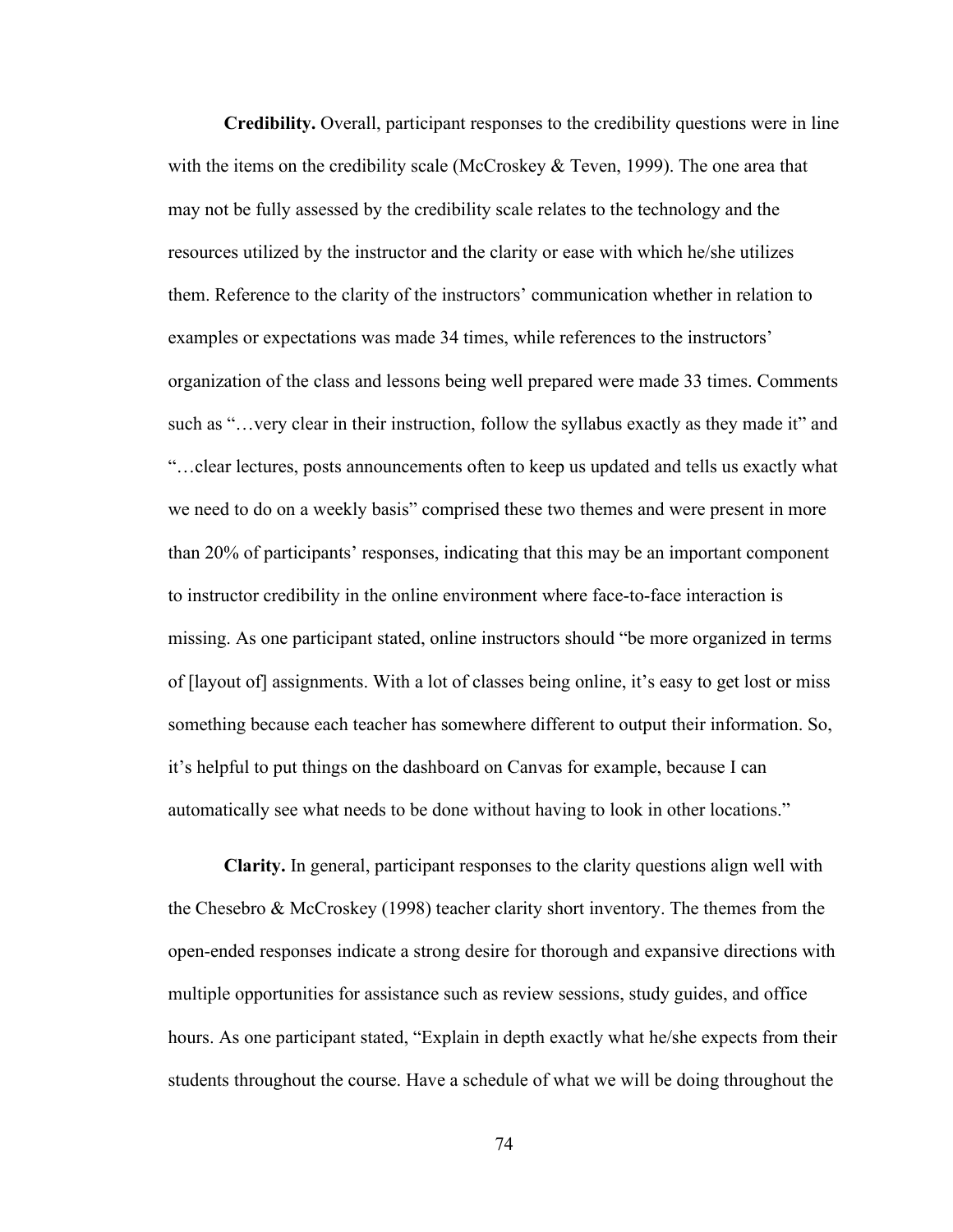semester. Go over what we will be expected to know for exams." Likely due to the online setting, students place emphasis on the instructor's communication, desiring instruction and supporting resources to be plentiful and easy to find/access. One participant expressed this common need, "It would be helpful if resources were provided if we wanted to seek out further information. I suppose we could research on our own, but it makes me feel better to have content vouched for by the professor."

**Rapport.** Comparing the responses to the open-ended rapport question to the items on the modified rapport measure (Frisby & Martin, 2008), the one aspect absent from the measure that was mentioned 160 times (45.9%) by participants is the availability of the instructor for support. As the modified rapport measure was developed for FTF classes, it does not assess how accessible the instructor is, as it is assumed the students see them in person regularly. Comments such as, "Be open about times she is available and extend offers to meet with her if anyone wanted to. Just make students feel like you're available for them" indicate that in the online setting, access to the instructor for questions or feedback is a priority for students. For online students, rapport is more than just a good relationship with their instructor, it is the feeling that the instructor is willing to support them through the learning process. As one participant stated, "My instructor should make it clear that she is here for us whenever we have questions, especially with it being an asynchronous course. Midterm conferences would also be a good idea to see where everyone is at in the course." Many students (47.6%) expressed the desire for oneon-one contact or for their instructor to check in with them regularly.

**Climate.** Participant responses to the open-ended climate question very closely align with the items in the online learning climate scale (Kaufmann et al., 2016). As this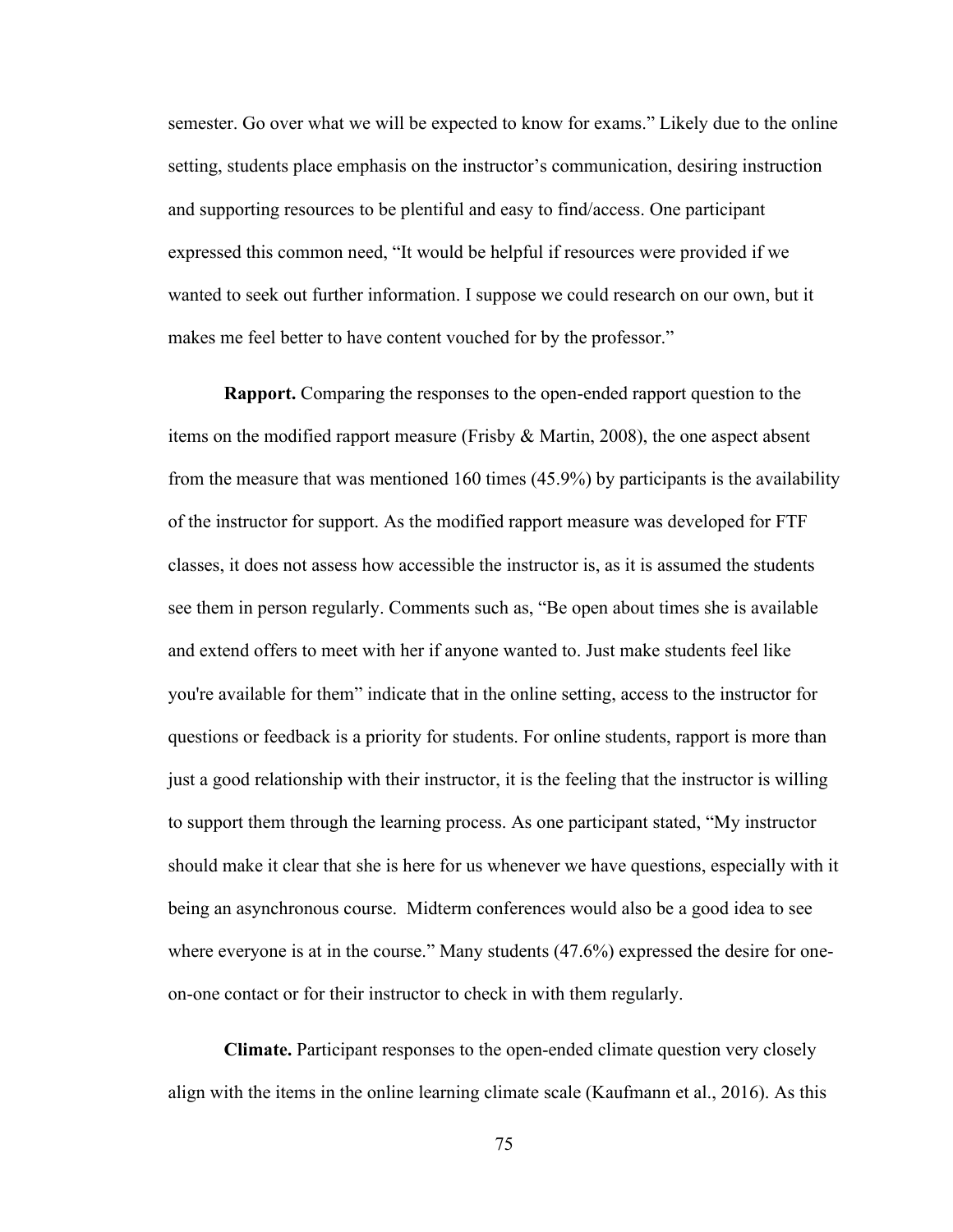scale was recently developed for the online environment, it accurately reflects the responses of the students in the current study. The only component not directly included in the OLCS that was mentioned somewhat frequently by students (16.6%) pertained to the class being enjoyable. Comments such as, "Make the class enjoyable with activities or interactions" and "The instructor should make learning fun and allow for friendly interaction" are representative of this line of responses. As this was a comparatively small percentage of responses, its significance may be too low to warrant inclusion in the measure.

This chapter presented the quantitative and qualitative results related to student expectations and experiences regarding instructor credibility, clarity, rapport, and climate in online instruction and the relationship expectation violations have with student reports of cognitive and affective learning. This analysis listed the findings from each of the quantitative measures and the themes with their frequencies from the open-ended questions. To further derive meaning from the data, the final chapter will discuss the interpretation of these results as well as the theoretical and practical implications of the findings. Finally, limitations of this study and future directions for this research will be demarcated.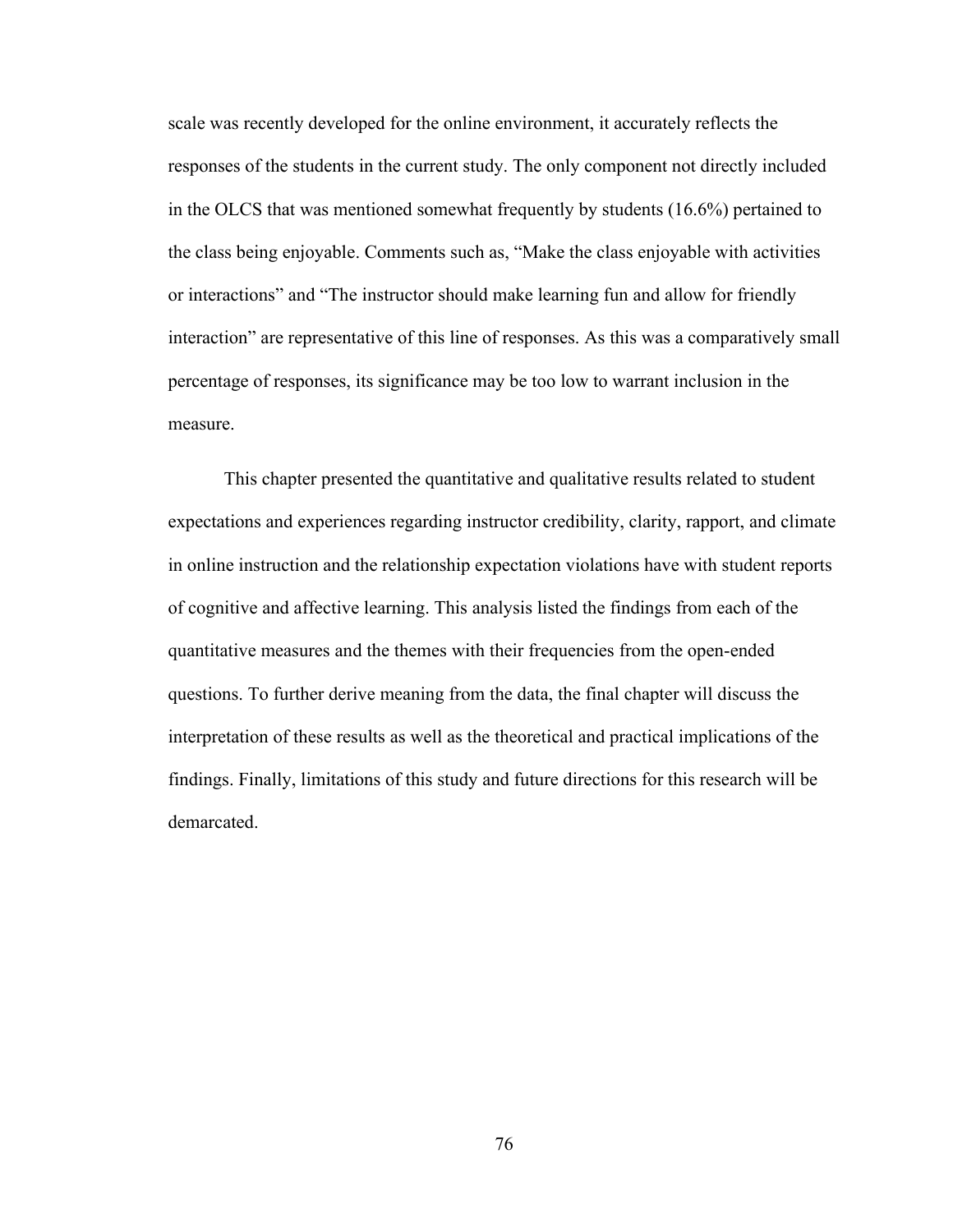## CHAPTER 5: DISCUSSION

The effectiveness of an instructor in an online class is not just a matter of creating content; it is dependent on the instructor's ability to use effective communication to engage students in the digital space (Reyna et al., 2018). By identifying the gaps between students' experiences and expectations of instructor credibility, clarity, rapport, and climate, this study sought to identify areas to focus on for improvement of online instruction. As demand for online learning continues to be high, a greater understanding of how to effectively execute online instruction is important general knowledge for all instructors. The findings of this study can be cross-referenced with existing instructor behavior research to determine if recommendations for how to bolster these dimensions already exist that can be translated into online contexts.

#### **5.1 Meeting Expectations**

The results from this study corroborate previous work on credibility, clarity, rapport, and climate finding consistent support for the hypotheses which stated that meeting student expectations for these constructs in the online classroom leads to perceptions of greater cognitive and affective learning. The findings further indicate that it is best to meet student expectations rather than exceed them. This indicates a possible curvilinear relationship with expectations of these constructs and cognitive and affective learning. The only deviation from this pattern was for the relationship between the trustworthiness composite variable of credibility and clarity and the perception of affective learning. For these two constructs, reports of affective learning were slightly higher when expectations were exceeded (i.e., positively violated). This could indicate that the more trustworthy and clear an instructor is, the more affect the student feels toward the class and the instructor. Thus, instructors should endeavor to exemplify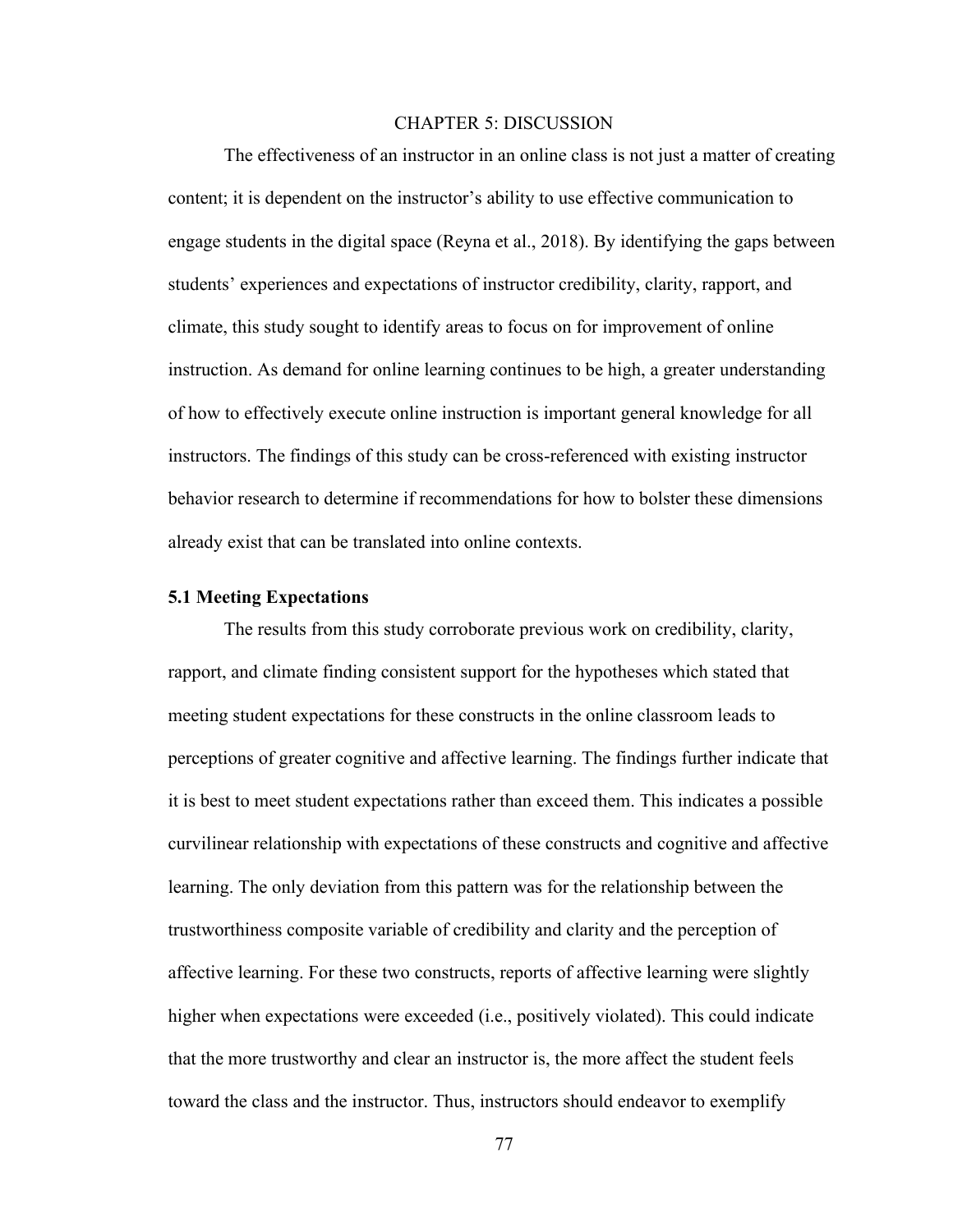honesty and authenticity while employing tactics that contribute to clarity as much as possible to ensure affective learning in online courses.

RQ1a-d inquired about student expectations for instructor credibility, clarity, rapport, and climate at the start of the semester, RQ2a-d inquired whether student expectations for these instructor behaviors were met/unmet/exceeded, and RQ3a-d asked how instructors might better meet students' expectations for these behaviors in online courses. The descriptive statistics of all composite variables show that the mean of student expectations for each construct was higher at the start of the course than the mean of their reported experiences at the end of the course. This may indicate that, overall, student experiences are not measuring up to their expectations. Individual analysis of composite variables identified the specific areas participants indicated where components were lacking from their experiences and a thematic analysis of the open-ended responses indicated what participant expectations were at the start of the semester as well as what behaviors they appreciated during the semester.

**Credibility.** Although the majority of participants ( $n = 173-180$ ) had their expectations met or exceeded for all three factors of credibility, over one-third (*n* = 108- 115) did not, indicating room for improvement across all three variables. From the thematic analysis of the open-ended questions from the pre- and post-questionnaires, the instructor behaviors that are effective for meeting credibility expectations seem to be elucidating their education/experience and conducting themselves in a professional, confident manner (demonstrating competence) while attending to the students' relational needs by being helpful, considerate, and caring (demonstrating goodwill). Instructors should also be sure to provide detailed, thorough, well-organized information and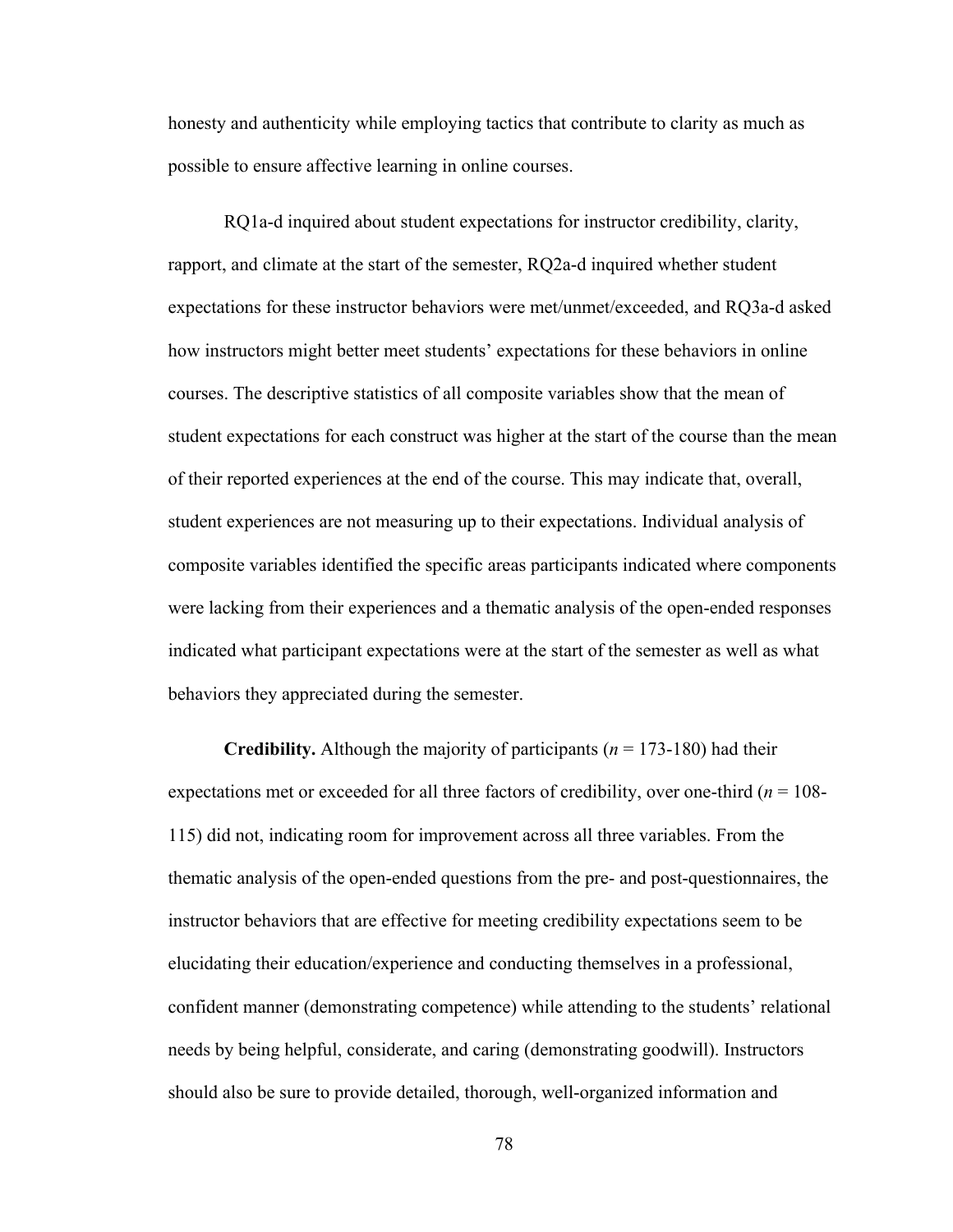resources that the students can be confident in its accuracy while providing personal examples that demonstrate real-life experience with topics (demonstrating trustworthiness).

Looking at the means for each credibility item on the credibility scale (McCroskey & Teven, 1999), the items that were rated the lowest for participant experiences were "concerned with me," "cares about me," and "sensitive." All three of these are components of the goodwill composite variable indicating a dearth of behaviors relating to this aspect of instructor credibility. This is likely due to the challenge of conveying caring or concern in the online environment. These items are similar to components of rapport and climate, thus particular attention should be paid to the parallels here. It is likely students feel a lack of these relational components in the online environment, thus instructors should make an effort to perform rapport and climatebuilding behaviors as recommended in the rapport and climate sections to follow.

**Clarity.** To meet expectations for clarity, instructors should strive to provide appropriate depth and breadth of information to their students. The desire for thorough explanations and varied content was identified both at the start of the semester and reiterated at the end in the open-ended responses. A surplus of information is only useful if it is easily navigable, however. Instructors should also endeavor to lay out course content (e.g., syllabus and assignments in the Canvas shell) in a concise, well-organized manner that makes navigation easy and be ready to answer any questions thoroughly while checking that their answers are understood.

In addition to being the most prevalent themes from the open-ended questions, the items from the teacher clarity short inventory (Chesebro & McCroskey, 1998) with the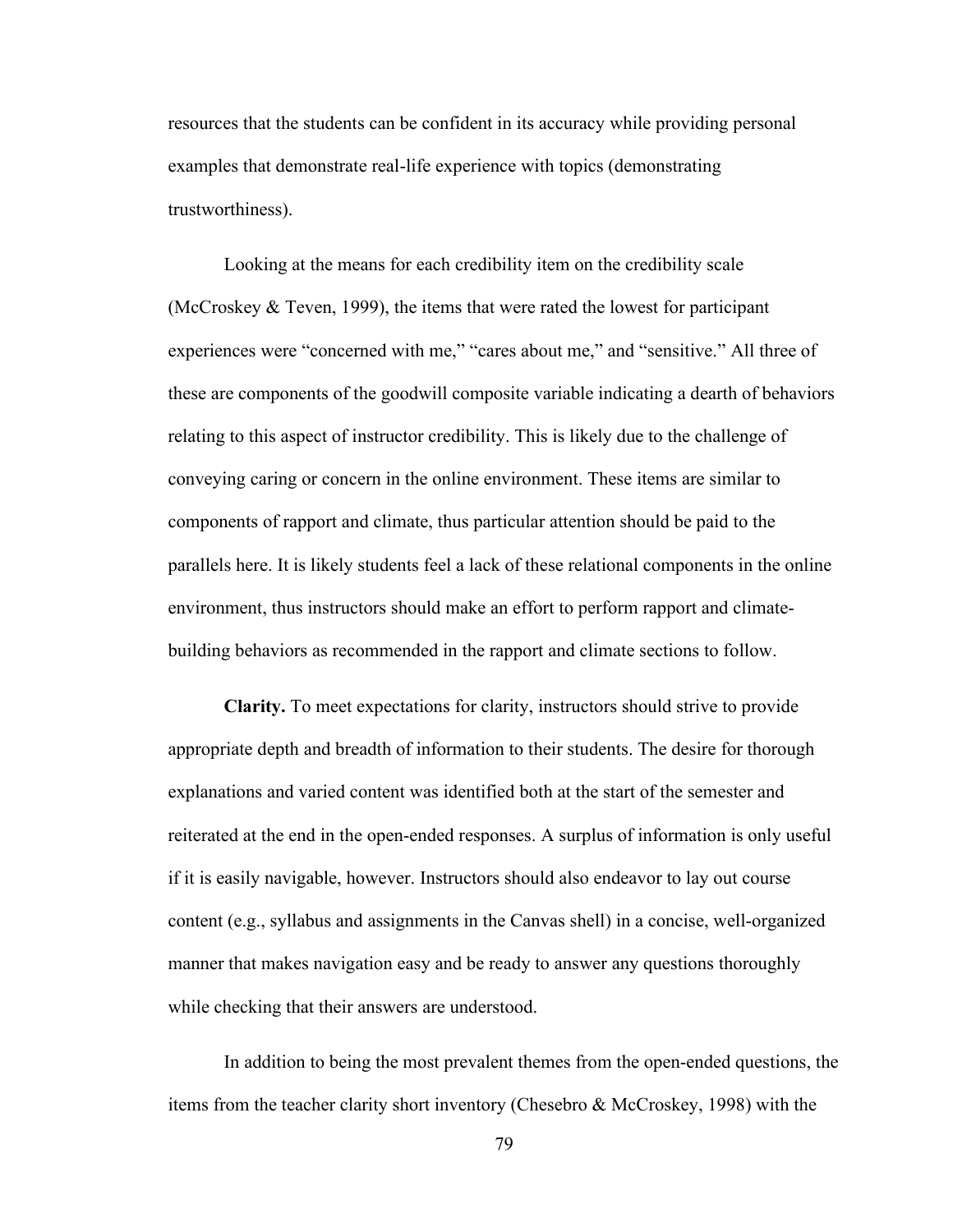highest percentages of unmet (negatively violated) expectations were related to the clarity of answers to questions (42.7%), the clarity of assignment guidelines (41%), and clarity of course objectives (34.4%) indicating a possible need for improvement in these areas of clarity in the online environment. Limited access or interaction with the instructor and their classmates increases the importance of the clarity of the class resources. Students may be more dependent on finding information about the class on their own and so need the materials to be well organized and easy to find. If they are unclear on something, they need their instructor to be readily available to clarify and answer their questions.

Instructor clarity is important not only because it contributes to positive learning outcomes (Bolkan, 2017), but because it has been shown to be positively related to instructor credibility as well (Shrodt et al., 2009). To meet student expectations in these areas, instructors should ask for feedback from students to confirm understanding of directions or expectations. Instructors can ask students to reflect on assignments or lessons after their completion to learn what parts they struggled with. In this way the instructors can learn how to better inform future classes.

**Rapport.** Rapport had the lowest percentages of met expectations of the four constructs examined in this study. This should be concerning as positive instructor behaviors, such as rapport, have been found to evoke affect toward the instructor and the class (components of affective learning), which enhances cognitive learning (Rodriguez et al., 1996). As rapport is a relational construct, the idea that relationship building being different online than in-person is not revolutionary. The lack of FTF interaction may hinder the fostering of relationships in online classes as the perception of loneliness may be higher in online classes (Ali  $\&$  Smith, 2015). The items from the rapport measure with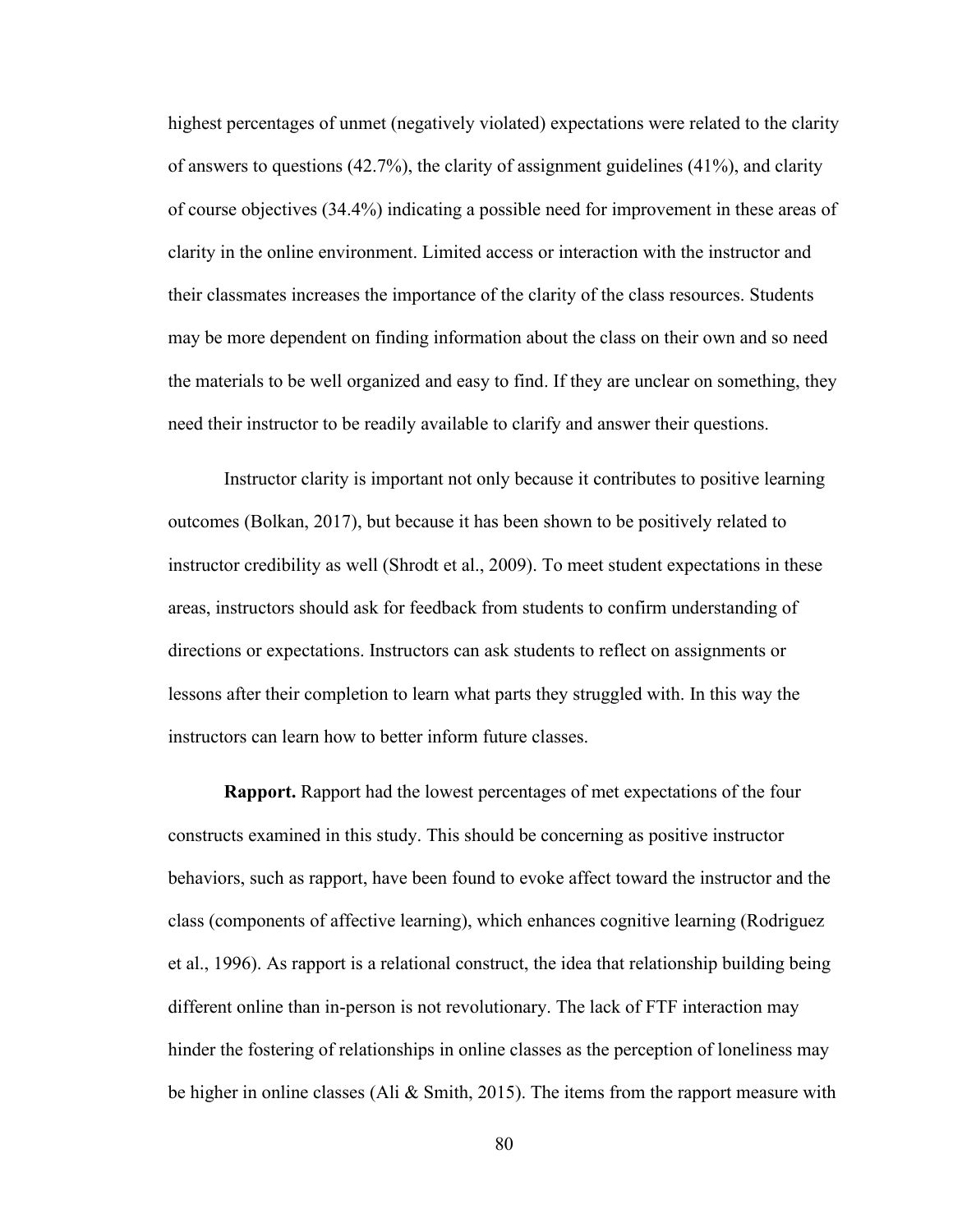the highest percentages of negatively violated expectations were related to the student feeling a comfortable, close personal relationship with their instructor. This desire was echoed in the open-ended responses on both the pre- and post-questionnaire. The distance created by the lack of FTF interaction (Hara, 2000) is likely the cause of these unmet expectations. Students must feel the presence of their instructor in order to build the interactions and connectedness that fosters rapport between themselves and their instructor (Muir et al., 2019).

Recommendations for meeting student expectations regarding rapport can be made using the responses to the open-ended questions in which participants frequently mentioned wanting their instructor to foster open communication with them and provide emotional support by being personable and performing behaviors that demonstrate that the instructor is present and attentive to their individual needs. Behaviors such as checking in with students and soliciting feedback from them were frequently mentioned by participants as just the act of reaching out makes the student feel acknowledged and supported. Students in online courses are concerned with having access to their instructor when they need help or have questions, therefore it is important the instructor provides ways to interact with them.

**Climate.** The importance of rapport is also tied to classroom climate, as positive correlations between the two have been observed (Frisby & Martin, 2010). Thus, meeting student expectations with regards to rapport may also aid in meeting their expectations related to class climate. As the results from this study found all four composite variables of climate hovered around the 50% mark for expectations met, there is likely a significant need for improvement in this area.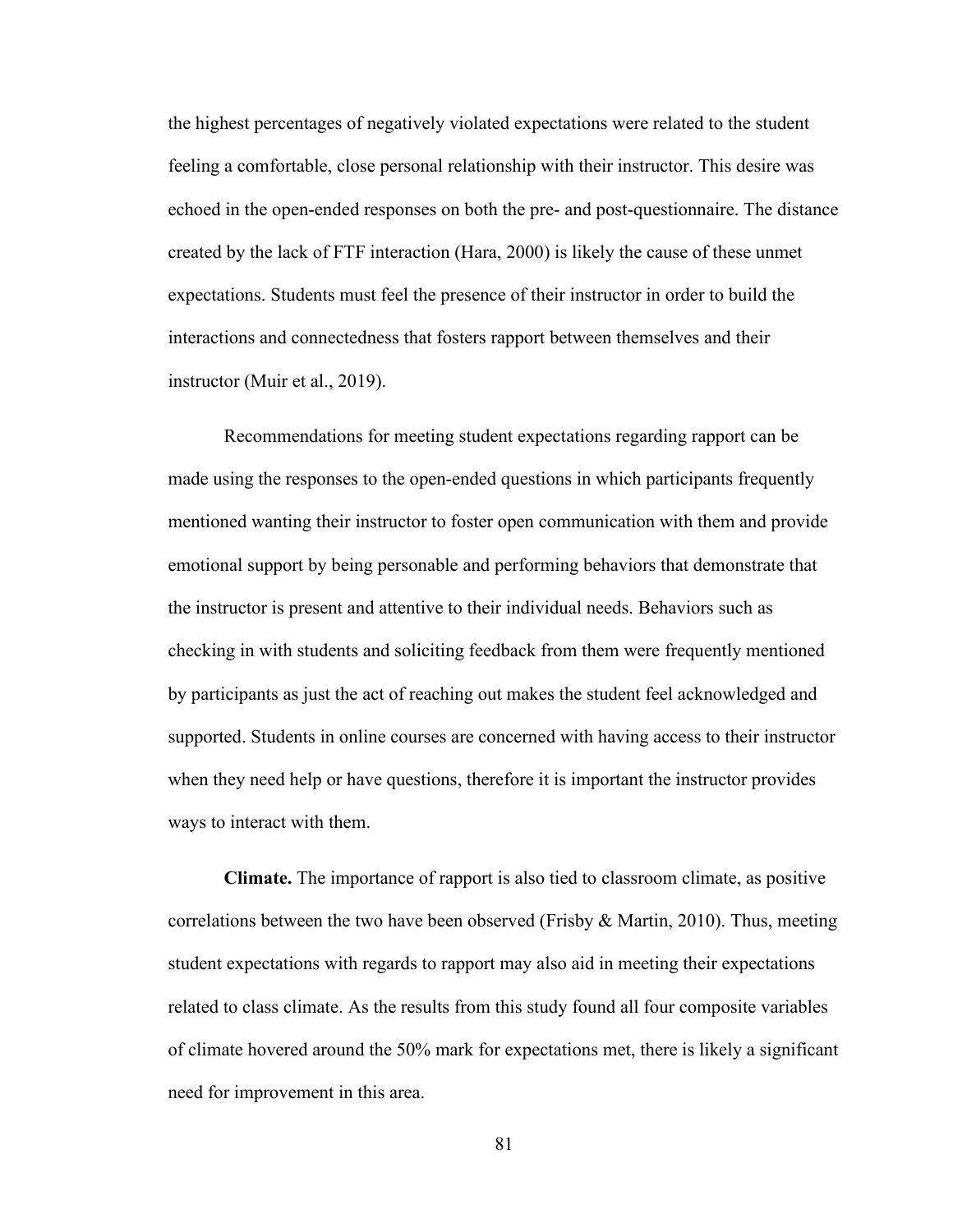As Kaufmann et al. (2016) noted, the instructor's role is critical in building online classroom climate as they are the architects of the course. The instructor must orchestrate opportunities for the students to interact with themselves and their classmates as the students are limited in what collaborative behaviors they can initiate on their own. The instructor's demeanor also plays a significant role in the classroom climate as a distant, negative, or indifferent instructor cannot foster positive perceptions of the class climate among his/her students. Indeed, the instructor possessing a positive demeanor was the most mentioned desire on both the pre- and post-questionnaire. Instructors should strive to be open, inviting, empathetic, and encouraging to students. Repeatedly encouraging students to reach out if they have questions and sending motivational messages that edify students during times of high stress such as before an exam or during mid-terms demonstrate that they care about their students' well-being as well as success in the course.

#### **5.2 Practical Implications for Online Instruction**

The online learning environment differs significantly from that of FTF; instructors who simply apply their traditional FTF strategies to the online classroom will not have good results (Baran et al., 2011). For this reason, this dissertation endeavored to determine key behaviors instructors should enact to ensure that they are meeting their students' needs. In addition to finding support for the importance of instructor behaviors related to credibility, clarity, rapport, and climate in the online setting, this study identified specific components of these constructs that did not meet student expectations, several of which may be specific to the online environment.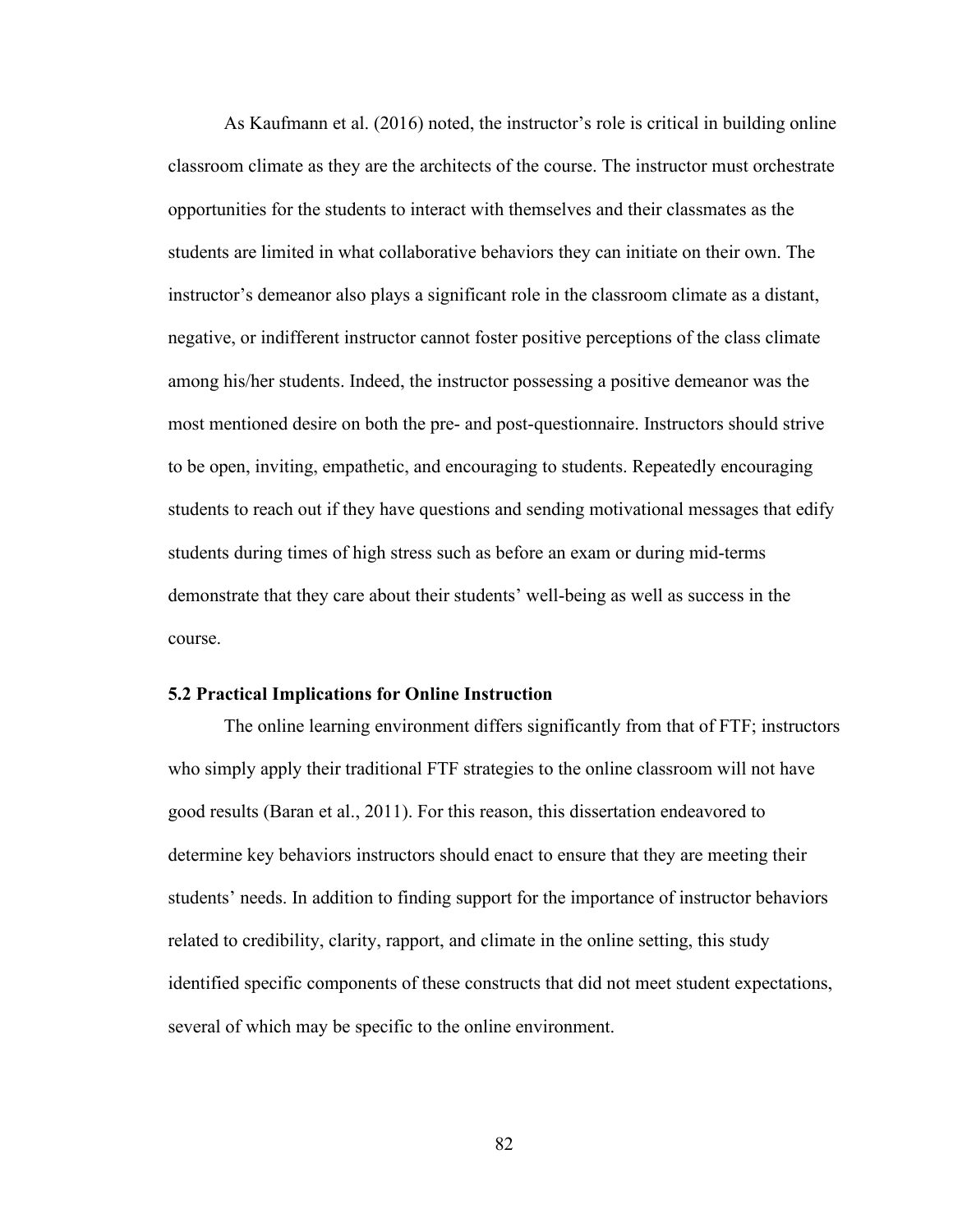Analysis of responses to the credibility and clarity open-ended questions found related expectations for course content. Responses frequently mentioned the navigability of the syllabus and assignments, the organization of the instructor's communication, and the layout of the Canvas shell as being key factors in the perception of the instructor's credibility. Similarly, responses to the clarity questions expressed the desire for plentiful and well-organized resources. This is likely because the students must rely on these aspects in an online course more than in a traditional class where they see their classmates and instructor regularly to ask questions, seek feedback, and receive reminders.

A common theme in the rapport comments that may be unique to online learning is the accessibility of the instructor to answer questions or provide further explanation. In FTF classes, students can expect to see/speak to their instructor regularly and likely are not as concerned with the instructor's availability. Students in online classes, particularly those that do not meet synchronously, have a greater need for access to the instructor. They want their instructor to answer their emails in a timely manner, be available to meet with them if necessary, and generally know that they can get help when needed. In this way, rapport in the online setting is more than just having a good relationship with their instructor, it is about feeling their instructor is present and willing to help them as much as possible.

One item of particular interest was found in the themes from the thematic analysis of climate. Frequent comments referenced the students' desires to feel comfortable answering questions and sharing thoughts in class. Students stated they wanted to be assured that their instructor would maintain a safe space for sharing in which everyone is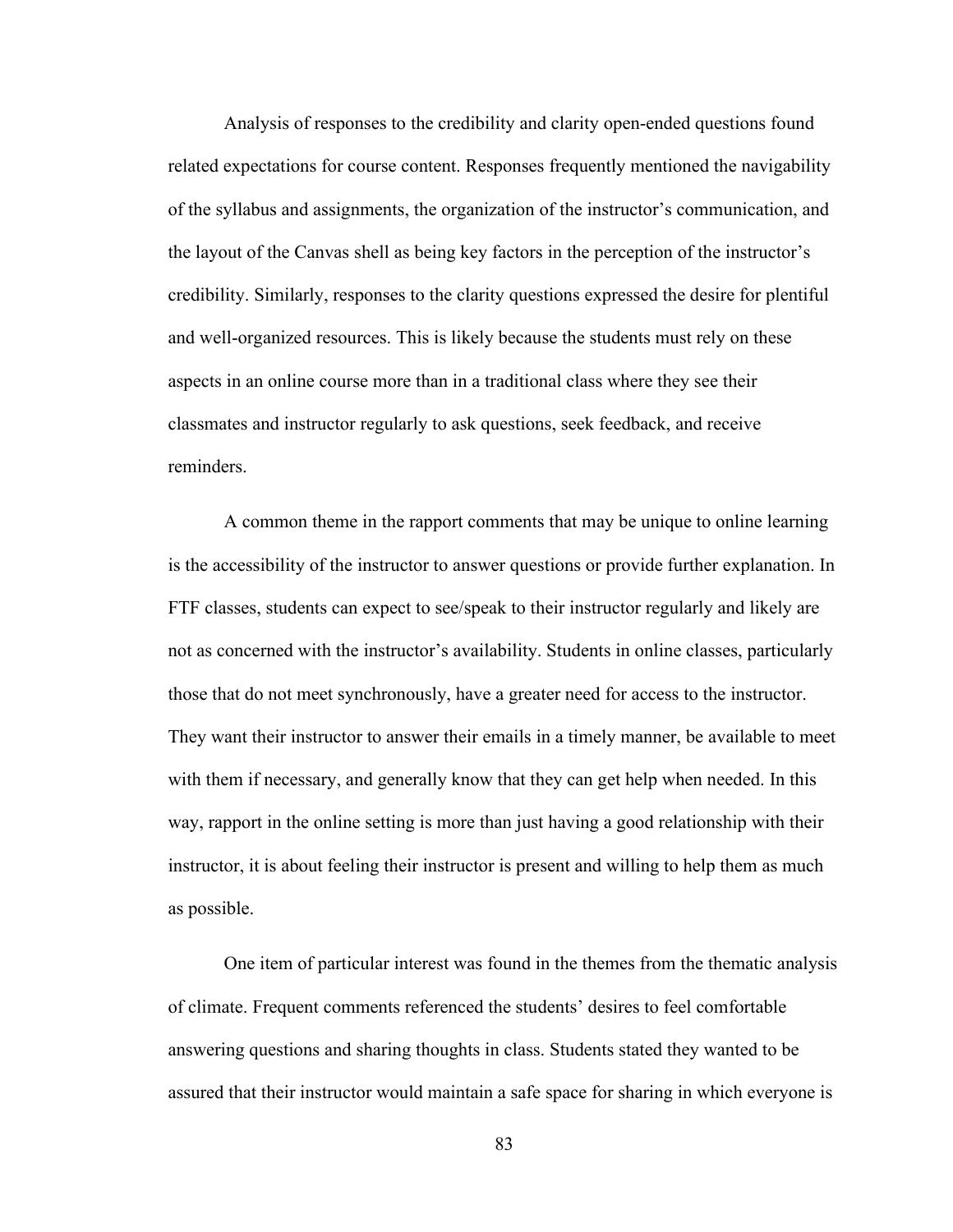considerate of each other. This theme was mentioned frequently on the first questionnaire (32.1%) but then less frequently on the second questionnaire (14.9%)*.* This decline in comments centered around building an accepting, respectful environment from the beginning to the end of the semester does not necessarily mean this expectation was not met. At the start of the semester, the students may have been uncertain about the format of the online class and may have had anxiety over engaging in the class, leading to a high number of comments in this theme. As the course progressed, the students may have found this fear to be unfounded or perhaps they became more comfortable with the class format. This initial apprehension is interesting and deserving of further investigation.

The recommendation that can be made from these findings is that online instructors should make a concerted effort to seek feedback from their students to ensure that they are meeting student expectations with regard to these constructs. Instructors can have different perspectives than students; they may feel they are providing substantial resources or explaining lessons in detail, but the students may not agree. Without the regular face-to-face interaction, instructors may be missing nonverbal cues from students (e.g., blank stares or furrowed brows) that their communication efforts are falling short. In isolation, students may feel that they are the only ones struggling and may be hesitant to speak up. Normalizing and encouraging student feedback can give instructors insight into areas of improvement and can aid in meeting students' expectations with regards to all four of the constructs explored in this dissertation.

With regards to the applicability of the current construct measures to the online learning environment, there seem to be slight disconnects between the measure items and what the participants in this study reported for each construct. For credibility, participants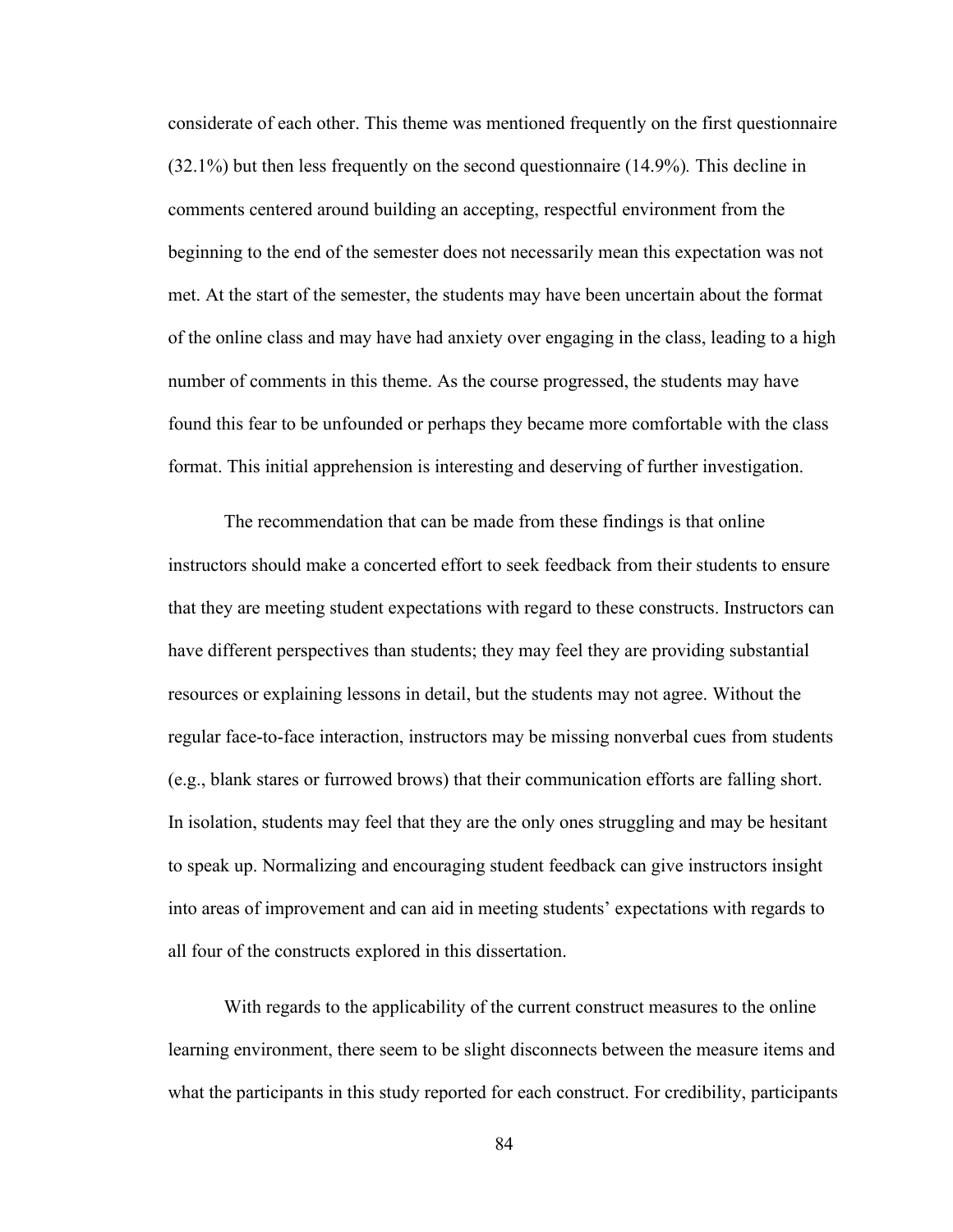placed significant emphasis on the organization and quality of the course materials as well as the clarity of the content, directions, and objectives. In online courses, the way the instructor organizes his/her class and the resources and content provided seem to have a significant relationship to the student's perceptions of their credibility. These criteria were also indicated in the clarity responses with the addition of volume of communication. As students may not see or speak to their instructors regularly, they want to be sure they understand directions and do not miss any instructions. To ensure this, they want frequent and detailed explanations and reminders.

This desire for frequent and open communication was echoed in the responses to the rapport questions. Again, the perception of limited access to the instructor in the online format likely led students to focus on the accessibility of their instructor. An instructor who is readily available to help, who has regular office hours, gives clear feedback and timely responses to questions will be perceived as higher in rapport with students. The current rapport measure does not directly take this into account and may need modification for the online environment.

#### **5.3 Theoretical Implications**

The present study extends the application of expectancy violations theory to help us understand what instructor behaviors are negatively violating students' expectations in the online classroom with regards to credibility, clarity, rapport, and climate. Past studies have traditionally asked students at the end of an experience whether that experience met their expectations, thereby relying on the participants to accurately reflect on their attitudes over time. The present study sought to improve the accuracy of this measure by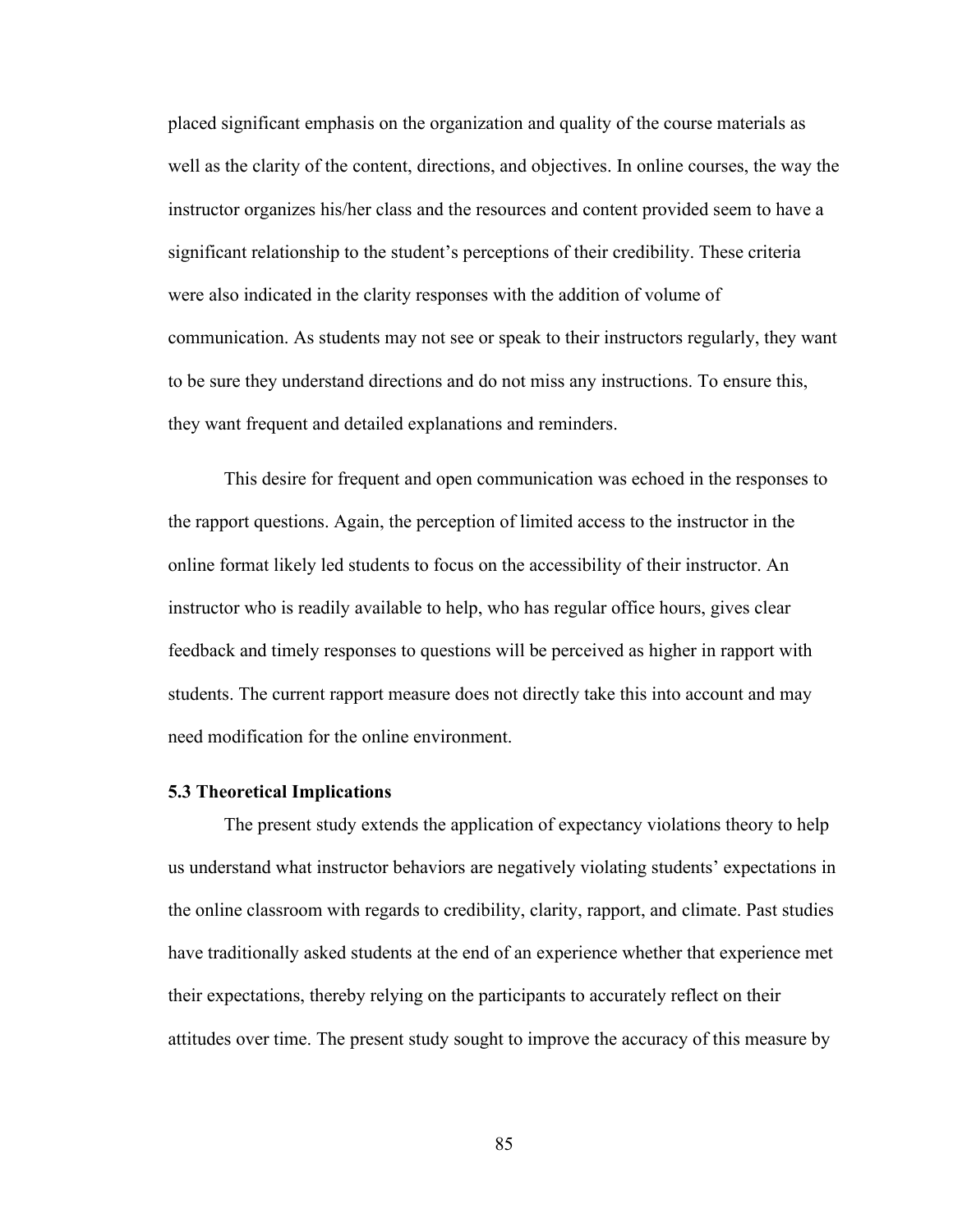preemptively asking the participants what they expect and then following up after the experience to determine how the experience aligned with the initial expectation.

Expectancy violations theory, in this case, helped identify gaps between what the students desire from their instructors in the online learning environment and what behaviors they find lacking so that instructors can adapt their use of these communication behaviors for the online classroom. One result from this study is that student expectations were consistently negatively violated for rapport indicating that rapport may be perceived differently in the online environment. This could indicate that there is either a lack of rapport-building behaviors being performed by instructors, the rapport-building behaviors are not translating to the online classroom, or that the modified rapport measure (Frisby & Martin, 2008), which was developed for the traditional FTF classroom, needs some revision to better evaluate rapport in online settings.

Examination of the responses to the questions that directly asked the participants how their experiences measured up to their expectations found that the majority response was moderately better than "4 = about what I expected" ( $M = 4.44 - 5.31$ ). These findings provide support for developing and employing measures for assessing these constructs as well as the need for collecting longitudinal responses for expectations. When asked to reflect on their overall impressions of a construct at the end of the experience, the participants, on average, felt it was moderately better than expected. However, when expectations of individual items that have been demonstrated to reflect the construct are asked before the experience occurs and then the individual items are assessed again after the experience has occurred, a more nuanced and accurate picture of what parts of each construct met expectations.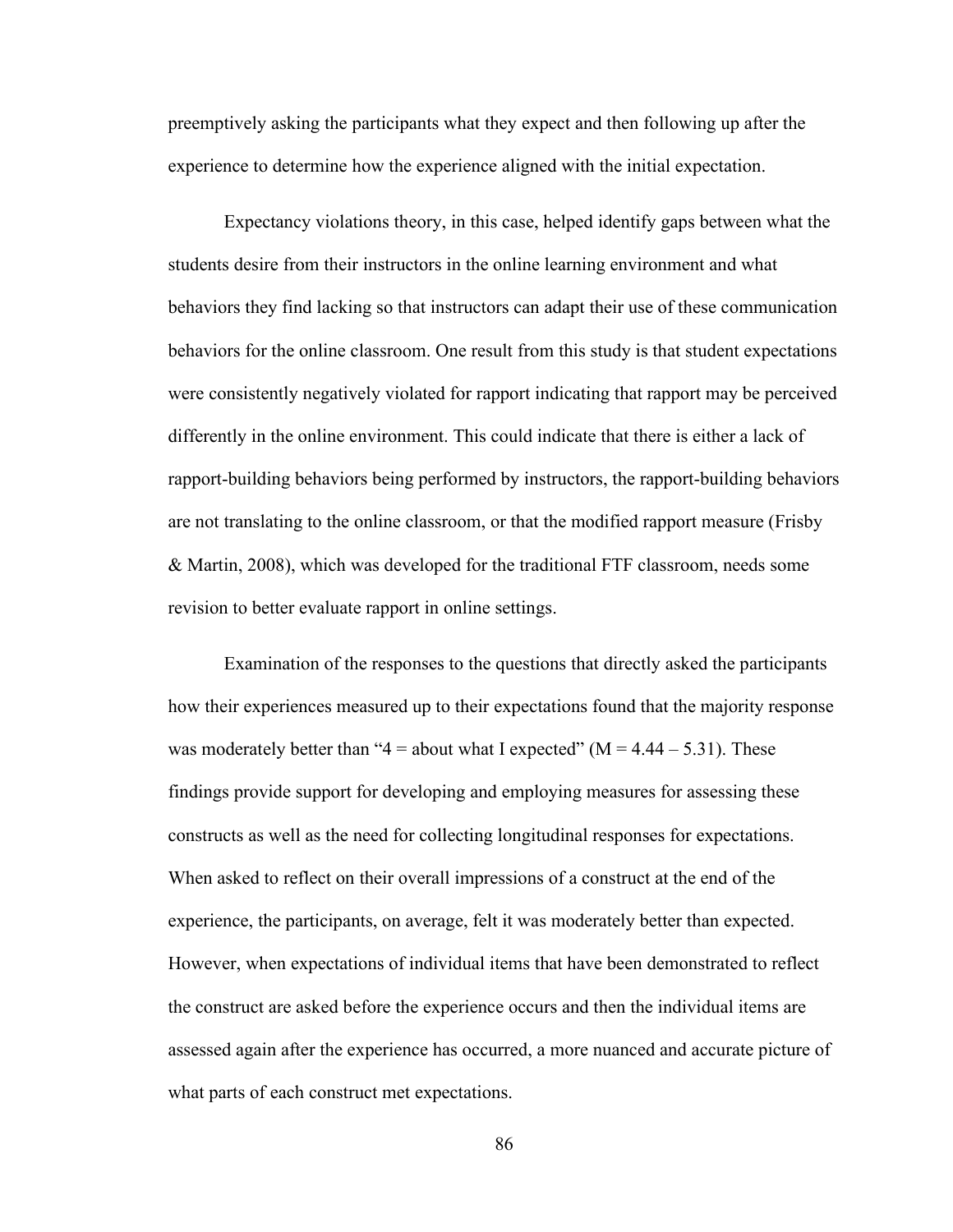### **5.4 Limitations**

One limitation of this study was the limited response detail in the questionnaire format used. To make the questionnaire widely available to the greatest number of participants, an online format was chosen. In-person interviews may garner more detailed, in-depth responses but may result in a lower response rate. Because this study needed a significant number of participants to complete a pre- and post-questionnaire, preference was given to the format that would enable the researcher to contact participants and follow up with a large number of them at once. Future qualitative studies might be conducted to gather more elaborate responses and learn what specific behaviors students are missing from their instructors.

A second limitation of this study was that a large number of participants were recruited from two sections of the same online introductory communication class. Although one department research system was used to recruit participants in the beginning of the semester, the second system was not available during the second week of the semester. In an attempt to recruit as many students as possible for the first questionnaire, the invitation to participate was sent directly to three large online communication classes that would reach the greatest number of students from that department. Additionally, this study lacked diversity in both participants and the instructors of the courses. Future studies should recruit from a wider variety of courses and aim for a more diverse participant sample. Future studies should also examine if the demographics of the instructor influence participant ratings of their behaviors.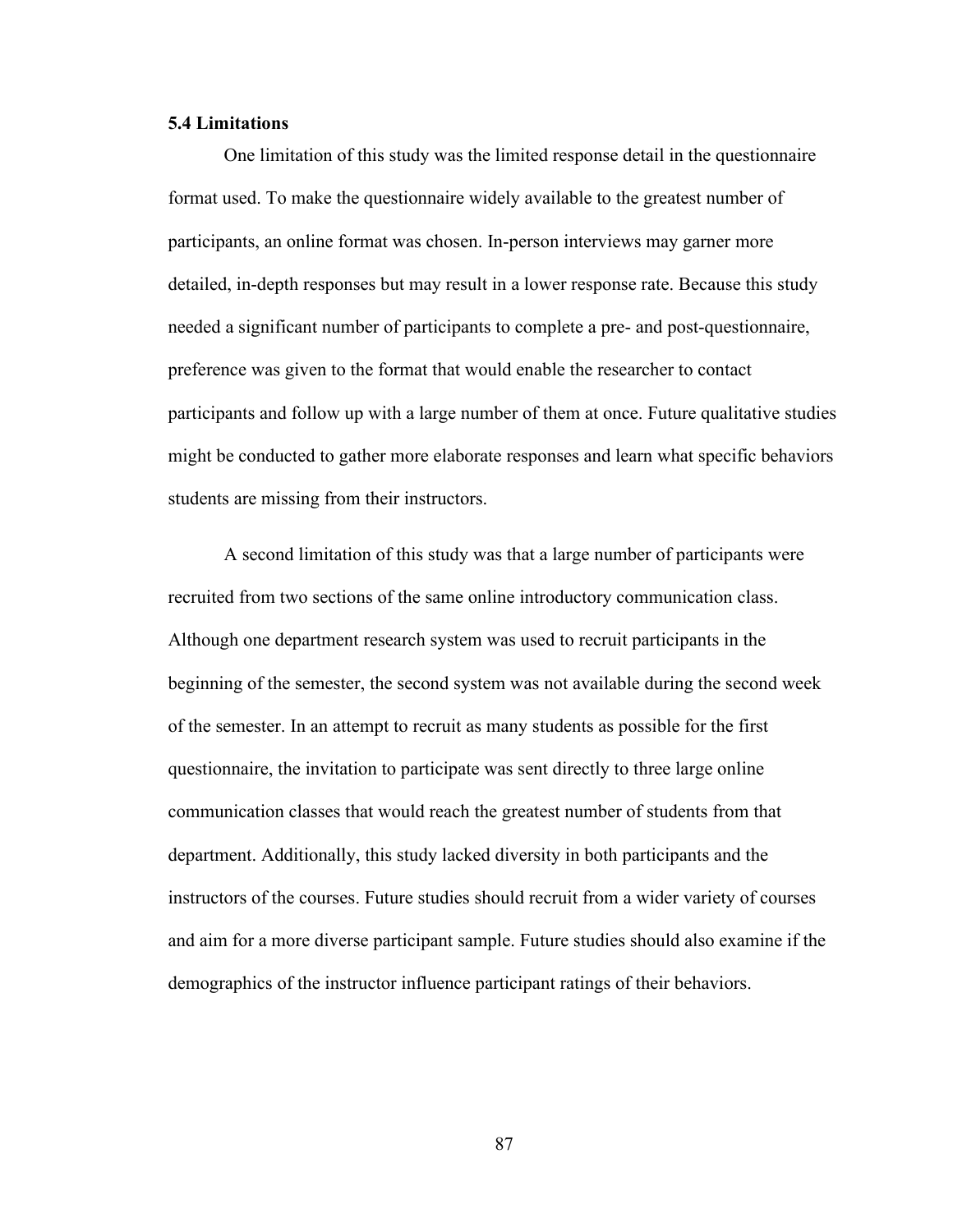Finally, the collection of data for this dissertation was conducted during a pandemic year. Although no mention of the pandemic was included in the verbiage of the questionnaires, it could have influenced student perceptions of their classes.

#### **5.5 Future Research**

Beyond expanding the diversity of the students and instructors used, and gathering more in-depth responses using qualitative data collection in the form of interviews or focus groups, there are several other directions that can be further explored to add to this study. Future research should explore what instructor behaviors can bolster the relational aspects of the student-instructor interaction. As mentioned previously, this study found participant expectations consistently unmet for rapport-building behaviors. Further exploration is needed to examine how instructors can improve the perception of rapport in the online classroom. As this study has identified some parallels between specific components lacking in rapport to those lacking in credibility, clarity, and climate, these constructs should be included as well to determine if the methods that improve online rapport also improve those aspects of credibility, clarity, and climate.

Future research may also repeat this study with the addition of surveying students in traditional FTF classes and then comparing the results of the online class to those of the FTF class to determine if there are any differences between the findings. Further understanding of the difference between online and FTF learning might be discovered by discovering if there are instructor behaviors the two populations rate their expectations of differently. As the online students in this study consistently rated their experiences at the end of the semester lower than their expectations at the start, it may be interesting to see if this is also the result in FTF classes or if it is unique to the online environment. If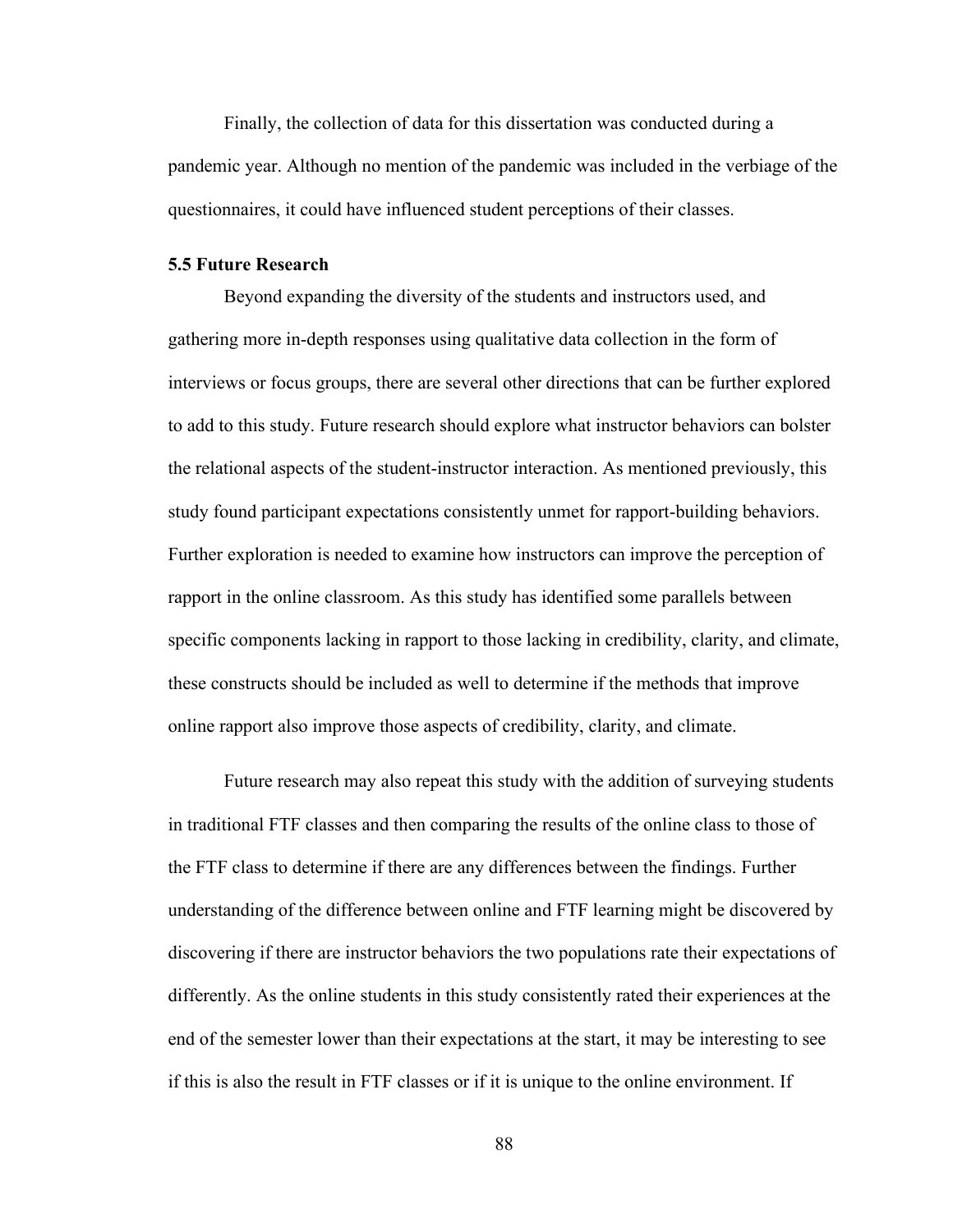differences between these modalities are perceived, these studies may be used to inform the course evaluation process. Future research may explore how online courses and instructors might be evaluated differently from traditional courses.

The courses evaluated by students for this study were in a variety of formats; some students reported their courses had synchronous weekly Zoom lectures, some said they only heard or saw their instructor via pre-recorded videos, and some said they never heard or saw their instructor. Previous research on FTF classes found no effect of course format (i.e., mass lecture, self-contained; Todd et al., 2000) or the presence of a supplemental website (Witt, 2004) on student perceptions of instructor credibility, but in the online setting, these components may be far more significant due to the lack of FTF communication. From the second questionnaire, 20 of the 83 students who answered the question regarding what the instructor could have done to make him/her seem more credible requested more interaction in the form of Zoom sessions, breakout rooms with small groups, more interactive classes, or more feedback from the instructor. Future research should explore the most important instructor communication components in online classes to determine if different formats such as live Zoom classes or pre-recorded videos followed by live Q&A sessions are more effective at meeting student expectations.

Not all course content is equal, thus it is likely that the type of content, discipline, or student learning level may influence student perceptions of instructor behaviors. Naidu (2017) highlighted the need for context-based online research to identify different formats online learning might need to conform to based upon the varying characteristics of the subject and the learner. Future research might examine the instructor behaviors of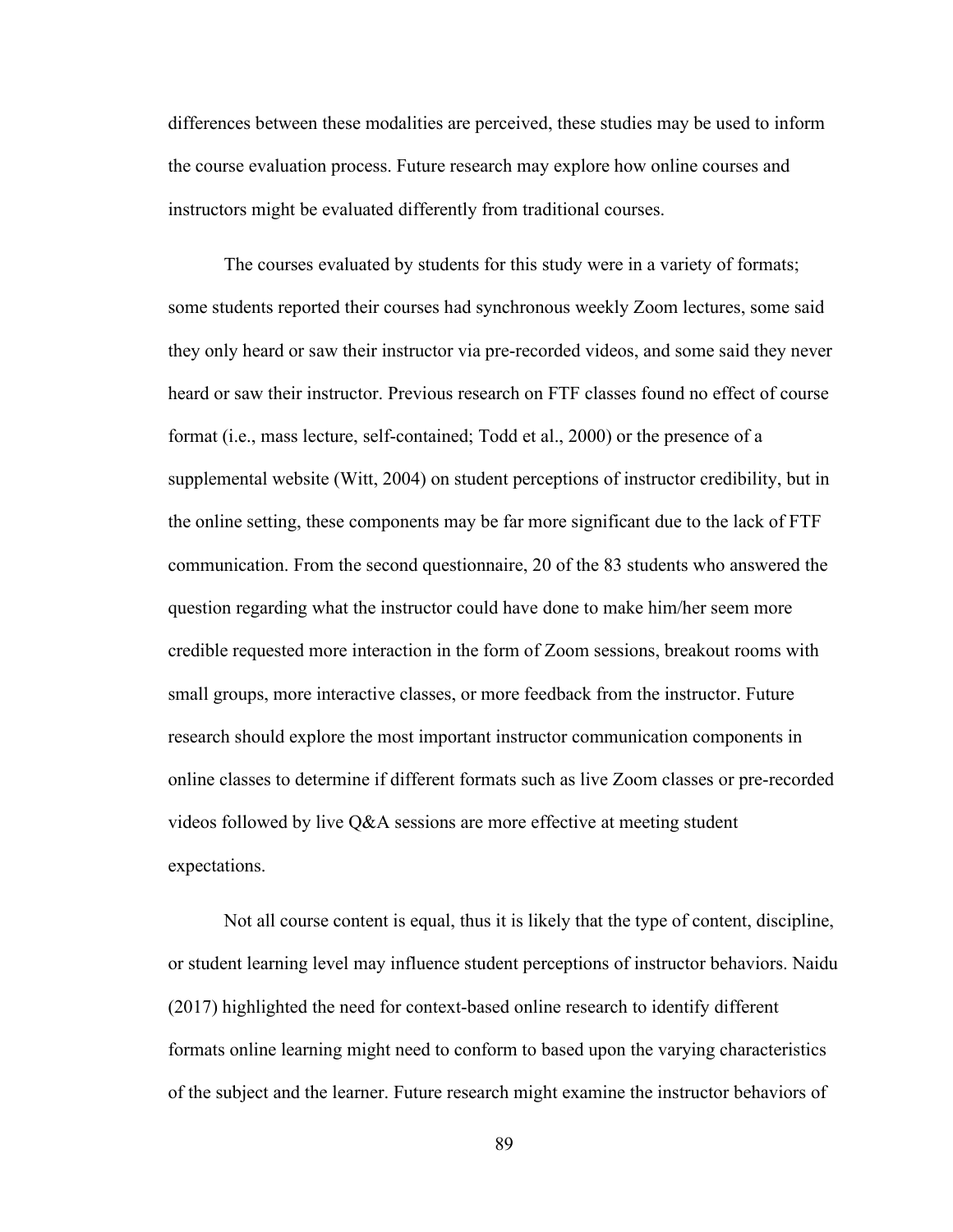credibility, clarity, rapport, and climate in different contexts to identify differences between, for example, grade school students, undergraduate college students, and graduate students or with different class sizes. The present study did not collect information on how large or small the classes reported on were. Students in large, 200 person classes may have different expectations and therefore different perceptions of these instructor behaviors than those in smaller, 30-person classes. Additionally, future research should look at the instructor type or status (e.g., teaching assistants and adjunct instructors versus tenure-track faculty) and how student expectations and perceptions of their behaviors might differ.

#### **5.6 Conclusion**

Online learning is a popular and useful tool to educators and students. To fully utilize the benefits online learning can offer, it is important to understand how instructional communication can best meet student expectations in the online environment. This dissertation accomplished its goals to examine student expectations for the instructor behaviors related to credibility, clarity, rapport, and climate in the online class, to determine if their experiences violate these expectations, to identify instructor behaviors of particular importance in the online environment, and to determine the applicability of the established measures of each construct to online instruction. Findings from this study indicate that there is currently a gap between what students expect from their online classes and what they experience. Students whose expectations are not being met with regards to instructor credibility, clarity, rapport, and climate reported lower cognitive and affective learning than those whose expectations were met.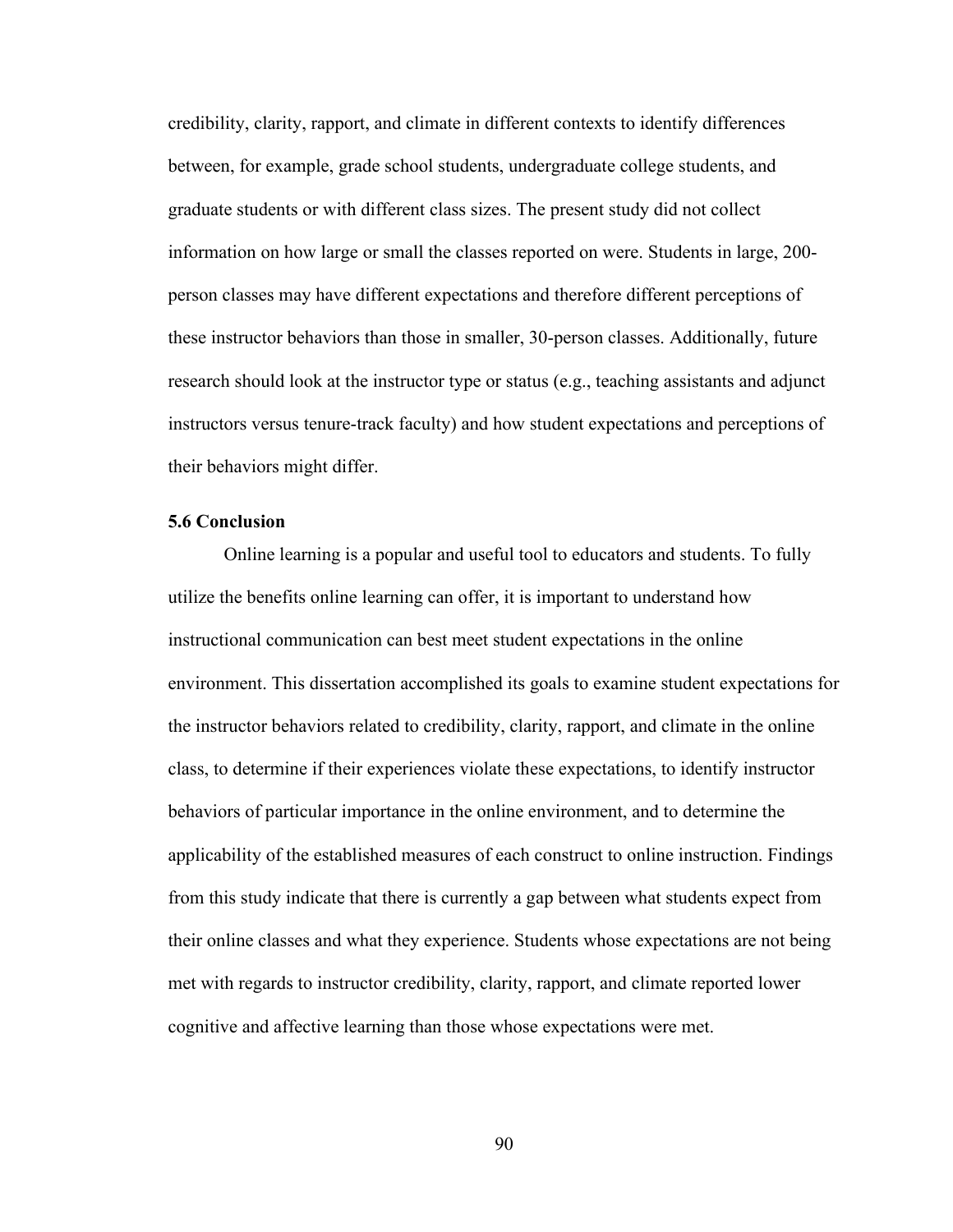Instructor credibility, clarity, rapport, and climate have been demonstrated to be important components of student learning. This dissertation fills some of the gaps in our understanding of how these instructor behaviors translate to the online classroom. Some specific behaviors were found to be important to the perception of individual constructs. Participants of this study indicated that the credibility behaviors they desire entail the instructor explaining his/her credentials and using examples of personal experience in their lessons. They also expect their instructors to be well-prepared for class and professional and confident in their conduct. Expectations for clarity can be met in part by providing a plethora of resources in a variety of formats. Expectations of rapport behaviors include those which demonstrate emotional support and personal attention to the student while desired climate behaviors entail those which encourage and facilitate interaction between the students as well as with the instructor.

Some responses were common or similar across constructs, indicating parallels between them and signifying a need for instructors to attend to all four to enhance the perception of each. Desires of empathetic, helpful, and positive instructors were obtained in response to the credibility, rapport, and climate expectation questions as were the need for their instructors to be approachable, personable, and engaging. Responses also indicate a strong relationship between clarity, credibility, and climate with comments identifying the need for clarity in the organization of the course, descriptions assignments, explanations of material, and responses to questions received for all three constructs. Further, comments specifying frequent, clear, and timely communication were received in response to all four instructor behavior expectation questions.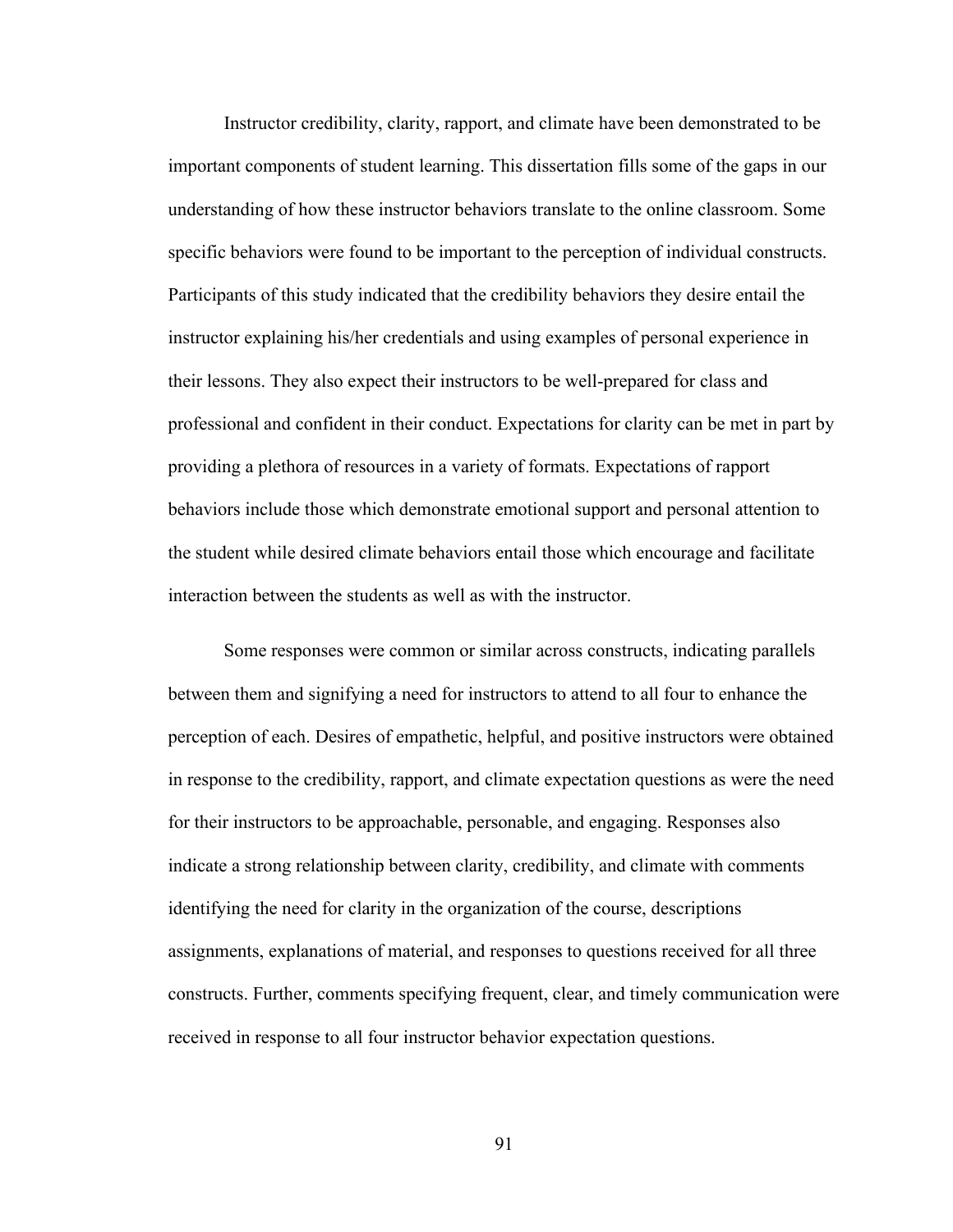Online classes can lack a perception of presence and connection; thus, the importance of these instructor behaviors may be even greater in this format. The conclusion that can be drawn from the findings of this study is that students do not want to undertake the journey of learning on their own; they want to feel supported by their instructor both in information and resources and in emotional and relational aspects. Students may have a significant level of apprehension entering an online class, thus an instructor who is clear in their instructions and expectations will bolster their perceived credibility while contributing to a positive class climate. Being approachable and engaging will enhance students' perceptions of their rapport and credibility and also contribute to a positive class climate.

This study extends previous research on credibility, clarity, rapport, and climate to the online learning environment by finding that effectively meeting these expectations in the online classroom can lead to student perceptions of greater cognitive and affective learning. Although this research was conducted during a pandemic year, the pandemic or its effects was not a focus of this dissertation. Future research may explore the recommendations of this dissertation to determine how to better meet those expectations to further our understanding of how they can be used to improve student learning in online classes.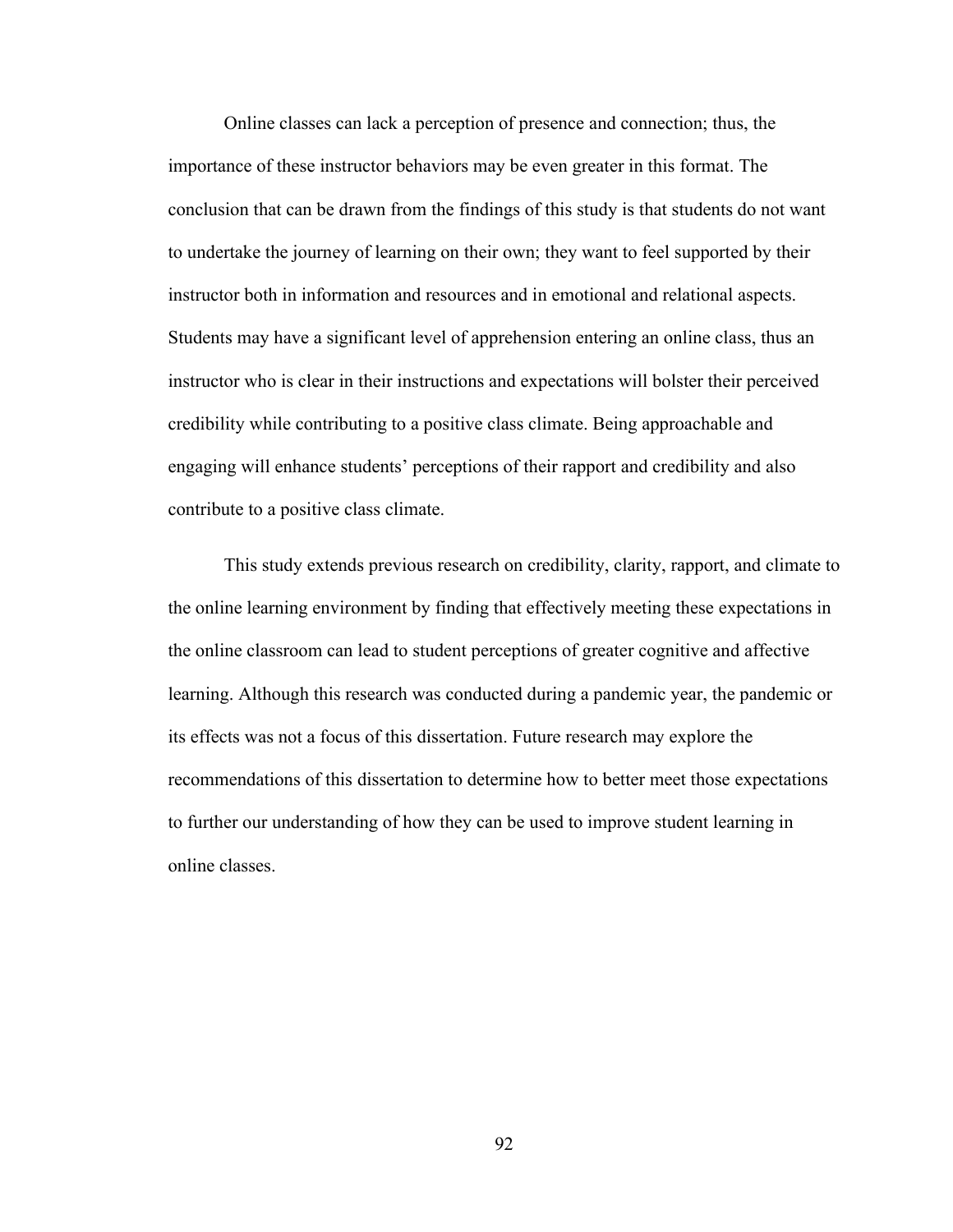# APPENDIX 1. CREDIBILITY SCALE

Instructions: On the scales below, indicate your feelings about your instructor. Numbers 1 and 7 indicate a very strong feeling. Numbers 2 and 6 indicate a strong feeling. Numbers 3 and 5 indicate a fairly weak feeling. Number 4 indicates you are undecided.

I expect my instructor to be:

| 1)  | Intelligent 1 2 3 4 5 6 7 Unintelligent                                       |
|-----|-------------------------------------------------------------------------------|
| 2)  | Concerned with me 1 2 3 4 5 6 7 Not concerned with me                         |
| 3)  | Untrained 1 2 3 4 5 6 7 Trained                                               |
| 4)  | Cares about me 1 2 3 4 5 6 7 Doesn't care about me                            |
| 5)  | Honest 1 2 3 4 5 6 7 Dishonest                                                |
|     | 6) Has my interests at heart 1 2 3 4 5 6 7 Doesn't have my interests at heart |
| 7)  | Untrustworthy 1 2 3 4 5 6 7 Trustworthy                                       |
| 8)  | Inexpert $1\ 2\ 3\ 4\ 5\ 6\ 7$ Expert                                         |
| 9)  | Self-centered 1 2 3 4 5 6 7 Not self-centered                                 |
| 10) | Honorable 1 2 3 4 5 6 7 Dishonorable                                          |
| 11) | Informed 1 2 3 4 5 6 7 Uninformed                                             |
| 12) | <b>Moral 1234567 Immoral</b>                                                  |
| 13) | Incompetent 1 2 3 4 5 6 7 Competent                                           |
| 14) | Unethical 1 2 3 4 5 6 7 Ethical                                               |
| 15) | Insensitive 1 2 3 4 5 6 7 Sensitive                                           |
| 16) | <b>Bright 1 2 3 4 5 6 7 Stupid</b>                                            |
| 17) | Phony 1 2 3 4 5 6 7 Genuine                                                   |
| 18) | Not understanding 1 2 3 4 5 6 7 Understanding                                 |
|     | Competence Factor (1, 3, 8, 11, 13, and 16)                                   |
|     | Caring/Goodwill Factor $(2, 4, 6, 9, 15,$ and 18)                             |
|     | Trustworthiness Factor $(5, 7, 10, 12, 14,$ and $17)$                         |
|     | (McCroskey & Teven, 1999)                                                     |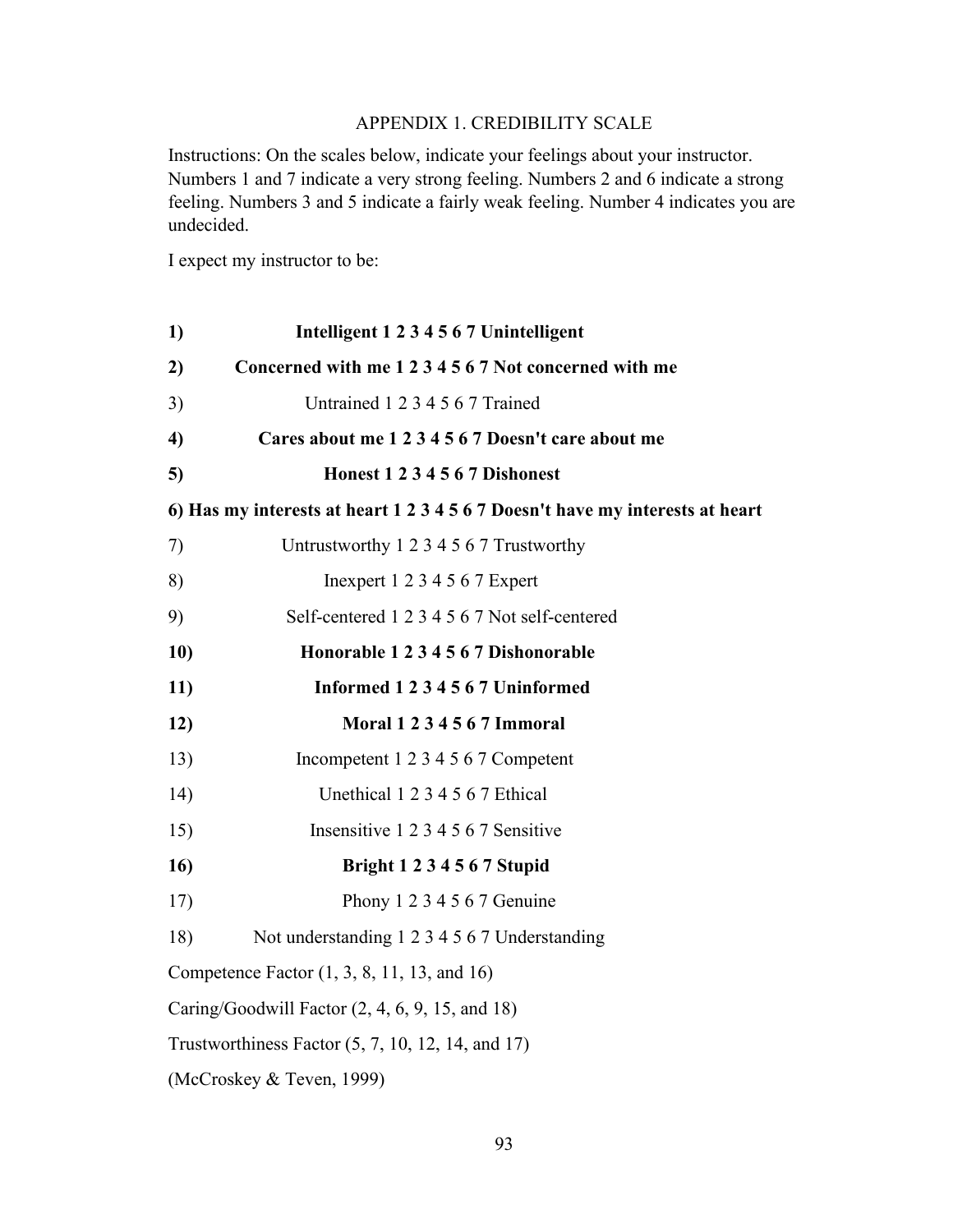### APPENDIX 2. TEACHER CLARITY SHORT INVENTORY

Rate each statement from strongly disagree (1) to strongly agree (7):

- 1. My instructor clearly defines major concepts (Explicitly states definitions, corrects partial or incorrect student responses, refines terms to make definitions clearer).
- 2. \*My instructor's answers to student questions are unclear.
- 3. In general, I understand my instructor.
- 4. \*Projects assigned for the class have unclear guidelines.
- 5. My instructor's objectives for the course are clear.
- 6. My instructor is straightforward in her or his lecture.
- 7. \*My instructor is not clear when defining guidelines for out of class assignments.
- 8. My instructor uses clear and relevant examples {He/she uses interesting, challenging examples that clearly illustrate the point. He/she refines unclear student examples. He/she does not accept incorrect student examples).
- 9. \* In general. I would say that my instructor's classroom communication is unclear.
- 10. My instructor is explicit in her or his instruction.

\* Reverse coded

(Chesebro & McCroskey, 1998)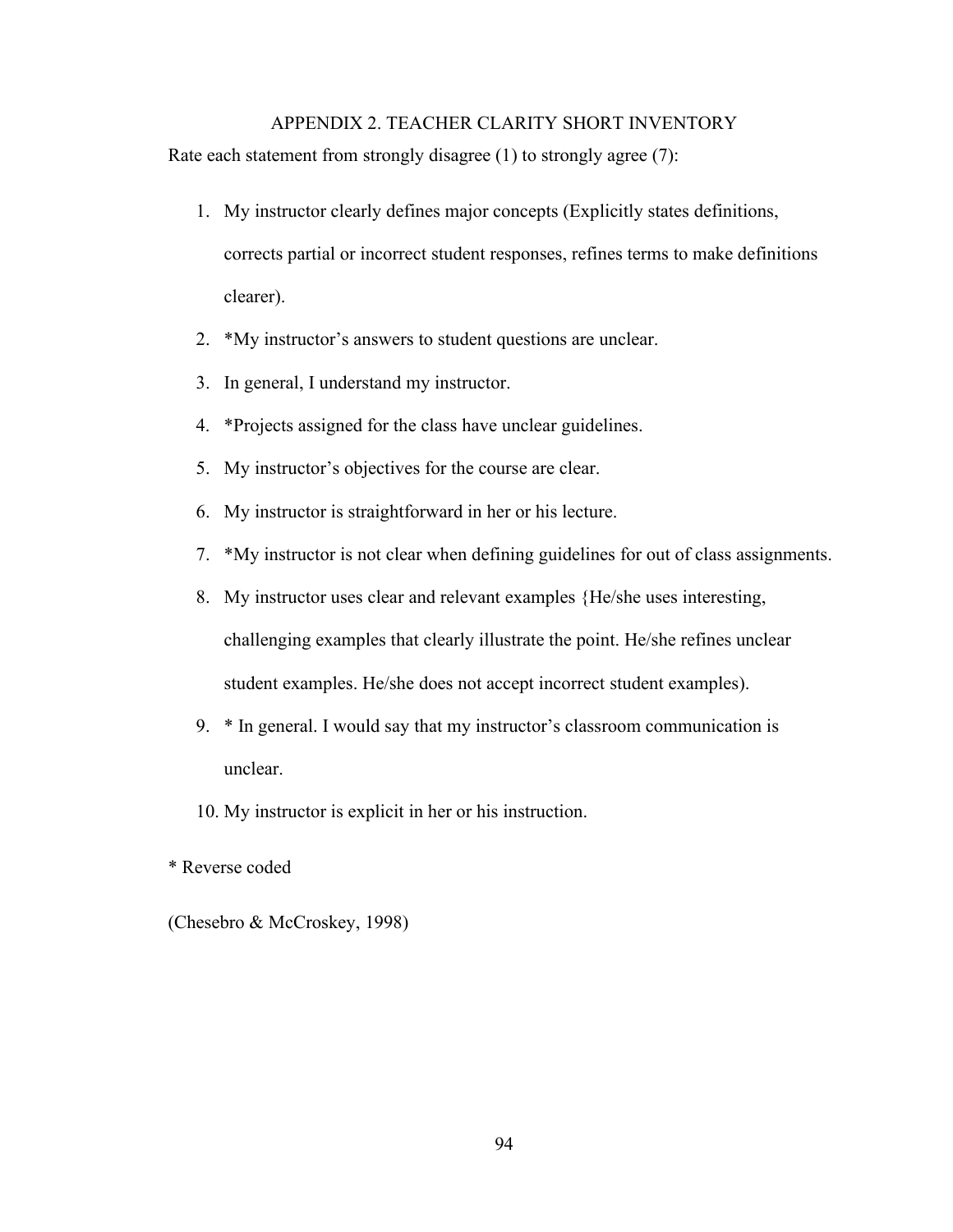# APPENDIX 3. MODIFIED RAPPORT MEASURE

Rate each statement from strongly disagree (1) to strongly agree (7):

- 1. In thinking about my relationship with my instructor, I enjoy interacting with them
- 2. My instructor create(s) a feeling of ''warmth'' in our relationship
- 3. My instructor relates well to me
- 4. In thinking about this relationship, I have a harmonious relationship with my instructor
- 5. My instructor has a good sense of humor
- 6. I am comfortable interacting with my instructor
- 7. I feel like there is a ''bond'' between my instructor and myself
- 8. I look forward to seeing my instructor in class
- 9. I strongly care about my instructor
- 10. My instructor has taken a personal interest in me
- 11. I have a close relationship with my instructor
- (Frisby & Martin, 2008)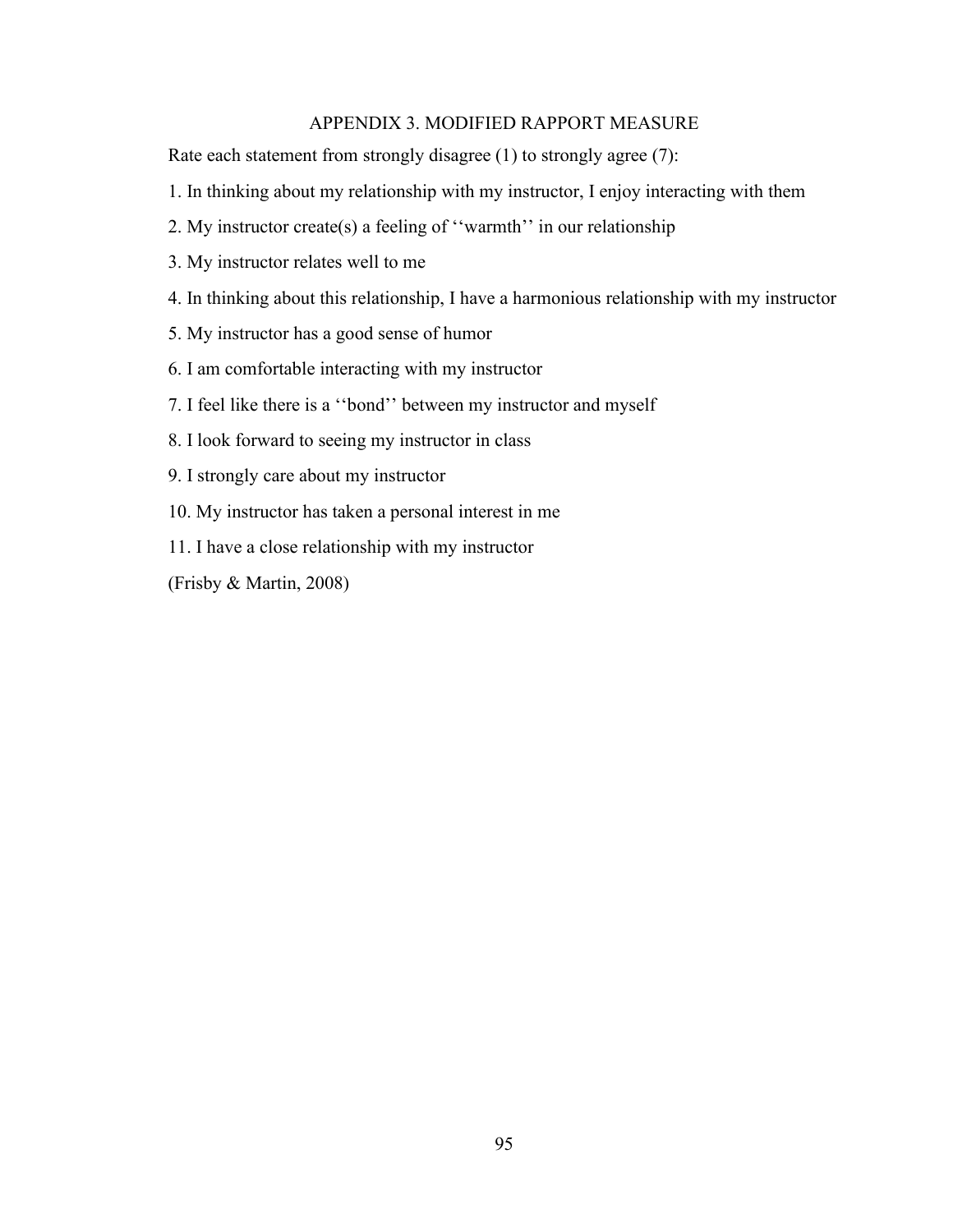# APPENDIX 4. ONLINE LEARNING CLIMATE SCALE

Instructions: Rate each statement from strongly disagree (1) to strongly agree (7): *Based on my online class interactions with the instructor, I perceived my instructor:*

As understanding.

As respectful toward me.

As supportive.

As responsive (e.g., provides feedback on assignments).

As engaged in the course.

As approachable (e.g., someone I would email or visit in virtual office hours).

*Based on my experiences with and perceptions of this online course:*

The design of this course encouraged student interaction with students.

The technology used in this course fostered collaboration among students.

This online course provided ample opportunities for communication among students.

*Based on my experiences with and perceptions of this online course:*

The organization of the course was clear.

The instructions for use of technology were clear.

The instructions for assignments were clear.

*Based on my online class interactions with students in my class, I perceive:*

Students as respectful of one another.

Students as cooperative with one another.

Students as comfortable with one another.

Note: IB = Instructor Behaviors;  $CS =$  Course Structure;  $CC =$  Course Clarity;  $SC =$ Student Connectedness.

(Kaufmann et al., 2016)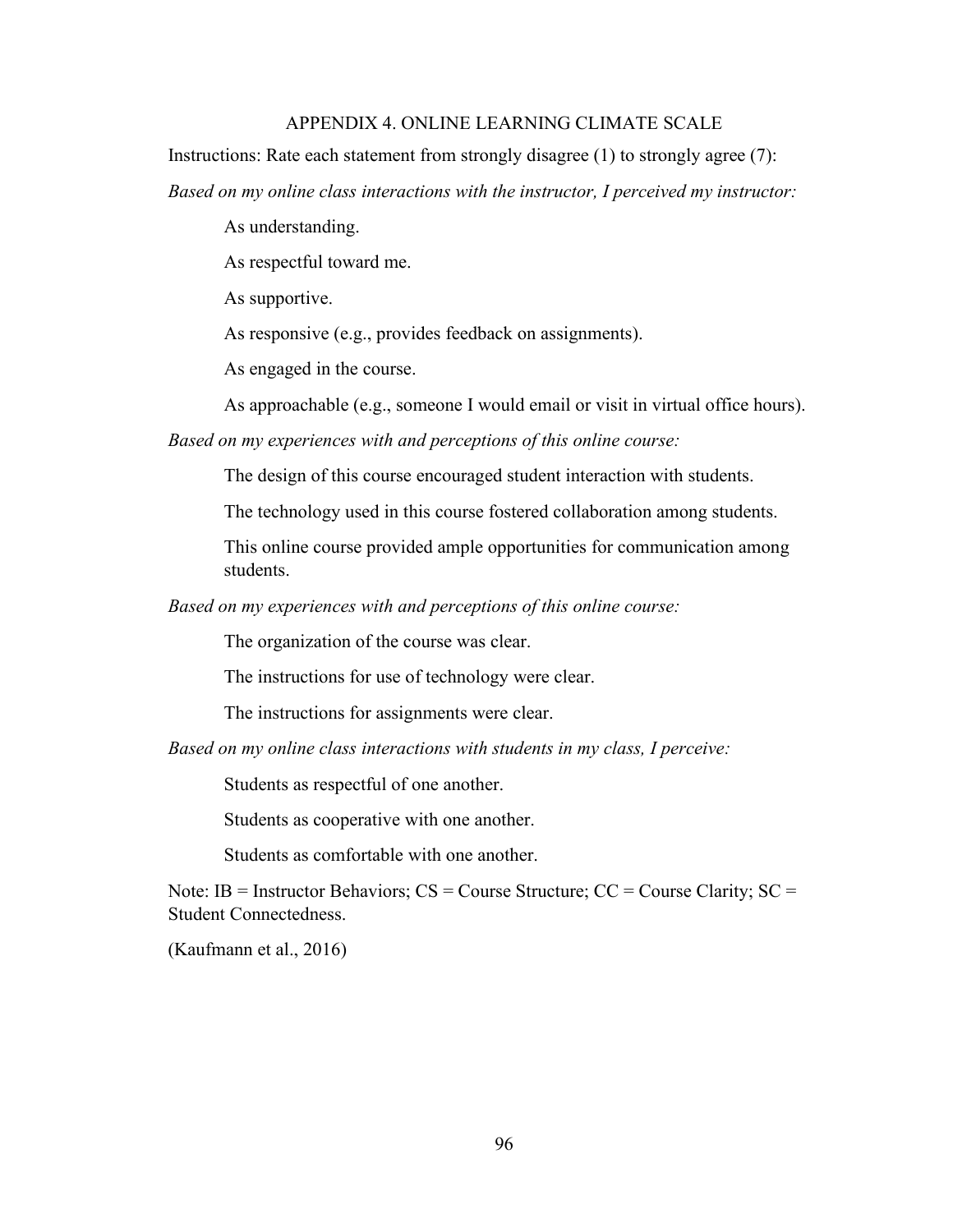# APPENDIX 5. COGNITIVE LEARNING MEASURE

Instructions: Rate each statement from strongly disagree (1) to strongly agree (7):

- 1. I have learned a great deal in this class
- 2. I have learned more in other classes than in this class∗
- 3. My knowledge on this class topic has increased since the beginning of class
- 4. I have learned nothing in this class∗
- 5. I can see clear changes in my understanding of this topic
- 6. I did not understand what I learned in this class∗
- 7. I can clearly recall information from this class
- 8. I am unable to recall what I have learned in this class∗
- 9. I would be unable to use the information from this class<sup>\*</sup>
- 10. I have learned information that I can apply

\*Reverse scored items

(Frisby & Martin, 2010)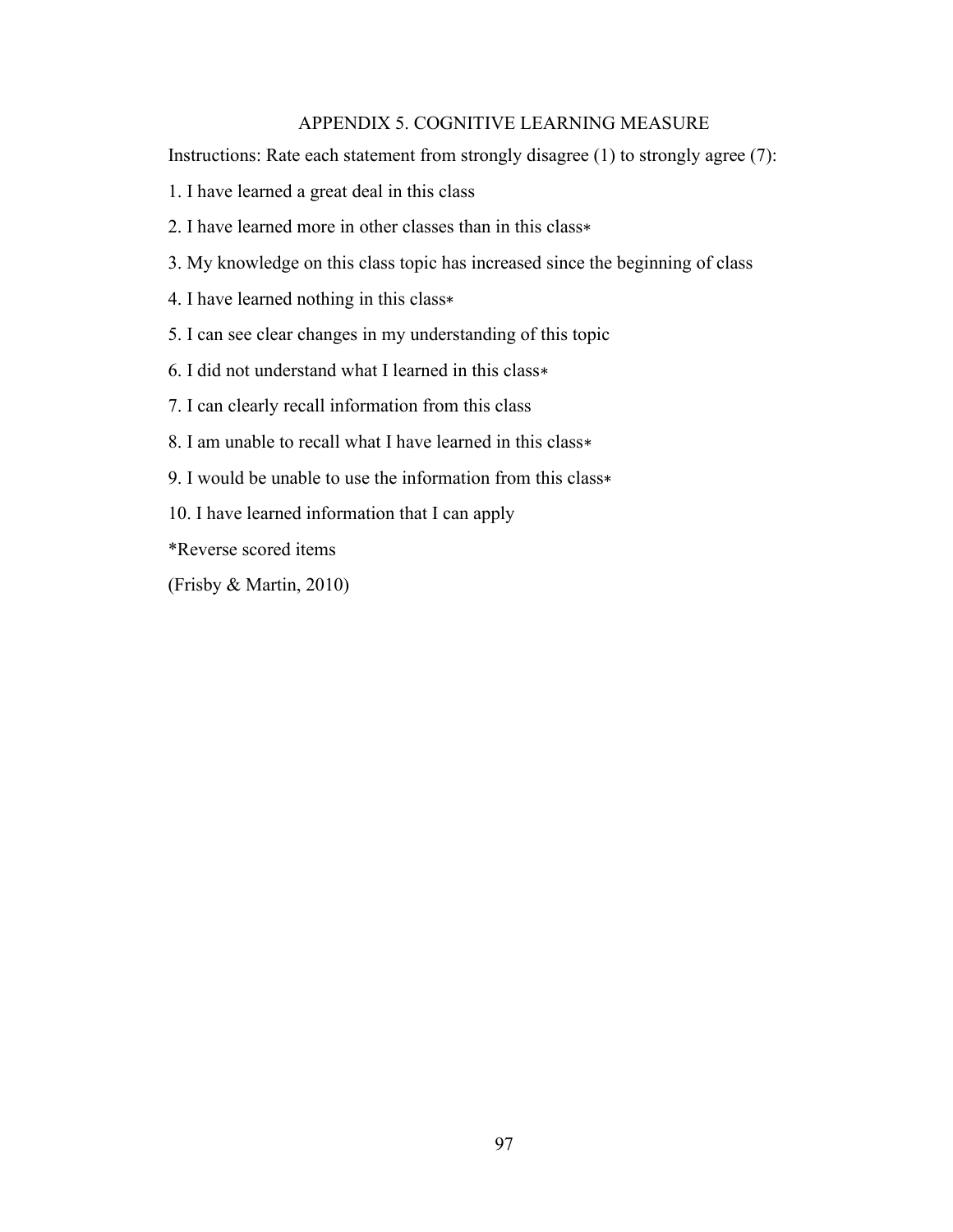# APPENDIX 6. AFFECTIVE LEARNING MEASURE

Instructions: Rate each statement from strongly disagree  $(1)$  to strongly agree  $(5)$ :

I feel this class content is: (Affect toward content measure)

- 1. Bad 1 2 3 4 5 Good
- 2. Valuable 1 2 3 4 5 Worthless
- 3. Unfair 1 2 3 4 5 Fair
- 4. Positive 1 2 3 4 5 Negative

My likelihood of taking future courses in this content area is: (Affect toward classes in this content measure)

- 5. Unlikely 1 2 3 4 5 Likely
- 6. Possible 1 2 3 4 5 Impossible
- 7. Improbable 1 2 3 4 5 Probable
- 8. Would 1 2 3 4 5 Would not

Overall, the instructor I have in this class is: (Affect toward instructor measure)

- 9. Bad 1 2 3 4 5 Good
- 10. Valuable 1 2 3 4 5 Worthless
- 11. Unfair 1 2 3 4 5 Fair
- 12. Positive 1 2 3 4 5 Negative

Were I to have the opportunity, my likelihood of taking future courses with this specific teacher would be: (Affect toward taking classes with this instructor measure)

- 13. Unlikely 1 2 3 4 5 Likely
- 14. Possible 1 2 3 4 5 Impossible
- 15. Improbable 1 2 3 4 5 Probable
- 16. Would 1 2 3 4 5 Would not

Scoring for Affective Learning and Instructor Evaluation:

Affective Learning = Affect toward content + Affect toward classes in this context.

Instructor Evaluation = Affect toward instructor  $+$  Affect toward taking classes with this instructor (McCroskey, 1994).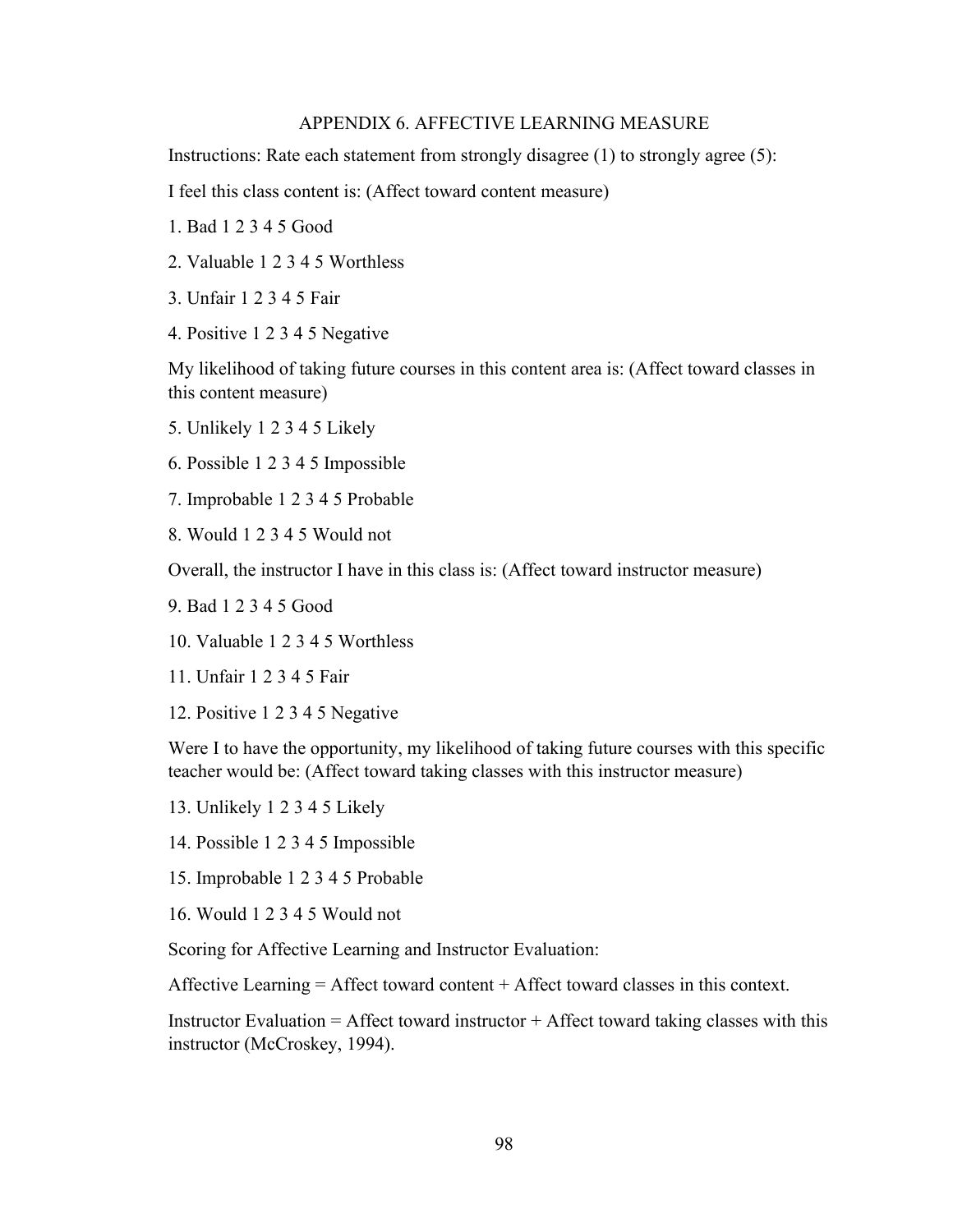#### REFERENCES

- Afifi, W. A., & Metts, S. (1998). Characteristics and consequences of expectation violations in close relationships. *Journal of Social and Personal Relationships, 15*(3), 365-392. doi/10.1177/0265407598153004
- Ali, A., Ramay, M. I., & Shahzad, M. (2011). Key factors in distance learning sources: A study of Allama Iqbal Open University (AIOU) Islamabad, Pakistan. *Turkish Online Journal of Distance Education, 12(*2), 114-127.
- Ali, A., & Smith, D. (2015). Comparing social isolation effects on students' attrition in online versus face-to face courses in computer literacy. *Issues in Informing Science and Information Technology, 12,* 11–20. https://doi.org/10.28945/2258
- Allen, I. E., & Seaman, J. (2010). Learning on demand: Online education in the United States. Retrieved from

http://sloansonsortium.org/publications/survey/pdf/learbingondemand.pdf

- Allen I.E., & Seaman, J. (2014). *Grade change: Tracking online education in the United States*. Sloan Consortium, Newburyport, MA.
- Anderson, T. (2004). Teaching in an online learning context. In T. Anderson (Ed.), *Theory and practice of online learning* (pp. 343–366). Athabasca, Canada: AU Press.
- Baran, E., Correia, A., & Thompson, A. (2011). Transforming online teaching practice: Critical analysis of the literature on the roles and competencies of online teachers. *Distance Education, 32*(3), 421–439. Doi.org/10.1080/01587919.2011.610293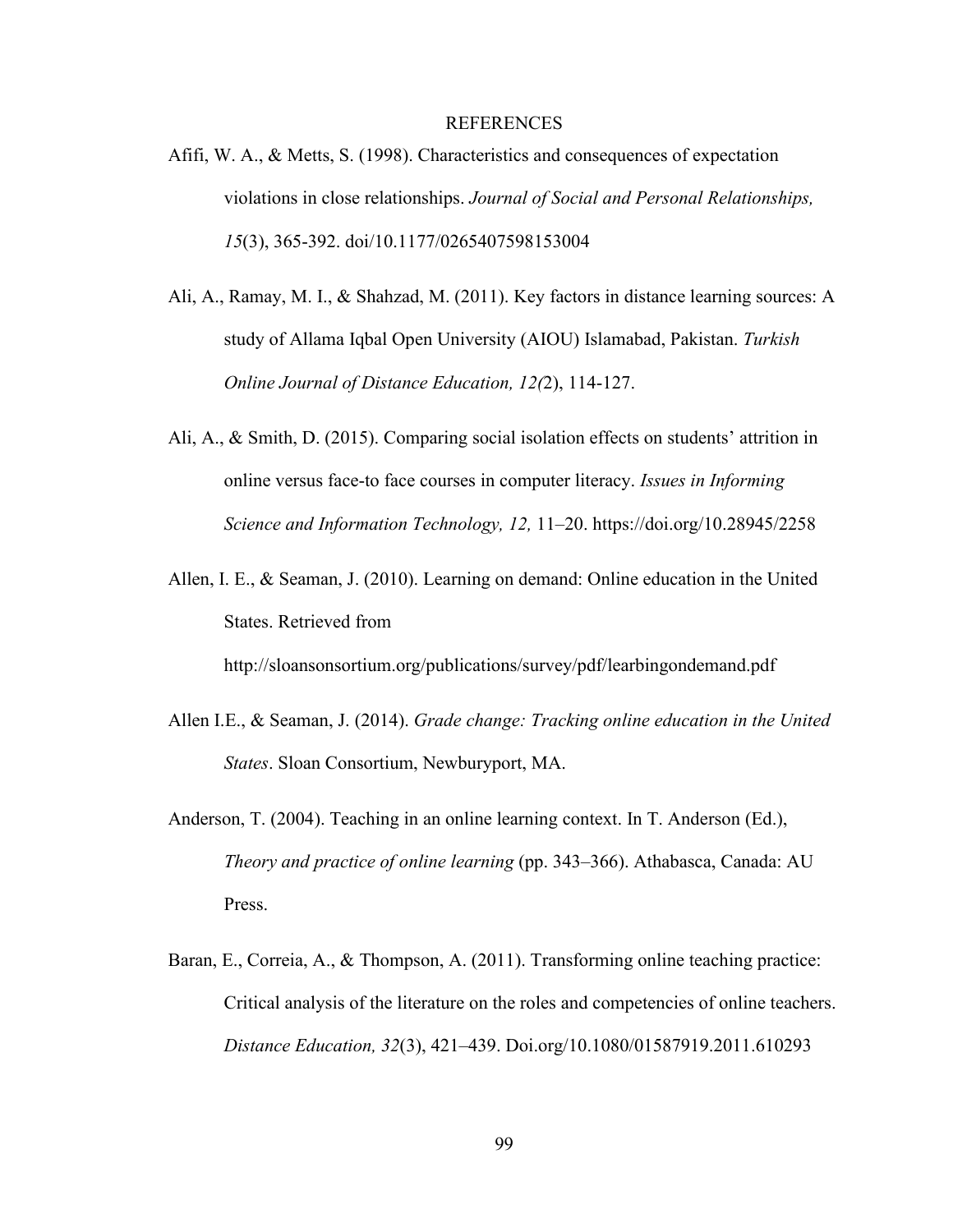- Beebe, S. A., Mottet, T. P., & Roach, K. D. (2013). *Training and development: Communicating for success* (2nd ed.). Boston, MA: Pearson.
- Bento, R., & Schuster, C. (2003). Participation: The online challenge. In A. K. Aggarwal (Ed.) *Web-Based Education: Learning from Experience* (pp. 156-182).
- Bernard, R. M., Abrami, P. C., Lou, Y., Borokovski, E., Wade, A., Wozney, L., & Huang, B. (2004). How does distance education compare with classroom instruction? A meta-analysis of the empirical literature. *Review of Educational Research, 74*(3), 379–439.
- Bloom, B. S. (1956). *A taxonomy of educational objectives: Handbook 1: The cognitive domain.* New York: David McKay.
- Bolkan, S., Goodboy, A. K., & Kelsey, D. M. (2016). Instructor clarity and student motivation: Academic performance as a product of students' ability and motivation to process instructional material. *Communication Education, 65*(2), 129-148. doi.org/10.1080/03634523.2015.1079329
- Bolkan, S. (2017). Development and validation of the clarity indicators scale. *Communication Education, 66*(1), 19-36. dx.doi.org/10.1080/03634523.2016.1202994
- Borup, J., West, R. E., & Graham, C. R. (2011). Improving online social presence through asynchronous video. *Internet and Higher Education, 15,* 195-203. doi:10.1016/j.iheduc.2011.11.001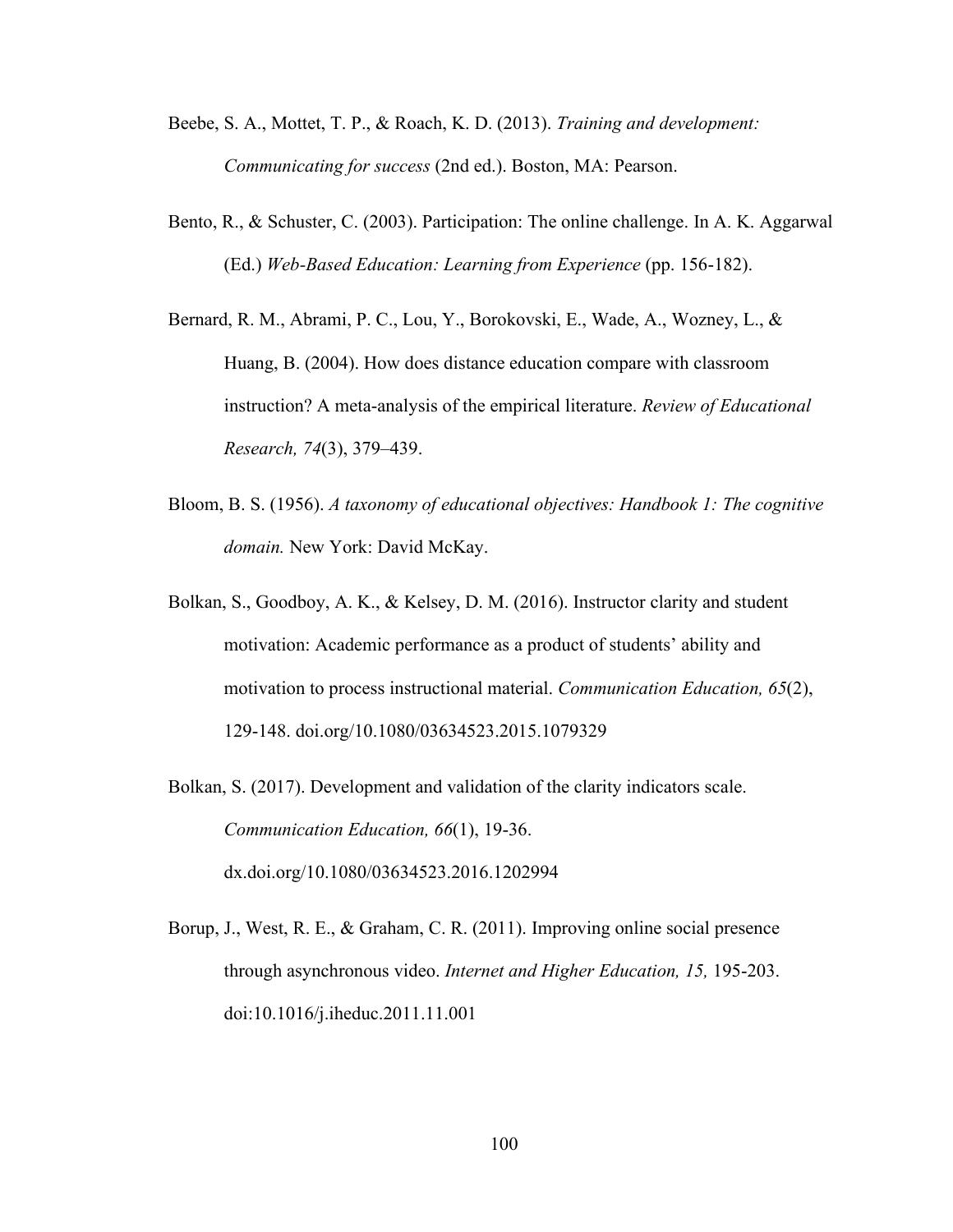- Bourdeaux, R., & Schoenack, L. (2016). Adult student expectations and experiences in an online learning environment. *The Journal of Continuing Higher Education, 64,* 152-161. DOI: 10.1080/07377363.2016.1229072
- Braun, V., & Clarke, V. (2006). Using thematic analysis in psychology. *Qualitative Research in Psychology, 3*(2), 77-101. DOI: 10.1191/1478088706qp063oa
- Burgoon, J. K. (1978). A communication model of personal space violations: Explication and an initial test. *Human Communication Research, 4,* 129-142.
- Burgoon, J. K. (2016). Expectancy violations theory. *The International Encyclopedia of Interpersonal Communication, 1,* 1-9.
- Burgoon, J. K., & Jones, S. B. (1976). Toward a theory of personal space expectations and their violations. *Human Communication Research, 2,* 131-146. doi: 10.1111/j.1468‐958.1976.tb00706.x.
- Carr, C. T., Zube, P. , Dickens, E., Hayter, C. A., & Barterian, J. A. (2012). Toward a model of sources of influence in online education: Cognitive learning and the effects of web 2.0. *Communication Education, 62*(1), 61-85. https://doi.org/10.1080/03634523.2012.724535
- Carrell, L. J., & Menzel, K. E. (2001). Variations in learning, motivation, and perceived immediacy between live and distance education classrooms. *Communication Education, 50,* 230-240.
- Catt, S., Miller, D., & Schallenkamp, K. (2007). You are the key: Communicate for learning effectiveness. *Education, 127,* 369-377.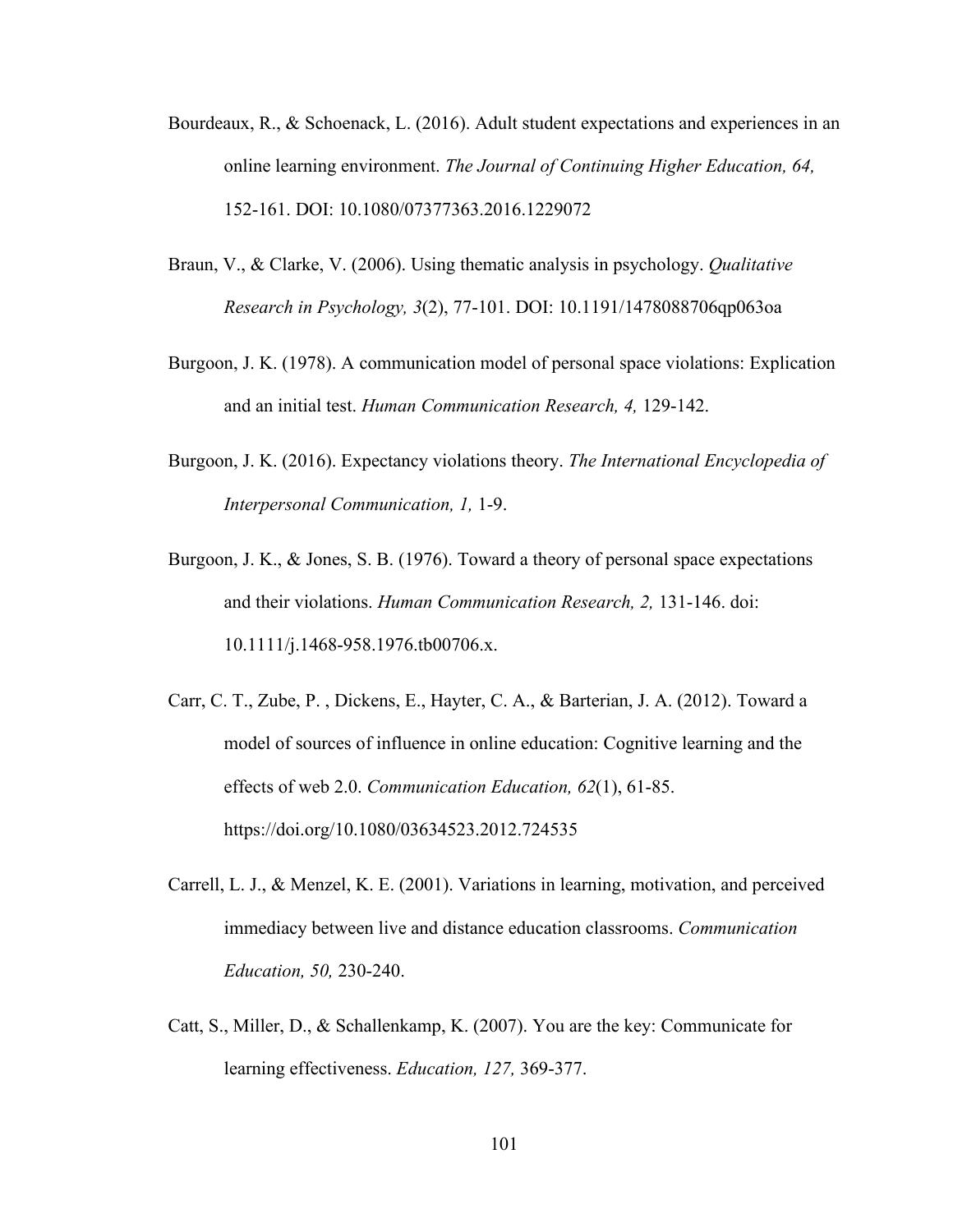- Chakraborty, M., & Muyia Nafukho, F. (2014). Strengthening student engagement: What do students want in online courses? *European Journal of Training and Development, 38*(9), 782–802.
- Chesebro, J. L. (1988). Teacher clarity: A definition, review, and a profile of the clear teacher. Unpublished Manuscript.
- Chesebro, J.L. (2001). Using the research on teacher clarity to teach more clearly. *Communication Teacher, 16*(1), 3-15.
- Chesebro, J.L. (2003). Effects of teacher clarity and nonverbal immediacy on student learning, receiver apprehension, and affect. *Communication Education, 52*(2), 135.
- Chesebro, J. L., & McCroskey, J. C. (1998a). The development of the teacher clarity short inventory (TCSI) to measure clear teaching in the classroom. *Communication Research Reports, 15*(3), 262-266.
- Chesebro, J. L. & McCroskey, J. C. (1998b). The relationship between teacher clarity and immediacy and students' experiences of state receiver apprehension when listening to teachers. *Communication Quarterly, 46,* 446-455.
- Chesebro, J. L. & McCroskey, J. C. (2001). The relationship of teacher clarity and immediacy with student state receiver apprehension, affect and cognitive learning. *Communication Education, 50,* 59-68.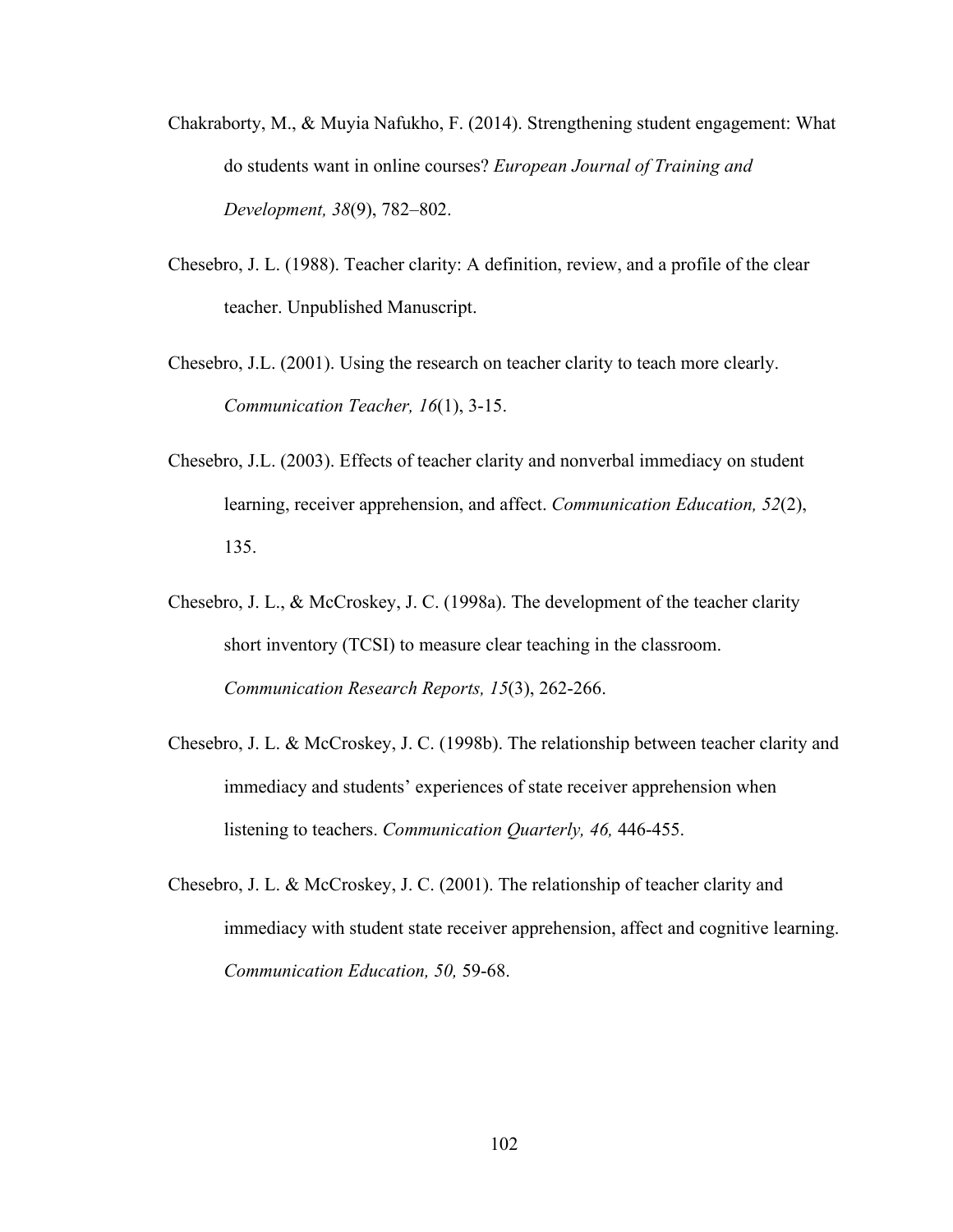- Chory, R. M. (2007). Enhancing student perceptions of fairness: The relationship between instructor credibility and classroom justice. *Communication Education, 56*(1), 89-105. DOI: 10.1080/03634520600994300
- Christophel, D. M. (1990). The relationships among teacher immediacy behaviors, student motivation, and learning. *Communication Education, 39*(4), 323-340. DOI: 10.1080/03634529009378813
- Conley, A., & Yun, K. A. (2017). A survey of instructional communication: 15 years of research in review. *Communication Education, 66*(4), 451-466. DOI:10.1080/03634523.2017.1348611
- DeGroot, J. M., Young, V. J., & VanSlette, S. H. (2015). Twitter use and its effects on student perception of instructor credibility. *Communication Education, 64,* 419- 437. Doi:10.1080/03634523.2015.1014386
- DeHouwer, J., Barnes-Holmes, D., & Moors, A. (2013). What is learning? On the nature and merits of a functional definition of learning. *Psychonomic Bulletin and Review, 20,* 631-642. doi:10.3758/s13423-013-0386-3
- Dunleavy, K. N. (2006). The effect of instructor humor on perceived instructor credibility, student state motivation, and student motives to communication in the classroom. *The Kentucky Journal of Communication, 25,* 39-56.
- Dwyer, K. K., Bingham, S. G., Carlson, R. E., Prisbell, M., Cruz, A. M., & Fus, D. A. (2004). Communication and connectedness in the classroom: Development of the connected classroom climate inventory. *Communication Research Reports, 21*(3), 264-272. doi.org/10.1080/08824090409359988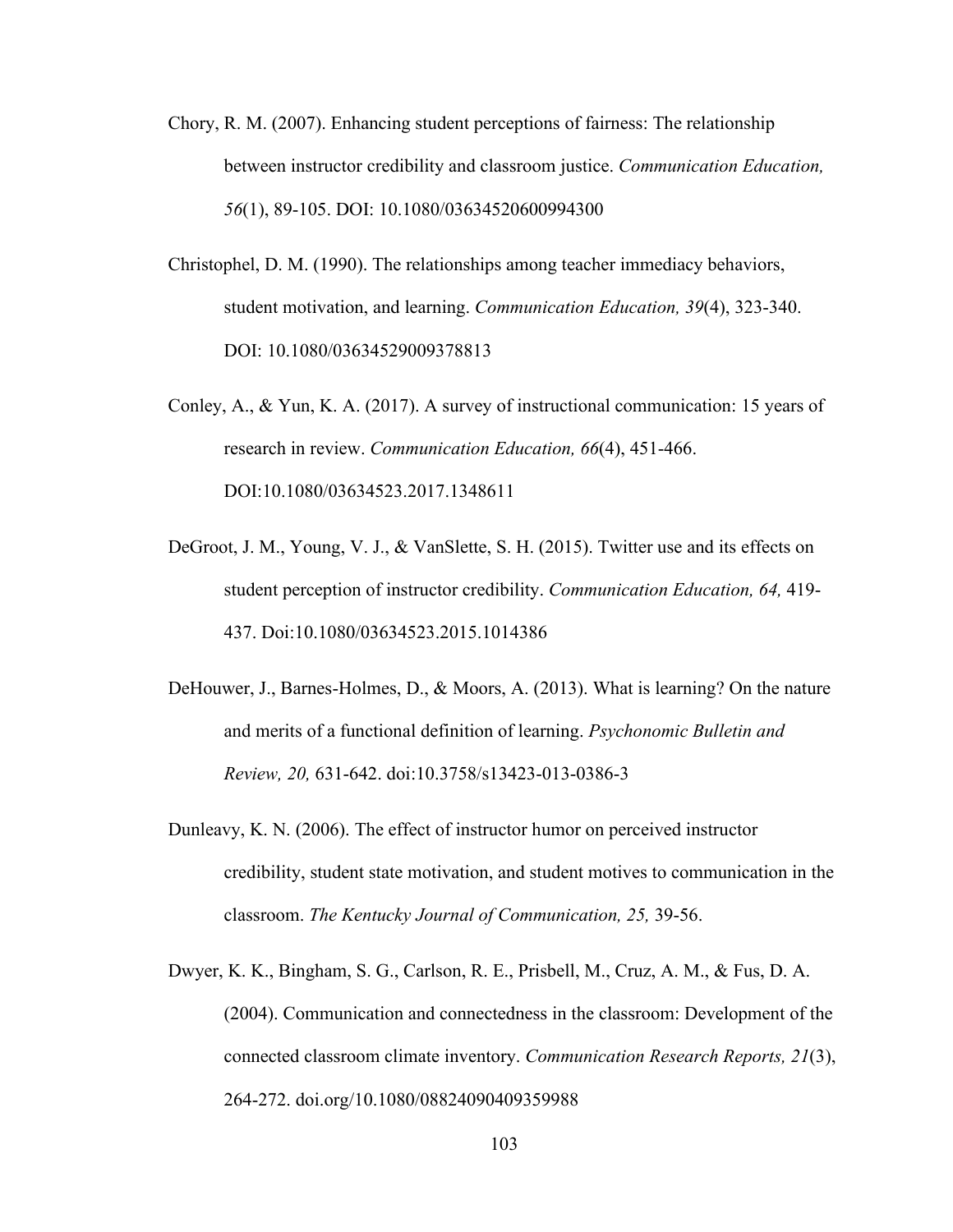- Faranda, W. T., & Clarke, I. (2004). Student observation of outstanding teaching: Implications for marketing educators. *Journal of Marketing Education, 26*(3), 271-281. https://doi.org/10.1177/ 0273475304268782
- Finn, A. N., Schrodt, P., Witt, P. L., Elledge, N., Jernberg, K. A., & Larson, L. M. (2009). A meta-analytical review of teacher credibility and its associations with teacher behaviors and student outcomes. *Communication Education, 58*(4), 516- 537. DOI: 10.1080/03634520903131154
- Freitas, F. A., Myers, S. A., & Avtgis, T. A. (1998). Student perceptions of instructor immediacy in conventional and distributed learning classrooms. *Communication Education, 47,* 366-372.
- Frisby, B. N., Berger, E., Burchett, M., Herovic, E., & Strawser, M. G. (2014). Participation apprehensive students: The influence of face support and instructor-Student rapport on classroom participation. *Communication Education*, *63*, 105- 123. doi:10.1080/03634523.2014.881516
- Frisby, B. N., & Buckner, M. M. (2018). Rapport in the instructional context. In A. M. Hosek & M. L. Houser (Eds.), *Handbook of instructional communication: Rhetorical and relational perspectives* (2nd ed., pp. 126-136). Routledge, NY.
- Frisby, B. N., & Gaffney, A. L. (2015). Understanding the role of instructor rapport in the college classroom. *Communication Research Reports*, *32*, 340-346. doi:10.1080/08824096.2015.1089847
- Frisby, B. N., Limperos, A., Record, R. A., Downs, E., & Kercsmar, S. C. (2013). Students' perceptions of social presence: Rhetorical and relational goals across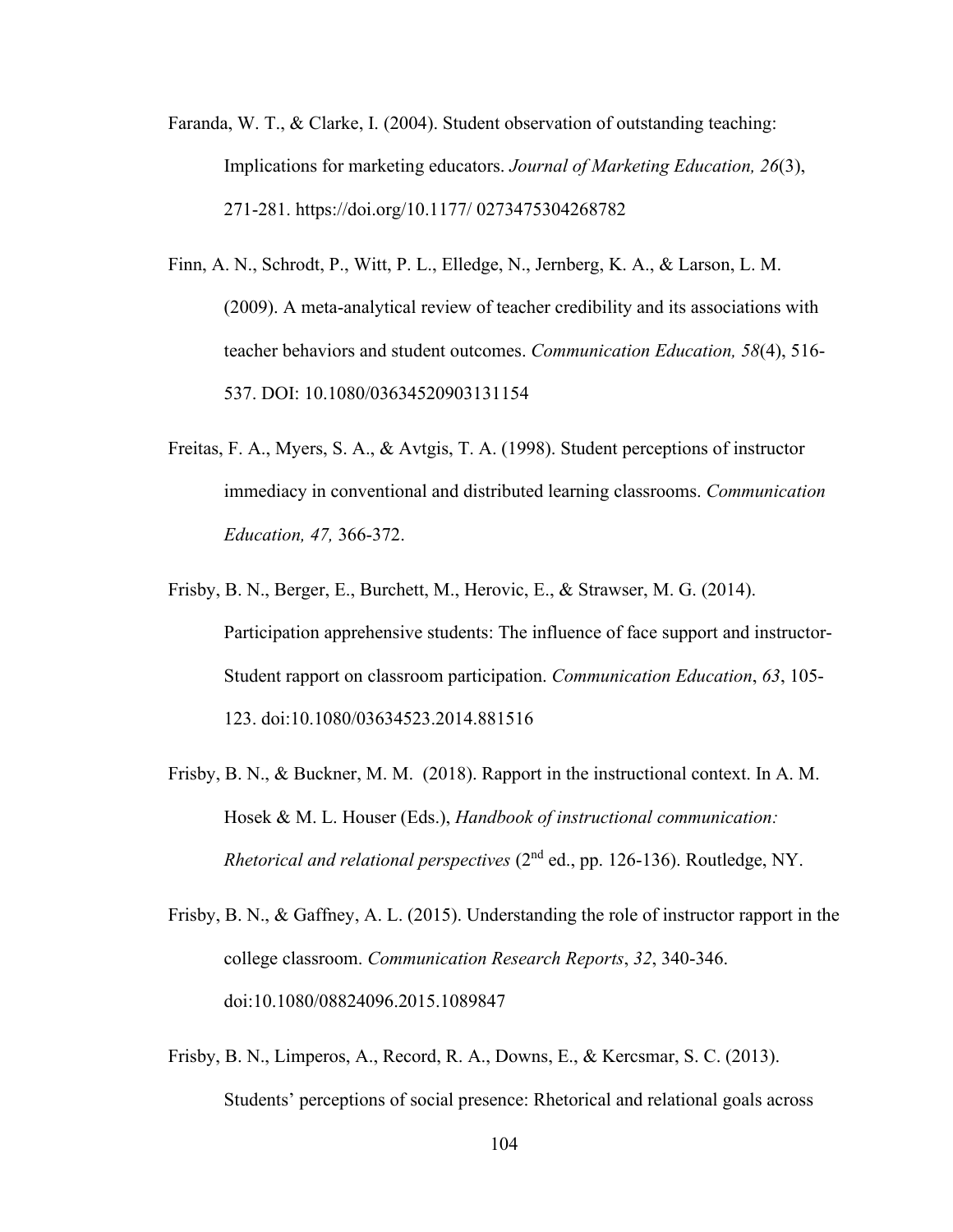three mediated instructional designs. *Journal of Online Learning and Teaching*, *19*, 468-480.

- Frisby, B. N., Mansson, D. H., & Kaufmann, R. (2014). The cognitive learning measure: A three-study examination of validity. *Communication Methods and Measures, 8,* 163-176. DOI: 10.1080/19312458.2014.903389
- Frisby, B. N., & Martin, M. M (2010). Instructor-student and student-student rapport in the classroom. *Communication Education*, *59*, 146-164. doi:10.1080/03634520903564362
- Frisby, B. N., & Myers, S. A. (2008). The relationships among perceived instructor rapport, student participation, and student learning outcomes. *Texas Speech Communication Journal, 33,* 27-34.
- Frisby, B. N., & Sidelinger, R. J. (2013). Violating student expectations: Student disclosures and student reactions in the college classroom. *Communication Studies, 64*(3), 241-258.
- Frisby, B. N., Slone, A. R., & Bengu, E. (2016). Rapport, participation, and learning in U.S. and Turkish student classrooms: A replication and cultural comparison. *Communication Education*. Advanced online publication. doi:10.1080/03634523.2016.1208259
- Frymier, A. B., & Weser, B. (2001). The role of student predispositions on student expectations for instructor communicative behavior. *Communication Education, 50,* 314-326. doi:10.1080%2F03634520109379258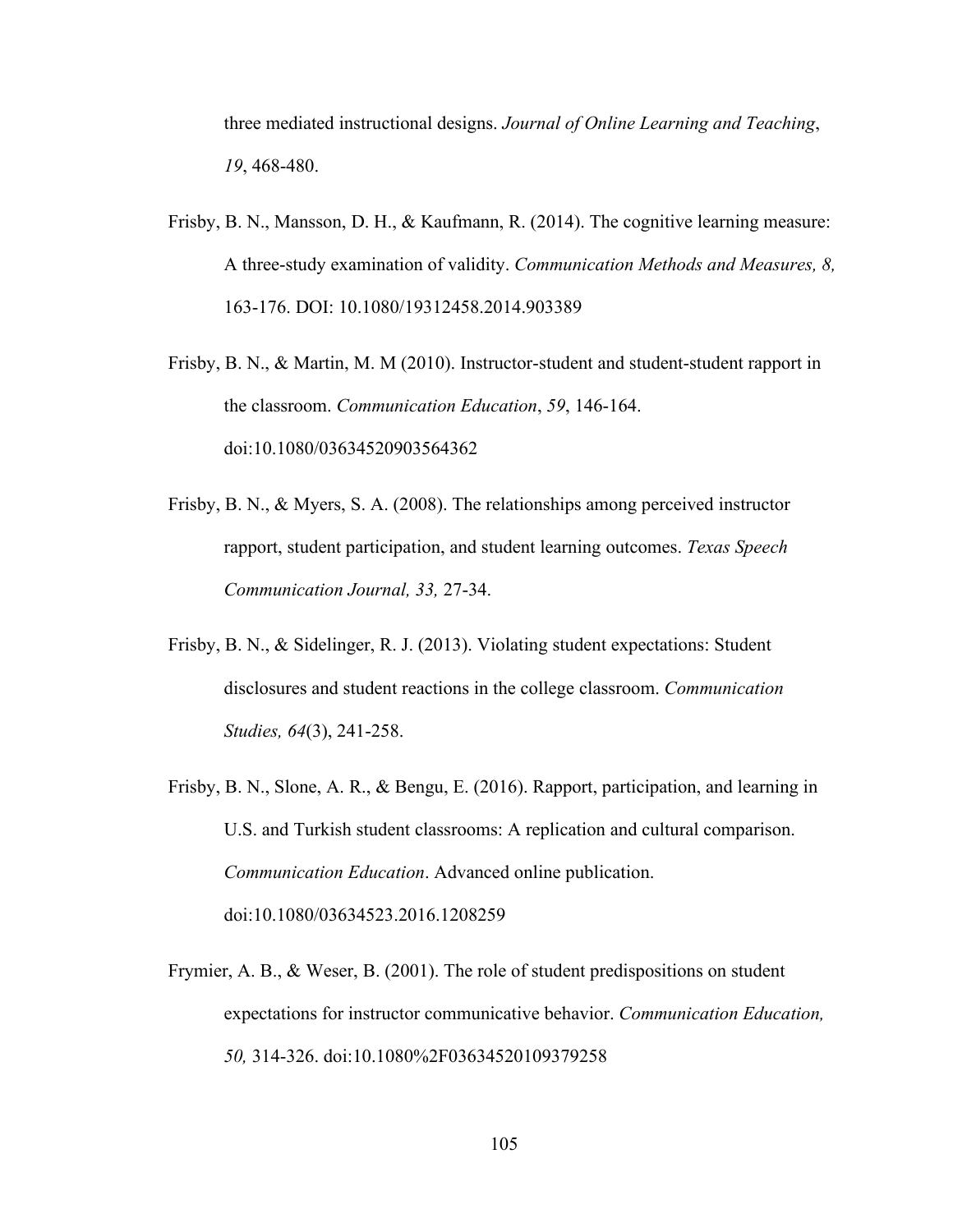- Garrison, D. R., Anderson, T., & Archer, W. (2000). Critical inquiry in a text-based environment: Computer conferencing in higher education. *The Internet and Higher Education, 2*(3), 87-105. doi:10.1016/S1096-7516(00)00016-6.
- Gremler, D. D., & Gwinner, K. P. (2000). Customer-employee rapport in service relationships. *Journal of Service Research, 3,* 82-104.
- Hara, N. (2000). Student distress with a web-based distance education course. *Information, Communication, and Society, 3,* 557–579. doi:10.1080/13691180010002297
- Hays, E. R. (1970). Ego-threatening classroom communication: A factor analysis of student perceptions. *Speech Teacher*, *19*, 43-48. doi:10.1080/03634527009377791
- Haythornthwaite, C., & Andrews, R. (2011). *E-learning theory and practice*. Sage Publications.
- Hew, K. F. (2016). Promoting engagement in online courses: What strategies can we learn from three highly rated MOOCS. *British Journal of Educational Technology, 47*(2), 320–341.

Hislop, G. (2009). The inevitability of teaching online. *Computer, 42*(12), 94-96.

Horzum, M. B. (2015). Interaction, structure, social presence, and satisfaction in online learning. *Eurasia Journal of Mathematics, Science, and Technology, 11*(3), 505- 512. doi:10.12973/Eurasia.2014.1324a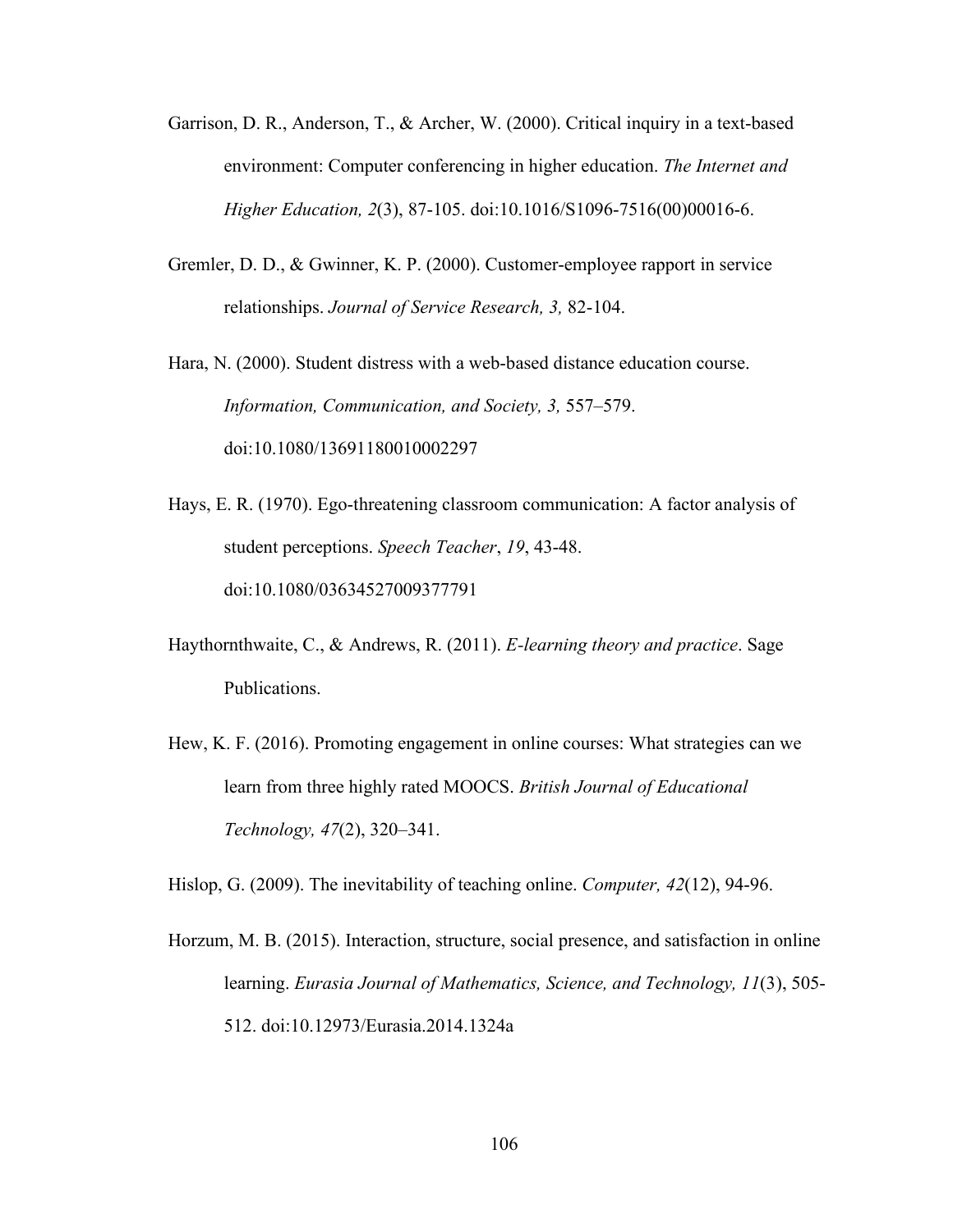- Houser, M. L. (2005). Are we violating their expectations? Instructor communication expectations of traditional and nontraditional students. *Communication Quarterly, 53,* 213-228.
- Houser, M. L. (2006). Expectancy violations of instructor communication as predictors of motivation and learning: A comparison of traditional and nontraditional students. *Communication Quarterly, 54*(3), 331-349.
- Hutchens, J. S., & Hayes, T. (2014). In your Facebook: Examining Facebook usage as misbehavior on perceived teacher credibility. *Educational Information Technology, 19,* 5-20. Doi:10.1007/S10639-012-9201-4
- Janicki, T. & Liegle, J.O. (2001). Development and evaluation of a framework for creating Web-based learning modules: A pedagogical and systems approach. *Journal of Asynchronous Learning Networks, 5*(1), 58-84.
- Jaschik, S., & Lederman, D. (2019). *Survey of faculty attitudes on technology.* Inside Higher Ed.
- Johnson, D. I. (2009). Connected classroom climate: A validity study. *Communication Research Reports, 26,* 146-157.
- Joo, Y. J., Park, S., & Shin, E. K. (2017). Students' expectation, satisfaction, and continuance intention to use digital textbooks. *Computers in Human Behavior, 69,* 83–90.
- Jorgenson, J. (1992). Social approaches: Communication, rapport, and the interview: A social perspective. *Communication Theory, 2,* 148-156.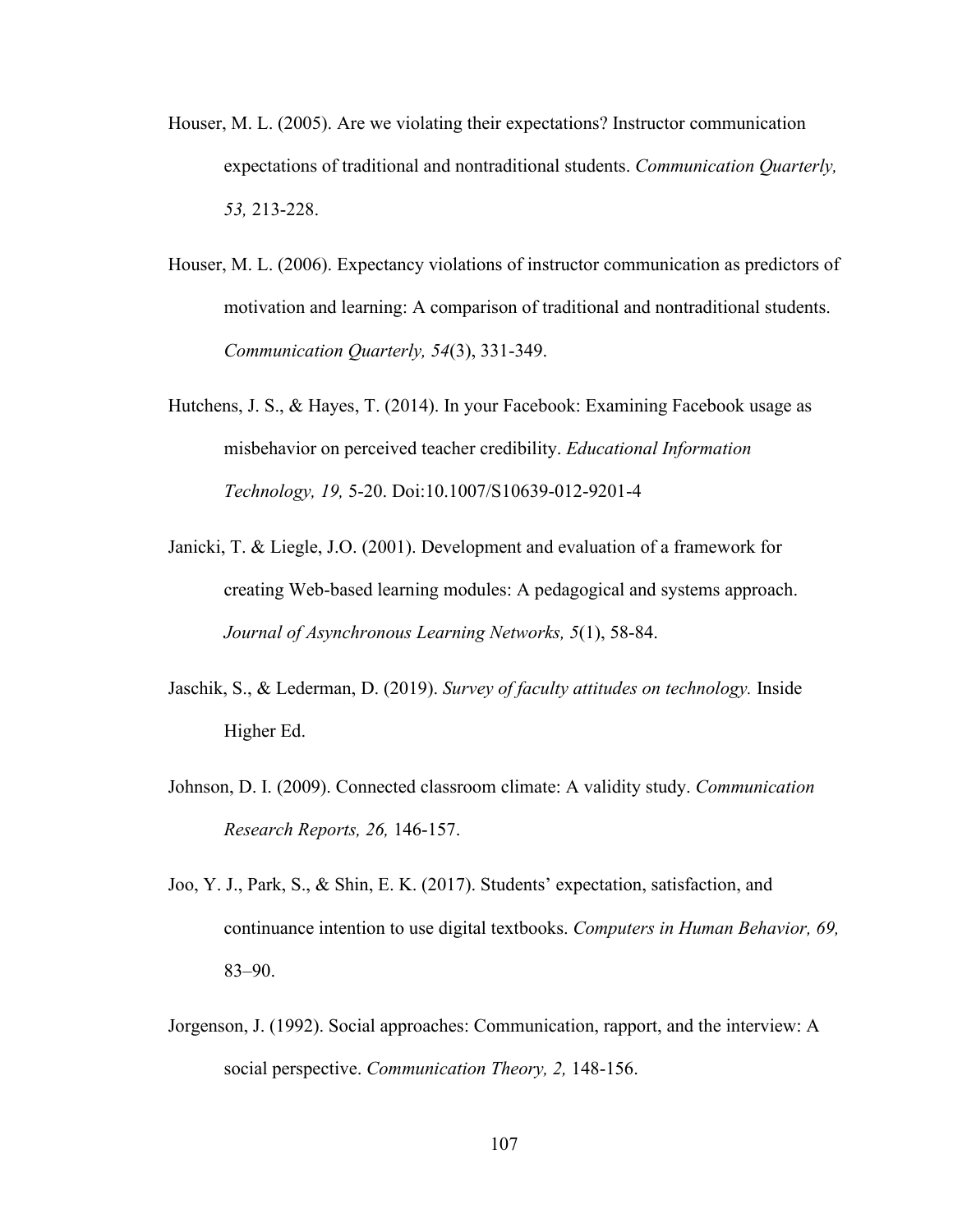- Journell, W. (2010). Perceptions of e-learning in secondary education: A viable alternative to classroom instruction or a way to bypass engaged learning? *Educational Media International, 47*(1), 69-81. https://doi.org/10.1080/09523981003654985
- Kalman, Y. M., & Rafaeli, S. (2011). Online pauses and silence: Chronemic expectancy violations in written computer-mediated communication. *Communication Research, 38*(1), 54-69. DOI: 10.1177/0093650210378229
- Kaufmann, R., & Buckner, M. M. (2019). Revisiting "power in the classroom": exploring online learning and motivation to study course content. *Interactive Learning Environments, 27*(3), 402-409. DOI: 10.1080/10494820.2018.1481104
- Kaufmann, R., Sellnow, D. D., & Frisby, B. N. (2016). The development and validation of the online learning climate scale (OLCS). Communication Education, 65(3), 307-321. doi.org/10.1080/03634523.2015.1101778
- Kaufmann, R., & Tatum, N. T. (2017). Do we know what we think we know? On the importance of replication in instructional communication research. *Communication Education, 66,* 479-481. doi:10.1080/03634523.2017.1342849
- Kaufmann, R., & Tatum, N. T. (2018). Examining direct and indirect effects of classroom procedural justice on online students' willingness to talk. *Distance Education, 39*(3), 373-389. DOI: 10.1080/01587919.2018.1476838
- Kaufmann, R., & Vallade, J. (2020). Exploring connections in the online learning environment: Student perceptions of rapport, climate, and loneliness. *Interactive Learning Environments.* DOI: 10.1080/10494820.2020.1749670.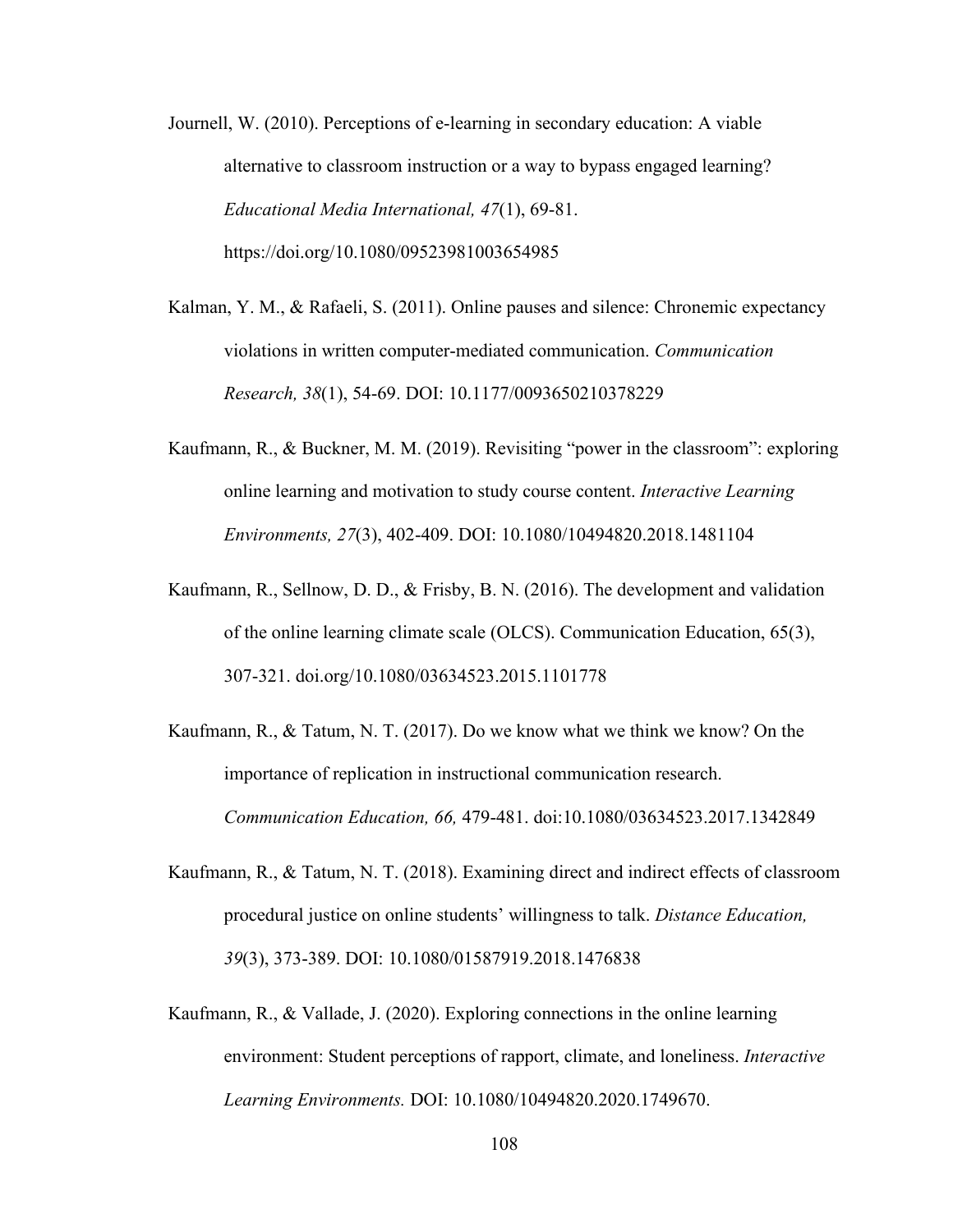- Kaufmann, R., & Vallade, J. (2021). Online student perceptions of their communication preparedness. *E-Learning and Digital Media, 18*(1), 86-104. Doi: 10.1177/2042753020950873
- Kearney, P., Plax, T. G., Hays, E. R., & Ivey, M. J. (1991). College teacher misbehaviors: What students don't like about what teachers say and do. *Communication Quarterly, 39*(4), 309–324. https://doi.org/10.1080/01463379109369808
- Kentnor, H. E. (2015). Distance education and the evolution of online learning in the United States. *Curriculum and Teaching Dialogue, 17*(1), 21-34.
- Kerssen-Griep, J., Trees, A. R., & Hess, J. A. (2008). Attentive facework during instructional feedback: Key to perceiving mentorship and optimal learning environment. *Communication Education, 57,* 312-332.
- King, P., & Witt, P. (2009). Teacher immediacy, confidence testing, and the measurement of cognitive learning. *Communication Education, 58,* 110-123. doi:10.1080/03634520802511233
- Land, M. L. (1979). Low-inference variables of teacher clarity: Effects on student concept learning. *Journal of Educational Psychology, 71,* 795-799. doi:10.1037/0022-0663.71.6.795
- Lane, D. R., Frey, T. K., & Tatum, N. T. (2018). Affective approaches in the instructional context. In A. M. Hosek & M. L. Houser (Eds.), *Handbook of instructional communication: Rhetorical and relational perspectives* (2<sup>nd</sup> ed., pp. 223-234). Routledge, NY.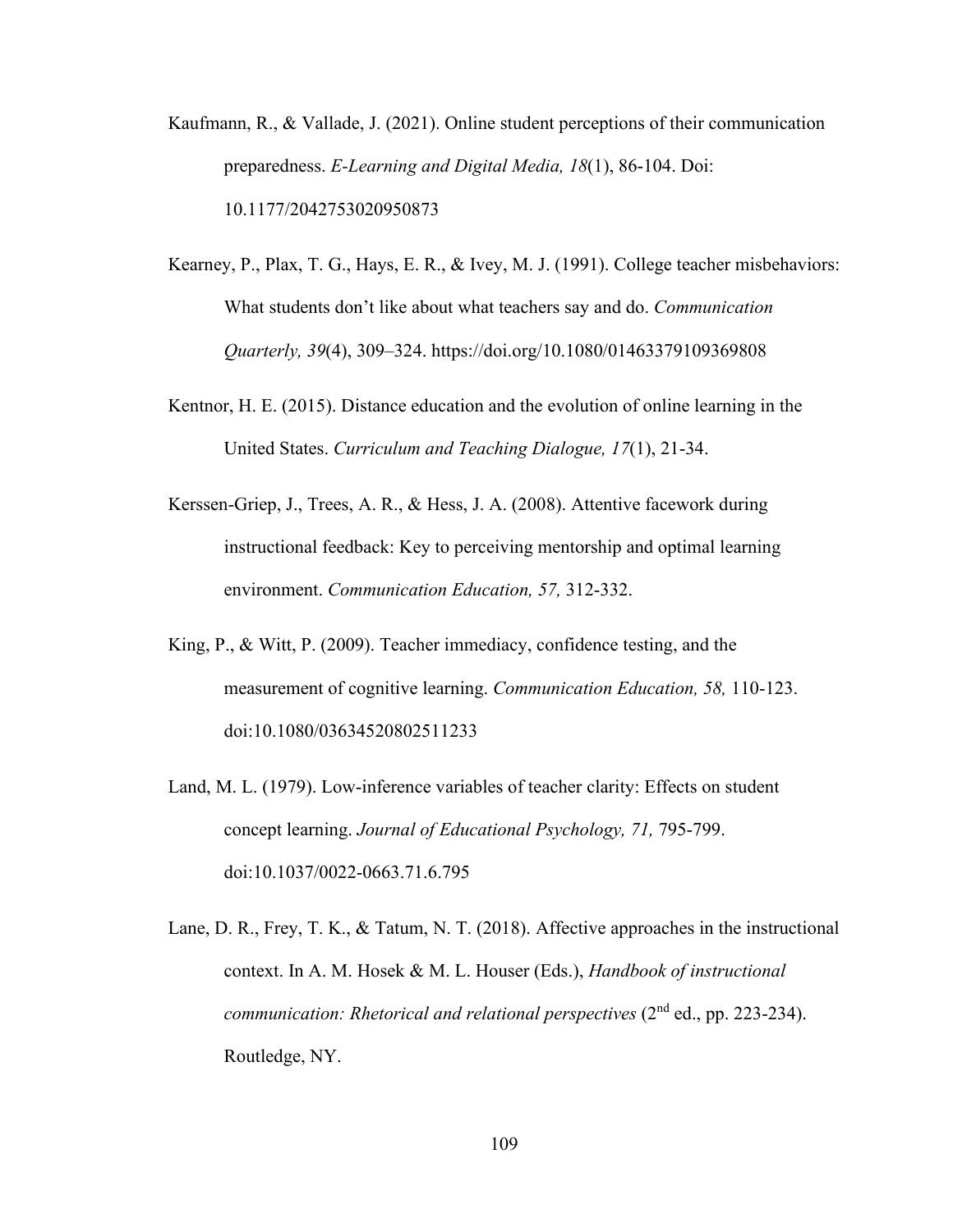- LaRose, R., & Whitten, P. (2000). Re-thinking instructional immediacy for web courses: A social cognitive exploration. *Communication Education, 49,* 320-338. doi:10.1080/03634520009379221
- Limperos, A. M., Buckner, M. M., Kaufmann, R., & Frisby, B. N. (2015). Online teaching and technological affordances: An experimental investigation into the impact of modality and clarity on perceived and actual learning. *Computers & Education, 83,* 1-9. https://doi.org/10.1016/j.compedu.2014.12.015
- MacArthur, B. L, & Villagran, M. M. (2015). Instructor misbehaviors as digital expectancy violations: What students despise and what they let slide. *Journalism & Mass Communication Educator, 70*(1), 26-43. DOI: 10.1177/1077695814566046
- Manstead, A. S. R., Lea, M., & Goh, J. (2011). Facing the future: Emotion communication and the presence of others in the age of video-mediated communication. In A. Kappa & N. C. Krämer (Eds.), *Face-to-face communication over the Internet: Emotions in a web of culture, language, and technology* (pp. 17–38). Cambridge: Cambridge University Press.
- Mayer, R. E., & Moreno, R. (2003). Nine ways to reduce cognitive load in multimedia learning. *Educational Psychologist, 38,* 43-52. doi:10.1207/S15326985EP3801\_6
- McBrien, J. L., Cheng, R., & Jones, P. (2009). Virtual spaces: Employing a synchronous online classroom to facilitate student engagement in online learning. *International Review of Research in Open and Distance Learning, 10*(3), 1-17.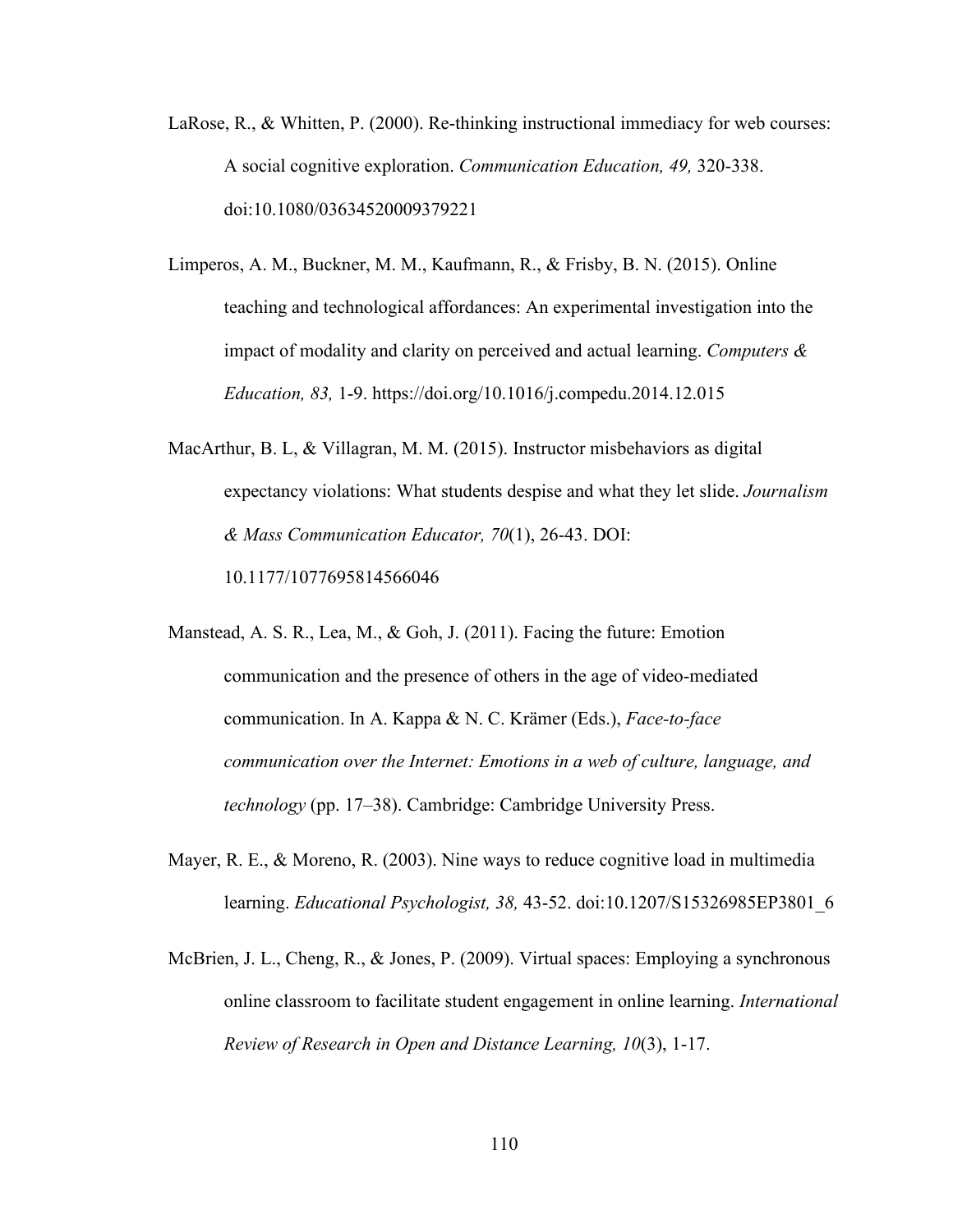- McCroskey, J. C. (1994). Assessment of affect toward communication and affect toward instruction in communication. In S Morreale & M. Brooks (Eds.), *1994 SCA summer conference proceedings and prepared remarks: Assessing college student competence in speech communication.* Annandale, VA: Speech Communication Association.
- McCroskey, J. C., Holdridge, W., & Toomb, J. K. (1974). An instrument for measuring the source credibility of basic speech communication instructors. *The Speech Teacher, 23*(1), 26-33. https://doi.org/10.1080/03634527409378053
- McCroskey, J. C., & Teven, J. J. (1999). Goodwill: A reexamination of the construct and its measurement. *Communication Monographs, 66*(1), 90-103. https://doi.org/10.1080/03637759909376464
- McCroskey, J. C., Valencic, K. M., & Richmond, V. P. (2004). Toward a general model of instructional communication. *Communication Quarterly, 52,* 197-210.
- Means, B., Toyama, Y., Murphy, R. F., & Baki, M. (2013). The effectiveness of online and blended learning: A meta-analysis of the empirical literature. *Teachers College Record, 115*(3), 1-47.
- Meluch, A. L. (2017). Mixing methods in instructional research. *Communication Education, 66*(4), 477-479.
- Moos, R. H. (1979). *Evaluating educational environments*. San Francisco, CA: Jossey-Bass.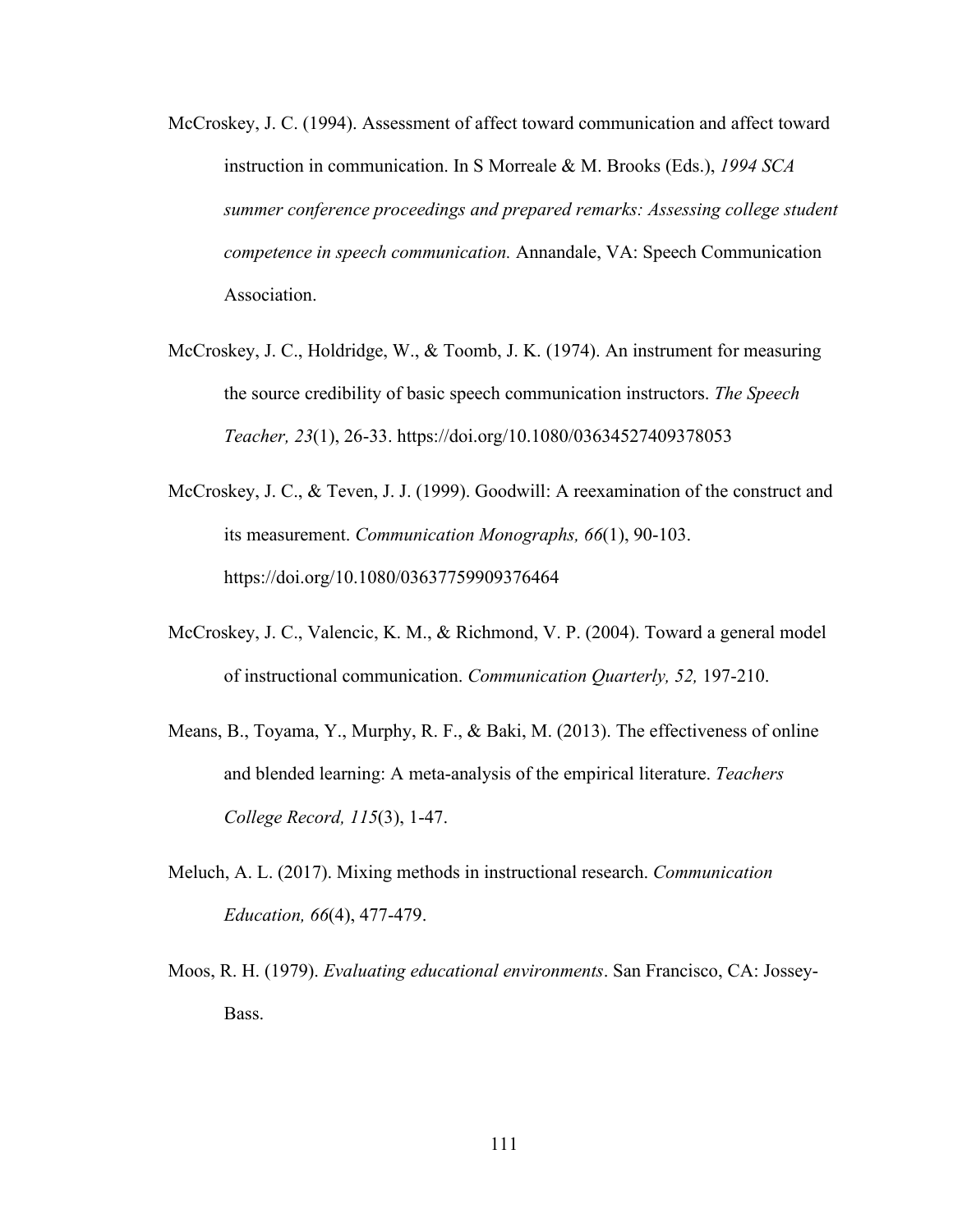- Morreale, S. P., Thorpe, J., & Westwick, J. N. (2020). Online teaching: Challenge or opportunity for communication education scholars? Communication Education, 70(1), 117-119. https://doi.org/10.1080/03634523.2020.1811360
- Mottet, T. P., Parker-Raley, J., Cunningham, C., Beebe, S. A., & Raffeld, P. C. (2006). Testing the neutralizing effect of instructor immediacy on student course workload expectancy violations and tolerance for instructor unavailability. *Communication Education, 55*(2), 147-166.
- Mottet, T. P., Parker-Raley, J., Beebe, S. A., & Cunningham, C. (2007). Instructors who resist "college lite": The neutralizing effect of instructor immediacy on student course workload expectancy violations and perceptions of instructor credibility and affective learning. *Communication Education, 56*(2), 145-167.
- Mottet, T. P., & Richmond, V. P. (1998). Newer is not necessarily better: A reexamination of affective learning measurement. *Communication Research Reports, 15,* 370-378. doi:10.1080/08824099809362136
- Muir, T., Milthorpe, N., Stone, C., Dyment, J., Freeman, E., & Hopwood, B. (2019). Chronicling engagement: students' experience of online learning over time. *Distance Education, 40*(2), 262-277. DOI: 10.1080/01587919.2019.1600367 Myers, S. A. (1995). Student perceptions of teacher affinity-seeking and classroom climate. *Communication Research Reports, 12,* 192-199.
- Mupinga, D. M., Nora, R. T., & Yaw, D. C. (2006). The learning styles, expectations, and needs of online students. College Teaching, 54(1), 185-189.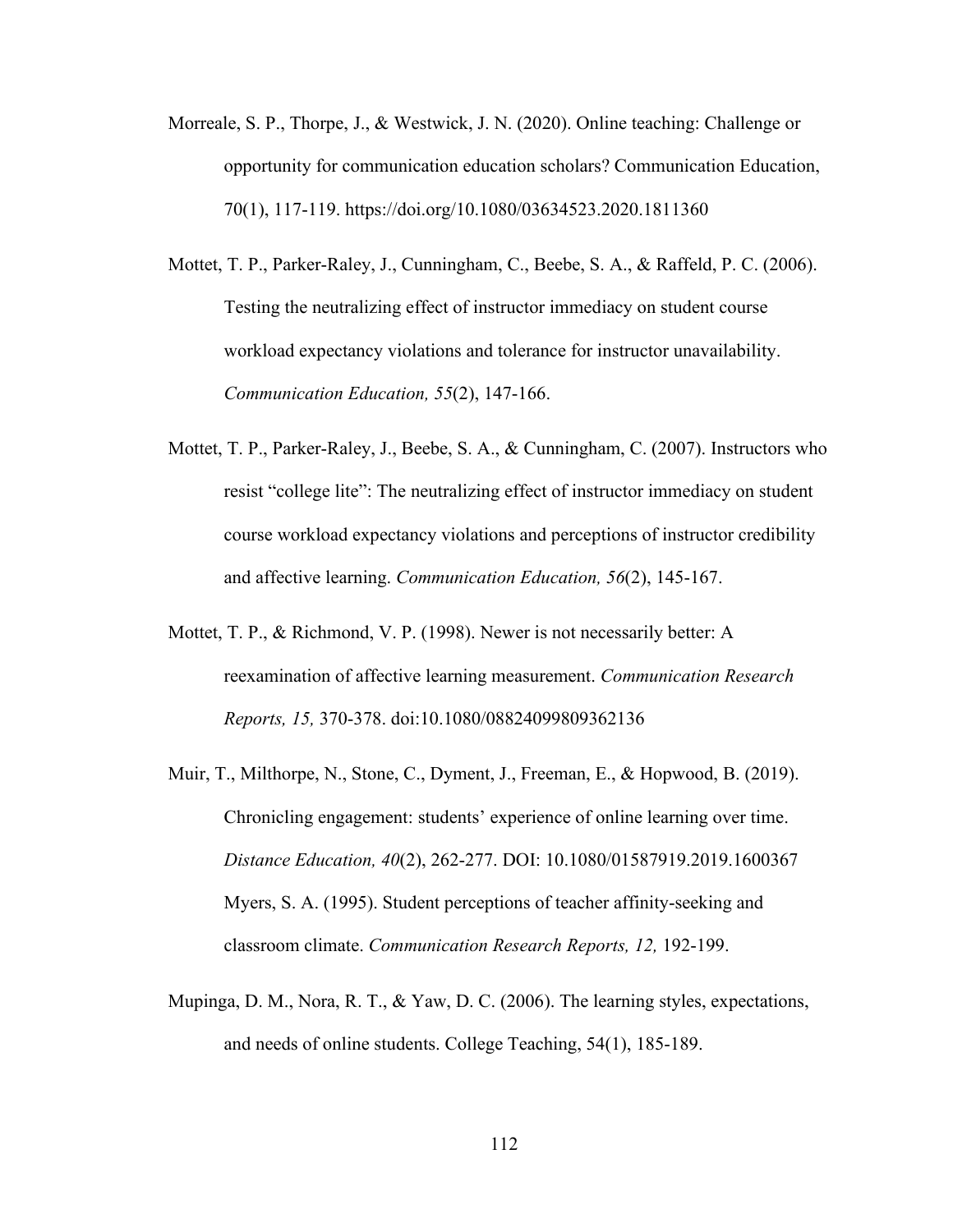- Myers, S. A. (2001). Perceived instructor credibility and verbal aggressiveness in the college classroom. *Communication Research Reports, 18,* 354-364. DOI:10.1080/08824090109384816
- Myers, S. A., Goodboy, A. K., & Members of COMM 600. (2014). College student learning, motivation, and satisfaction as a function of effective instructor communication. *Southern Communication Journal, 79,* 14-26. https://doi.org/10.1080/1041794X.2013.815266
- Myers, S. A., & Martin, M. M. (2018). Instructor credibility. In A. M. Hosek & M. L. Houser (Eds.), *Handbook of instructional communication: Rhetorical and relational perspectives* (2<sup>nd</sup> ed., pp. 38-50). Routledge, NY.
- Naidu, S. (2017). Openness and flexibility are the norm, but what are the challenges. *Distance Education, 38*(1), 1–4. doi:10.1080/01587919.2017.1297185
- Neer, M. R., & Kircher, W. F. (1989). Apprehensives' perception of classroom factors influencing their class participation. *Communication Research Reports, 6*(1), 70- 77. doi.org/10.1080/ 08824098909359836
- Obermiller, C., Ruppert, B., & Atwood, A. (2012). Instructor credibility across disciplines: Identifying students' differentiated expectations of instructor behaviors. *Business Communication Quarterly,* 1-13. DOI: 10.1177/1080569911434826
- Olson, M. H., & Hergenhahn, B. R. (2013). *An introduction to theories of learning* (9th ed.). Upper Saddle River, NJ: Pearson.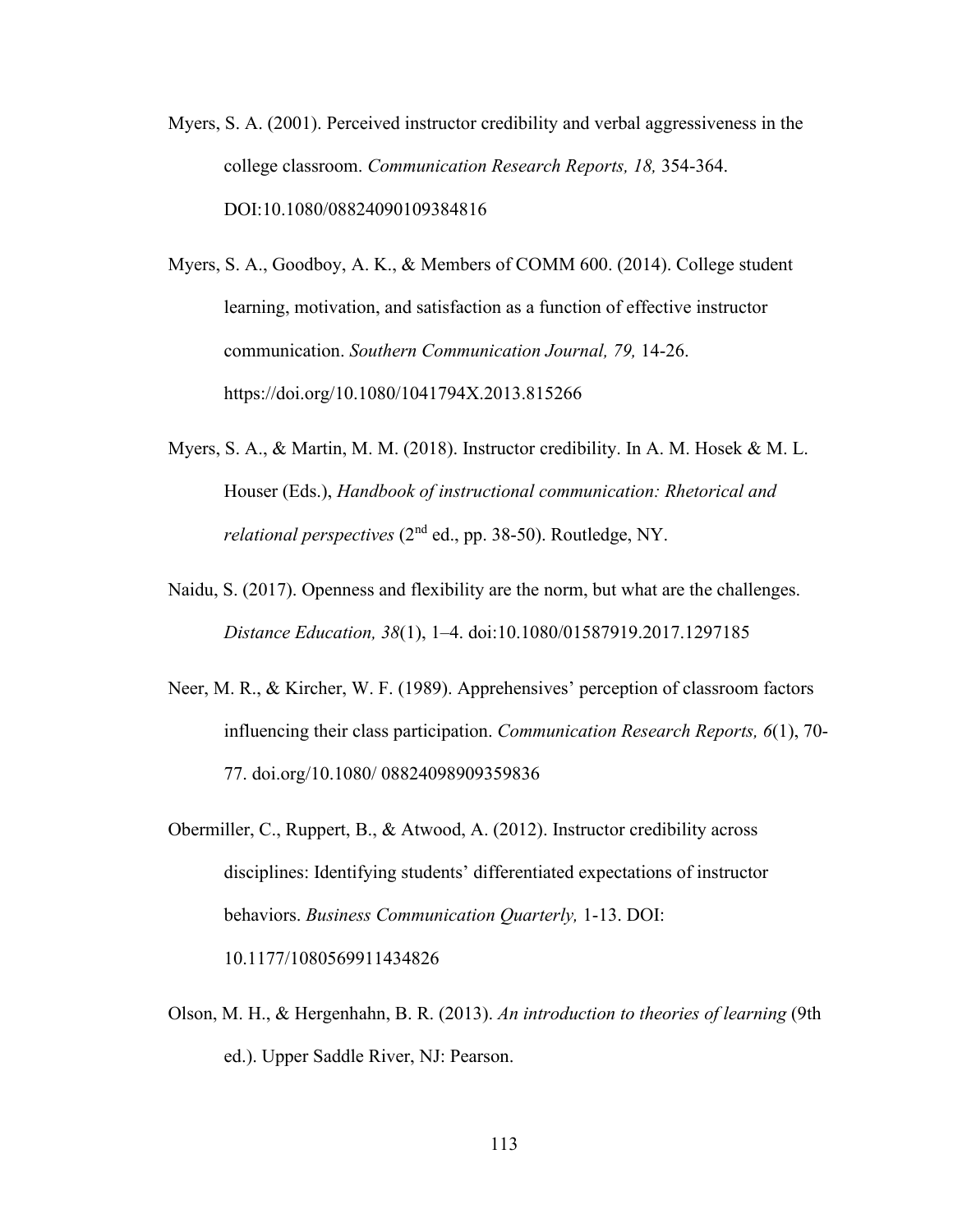- Paul, J., & Jefferson, F. (2019). A comparative analysis of student performance in an online vs. face-to-face environmental science course from 2009 to 2016. *Frontiers Computer Science, 1*(7), 1-9. https://doi.org/10.3389/fcomp.2019.00007
- Pidgeon, N., & Henwood, K. (2004). Grounded theory. In M. Hardy, & A. Bryman (Eds.), *The handbook of data analysis* (pp. 625–648). Sage.
- Pytlak, M. A., & Houser, M. L. (2014). Because I'm the teacher and I said so: GTA use of behavior alteration techniques to establish power and credibility in the college classroom. *Western Journal of Communication, 78*(3), 287-309.
- Reja, U., Manfreda, K. L., Hlebec, V., & Vehovar, V. (2003). Open-ended vs. closeended questions in web questionnaires. *Developments in Applied Statistics, 19,* 159-188.
- Reyna, J., Hanham, J., & Meier, P. (2018). The internet explosion, digital media principles and implications to communicate effectively in the digital space. *E-Learning and Digital Media 15*(1), 36–52.
- Richardson, J. C., Maeda, Y., Lv, J., & Caskurlu, S. (2017). Social presence in relation to students' satisfaction and learning in the online environment: A meta-analysis. *Computers in Human Behavior, 71,* 402-417. doi.org/10.1016/j.chb.2017.02.001
- Rodriguez, J. I., Plax, T. G., & Kearney, P. (1996). Clarifying the relationship between teacher nonverbal immediacy and student cognitive learning: Affective learning as the central causal mediator. *Communication Education, 45,* 293-305. doi:10.1016/S1096-7516(02)00130-6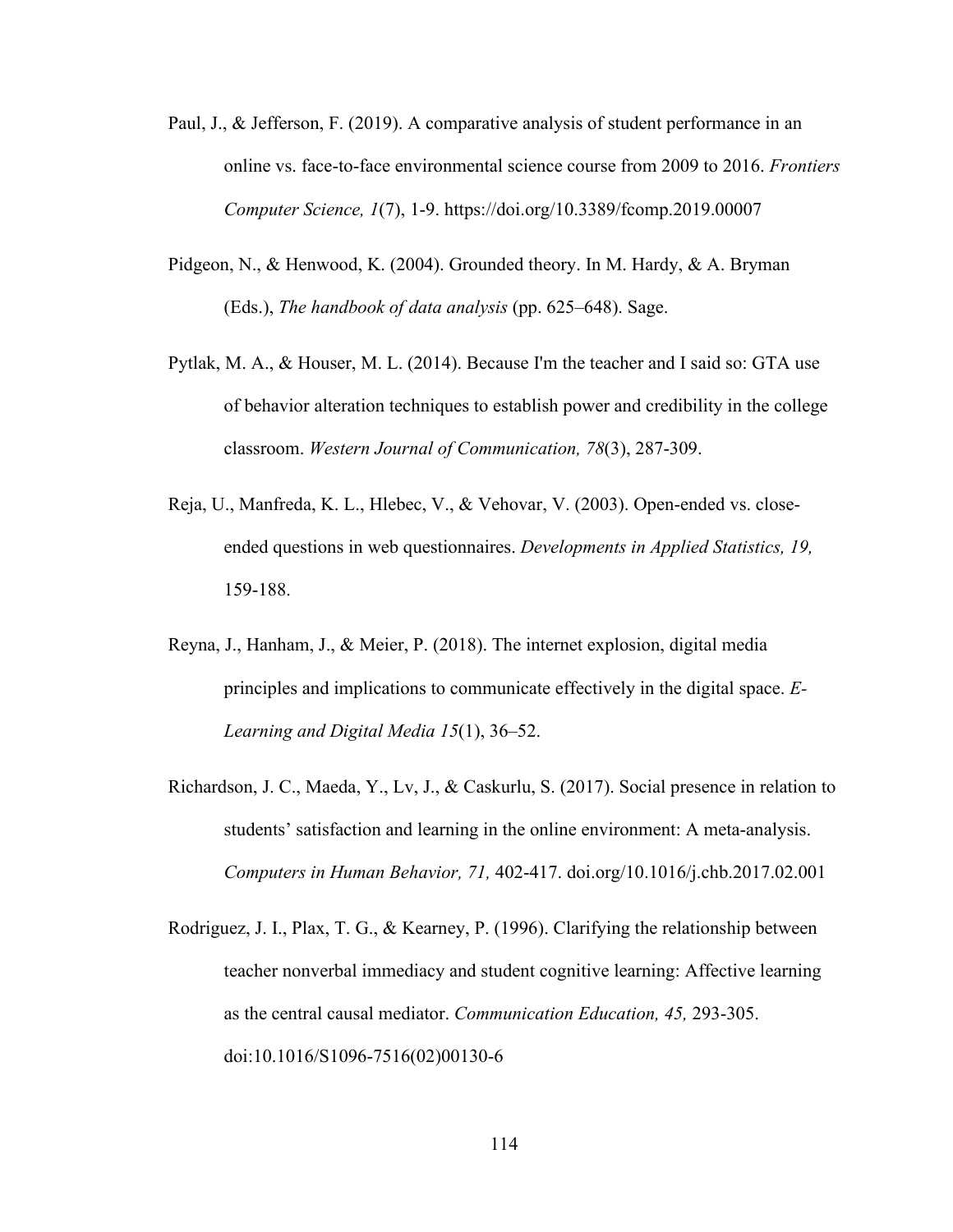- Russo, T., & Benson, S. (2005). Learning with invisible others: Perceptions of online presence and their relationship to cognitive and affective learning. *Educational Technology & Society, 8*(1), 54-62.
- Schrodt, P. (2013). Content relevance and students' comfort with disclosure as moderators of instructor disclosures and credibility in the college classroom. *Communication Education, 62,* 362-375. Doi: 10.1080/03634523.3013.807348
- Schrodt, P., & Turman, P. D. (2005). The impact of instructional technology use, course design, and sex differences on students' initial perceptions of instructor credibility. *Communication Quarterly, 53,* 177-197.
- Schrodt, P., & Witt, P. L. (2006). Students' attributions of instructor credibility as a function of students' expectations of instructional technology use and nonverbal immediacy. *Communication Education, 55*(1), 1-20. DOI: 10.1080/03634520500343335
- Schrodt, P., Witt, P. L., & Turman, P. D. (2005). Reconsidering the measurement of teacher power use in the college classroom. *Communication Education, 56,* 308- 332. doi:10.1080/03634520701256062
- Schrodt, P., Witt, P. L., Turman, P. D., Myers, S. A., Barton, M. H., & Jernberg, K. A. (2009). Instructor credibility as a mediator of instructors' prosocial communication behaviors and students' learning outcomes. *Communication Education, 58,* 350-371. doi:10.1080/03634520902926851
- Sellnow, D. D., & Kaufmann, R. (2018). Instructional communication and the online learning environment: Then, now, and next. In A. M. Hosek & M. L. Houser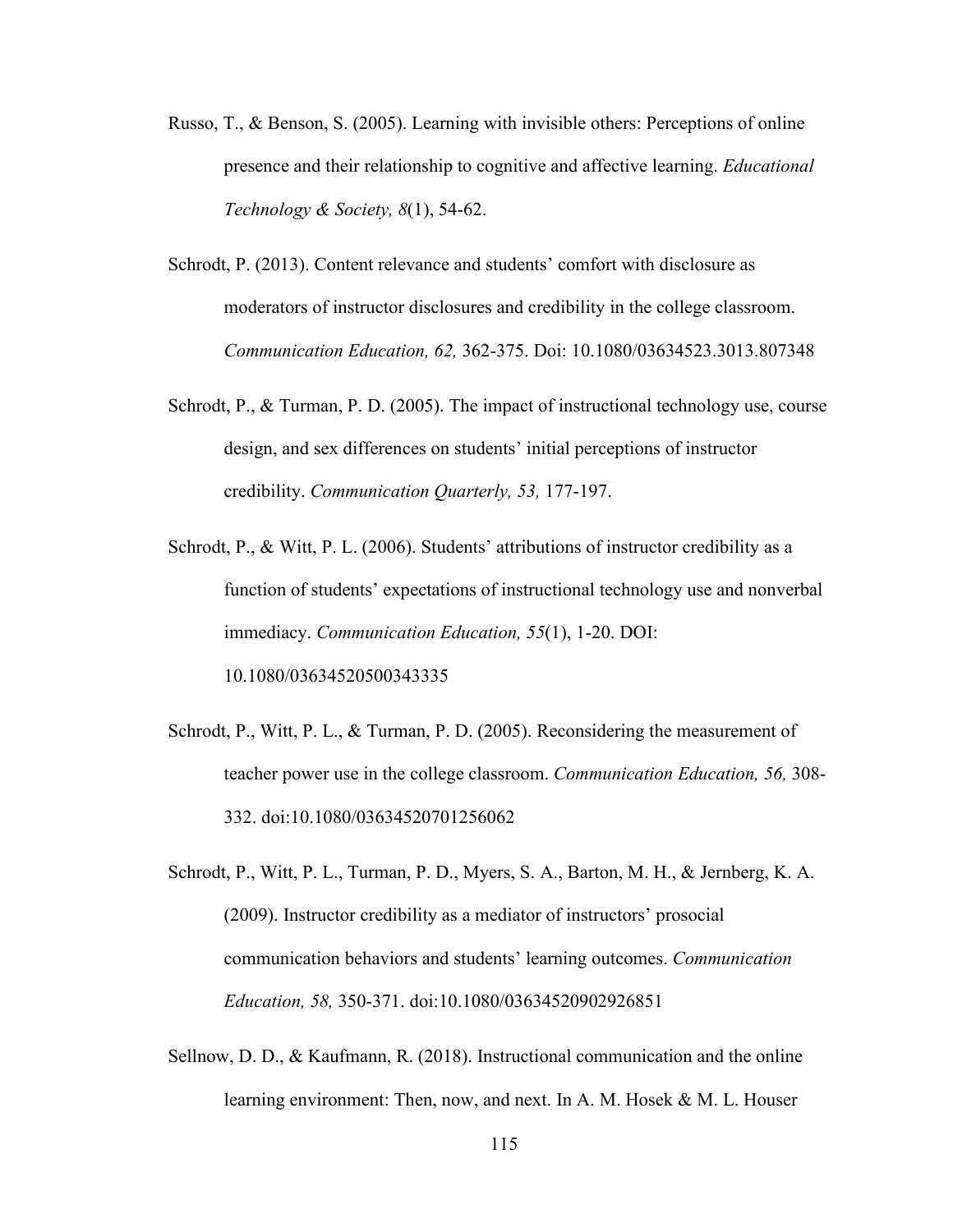(Eds.), *Handbook of instructional communication: Rhetorical and relational perspectives* (2nd ed., pp. 195-204). Routledge, NY.

- Semlak, J. L., & Pearson, J. C. (2008). Through the years: An examination of instructor age and misbehavior on perceived teacher credibility. *Communication Research Reports, 25*(1), 76–85. https://doi.org/10.1080/08824090701831867
- Shachar, M., & Neumann, Y. (2010). Twenty years of research on the academic performance differences between traditional and distance learning: Summative meta-analysis and trend examination. *Journal of Online Learning and Teaching, 6*(2), 318-334.
- Shea, S. O., Stone, C., & Delahunty, J. (2015). "I feel like I am at university even though I am online." Exploring how students narrate their engagement with higher education institutions in an online learning environment. *Distance Education, 36*(6), 41-58. doi:10.1080/01587919.2015.1019970
- Sidelinger, R. J., & Bolen, D. M. (2016). Instructor credibility as a mediator of instructors' compulsive communication and student communication satisfaction in the college classroom. *Communication Research Reports, 33*(1), 24-31. DOI:10.1080/08824096.2015.1117438
- Sidelinger, R. J. & McCroskey, J. C. (1997). Communication correlates of teacher clarity in the college classroom. *Communication Research Reports, 14,* 1-10.
- Smith, L. R. (1977). Aspects of teacher discourse and student achievement in mathematics. *Journal for Research in Mathematics Education, 8,* 195-204. doi:10.2307/748520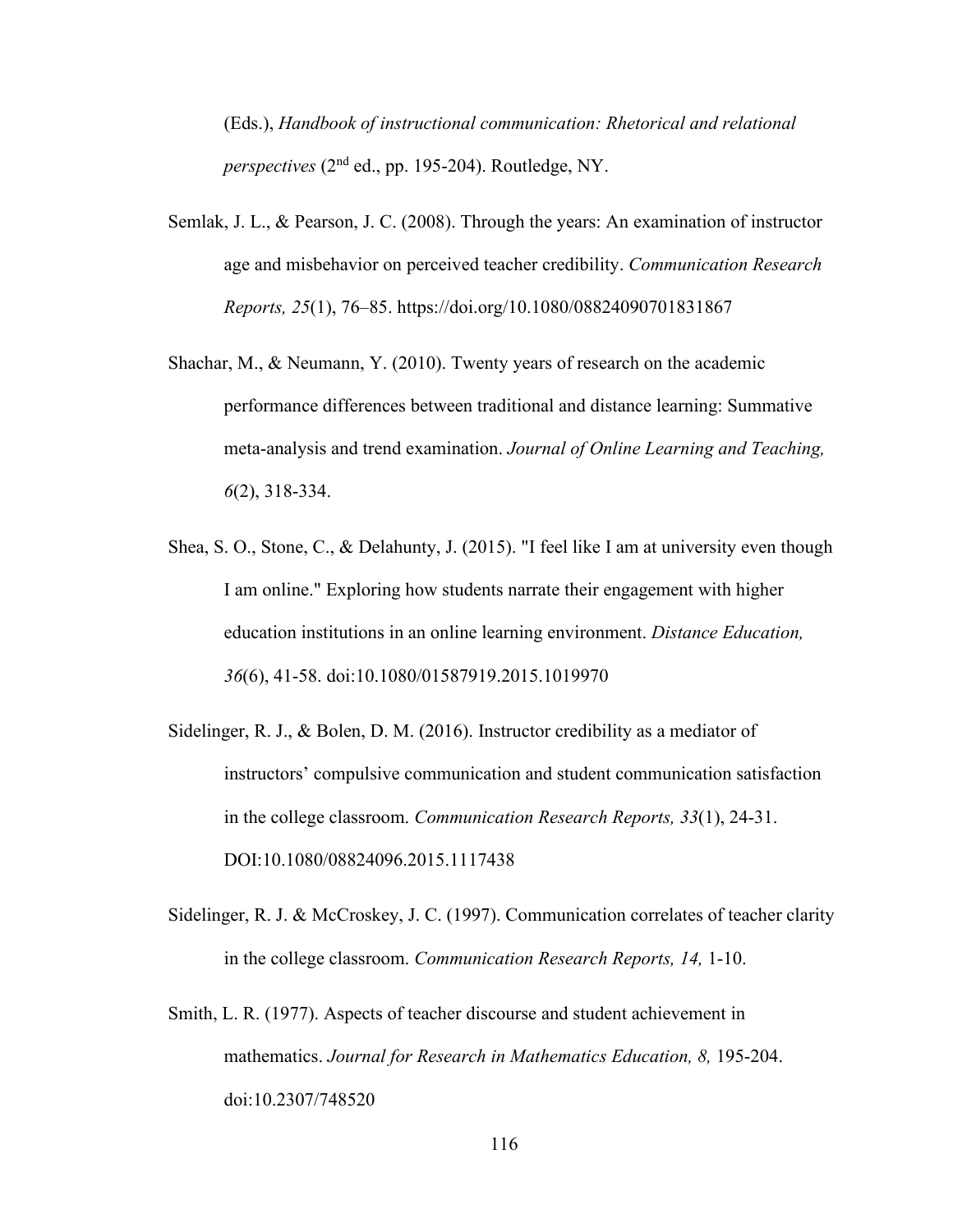- Stone, C. (2017). *Opportunity through online learning: Improving student access, participation and success in higher education* (Equity Fellowship Final Report). Perth, Australia: National Centre for Student Equity in Higher Education. Retrieved from https://www.ncsehe.edu.au/publications/opportunity-onlinelearning-improving-student-access-participation-success-higher-education/
- Strage, D. A. (2000). Predictors of college adjustment and success: Similarities and differences among southeast-Asian-American, Hispanic and White students. *Education*, *120*, 731-721.
- Stuart, W. D., & Rosenfeld, L. B. (1994). Student perceptions of teacher humor and classroom climate. *Communication Research Reports, 11,* 87-97.
- Swan, K. (2001). Virtual interaction: Design factors affecting student satisfaction and perceived learning in asynchronous online courses. *Distance Education, 22*(2), 306-331. DOI: 10.1080/0158791010220208
- Teven, J., & McCroskey, J. (1997). The relationship of perceived teacher caring with student learning and teacher evaluation. *Communication Education, 46*, 1-9.
- Titsworth, S., Mazer, J. P., Goodboy, A. K., Bolkan, S., & Myers, S. A. (2015). Two meta-analyses exploring the relationship between teacher clarity and student learning. *Communication Education, 64,* 385-418. doi:10.1080/03634523.2015.1041998
- Todd, T. S., Tillson, L. D., Cox, S. A., & Malinauskas, B. K. (2000). Assessing the perceived effectiveness of the basic communication course: An examination of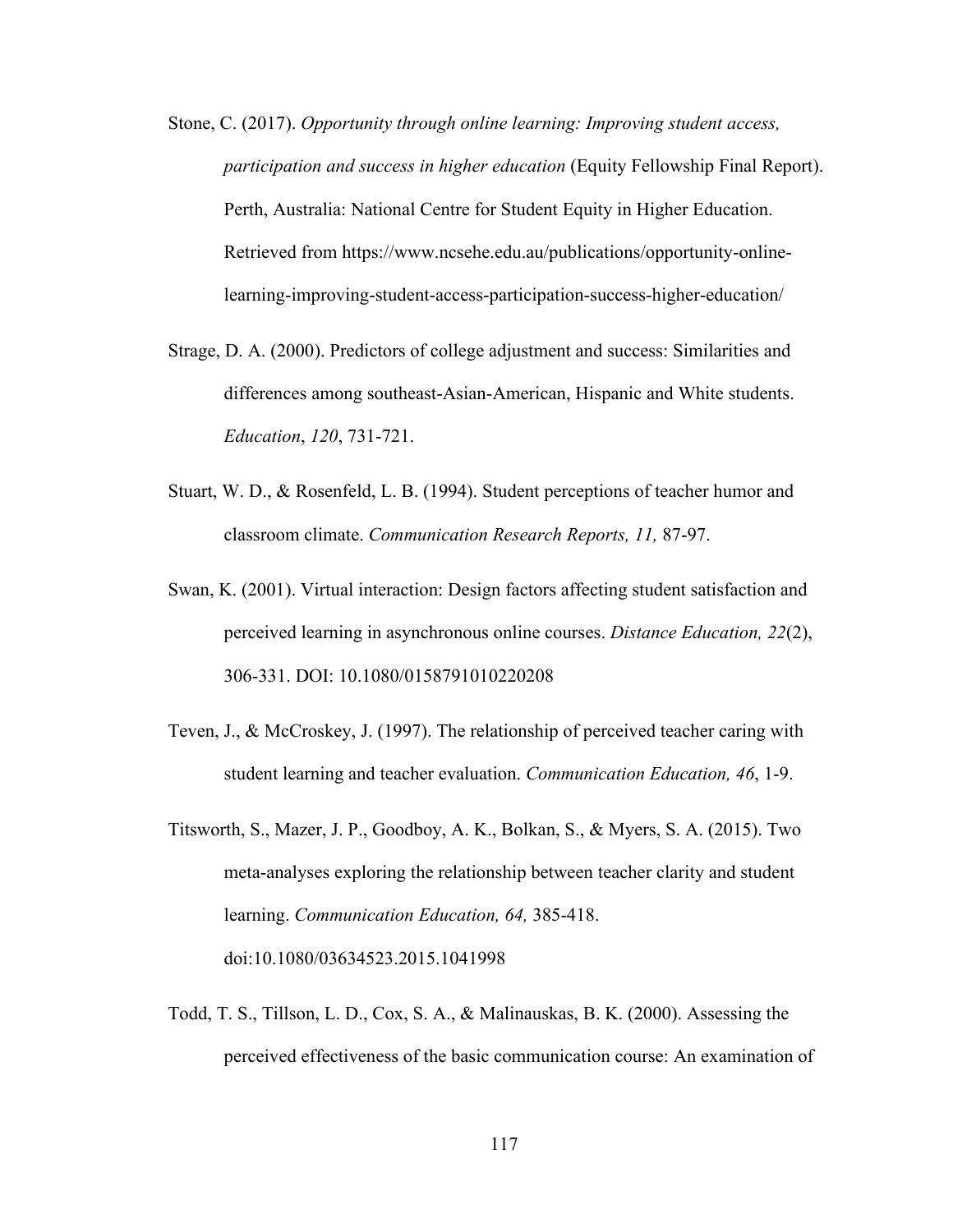the mass-lecture format versus the self-contained format. *Journal of the Association for Communication Administration, 29,* 185-195.

- Trad, L., Katt, J., & Miller, A. N. (2014). The effect of face threat mitigation on instructor credibility and student motivation in the absence of instructor nonverbal immediacy. *Communication Education, 63*(2), 136-148. Doi:10.1080/03634523.2014.889319
- Vallade, J. I., & Kaufmann, R. (2021). Instructor misbehavior and student outcomes: Replication and extension in the online classroom. *Journal of Research on Technology Education, 53*(2), 206-222. Doi: 10.1080/15391523.2020.1766389
- Vallade, J. I. & Kaufmann, R. (2018). Investigating instructor misbehaviors in the online classroom. *Communication Education, 67*(3), 363-381.

doi: 10.1080/03634523.2018.1467027

- Vlachopoulos, D., & Makri, A. (2019). Online communication and interaction in distance higher education: A framework study of good practice. *International Review of Education, 65*(4), 605-632.
- Waldeck, J. H., Plax, T. G, & Kearney, P. (2010). Philosophical and methodological foundations of instructional communication. In D. L. Fassett & J. T. Warren (Eds.), *The SAGE handbook of communication and instruction,* (pp. 161-179). Thousand Oaks, CA.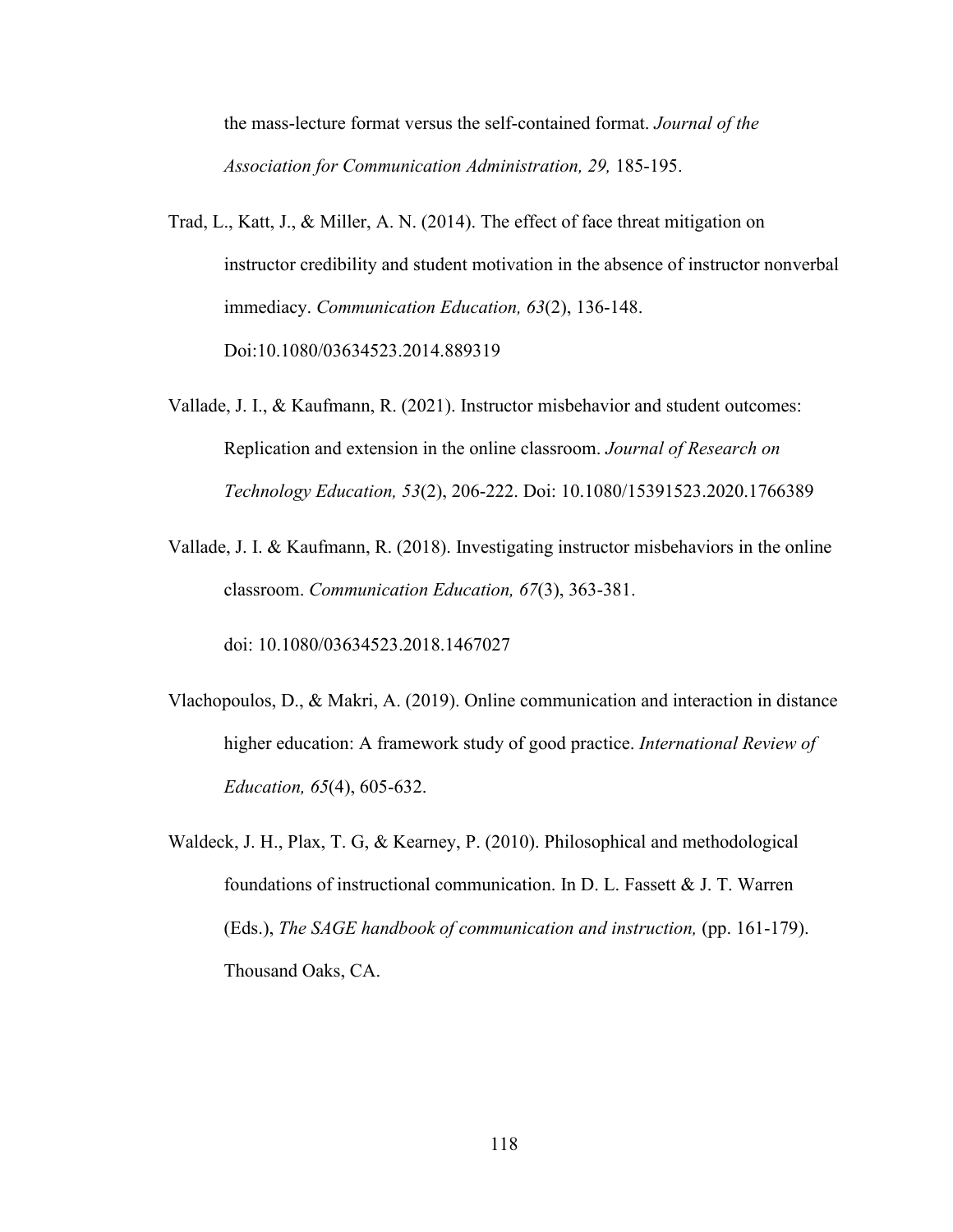- Walther, Joseph B. (1992). Interpersonal effects in computer-mediated interaction: A relational perspective. *Communication Research, 19,* 52-90. doi:10.1177/009365092019001003
- Webb, N. G., & Barrett, L. O. (2014). Student views of instructor-student rapport in the college classroom. *Journal of the Scholarship of Teaching and Learning*, *14*, 15- 28.
- Wheeless, V. E., Witt, P. L., Maresh, M., Bryand, M. C., & Schrodt, P. (2011). Instructor credibility as a mediator of instructor communication and students' intent to persist in college. *Communication Education, 60*(3), 314-339. DOI:10.1080/03634523.2011.555917
- Wiley Education Services. (2018). *Online college student report*. Learning House Inc. htttps://www.edservices.wiley.com
- Wilson, J. H., Ryan, R. G., & Pugh, J. L. (2010). Professor-student rapport scale predicts student outcomes. *Teaching of Psychology, 37*(4), 246–251. doi.org/10.1080=00986283.2010.510976
- Wilson, J. H., & Ryan, R. G. (2013). Professor-student rapport scale: Six items predict student outcomes. *Teaching of Psychology*, *40*, 130-133. doi:10.1177/0098628312475033
- Witt, P. L. (2004). Students' perceptions of teacher credibility and learning expectations in classroom courses with websites. *Community College Journal of Research and Practice, 28,* 423-434. doi:10.1080/106689204904444454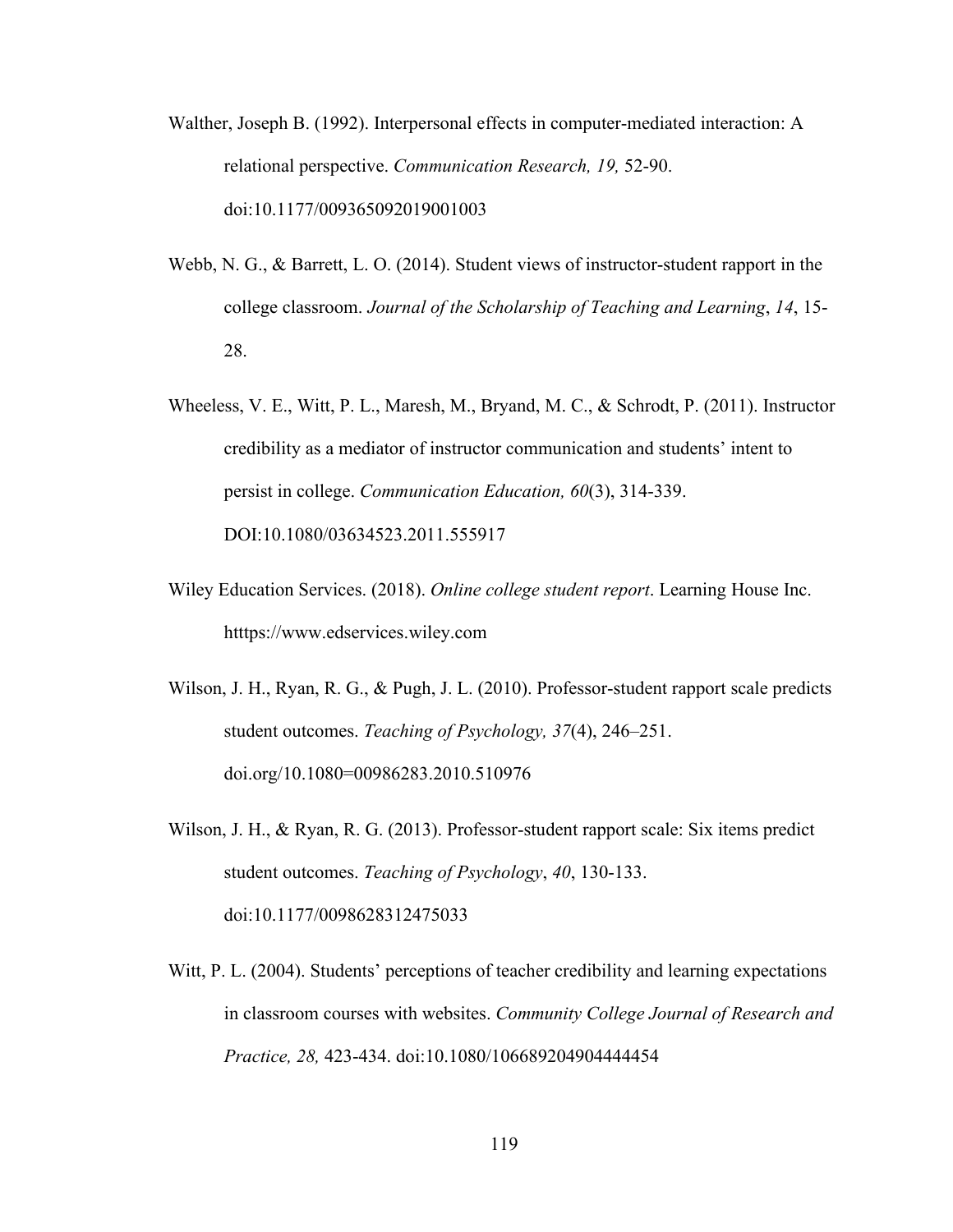Witt, P. L., & Wheeless, L. R. (1999). Nonverbal communication expectancies about teachers and enrollment behavior in distance learning. *Communication Education, 48,* 149-154. DOI: 10.1080/03634529909379162